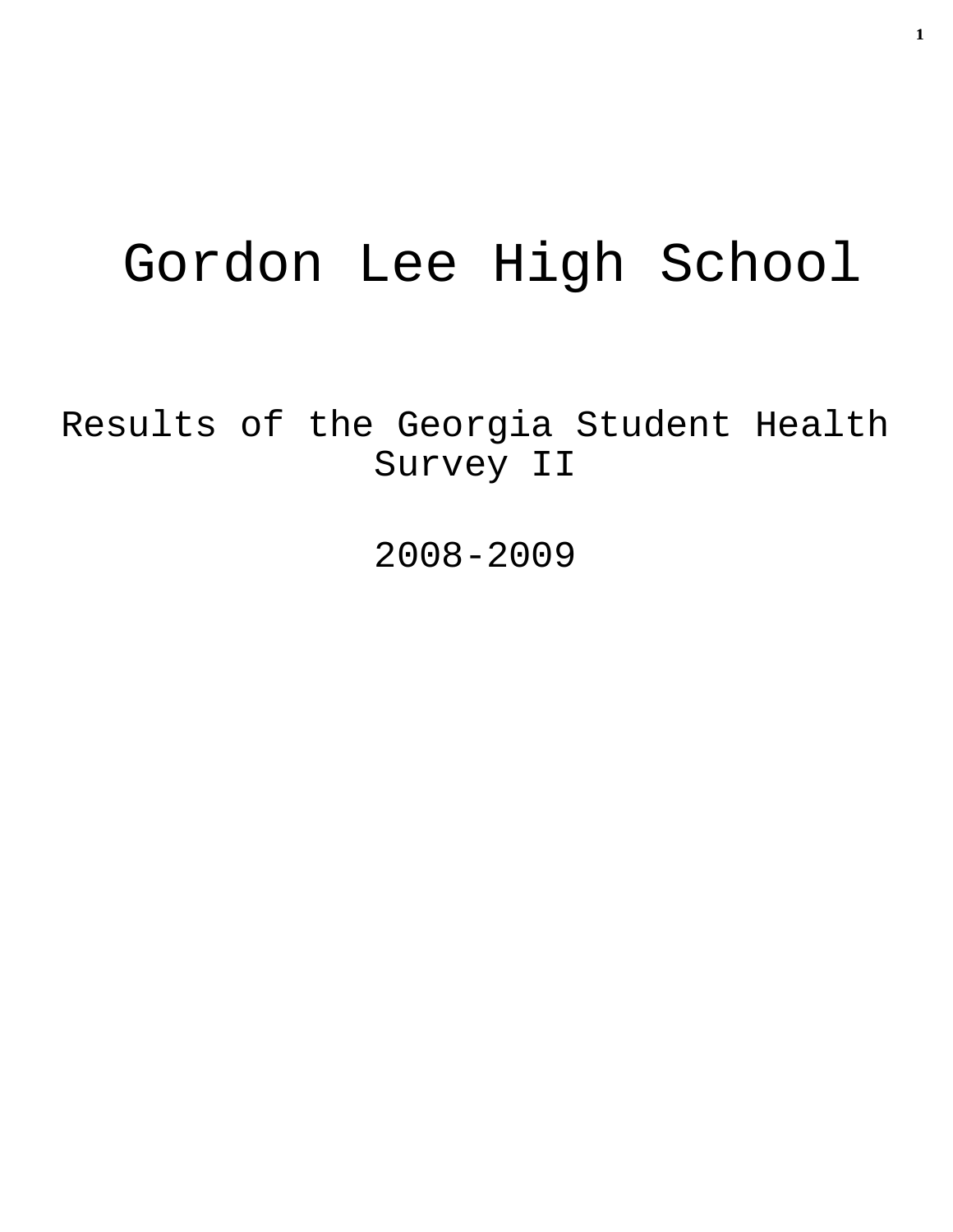### *Demographics* **2**

| Grade |                        |  |  |
|-------|------------------------|--|--|
|       | <b>Grade</b> Frequency |  |  |
| 10    | 101                    |  |  |

| Frequency      | <b>Table of Gender by Grade</b> |              |              |
|----------------|---------------------------------|--------------|--------------|
| <b>Col Pct</b> |                                 | Grade(Grade) |              |
|                | Gender(Gender)                  | 10           | <b>Total</b> |
|                | <b>Female</b>                   | 57<br>56.44  | 57           |
|                | <b>Male</b>                     | 44<br>43.56  | 44           |
|                | <b>Total</b>                    | 101          | 101          |

| <b>Frequency</b> |                              | <b>Table of Ethnicity by Grade</b> |              |
|------------------|------------------------------|------------------------------------|--------------|
| <b>Col Pct</b>   |                              | Grade(Grade)                       |              |
|                  | <b>Ethnicity</b> (Ethnicity) | <b>10</b>                          | <b>Total</b> |
|                  | <b>Hispanic</b>              | 0.99                               |              |
|                  | <b>White</b>                 | 98<br>97.03                        | 98           |
|                  | <b>Asian</b>                 | 0.99                               | 1            |
|                  | <b>Other</b>                 | 0.99                               |              |
|                  | <b>Total</b>                 | 101                                | 101          |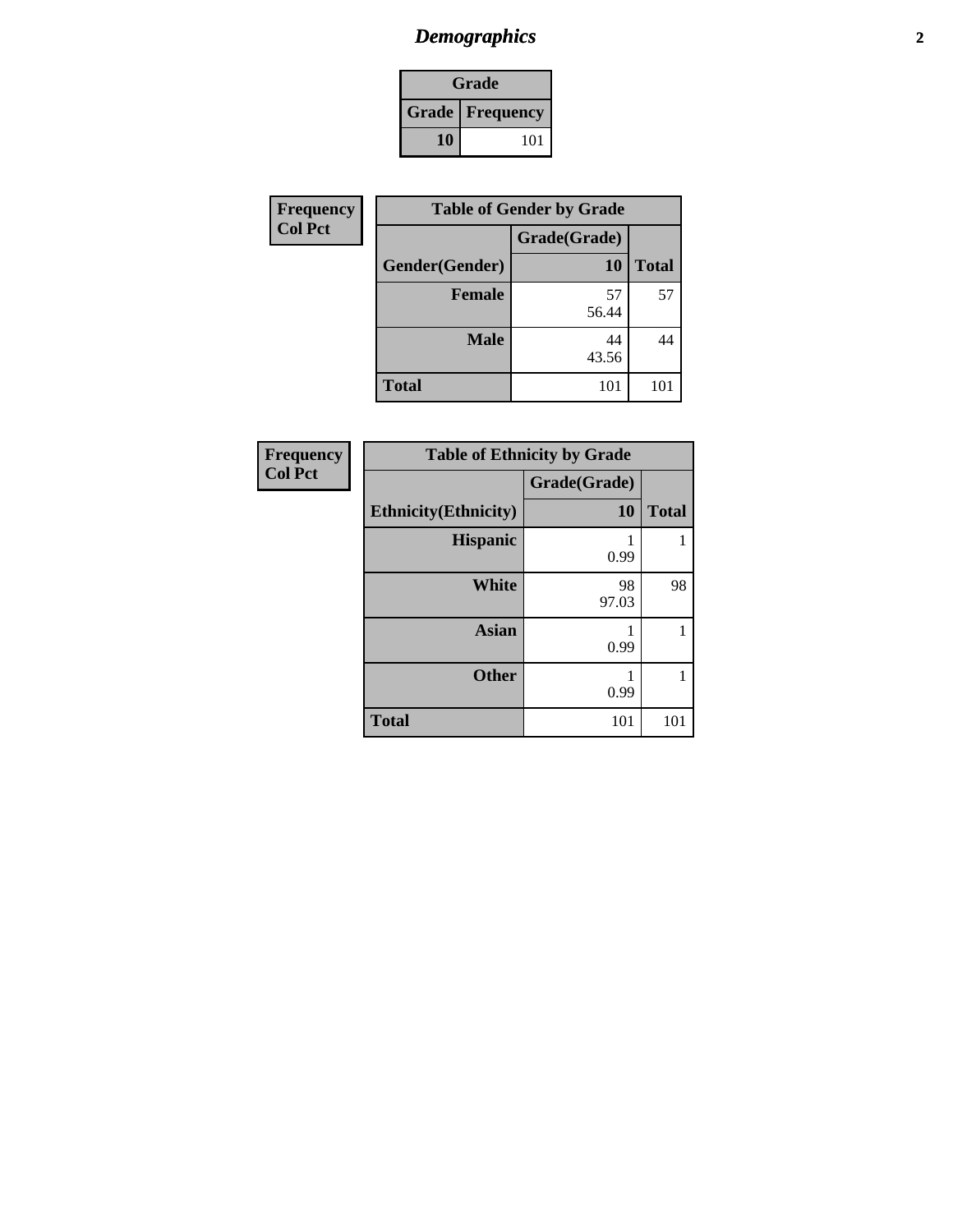#### *Title IV, Part A, Schedule A* **3** *Goal 1: Ensure that all schools are drug-free Baseline Data: Year 2008-2009 Prevalence of Drug Use*

| <b>Frequency</b> | <b>Table of AlcoholAlt by Grade</b> |              |              |
|------------------|-------------------------------------|--------------|--------------|
| <b>Col Pct</b>   | AlcoholAlt(Alcohol                  | Grade(Grade) |              |
|                  | use, past 30 days)                  | 10           | <b>Total</b> |
|                  | <b>Yes</b>                          | 8<br>7.92    | 8            |
|                  | N <sub>0</sub>                      | 93<br>92.08  | 93           |
|                  | <b>Total</b>                        | 101          | 101          |

| Frequency<br><b>Col Pct</b> | <b>Table of TobaccoAny by Grade</b>      |                    |              |
|-----------------------------|------------------------------------------|--------------------|--------------|
|                             | TobaccoAny(Tobacco<br>use, past 30 days) | Grade(Grade)<br>10 | <b>Total</b> |
|                             | Yes                                      | q<br>8.91          | 9            |
|                             | N <sub>0</sub>                           | 92<br>91.09        | 92           |
|                             | <b>Total</b>                             | 101                | 101          |

| <b>Frequency</b> | <b>Table of MarijuanaAlt by Grade</b> |              |              |
|------------------|---------------------------------------|--------------|--------------|
| <b>Col Pct</b>   | MarijuanaAlt(Marijuana                | Grade(Grade) |              |
|                  | use, past 30 days)                    | 10           | <b>Total</b> |
|                  | Yes                                   |              |              |
|                  |                                       | 3.96         |              |
|                  | N <sub>0</sub>                        | 97           | 97           |
|                  |                                       | 96.04        |              |
|                  | <b>Total</b>                          | 101          | 101          |

| Frequency      | <b>Table of OtherDrugAny by Grade</b>                   |                    |              |
|----------------|---------------------------------------------------------|--------------------|--------------|
| <b>Col Pct</b> | <b>OtherDrugAny(Other</b><br>drug use,<br>past 30 days) | Grade(Grade)<br>10 | <b>Total</b> |
|                | Yes                                                     | 6<br>5.94          | 6            |
|                | N <sub>0</sub>                                          | 95<br>94.06        | 95           |
|                | <b>Total</b>                                            | 101                | 101          |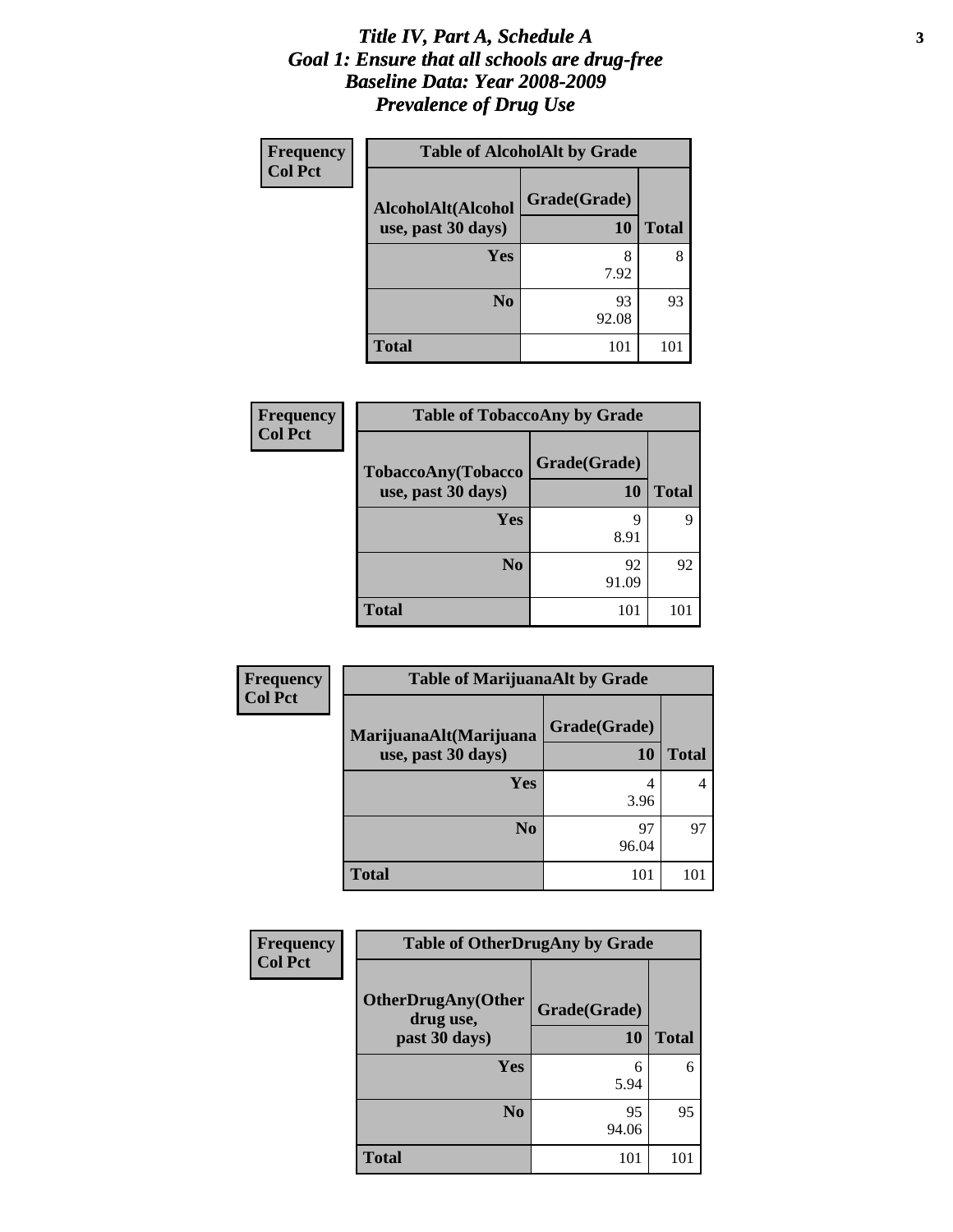#### *Average Age of Onset of Use* **4** *Results for "Average Age of Onset of Use" questions exclude students who said they did not use that substance*

| <b>Variable</b>       | Label                                                              | <b>Mean</b> |
|-----------------------|--------------------------------------------------------------------|-------------|
| Alcoholinit2          | I started using alcohol when I was                                 | 12.60       |
| Cigarettesinit2       | I started smoking tobacco when I was                               | 12.00       |
| Smokelessinit2        | I started chewing tobacco when I was                               | 12.71       |
| Marijuanainit2        | I started using marijuana when I was                               | 14.00       |
| Cocaineinit2          | I started using cocaine when I was                                 | 15.00       |
| Inhalantsinit2        | I started using inhalants when I was                               | 10.00       |
| Steroidsinit2         | I started using steroids when I was                                | 15.00       |
| Ecstasyinit2          | I started using ecstasy when I was                                 | 15.00       |
| Methinit <sub>2</sub> | I started using methamphetamines when I was                        |             |
| Hallucinogensinit2    | I started using hallucinogens when I was                           | 14.50       |
| Prescriptioninit2     | I started using prescription drugs not prescribed to me when I was | 11.80       |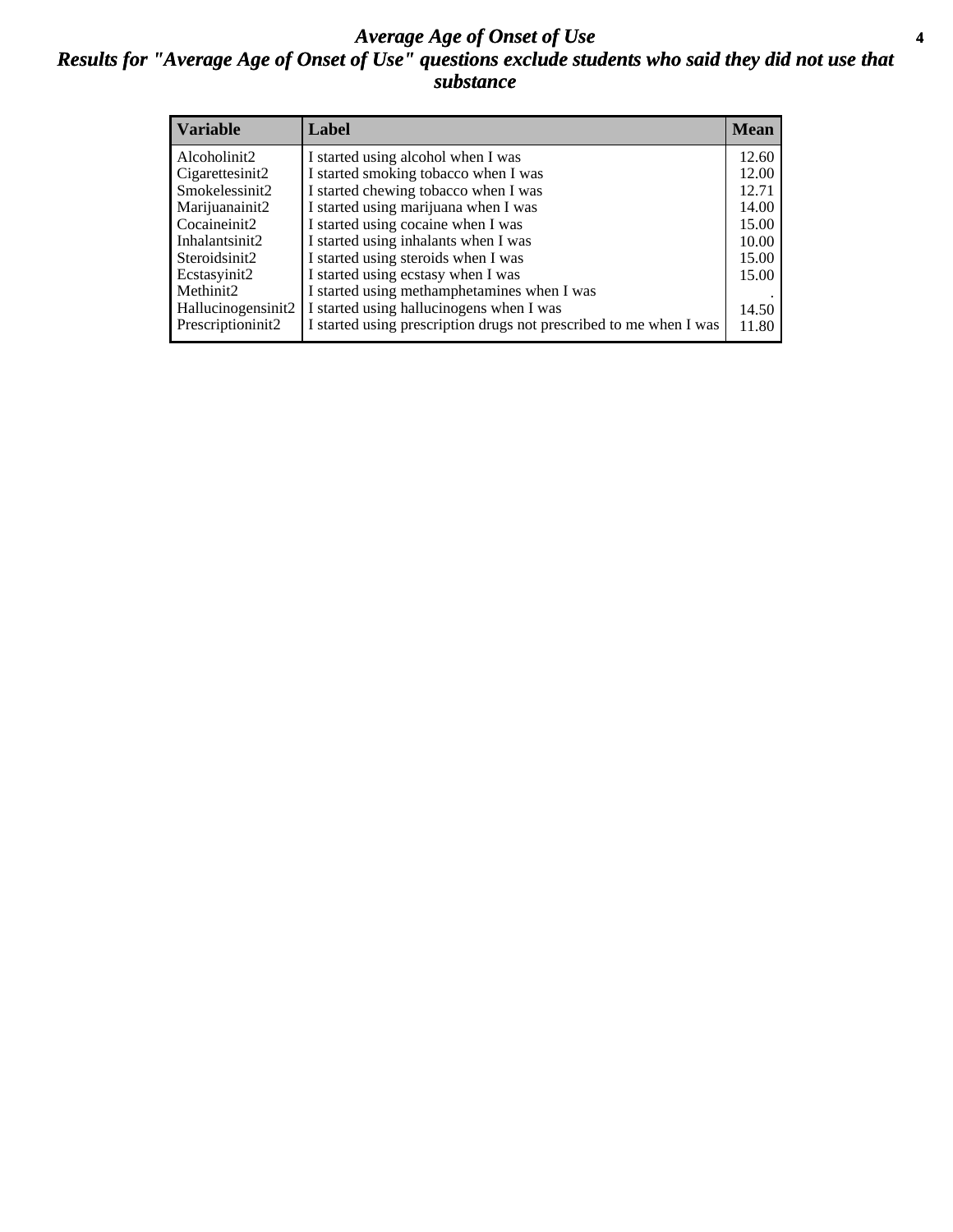## *Perception of Health Risk* **5**

| <b>Frequency</b> | <b>Table of Alcoholharmdich by Grade</b> |              |              |
|------------------|------------------------------------------|--------------|--------------|
| <b>Col Pct</b>   | Alcoholharmdich(I<br>think alcohol is    | Grade(Grade) |              |
|                  | harmful)                                 | 10           | <b>Total</b> |
|                  | Yes                                      | 90           | 90           |
|                  |                                          | 89.11        |              |
|                  | N <sub>0</sub>                           | 11<br>10.89  | 11           |
|                  | <b>Total</b>                             | 101          | 101          |

| <b>Frequency</b> | <b>Table of Tobaccoharmdich by Grade</b>          |                    |               |
|------------------|---------------------------------------------------|--------------------|---------------|
| <b>Col Pct</b>   | Tobaccoharmdich(I<br>think tobacco is<br>harmful) | Grade(Grade)<br>10 | <b>Total</b>  |
|                  | Yes                                               | 99<br>98.02        | 99            |
|                  | N <sub>0</sub>                                    | 2<br>1.98          | $\mathcal{L}$ |
|                  | <b>Total</b>                                      | 101                | 101           |

| <b>Frequency</b> | <b>Table of Marijuanaharmdich by Grade</b> |              |              |
|------------------|--------------------------------------------|--------------|--------------|
| <b>Col Pct</b>   | Marijuanaharmdich(I<br>think marijuana is  | Grade(Grade) |              |
|                  | harmful)                                   | <b>10</b>    | <b>Total</b> |
|                  | Yes                                        | 93<br>92.08  | 93           |
|                  | N <sub>0</sub>                             | 8<br>7.92    | 8            |
|                  | <b>Total</b>                               | 101          | 101          |

| Frequency      | <b>Table of Otherdrugharmdich by Grade</b>   |              |                |
|----------------|----------------------------------------------|--------------|----------------|
| <b>Col Pct</b> | Otherdrugharmdich(I<br>think other drugs are | Grade(Grade) |                |
|                | harmful)                                     | 10           | <b>Total</b>   |
|                | Yes                                          | 99<br>98.02  | 99             |
|                | N <sub>0</sub>                               | 2<br>1.98    | $\mathfrak{D}$ |
|                | <b>Total</b>                                 | 101          | 101            |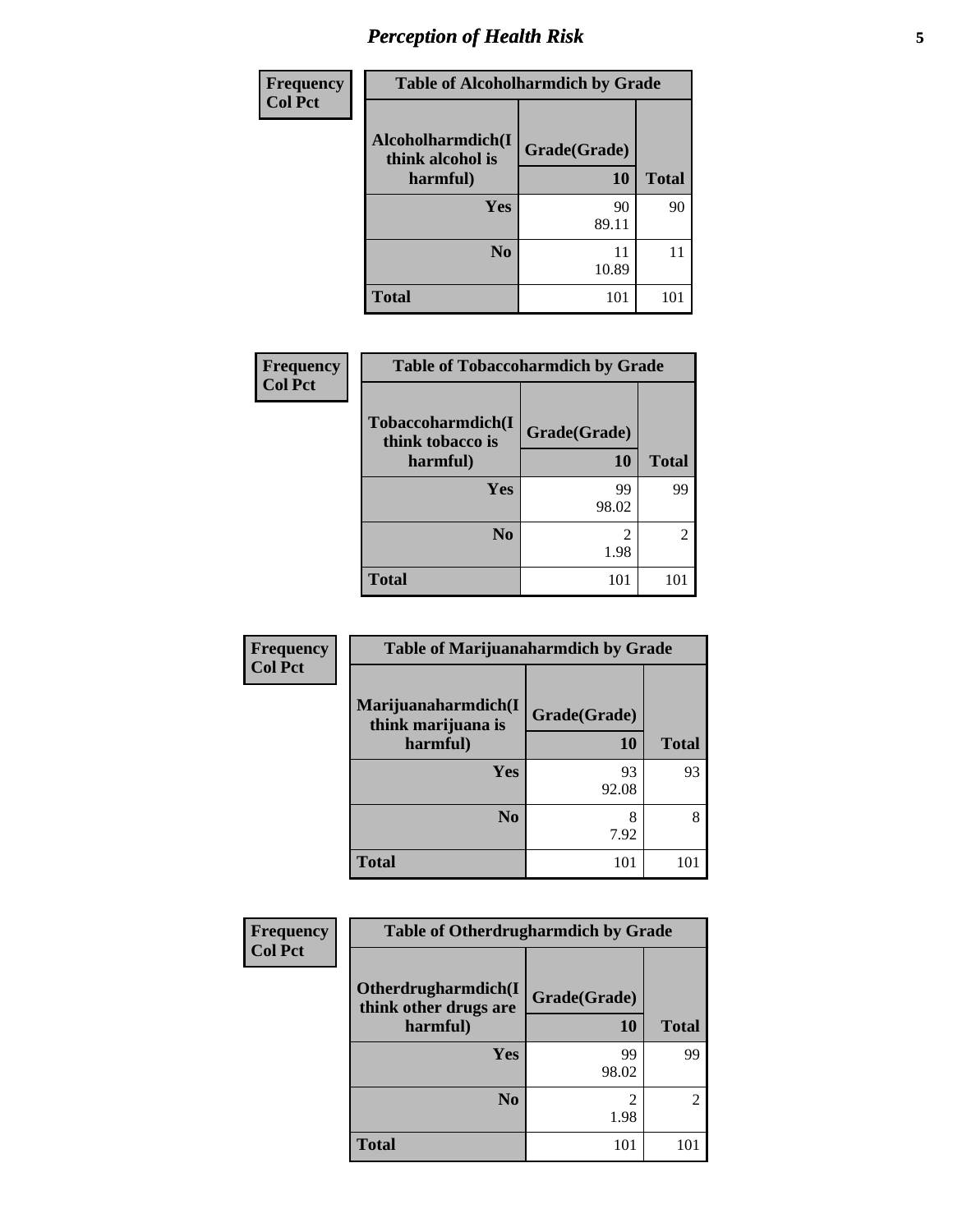### *Social Disapproval* **6**

| <b>Frequency</b> | <b>Table of Alcoholpeerdich by Grade</b>                                |                    |              |  |  |
|------------------|-------------------------------------------------------------------------|--------------------|--------------|--|--|
| <b>Col Pct</b>   | Alcoholpeerdich(My<br>friends would<br>disapprove if I used<br>alcohol) | Grade(Grade)<br>10 | <b>Total</b> |  |  |
|                  | Yes                                                                     | 69<br>68.32        | 69           |  |  |
|                  | N <sub>0</sub>                                                          | 32<br>31.68        | 32           |  |  |
|                  | <b>Total</b>                                                            | 101                | 101          |  |  |

| Frequency      | <b>Table of Tobaccopeerdich by Grade</b>                            |              |              |
|----------------|---------------------------------------------------------------------|--------------|--------------|
| <b>Col Pct</b> | <b>Tobaccopeerdich</b> (My<br>friends would<br>disapprove if I used | Grade(Grade) |              |
|                | tobacco)                                                            | 10           | <b>Total</b> |
|                | Yes                                                                 | 74<br>73.27  | 74           |
|                | N <sub>0</sub>                                                      | 27<br>26.73  | 27           |
|                | <b>Total</b>                                                        | 101          | 101          |

| Frequency      | <b>Table of Marijuanapeerdich by Grade</b>                    |              |              |  |  |
|----------------|---------------------------------------------------------------|--------------|--------------|--|--|
| <b>Col Pct</b> | Marijuanapeerdich(My<br>friends would<br>disapprove if I used | Grade(Grade) |              |  |  |
|                | marijuana)                                                    | <b>10</b>    | <b>Total</b> |  |  |
|                | <b>Yes</b>                                                    | 79<br>78.22  | 79           |  |  |
|                | N <sub>0</sub>                                                | 22<br>21.78  | 22           |  |  |
|                | <b>Total</b>                                                  | 101          | 101          |  |  |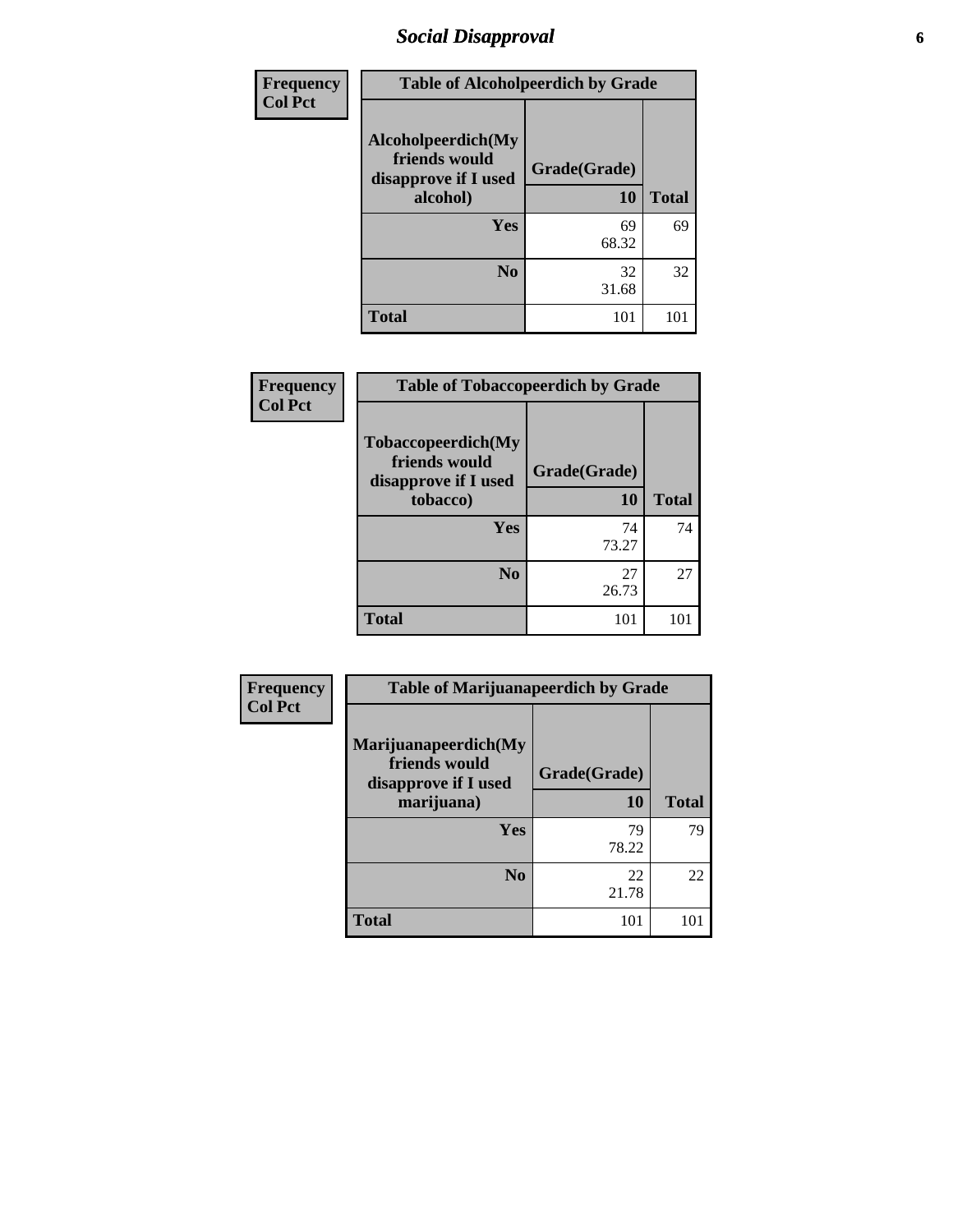### *Social Disapproval* **7**

| <b>Frequency</b> | <b>Table of Otherdrugpeerdich by Grade</b>                    |              |              |  |  |  |
|------------------|---------------------------------------------------------------|--------------|--------------|--|--|--|
| <b>Col Pct</b>   | Otherdrugpeerdich(My<br>friends would<br>disapprove if I used | Grade(Grade) |              |  |  |  |
|                  | other drugs)                                                  | 10           | <b>Total</b> |  |  |  |
|                  | <b>Yes</b>                                                    | 87<br>86.14  | 87           |  |  |  |
|                  | N <sub>o</sub>                                                | 14<br>13.86  | 14           |  |  |  |
|                  | <b>Total</b>                                                  | 101          | 101          |  |  |  |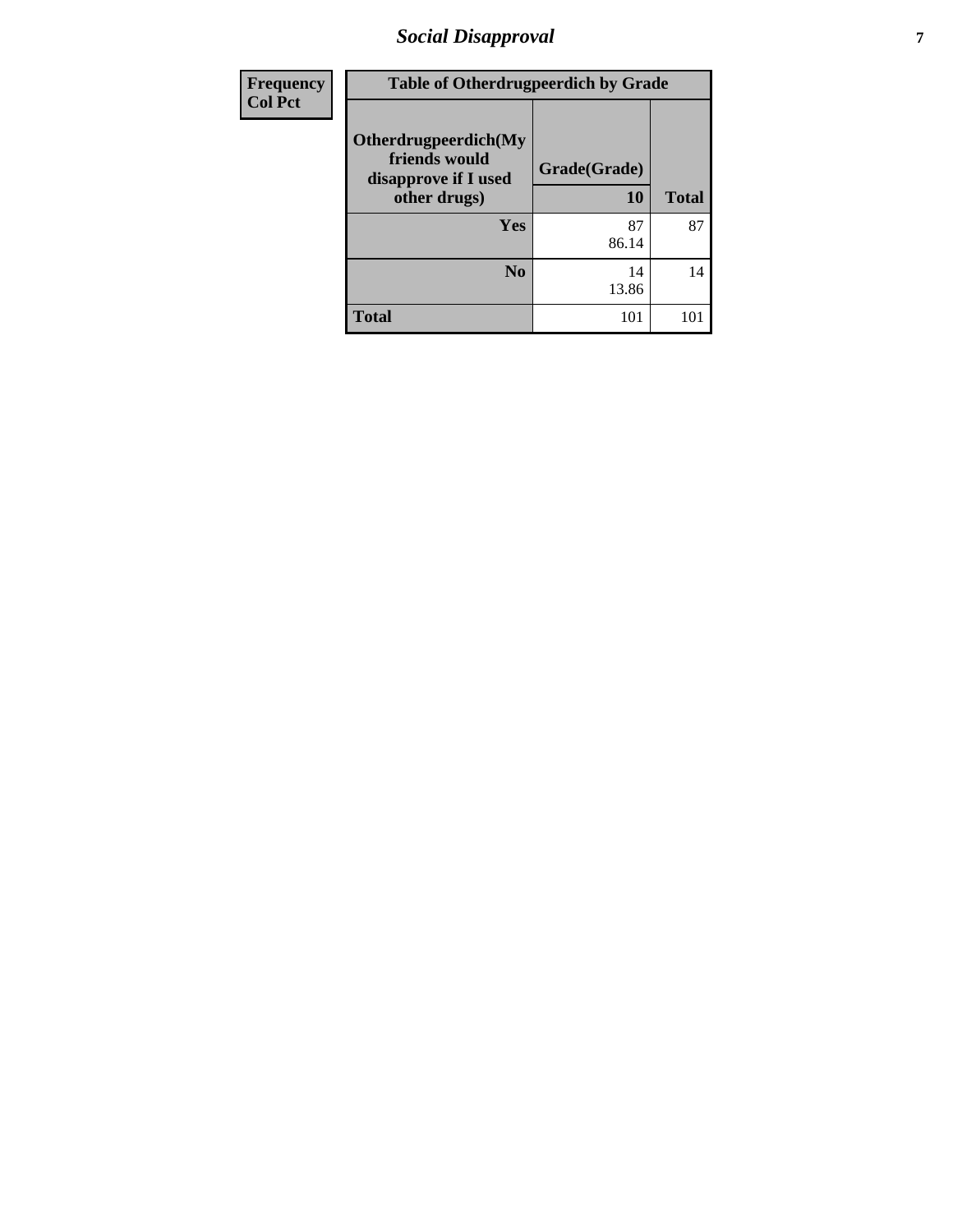#### Title IV, Part A, Schedule A **8** *Goal 2: To help ensure that all schools are safe and disciplined Baseline Data: Year 2008-2009 Student Involvement in Gang Activity*

| Frequency      | <b>Table of Gangself by Grade</b>                                                                |               |              |  |  |
|----------------|--------------------------------------------------------------------------------------------------|---------------|--------------|--|--|
| <b>Col Pct</b> | <b>Gangself</b> (I<br>have<br>participated<br>in illegal<br>gang<br>activities in<br>the past 30 | Grade(Grade)  |              |  |  |
|                | days)                                                                                            | 10            | <b>Total</b> |  |  |
|                | N <sub>0</sub>                                                                                   | 101<br>100.00 | 101          |  |  |
|                | <b>Total</b>                                                                                     | 101           | 101          |  |  |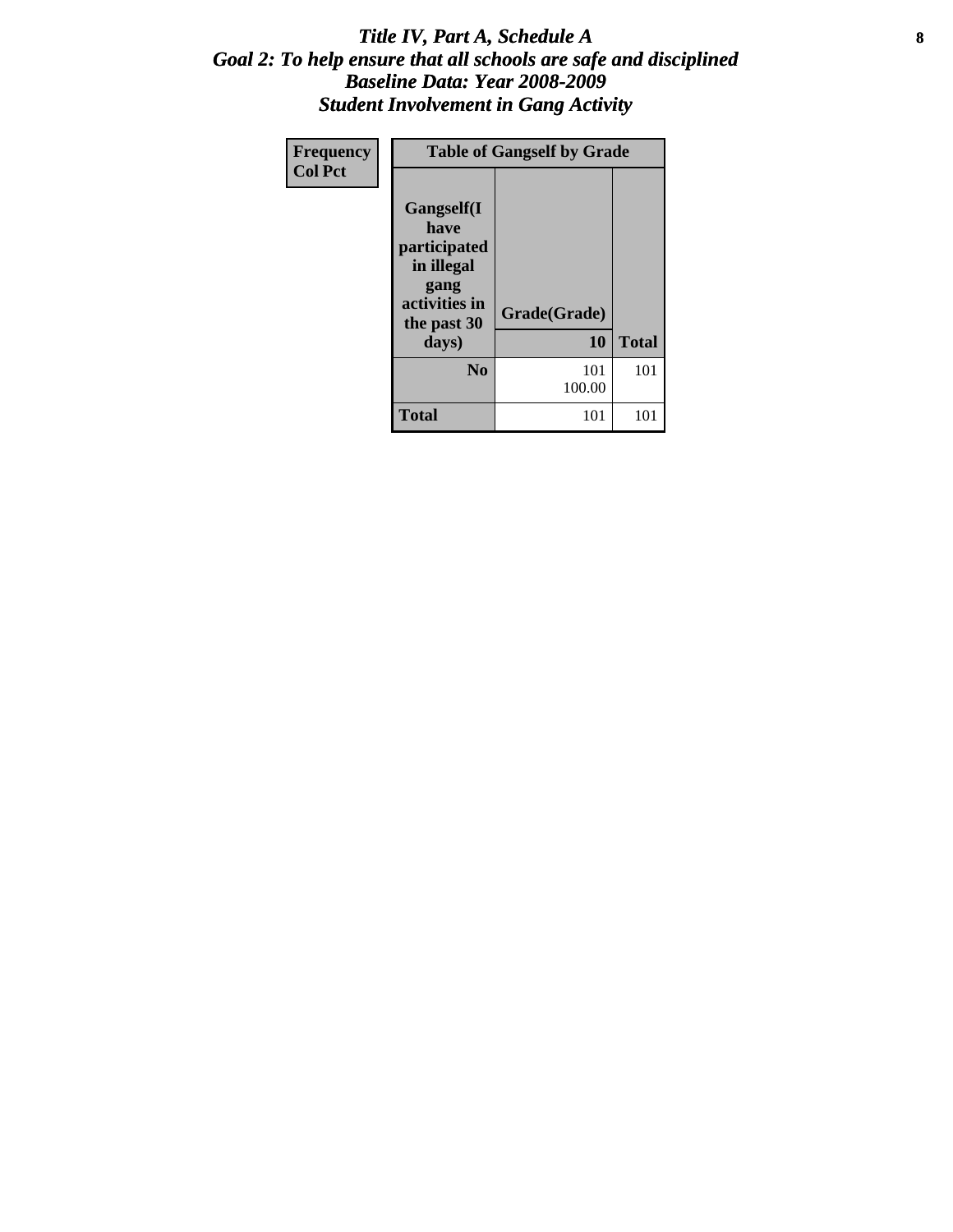### *Student Perception of School Safety* **9**

| <b>Frequency</b><br>Row Pct |
|-----------------------------|
|                             |

| <b>Table of Grade by Safeschool</b> |                                                        |             |                     |                                        |              |
|-------------------------------------|--------------------------------------------------------|-------------|---------------------|----------------------------------------|--------------|
|                                     | Safeschool (School is a place at which I feel<br>safe) |             |                     |                                        |              |
| Grade(Grade)                        | <b>Strongly</b><br>Agree                               | Agree       | Somewhat   Somewhat | <b>Strongly</b><br>Disagree   Disagree | <b>Total</b> |
| 10                                  | 49<br>48.51                                            | 43<br>42.57 | 6.93                | 1.98                                   | 101          |
| <b>Total</b>                        | 49                                                     | 43          | ┑                   | 2                                      | 101          |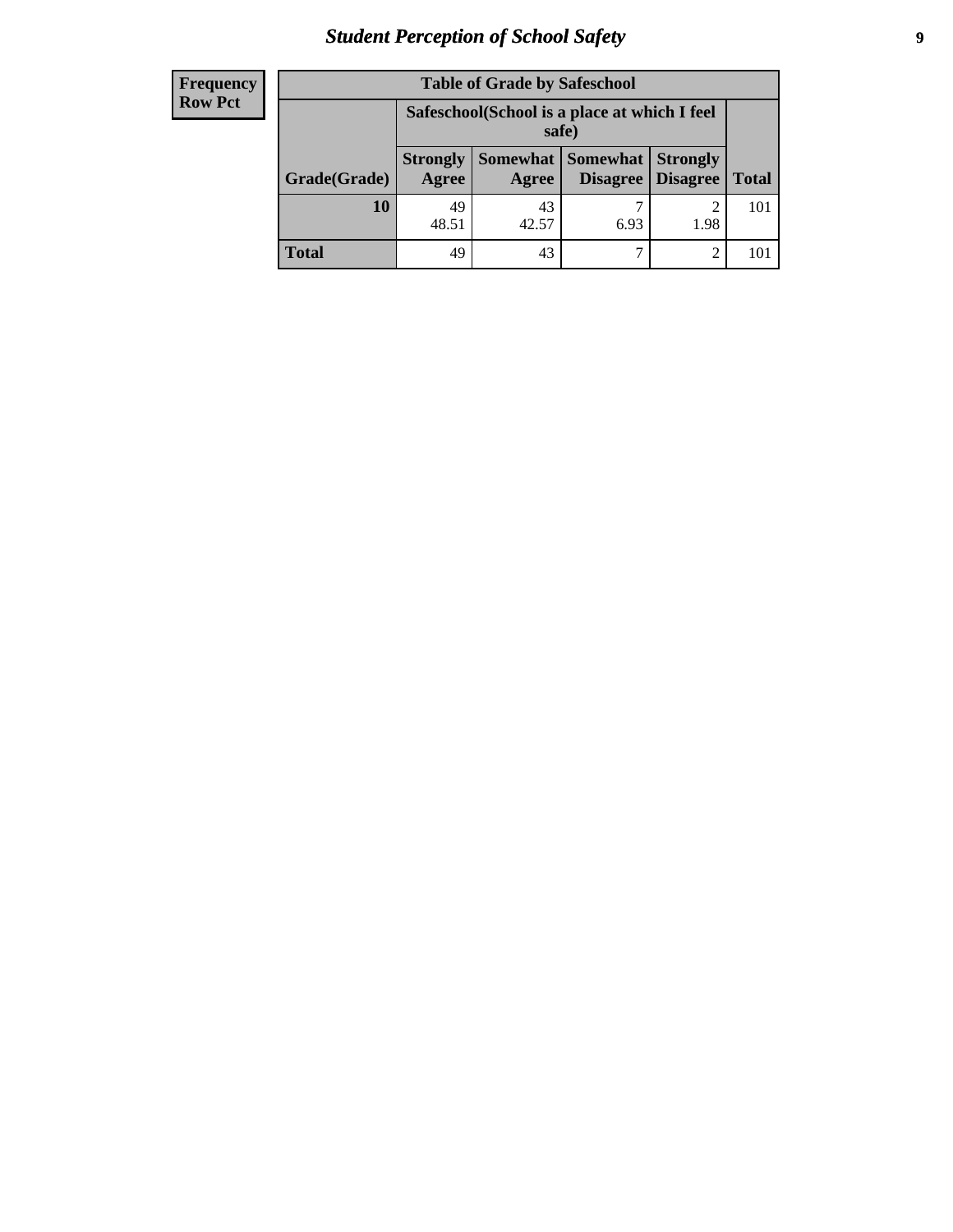#### *Students Who Have Been Bullied* **10**

| <b>Frequency</b> | <b>Table of Grade by Bullied</b> |                                                                               |           |        |                 |                 |            |              |
|------------------|----------------------------------|-------------------------------------------------------------------------------|-----------|--------|-----------------|-----------------|------------|--------------|
| <b>Row Pct</b>   |                                  | <b>Bullied</b> (I have been bullied by other<br>students in the past 30 days) |           |        |                 |                 |            |              |
|                  |                                  |                                                                               | $1$ or    | $3$ to | <b>10</b><br>to | <b>20</b><br>to | All        |              |
|                  | Grade(Grade)   Days              | $\mathbf{0}$                                                                  | 2<br>days | days   | 19<br>days      | 29<br>days      | 30<br>days | <b>Total</b> |
|                  | 10                               | 82<br>81.19                                                                   | 8<br>7.92 | 0.99   | 4<br>3.96       | 0.99            | 5<br>4.95  | 101          |
|                  | <b>Total</b>                     | 82                                                                            | 8         |        | $\overline{4}$  |                 | 5          | 101          |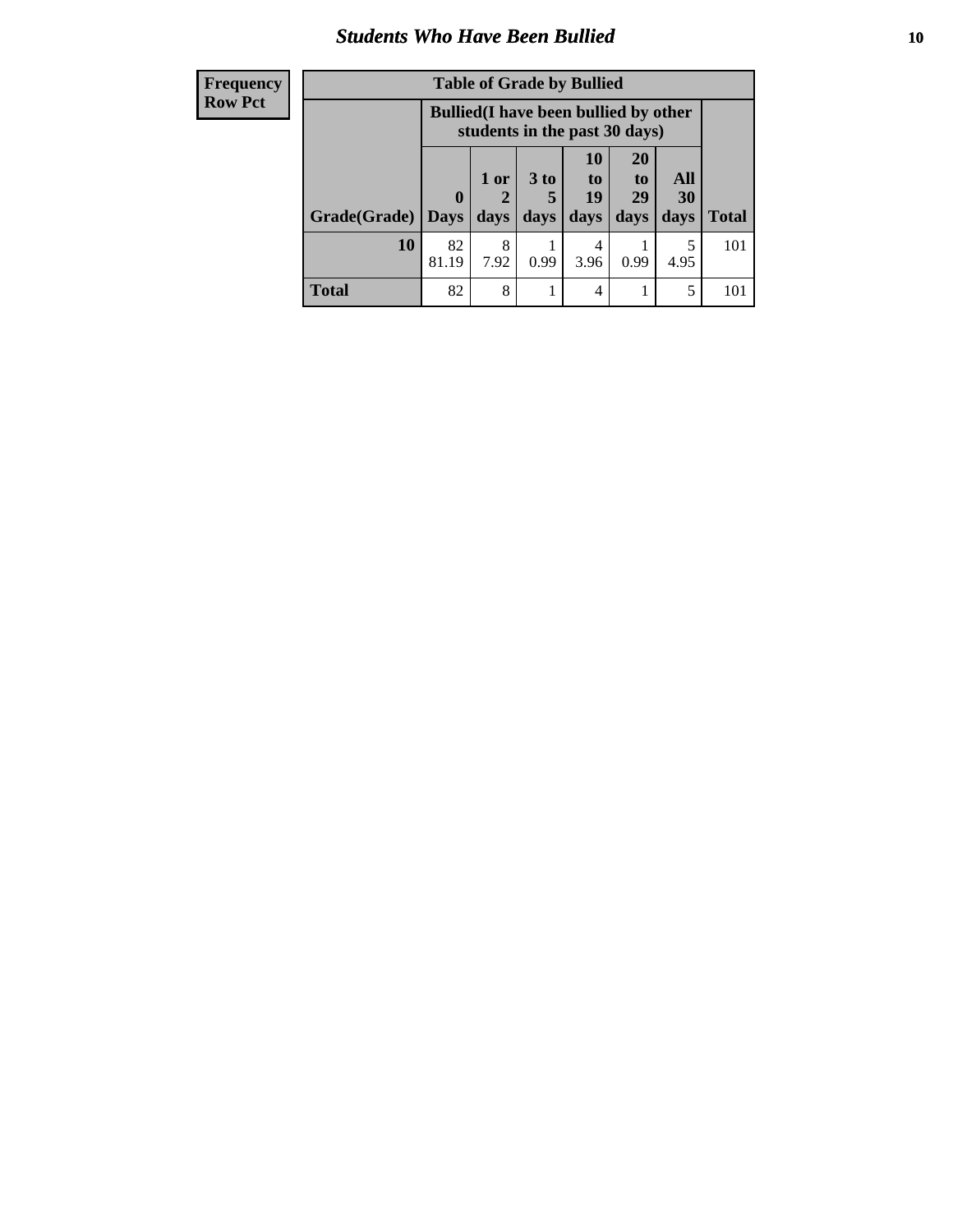#### *School Climate* **11**

| Frequency      | <b>Table of SchoolClimate1 by Grade</b> |                    |              |  |
|----------------|-----------------------------------------|--------------------|--------------|--|
| <b>Col Pct</b> | SchoolClimate1(I<br>like school)        | Grade(Grade)<br>10 | <b>Total</b> |  |
|                | <b>Strongly Agree</b>                   | 18<br>17.82        | 18           |  |
|                | <b>Somewhat Agree</b>                   | 62<br>61.39        | 62           |  |
|                | <b>Somewhat Disagree</b>                | 16<br>15.84        | 16           |  |
|                | <b>Strongly Disagree</b>                | 5<br>4.95          | 5            |  |
|                | <b>Total</b>                            | 101                | 101          |  |

| <b>Table of SchoolClimate2 by Grade</b>           |                    |              |  |  |
|---------------------------------------------------|--------------------|--------------|--|--|
| SchoolClimate2(I<br>feel successful at<br>school) | Grade(Grade)<br>10 | <b>Total</b> |  |  |
| <b>Strongly Agree</b>                             | 38<br>37.62        | 38           |  |  |
| <b>Somewhat Agree</b>                             | 57<br>56.44        | 57           |  |  |
| <b>Somewhat Disagree</b>                          | 6<br>5.94          | 6            |  |  |
| <b>Total</b>                                      | 101                | 101          |  |  |

| <b>Frequency</b> | <b>Table of SchoolClimate3 by Grade</b>                               |                    |              |
|------------------|-----------------------------------------------------------------------|--------------------|--------------|
| <b>Col Pct</b>   | SchoolClimate3(My<br>school has high<br>standards for<br>achievement) | Grade(Grade)<br>10 | <b>Total</b> |
|                  | <b>Strongly Agree</b>                                                 | 70<br>69.31        | 70           |
|                  | <b>Somewhat Agree</b>                                                 | 25<br>24.75        | 25           |
|                  | <b>Somewhat Disagree</b>                                              | 5<br>4.95          | 5            |
|                  | <b>Strongly Disagree</b>                                              | 0.99               |              |
|                  | <b>Total</b>                                                          | 101                | 101          |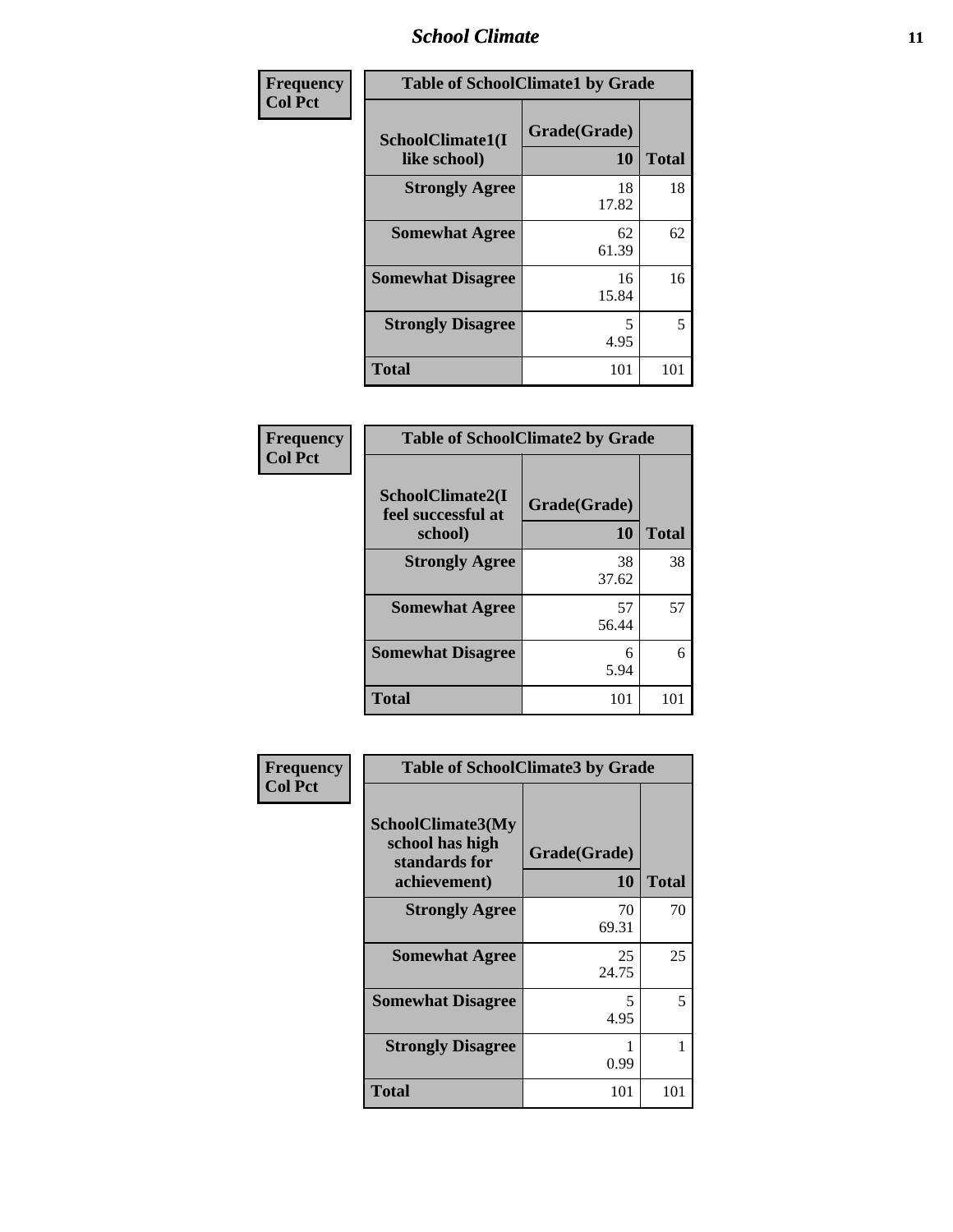### *School Climate* **12**

| Frequency      | <b>Table of SchoolClimate4 by Grade</b>                       |                    |                |  |
|----------------|---------------------------------------------------------------|--------------------|----------------|--|
| <b>Col Pct</b> | SchoolClimate4(My<br>school sets clear<br>rules for behavior) | Grade(Grade)<br>10 | <b>Total</b>   |  |
|                | <b>Strongly Agree</b>                                         | 76<br>75.25        | 76             |  |
|                | <b>Somewhat Agree</b>                                         | 23<br>22.77        | 23             |  |
|                | <b>Somewhat Disagree</b>                                      | 2<br>1.98          | $\overline{c}$ |  |
|                | <b>Total</b>                                                  | 101                | 101            |  |

| Frequency      | <b>Table of SchoolClimate5 by Grade</b>                              |                    |              |  |  |
|----------------|----------------------------------------------------------------------|--------------------|--------------|--|--|
| <b>Col Pct</b> | SchoolClimate5(I<br>know what to do in<br>an emergency at<br>school) | Grade(Grade)<br>10 | <b>Total</b> |  |  |
|                | <b>Strongly Agree</b>                                                | 52<br>51.49        | 52           |  |  |
|                | <b>Somewhat Agree</b>                                                | 44<br>43.56        | 44           |  |  |
|                | <b>Somewhat Disagree</b>                                             | 5<br>4.95          | 5            |  |  |
|                | <b>Total</b>                                                         | 101                | 101          |  |  |

| <b>Frequency</b> | <b>Table of SchoolClimate6 by Grade</b>                  |                    |              |  |  |
|------------------|----------------------------------------------------------|--------------------|--------------|--|--|
| <b>Col Pct</b>   | <b>SchoolClimate6(Teachers</b><br>treat me with respect) | Grade(Grade)<br>10 | <b>Total</b> |  |  |
|                  | <b>Strongly Agree</b>                                    | 43<br>42.57        | 43           |  |  |
|                  | <b>Somewhat Agree</b>                                    | 44<br>43.56        | 44           |  |  |
|                  | <b>Somewhat Disagree</b>                                 | 13<br>12.87        | 13           |  |  |
|                  | <b>Strongly Disagree</b>                                 | 0.99               |              |  |  |
|                  | <b>Total</b>                                             | 101                | 101          |  |  |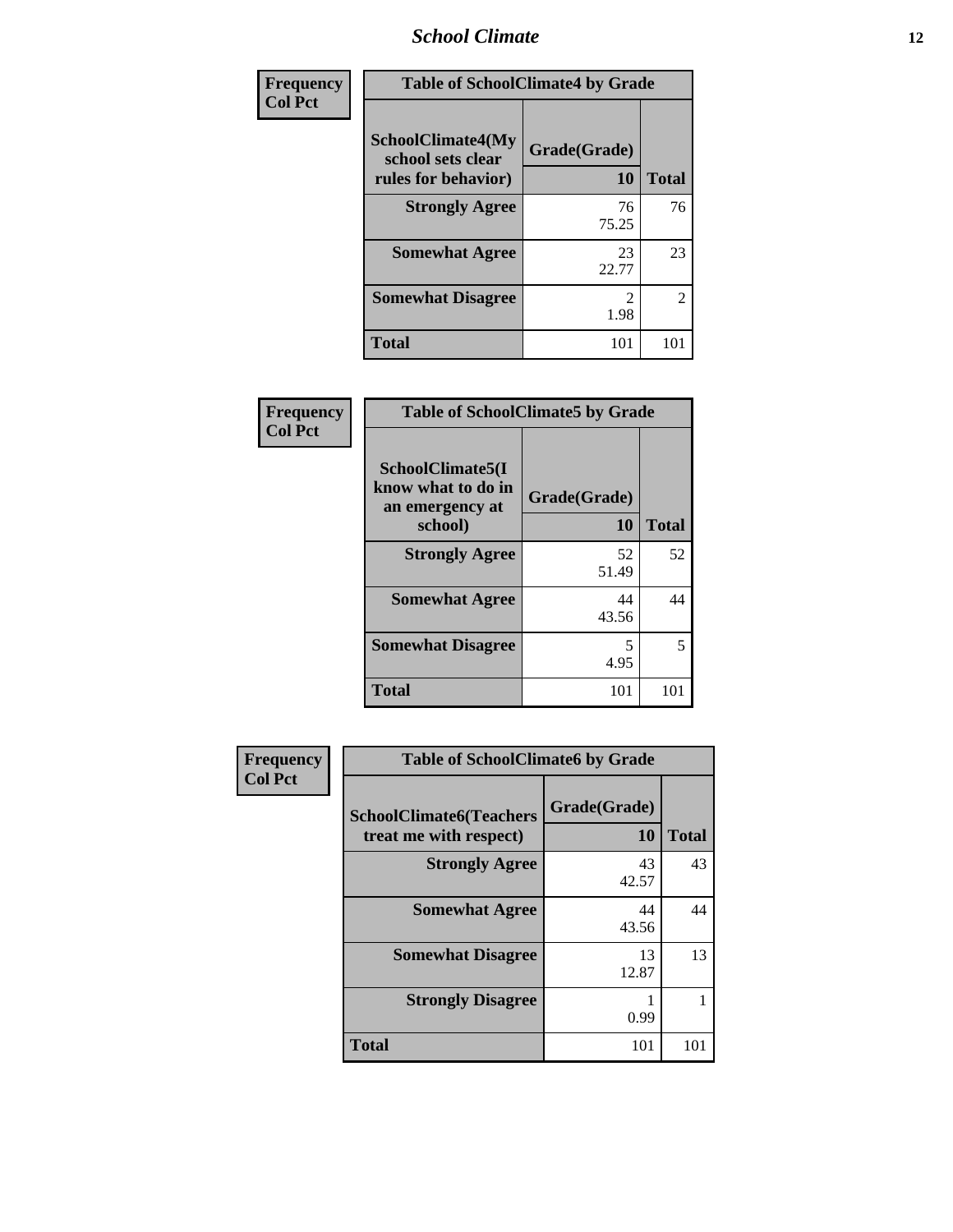*School Climate* **13**

| <b>Frequency</b> | <b>Table of SchoolClimate7 by Grade</b>                                       |                           |                |  |  |
|------------------|-------------------------------------------------------------------------------|---------------------------|----------------|--|--|
| <b>Col Pct</b>   | <b>SchoolClimate7(Behaviors</b><br>in my class allow the<br>teacher to teach) | Grade(Grade)<br><b>10</b> | <b>Total</b>   |  |  |
|                  | <b>Strongly Agree</b>                                                         | 26<br>25.74               | 26             |  |  |
|                  | <b>Somewhat Agree</b>                                                         | 52<br>51.49               | 52             |  |  |
|                  | <b>Somewhat Disagree</b>                                                      | 19<br>18.81               | 19             |  |  |
|                  | <b>Strongly Disagree</b>                                                      | 4<br>3.96                 | $\overline{4}$ |  |  |
|                  | <b>Total</b>                                                                  | 101                       | 101            |  |  |

| Frequency      | <b>Table of SchoolClimate8 by Grade</b>                                              |                    |              |  |
|----------------|--------------------------------------------------------------------------------------|--------------------|--------------|--|
| <b>Col Pct</b> | <b>SchoolClimate8(Students</b><br>are frequently<br>recognized for good<br>behavior) | Grade(Grade)<br>10 | <b>Total</b> |  |
|                | <b>Strongly Agree</b>                                                                | 14<br>13.86        | 14           |  |
|                | <b>Somewhat Agree</b>                                                                | 51<br>50.50        | 51           |  |
|                | <b>Somewhat Disagree</b>                                                             | 28<br>27.72        | 28           |  |
|                | <b>Strongly Disagree</b>                                                             | 8<br>7.92          | 8            |  |
|                | Total                                                                                | 101                | 101          |  |

| Frequency      | <b>Table of SchoolClimate9 by Grade</b>                                           |                    |              |  |  |
|----------------|-----------------------------------------------------------------------------------|--------------------|--------------|--|--|
| <b>Col Pct</b> | SchoolClimate9(School<br>counselor would be<br>helpful if I needed<br>assistance) | Grade(Grade)<br>10 | <b>Total</b> |  |  |
|                | <b>Strongly Agree</b>                                                             | 47<br>46.53        | 47           |  |  |
|                | <b>Somewhat Agree</b>                                                             | 34<br>33.66        | 34           |  |  |
|                | <b>Somewhat Disagree</b>                                                          | 10<br>9.90         | 10           |  |  |
|                | <b>Strongly Disagree</b>                                                          | 10<br>9.90         | 10           |  |  |
|                | Total                                                                             | 101                | 101          |  |  |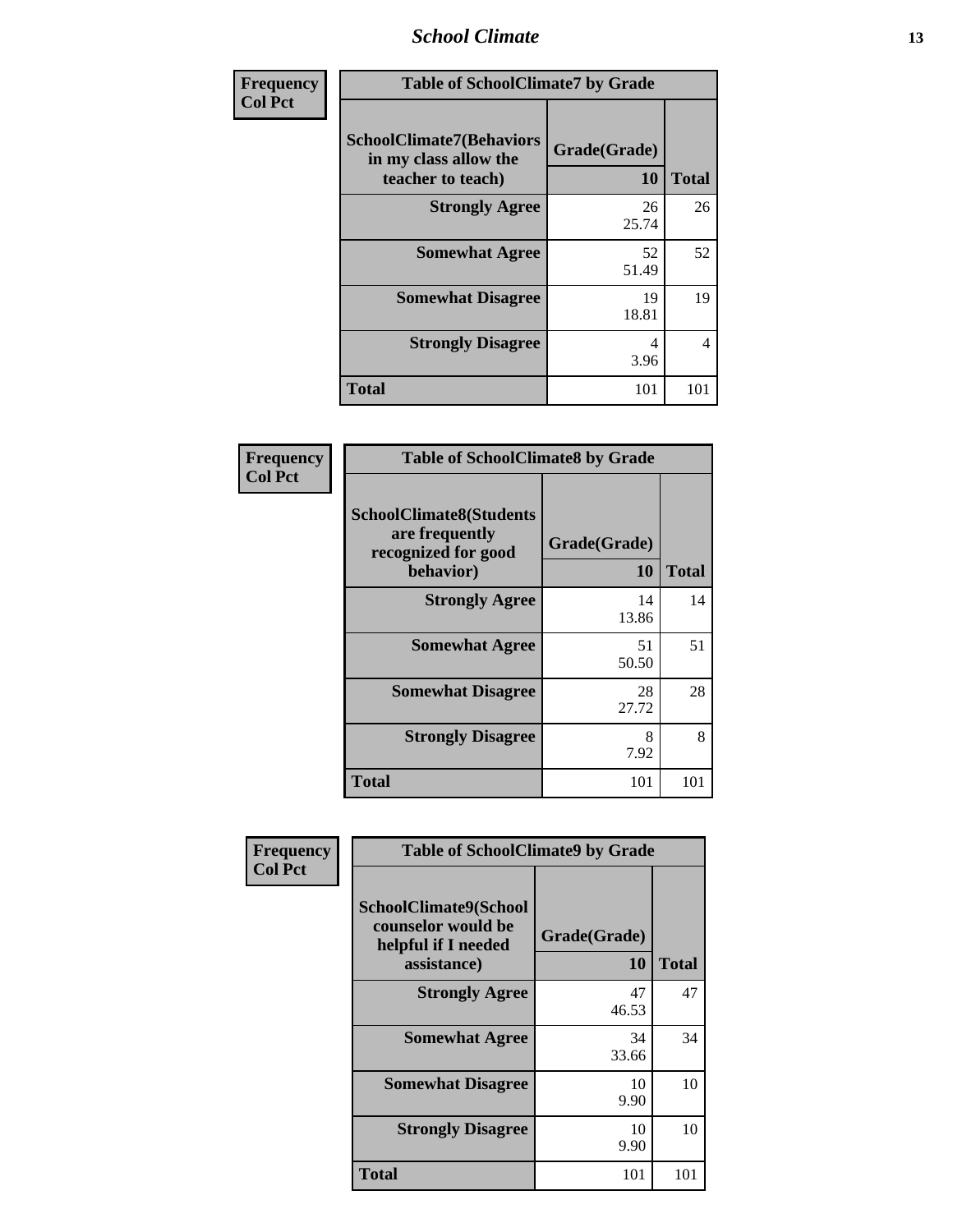### *Reasons for Dropping Out* **14**

| Frequency<br><b>Col Pct</b> | <b>Table of Dropoutreason by Grade</b>                                   |                           |              |  |  |
|-----------------------------|--------------------------------------------------------------------------|---------------------------|--------------|--|--|
|                             | Dropoutreason(If<br>I dropped out the<br>reason would<br>most likely be) | Grade(Grade)<br><b>10</b> | <b>Total</b> |  |  |
|                             | Won't Drop out                                                           | 70<br>69.31               | 70           |  |  |
|                             | <b>Bored</b>                                                             | 13<br>12.87               | 13           |  |  |
|                             | <b>Family Reasons</b>                                                    | 3<br>2.97                 | 3            |  |  |
|                             | <b>Being Bullied</b>                                                     | 3<br>2.97                 | 3            |  |  |
|                             | <b>Other</b>                                                             | 12<br>11.88               | 12           |  |  |
|                             | <b>Total</b>                                                             | 101                       | 101          |  |  |

| Frequency      |                                                                        | <b>Table of Dropout by Grade</b> |              |  |  |
|----------------|------------------------------------------------------------------------|----------------------------------|--------------|--|--|
| <b>Col Pct</b> | Dropout(I<br>have<br>thought<br>about<br>dropping<br>out of<br>school) | Grade(Grade)<br>10               | <b>Total</b> |  |  |
|                | Yes                                                                    | 15<br>14.85                      | 15           |  |  |
|                | N <sub>0</sub>                                                         | 86<br>85.15                      | 86           |  |  |
|                | <b>Total</b>                                                           | 101                              | 101          |  |  |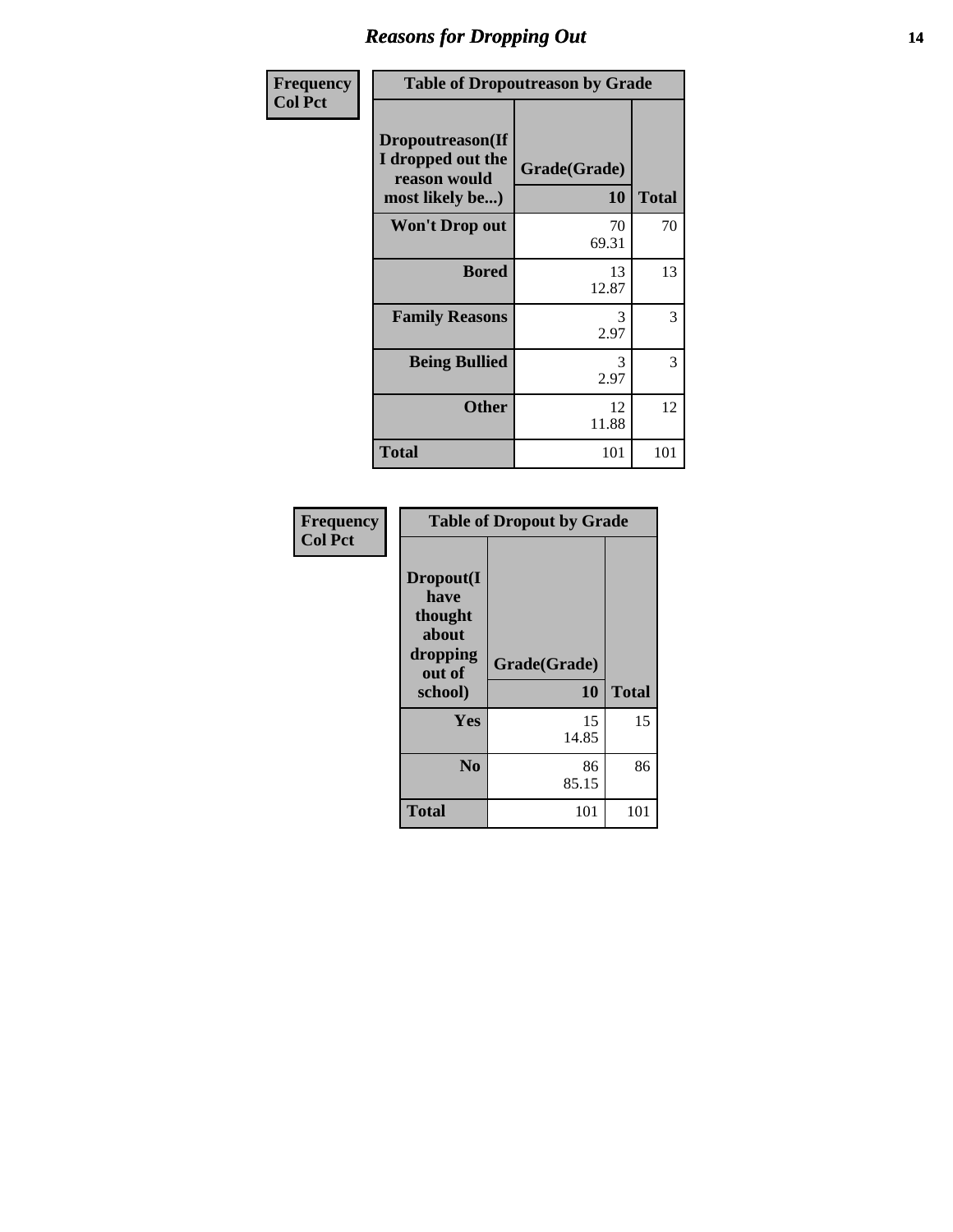### *School Safety* **15**

| Frequency<br><b>Col Pct</b> | <b>Table of Gangself by Grade</b>                                                                |               |              |  |  |  |
|-----------------------------|--------------------------------------------------------------------------------------------------|---------------|--------------|--|--|--|
|                             | <b>Gangself</b> (I<br>have<br>participated<br>in illegal<br>gang<br>activities in<br>the past 30 | Grade(Grade)  |              |  |  |  |
|                             | days)                                                                                            | 10            | <b>Total</b> |  |  |  |
|                             | $\bf No$                                                                                         | 101<br>100.00 | 101          |  |  |  |
|                             | <b>Total</b>                                                                                     | 101           | 101          |  |  |  |

| Frequency<br><b>Col Pct</b> | <b>Table of Gangpeers by Grade</b>                                                                                             |                    |              |  |  |
|-----------------------------|--------------------------------------------------------------------------------------------------------------------------------|--------------------|--------------|--|--|
|                             | <b>Gangpeers</b> (I<br>have friends<br>who have<br>participated<br>in illegal<br>gang<br>activities in<br>the past 30<br>days) | Grade(Grade)<br>10 | <b>Total</b> |  |  |
|                             | Yes                                                                                                                            | 11<br>10.89        | 11           |  |  |
|                             | N <sub>0</sub>                                                                                                                 | 90<br>89.11        | 90           |  |  |
|                             | Total                                                                                                                          | 101                | 101          |  |  |

| Frequency      | <b>Table of Pickedon by Grade</b>                                                        |                    |              |  |  |
|----------------|------------------------------------------------------------------------------------------|--------------------|--------------|--|--|
| <b>Col Pct</b> | <b>Pickedon</b> (I have<br>been picked on or<br>teased at school in<br>the past 30 days) | Grade(Grade)<br>10 | <b>Total</b> |  |  |
|                | <b>Strongly Agree</b>                                                                    | 15<br>14.85        | 15           |  |  |
|                | <b>Somewhat Agree</b>                                                                    | 26<br>25.74        | 26           |  |  |
|                | <b>Somewhat Disagree</b>                                                                 | 15<br>14.85        | 15           |  |  |
|                | <b>Strongly Disagree</b>                                                                 | 45<br>44.55        | 45           |  |  |
|                | Total                                                                                    | 101                | 101          |  |  |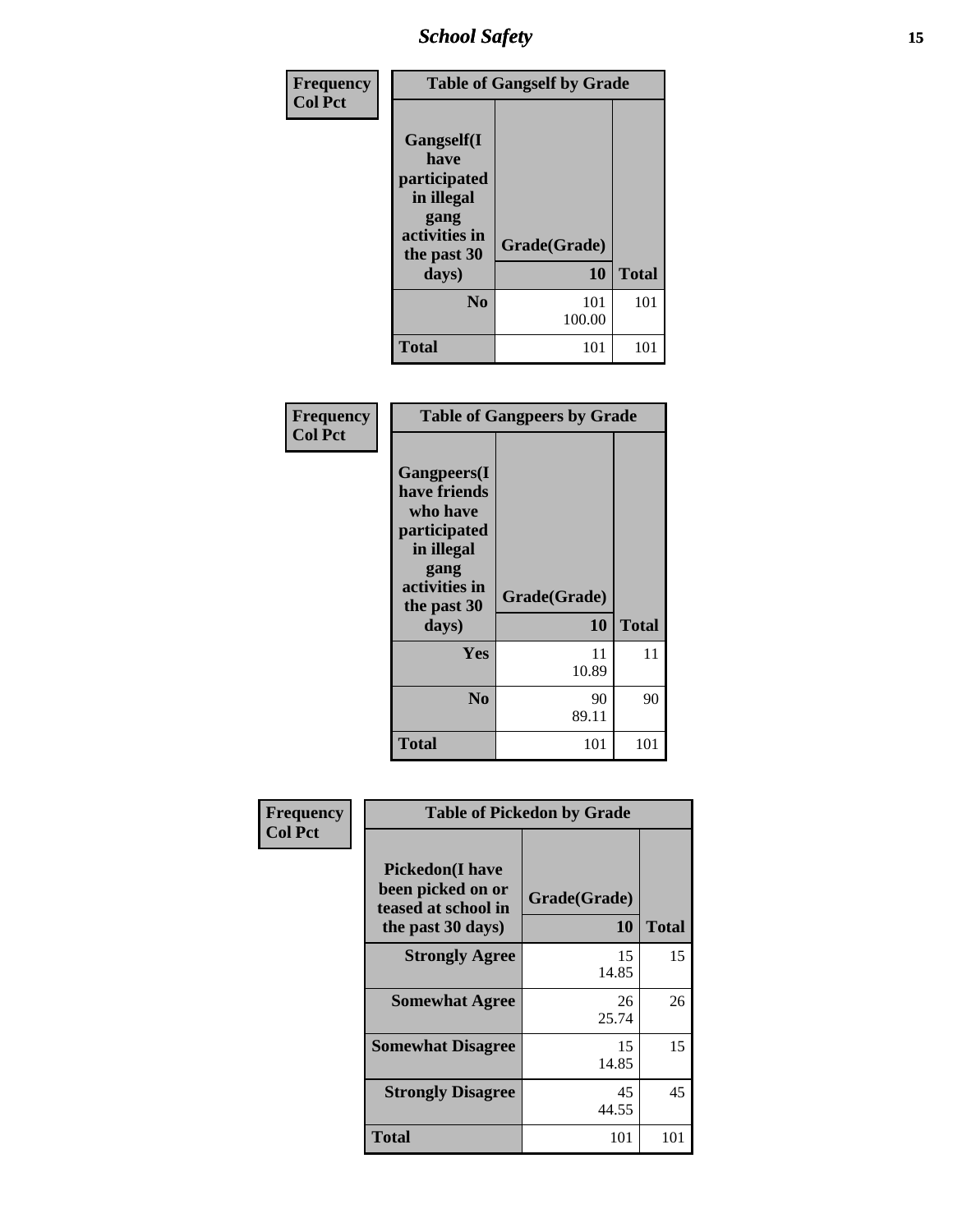*School Safety* **16**

| <b>Frequency</b> | <b>Table of Safeschool by Grade</b>                      |                       |                |  |  |
|------------------|----------------------------------------------------------|-----------------------|----------------|--|--|
| <b>Col Pct</b>   | Safeschool(School<br>is a place at which I<br>feel safe) | Grade(Grade)<br>10    | <b>Total</b>   |  |  |
|                  | <b>Strongly Agree</b>                                    | 49<br>48.51           | 49             |  |  |
|                  | <b>Somewhat Agree</b>                                    | 43<br>42.57           | 43             |  |  |
|                  | <b>Somewhat Disagree</b>                                 | 6.93                  | 7              |  |  |
|                  | <b>Strongly Disagree</b>                                 | $\mathcal{D}$<br>1.98 | $\mathfrak{D}$ |  |  |
|                  | <b>Total</b>                                             | 101                   | 101            |  |  |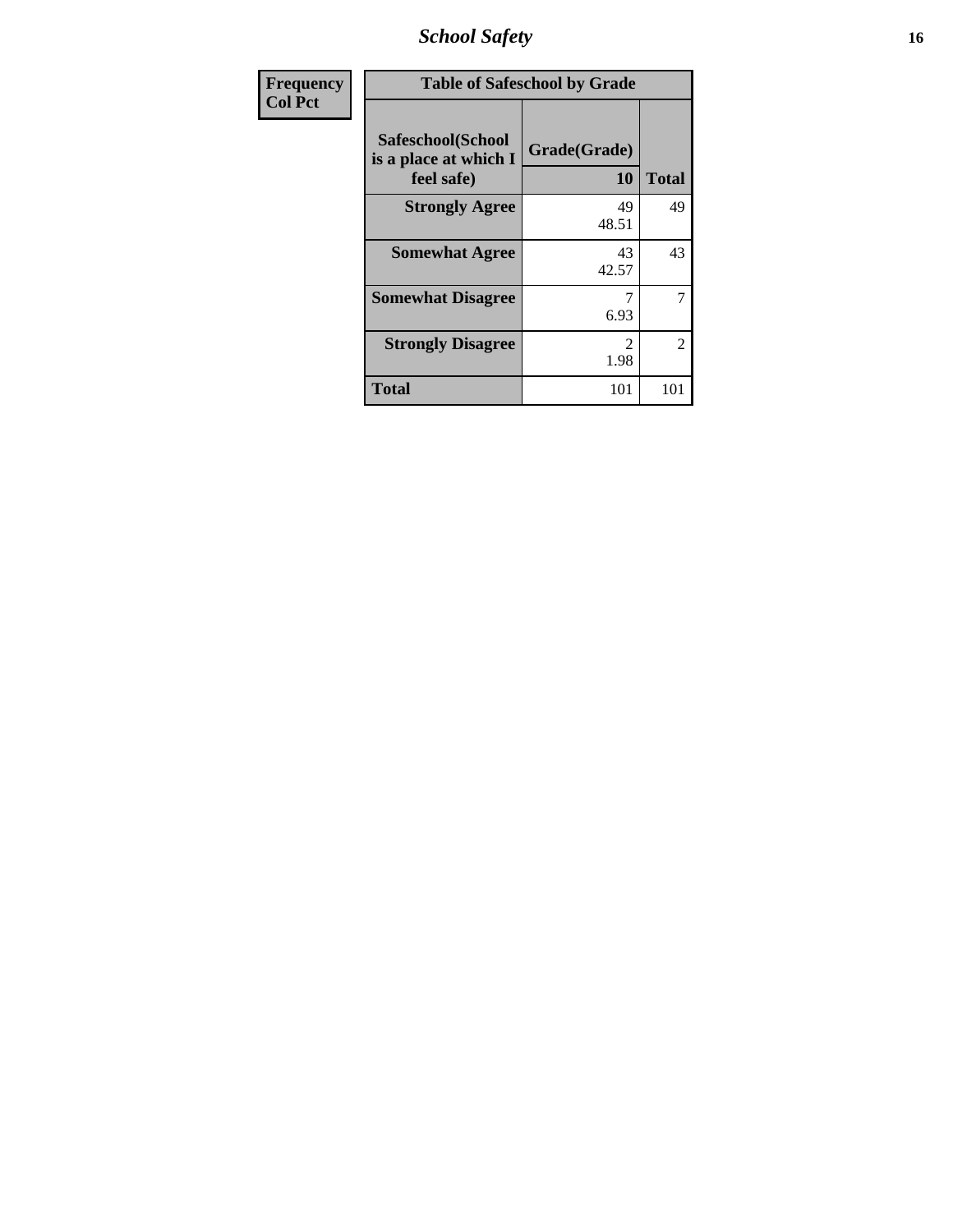*School Safety* **17**

| <b>Frequency</b> | <b>Table of Grade by Bullied</b> |                  |                                                                               |                              |                                                                     |                                           |                   |              |
|------------------|----------------------------------|------------------|-------------------------------------------------------------------------------|------------------------------|---------------------------------------------------------------------|-------------------------------------------|-------------------|--------------|
| <b>Row Pct</b>   |                                  |                  | <b>Bullied</b> (I have been bullied by other<br>students in the past 30 days) |                              |                                                                     |                                           |                   |              |
|                  | Grade(Grade)                     | 0<br><b>Days</b> | 1 or<br>days                                                                  | 3 <sub>to</sub><br>5<br>days | 10<br>$\mathbf{t}$ <sup><math>\mathbf{0}</math></sup><br>19<br>days | <b>20</b><br>t <sub>0</sub><br>29<br>days | All<br>30<br>days | <b>Total</b> |
|                  | 10                               | 82<br>81.19      | 8<br>7.92                                                                     | 0.99                         | 4<br>3.96                                                           | 0.99                                      | 5<br>4.95         | 101          |
|                  | <b>Total</b>                     | 82               | 8                                                                             |                              | 4                                                                   |                                           | 5                 | 101          |

| <b>Frequency</b> |                     | <b>Table of Grade by Bulliedothers</b> |                   |                         |                                                                |                               |                   |              |
|------------------|---------------------|----------------------------------------|-------------------|-------------------------|----------------------------------------------------------------|-------------------------------|-------------------|--------------|
| <b>Row Pct</b>   |                     |                                        |                   |                         | <b>Bulliedothers</b> (I bullied others in the<br>past 30 days) |                               |                   |              |
|                  | Grade(Grade)   Days | $\bf{0}$                               | 1 or<br>2<br>days | 3 <sub>to</sub><br>days | <b>6 to</b><br>9<br>days                                       | <b>10</b><br>to<br>19<br>days | All<br>30<br>days | <b>Total</b> |
|                  | 10                  | 88<br>87.13                            | 5<br>4.95         | 0.99                    | 0.99                                                           | 3<br>2.97                     | 3<br>2.97         | 101          |
|                  | <b>Total</b>        | 88                                     | 5                 |                         |                                                                | 3                             | 3                 | 101          |

| Frequency      | <b>Table of Grade by Weaponschool</b> |                                                                                 |                        |              |  |  |
|----------------|---------------------------------------|---------------------------------------------------------------------------------|------------------------|--------------|--|--|
| <b>Row Pct</b> |                                       | <b>Weaponschool</b> (I<br>brought a weapon<br>to school in the<br>past 30 days) |                        |              |  |  |
|                | Grade(Grade)                          | 0 Days                                                                          | <b>All 30</b><br>days  | <b>Total</b> |  |  |
|                | 10                                    | 99<br>98.02                                                                     | $\overline{c}$<br>1.98 | 101          |  |  |
|                | <b>Total</b>                          | 99                                                                              | $\mathcal{L}$          | 101          |  |  |

| Frequency      | <b>Table of Grade by Absentunsafe</b> |              |                                                                                           |              |  |
|----------------|---------------------------------------|--------------|-------------------------------------------------------------------------------------------|--------------|--|
| <b>Row Pct</b> |                                       |              | Absentunsafe(I)<br>have missed<br>school because I<br>felt unsafe in the<br>past 30 days) |              |  |
|                | Grade(Grade)                          | 0 Days       | 1 or 2<br>days                                                                            | <b>Total</b> |  |
|                | 10                                    | 100<br>99.01 | 0.99                                                                                      | 101          |  |
|                | <b>Total</b>                          | 100          |                                                                                           | 101          |  |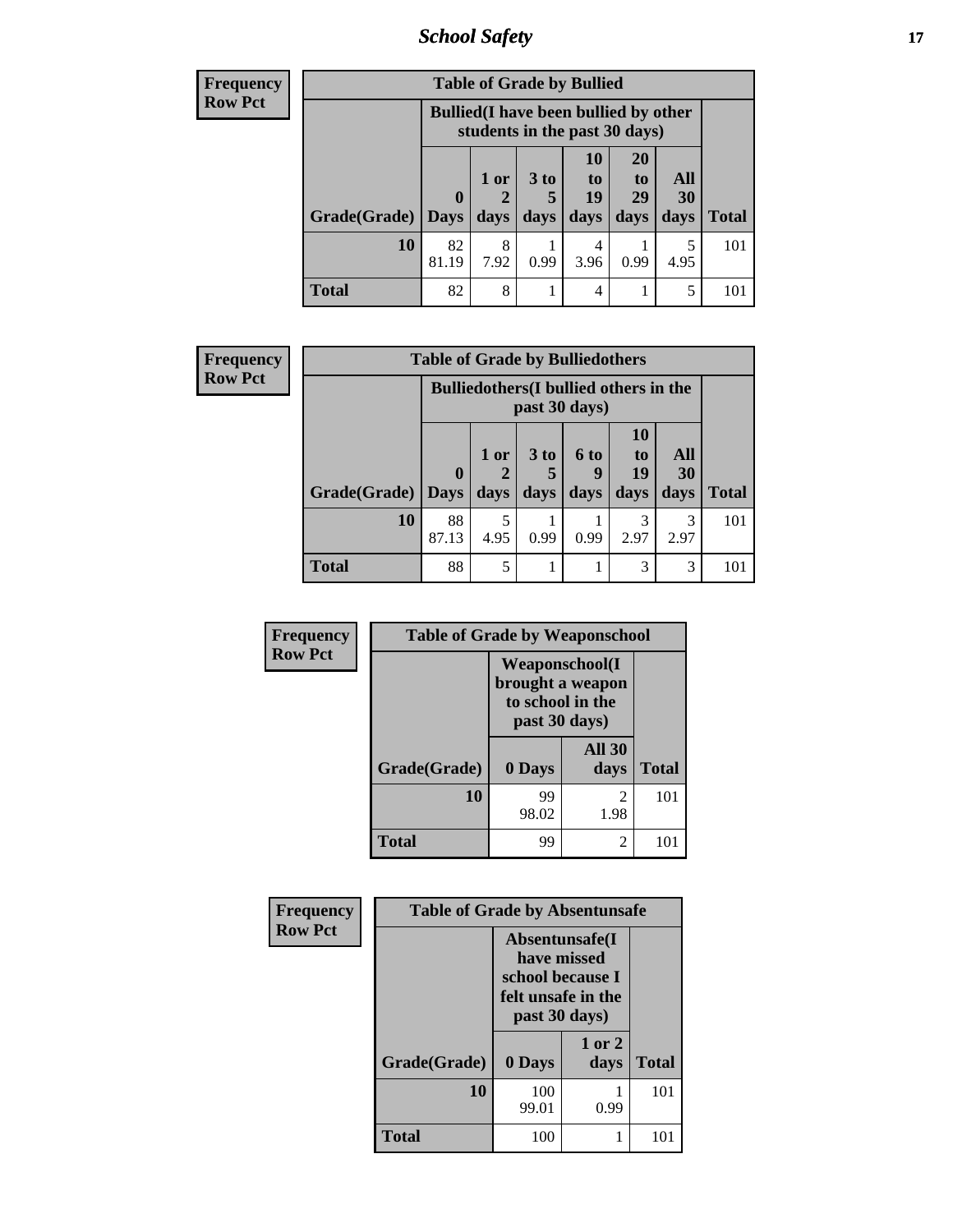### *Drug Use During Last 30 Days* **18**

#### **Frequency Row Pct**

| <b>Table of Grade by Alcohol</b> |                          |                                    |                 |               |                 |              |       |  |  |
|----------------------------------|--------------------------|------------------------------------|-----------------|---------------|-----------------|--------------|-------|--|--|
|                                  |                          | Alcohol(Alcohol use, past 30 days) |                 |               |                 |              |       |  |  |
| Grade(Grade)                     | Did<br>not<br><b>use</b> | $1 - 2$<br>days                    | $3 - 5$<br>days | $6-9$<br>days | $10-19$<br>days | Every<br>day | Total |  |  |
| 10                               | 93<br>92.08              | 3<br>2.97                          | 0.99            | 0.99          | 1.98            | 0.99         | 101   |  |  |
| Total                            | 93                       | 3                                  |                 |               | $\overline{2}$  |              |       |  |  |

| <b>Frequency</b> | <b>Table of Grade by Cigarettes</b> |                          |                        |                            |                            |       |  |  |
|------------------|-------------------------------------|--------------------------|------------------------|----------------------------|----------------------------|-------|--|--|
| <b>Row Pct</b>   |                                     |                          |                        | <b>Cigarettes</b> (Smoking | tobacco use, past 30 days) |       |  |  |
|                  | Grade(Grade)                        | Did<br>not<br><b>use</b> | $1 - 2$<br>days        | $6 - 9$<br>days            | <b>Every</b><br>day        | Total |  |  |
|                  | 10                                  | 96<br>95.05              | $\overline{2}$<br>1.98 | 0.99                       | 2<br>1.98                  | 101   |  |  |
|                  | <b>Total</b>                        | 96                       | $\overline{2}$         |                            | 2                          |       |  |  |

| <b>Frequency</b> | <b>Table of Grade by Smokeless</b> |                          |               |                                                         |                     |              |  |  |
|------------------|------------------------------------|--------------------------|---------------|---------------------------------------------------------|---------------------|--------------|--|--|
| <b>Row Pct</b>   |                                    |                          |               | <b>Smokeless</b> (Chewing<br>tobacco use, past 30 days) |                     |              |  |  |
|                  | Grade(Grade)                       | Did<br>not<br><b>use</b> | $1-2$<br>days | $20 - 29$<br>days                                       | <b>Every</b><br>day | <b>Total</b> |  |  |
|                  | 10                                 | 94<br>93.07              | 3.96          | 0.99                                                    | 2<br>1.98           | 101          |  |  |
|                  | Total                              | 94                       | 4             |                                                         | 2                   | 101          |  |  |

| Frequency      |              | <b>Table of Grade by Marijuana</b>         |                 |               |                   |                     |              |
|----------------|--------------|--------------------------------------------|-----------------|---------------|-------------------|---------------------|--------------|
| <b>Row Pct</b> |              | Marijuana (Marijuana use,<br>past 30 days) |                 |               |                   |                     |              |
|                | Grade(Grade) | <b>Did</b><br>not<br><b>use</b>            | $1 - 2$<br>days | $6-9$<br>days | $20 - 29$<br>days | <b>Every</b><br>day | <b>Total</b> |
|                | <b>10</b>    | 97<br>96.04                                | 0.99            | 0.99          | 0.99              | 0.99                | 101          |
|                | Total        | 97                                         |                 |               |                   |                     | 101          |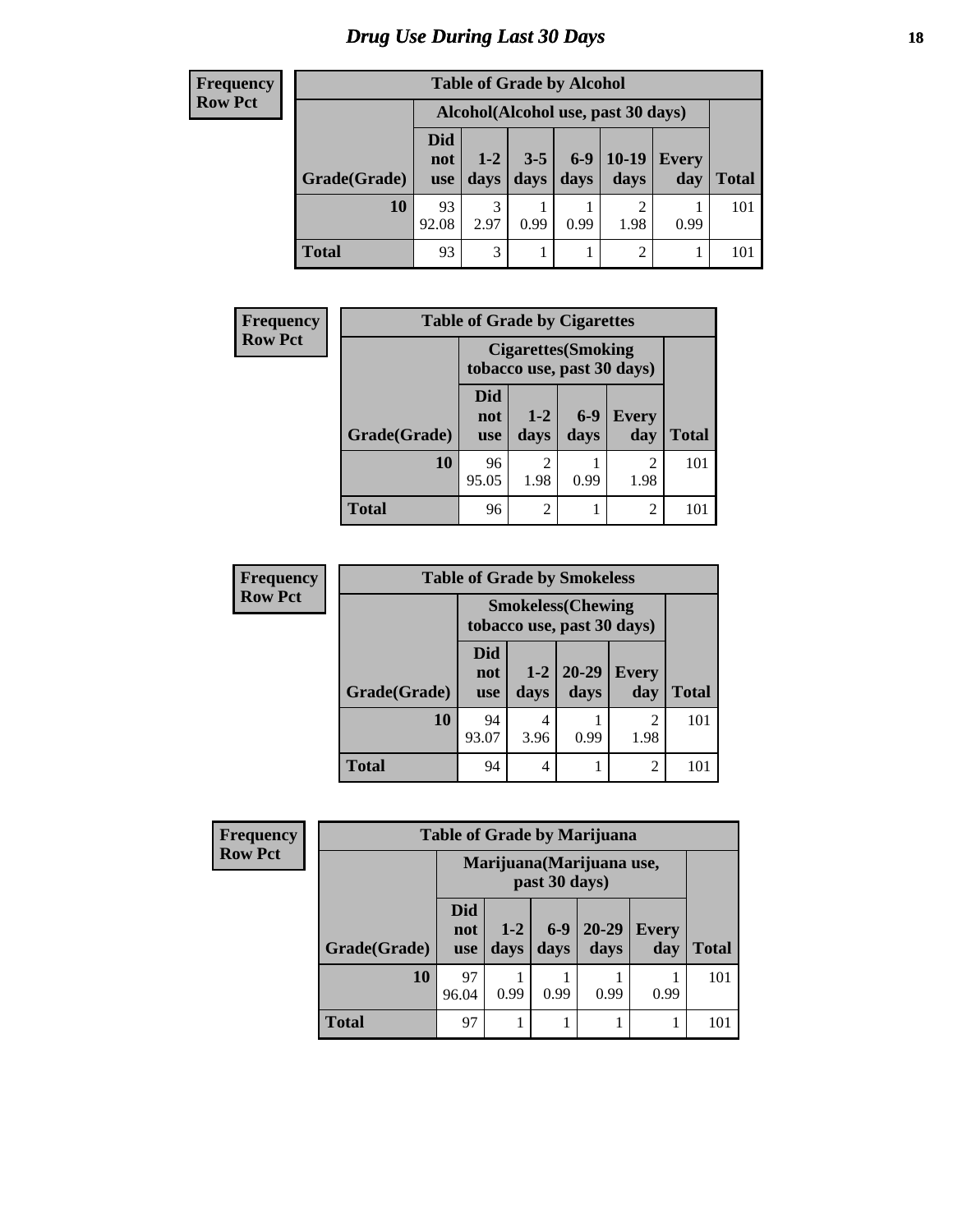| <b>Frequency</b> | <b>Table of Grade by Cocaine</b> |                       |                         |              |  |  |
|------------------|----------------------------------|-----------------------|-------------------------|--------------|--|--|
| <b>Row Pct</b>   |                                  | use, past 30 days)    | <b>Cocaine</b> (Cocaine |              |  |  |
|                  | Grade(Grade)                     | Did not<br><b>use</b> | <b>Every</b><br>day     | <b>Total</b> |  |  |
|                  | <b>10</b>                        | 100<br>99.01          | 0.99                    | 101          |  |  |
|                  | <b>Total</b>                     | 100                   |                         | 101          |  |  |

| <b>Frequency</b> | <b>Table of Grade by Inhalants</b> |                          |                                 |                 |                     |              |  |  |
|------------------|------------------------------------|--------------------------|---------------------------------|-----------------|---------------------|--------------|--|--|
| <b>Row Pct</b>   |                                    |                          | <b>Inhalants</b> (Inhalant use, | past 30 days)   |                     |              |  |  |
|                  | Grade(Grade)                       | Did<br>not<br><b>use</b> | $1 - 2$<br>days                 | $3 - 5$<br>days | <b>Every</b><br>day | <b>Total</b> |  |  |
|                  | <b>10</b>                          | 98<br>97.03              | 0.99                            | 0.99            | 0.99                | 101          |  |  |
|                  | <b>Total</b>                       | 98                       |                                 |                 |                     | 101          |  |  |

| <b>Frequency</b> | <b>Table of Grade by Steroids</b> |                                                |                     |              |  |  |  |  |
|------------------|-----------------------------------|------------------------------------------------|---------------------|--------------|--|--|--|--|
| <b>Row Pct</b>   |                                   | <b>Steroids</b> (Steroid<br>use, past 30 days) |                     |              |  |  |  |  |
|                  | Grade(Grade)                      | Did not<br><b>use</b>                          | <b>Every</b><br>day | <b>Total</b> |  |  |  |  |
|                  | 10                                | 100<br>99.01                                   | 0.99                | 101          |  |  |  |  |
|                  | <b>Total</b>                      | 100                                            |                     |              |  |  |  |  |

| Frequency      | <b>Table of Grade by Ecstasy</b> |                                               |                     |              |  |  |
|----------------|----------------------------------|-----------------------------------------------|---------------------|--------------|--|--|
| <b>Row Pct</b> |                                  | <b>Ecstasy</b> (Ecstasy<br>use, past 30 days) |                     |              |  |  |
|                | Grade(Grade)                     | Did not<br><b>use</b>                         | <b>Every</b><br>day | <b>Total</b> |  |  |
|                | 10                               | 100<br>99.01                                  | 0.99                | 101          |  |  |
|                | <b>Total</b>                     | 100                                           |                     | 101          |  |  |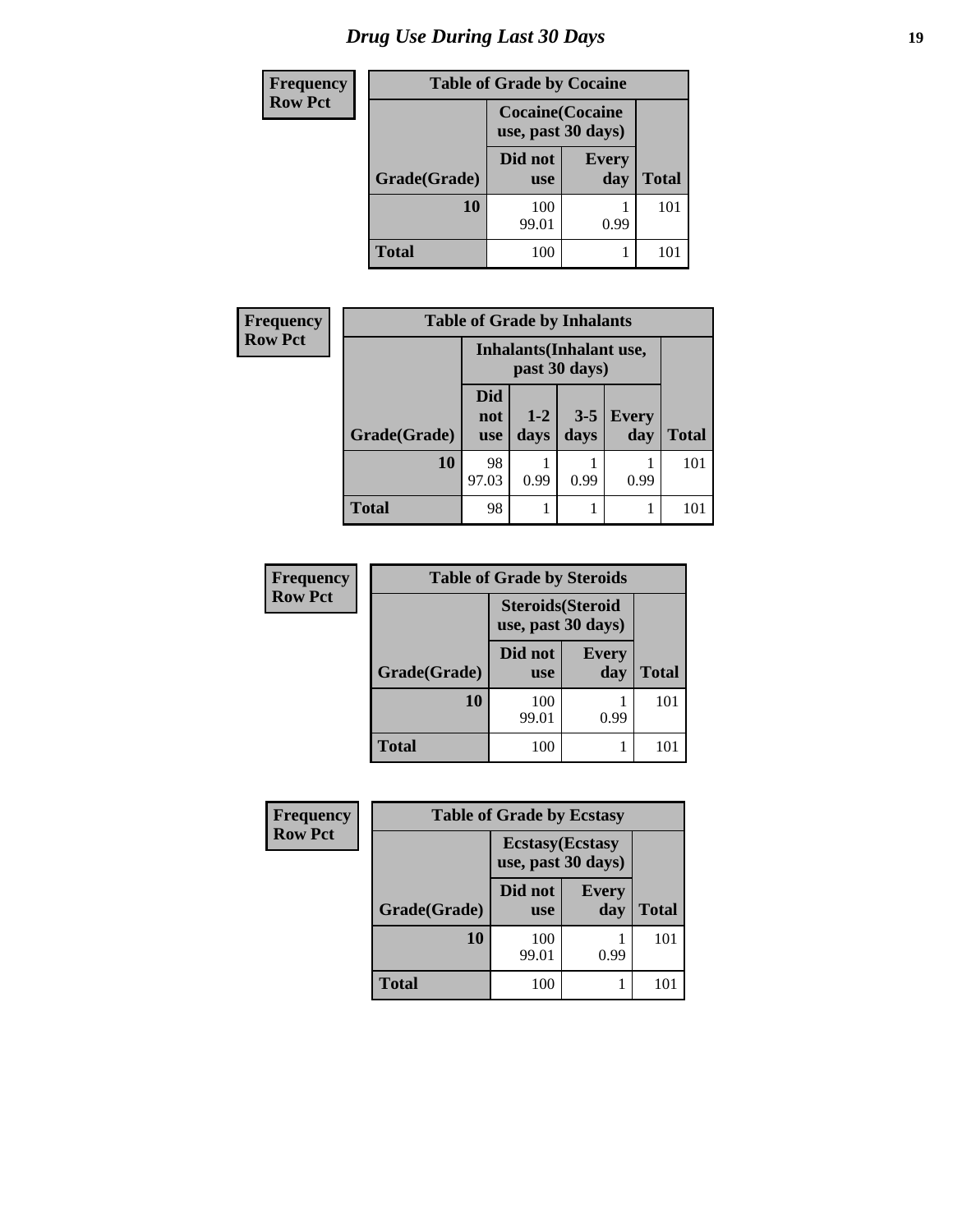### *Drug Use During Last 30 Days* 20

| <b>Frequency</b> |              | <b>Table of Grade by Meth</b>                      |                  |     |  |  |  |
|------------------|--------------|----------------------------------------------------|------------------|-----|--|--|--|
| <b>Row Pct</b>   |              | <b>Meth</b> (Methamphetamine<br>use, past 30 days) |                  |     |  |  |  |
|                  | Grade(Grade) | Did not use                                        | <b>Every day</b> |     |  |  |  |
|                  | 10           | 100<br>99.01                                       | 0.99             | 101 |  |  |  |
|                  | <b>Total</b> | 100                                                |                  | 101 |  |  |  |

| <b>Frequency</b> | <b>Table of Grade by Hallucinogens</b><br>Hallucinogens (Hallucinogen<br>use, past 30 days) |              |                  |              |
|------------------|---------------------------------------------------------------------------------------------|--------------|------------------|--------------|
| <b>Row Pct</b>   |                                                                                             |              |                  |              |
|                  | Grade(Grade)                                                                                | Did not use  | <b>Every day</b> | <b>Total</b> |
|                  | <b>10</b>                                                                                   | 100<br>99.01 | 0.99             | 101          |
|                  | <b>Total</b>                                                                                | 100          |                  | 10.          |

| <b>Frequency</b> | <b>Table of Grade by Prescription</b> |                                                                                    |               |                 |                        |                     |              |
|------------------|---------------------------------------|------------------------------------------------------------------------------------|---------------|-----------------|------------------------|---------------------|--------------|
| <b>Row Pct</b>   |                                       | <b>Prescription</b> (Prescription drugs)<br>not prescribed to me,<br>past 30 days) |               |                 |                        |                     |              |
|                  | Grade(Grade)                          | <b>Did</b><br>not<br><b>use</b>                                                    | $1-2$<br>days | $6 - 9$<br>days | $10-19$<br>days        | <b>Every</b><br>day | <b>Total</b> |
|                  | 10                                    | 96<br>95.05                                                                        | 0.99          | 0.99            | $\overline{2}$<br>1.98 | 0.99                | 101          |
|                  | <b>Total</b>                          | 96                                                                                 |               |                 | $\overline{2}$         |                     | 101          |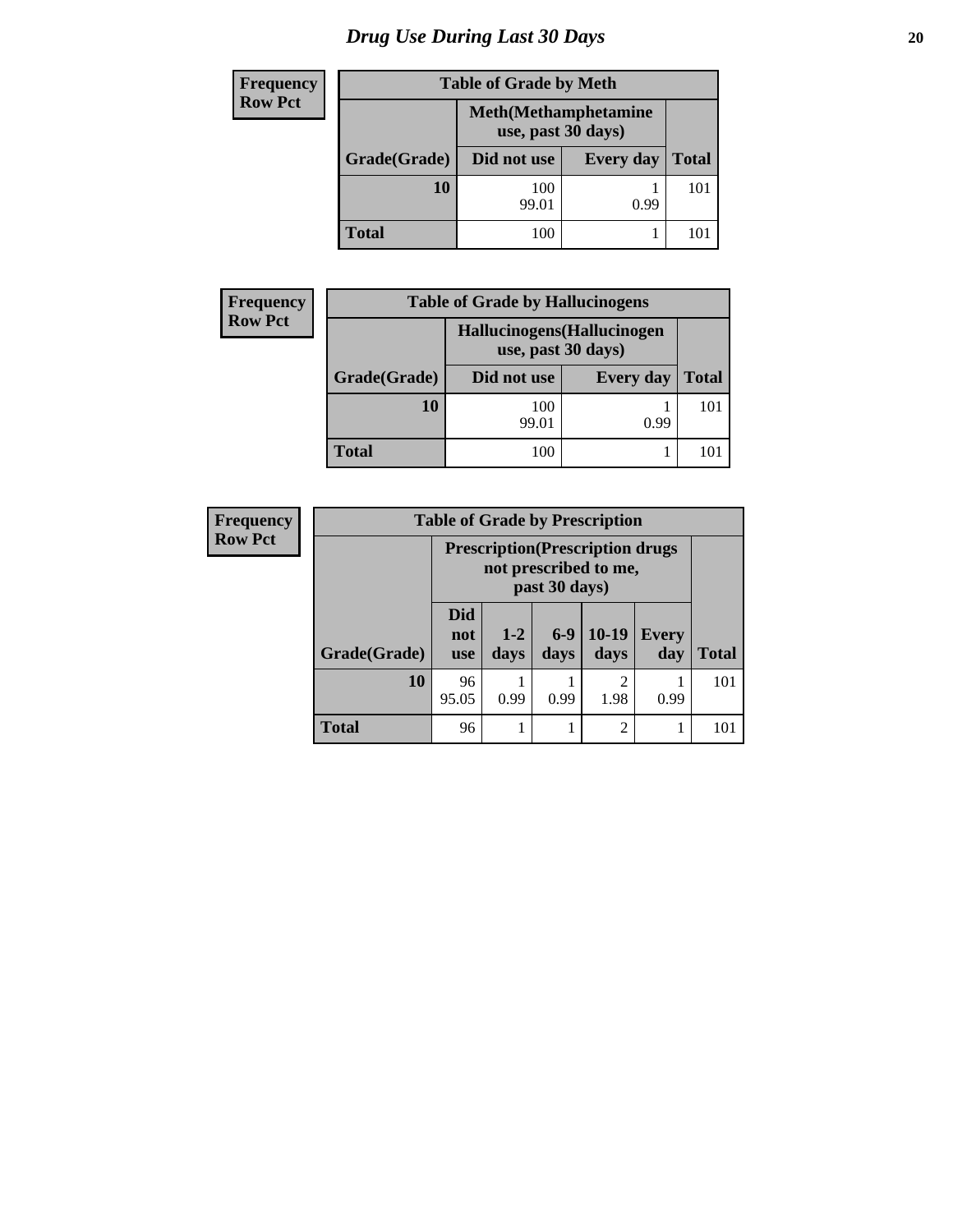| Frequency      | <b>Table of Alcoholease by Grade</b>              |                    |              |
|----------------|---------------------------------------------------|--------------------|--------------|
| <b>Col Pct</b> | <b>Alcoholease</b> (It is<br>easy to get alcohol) | Grade(Grade)<br>10 | <b>Total</b> |
|                | <b>Strongly Agree</b>                             | 31<br>30.69        | 31           |
|                | <b>Somewhat Agree</b>                             | 31<br>30.69        | 31           |
|                | <b>Somewhat Disagree</b>                          | 24<br>23.76        | 24           |
|                | <b>Strongly Disagree</b>                          | 15<br>14.85        | 15           |
|                | <b>Total</b>                                      | 101                | 101          |

| Frequency<br>Col Pct |
|----------------------|

| <b>Table of Cigarettesease by Grade</b>                 |                    |              |  |
|---------------------------------------------------------|--------------------|--------------|--|
| Cigarettesease(It is<br>easy to get smoking<br>tobacco) | Grade(Grade)<br>10 | <b>Total</b> |  |
| <b>Strongly Agree</b>                                   | 37<br>36.63        | 37           |  |
| <b>Somewhat Agree</b>                                   | 23<br>22.77        | 23           |  |
| <b>Somewhat Disagree</b>                                | 28<br>27.72        | 28           |  |
| <b>Strongly Disagree</b>                                | 13<br>12.87        | 13           |  |
| <b>Total</b>                                            | 101                | 101          |  |

| Frequency      | <b>Table of Smokelessease by Grade</b>                         |                    |              |  |
|----------------|----------------------------------------------------------------|--------------------|--------------|--|
| <b>Col Pct</b> | <b>Smokelessease</b> (It is<br>easy to get chewing<br>tobacco) | Grade(Grade)<br>10 | <b>Total</b> |  |
|                | <b>Strongly Agree</b>                                          | 46<br>45.54        | 46           |  |
|                | <b>Somewhat Agree</b>                                          | 32<br>31.68        | 32           |  |
|                | <b>Somewhat Disagree</b>                                       | 14<br>13.86        | 14           |  |
|                | <b>Strongly Disagree</b>                                       | 9<br>8.91          | 9            |  |
|                | <b>Total</b>                                                   | 101                | 101          |  |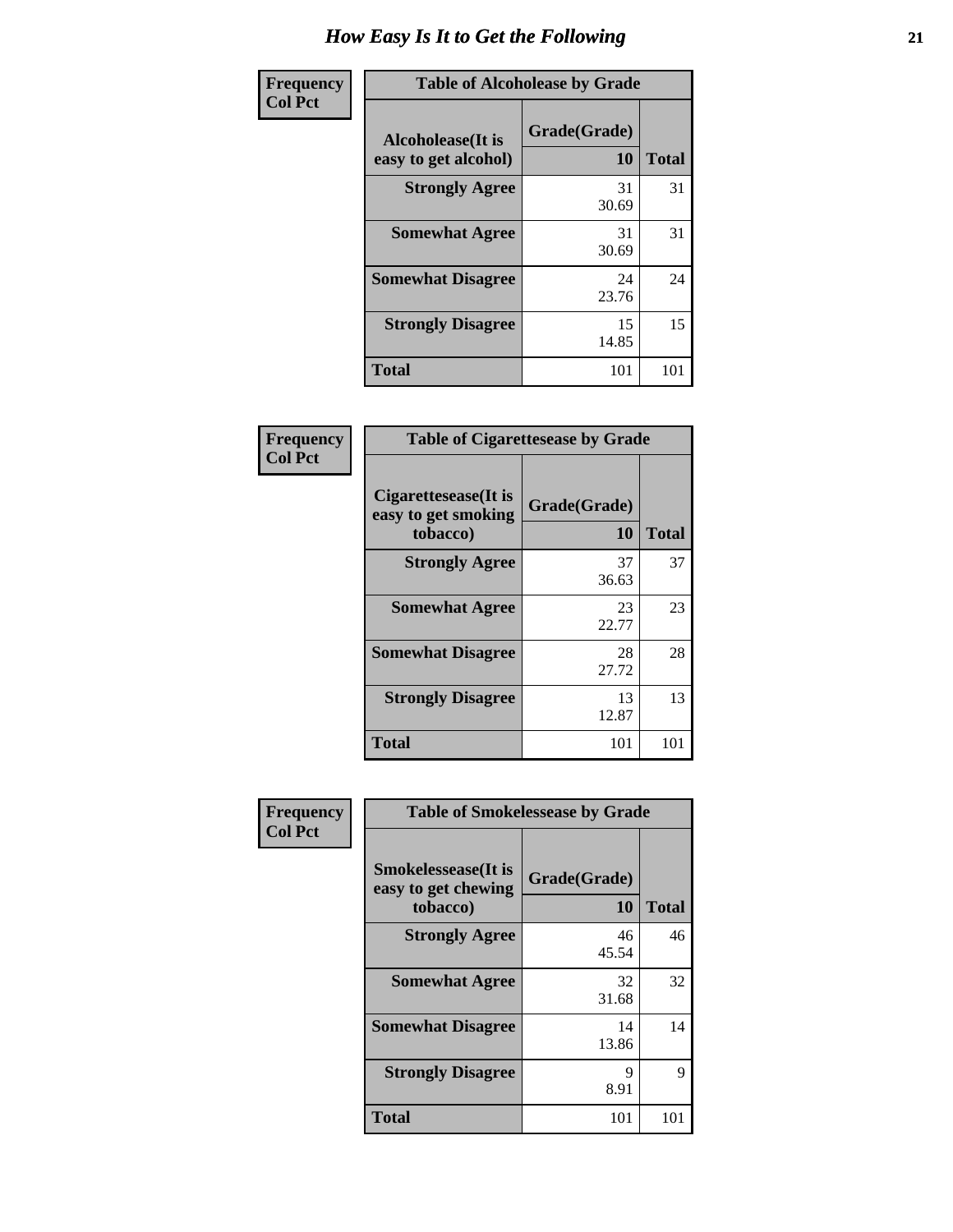| Frequency      | <b>Table of Marijuanaease by Grade</b>           |                           |              |
|----------------|--------------------------------------------------|---------------------------|--------------|
| <b>Col Pct</b> | Marijuanaease(It is<br>easy to get<br>marijuana) | Grade(Grade)<br><b>10</b> | <b>Total</b> |
|                | <b>Strongly Agree</b>                            | 16<br>15.84               | 16           |
|                | <b>Somewhat Agree</b>                            | 23<br>22.77               | 23           |
|                | <b>Somewhat Disagree</b>                         | 37<br>36.63               | 37           |
|                | <b>Strongly Disagree</b>                         | 25<br>24.75               | 25           |
|                | <b>Total</b>                                     | 101                       | 101          |

| <b>Table of Cocaineease by Grade</b>      |                    |              |
|-------------------------------------------|--------------------|--------------|
| Cocaineease(It is<br>easy to get cocaine) | Grade(Grade)<br>10 | <b>Total</b> |
| <b>Strongly Agree</b>                     | 7<br>6.93          | 7            |
| <b>Somewhat Agree</b>                     | 15<br>14.85        | 15           |
| <b>Somewhat Disagree</b>                  | 38<br>37.62        | 38           |
| <b>Strongly Disagree</b>                  | 41<br>40.59        | 41           |
| <b>Total</b>                              | 101                | 101          |

| Frequency      | <b>Table of Inhalantsease by Grade</b>           |                    |              |
|----------------|--------------------------------------------------|--------------------|--------------|
| <b>Col Pct</b> | Inhalantsease(It is<br>easy to get<br>inhalants) | Grade(Grade)<br>10 | <b>Total</b> |
|                | <b>Strongly Agree</b>                            | 30<br>29.70        | 30           |
|                | <b>Somewhat Agree</b>                            | 24<br>23.76        | 24           |
|                | <b>Somewhat Disagree</b>                         | 24<br>23.76        | 24           |
|                | <b>Strongly Disagree</b>                         | 23<br>22.77        | 23           |
|                | <b>Total</b>                                     | 101                | 101          |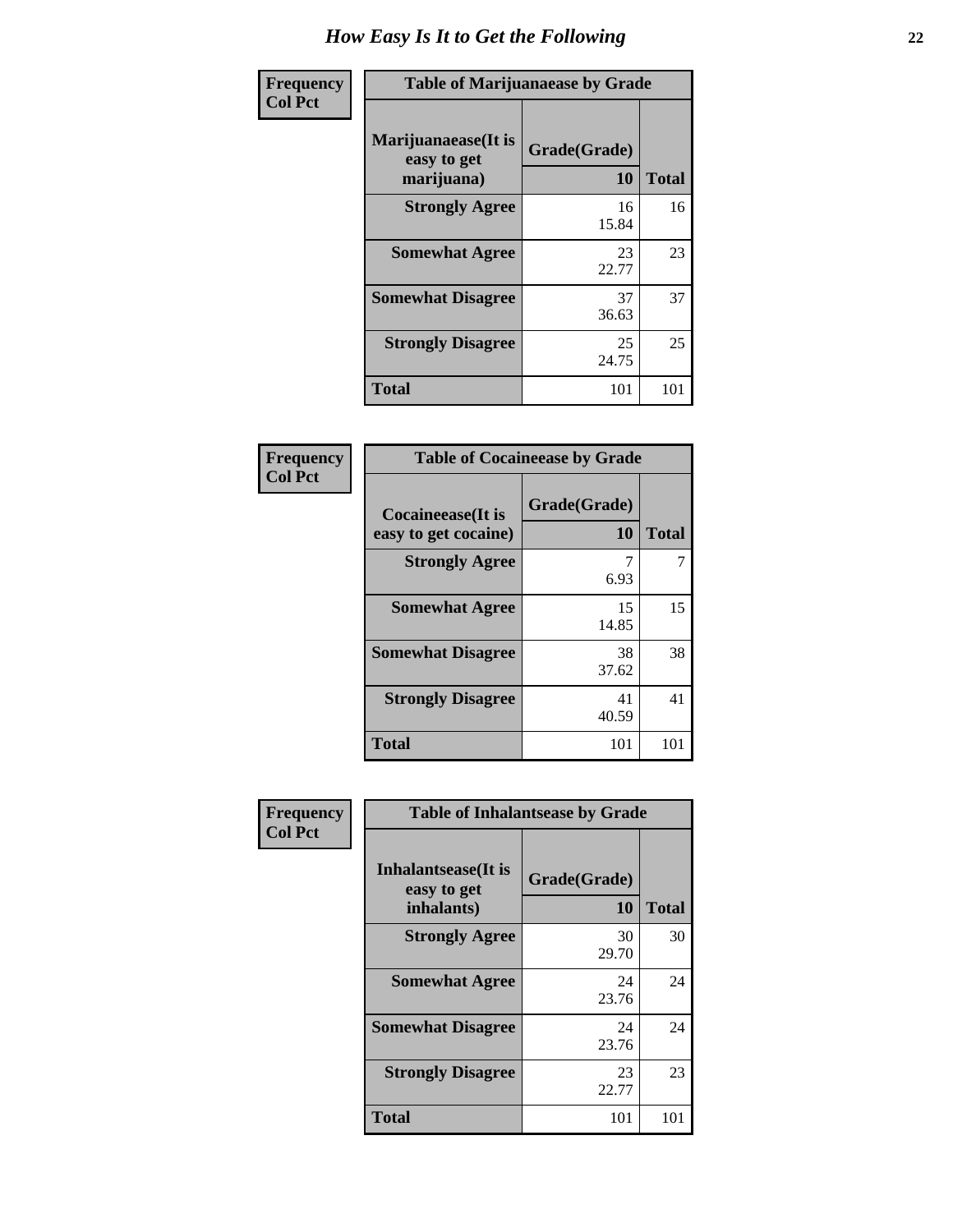| Frequency      | <b>Table of Steroidsease by Grade</b>               |                    |              |
|----------------|-----------------------------------------------------|--------------------|--------------|
| <b>Col Pct</b> | <b>Steroidsease</b> (It is<br>easy to get steroids) | Grade(Grade)<br>10 | <b>Total</b> |
|                | <b>Strongly Agree</b>                               | 20<br>19.80        | 20           |
|                | <b>Somewhat Agree</b>                               | 28<br>27.72        | 28           |
|                | <b>Somewhat Disagree</b>                            | 26<br>25.74        | 26           |
|                | <b>Strongly Disagree</b>                            | 27<br>26.73        | 27           |
|                | <b>Total</b>                                        | 101                | 101          |

| Frequency<br>  Col Pct |
|------------------------|
|                        |

| <b>Table of Ecstasyease by Grade</b> |              |              |  |
|--------------------------------------|--------------|--------------|--|
| <b>Ecstasyease</b> (It is            | Grade(Grade) |              |  |
| easy to get ecstasy)                 | 10           | <b>Total</b> |  |
| <b>Strongly Agree</b>                | 5<br>4.95    | 5            |  |
| <b>Somewhat Agree</b>                | 14<br>13.86  | 14           |  |
| <b>Somewhat Disagree</b>             | 38<br>37.62  | 38           |  |
| <b>Strongly Disagree</b>             | 44<br>43.56  | 44           |  |
| Total                                | 101          | 101          |  |

| <b>Table of Methease by Grade</b>                          |                    |              |  |  |  |
|------------------------------------------------------------|--------------------|--------------|--|--|--|
| <b>Methease</b> (It is easy<br>to get<br>methamphetamines) | Grade(Grade)<br>10 | <b>Total</b> |  |  |  |
| <b>Strongly Agree</b>                                      | 10<br>9.90         | 10           |  |  |  |
| <b>Somewhat Agree</b>                                      | 13<br>12.87        | 13           |  |  |  |
| <b>Somewhat Disagree</b>                                   | 29<br>28.71        | 29           |  |  |  |
| <b>Strongly Disagree</b>                                   | 49<br>48.51        | 49           |  |  |  |
| Total                                                      | 101                | 101          |  |  |  |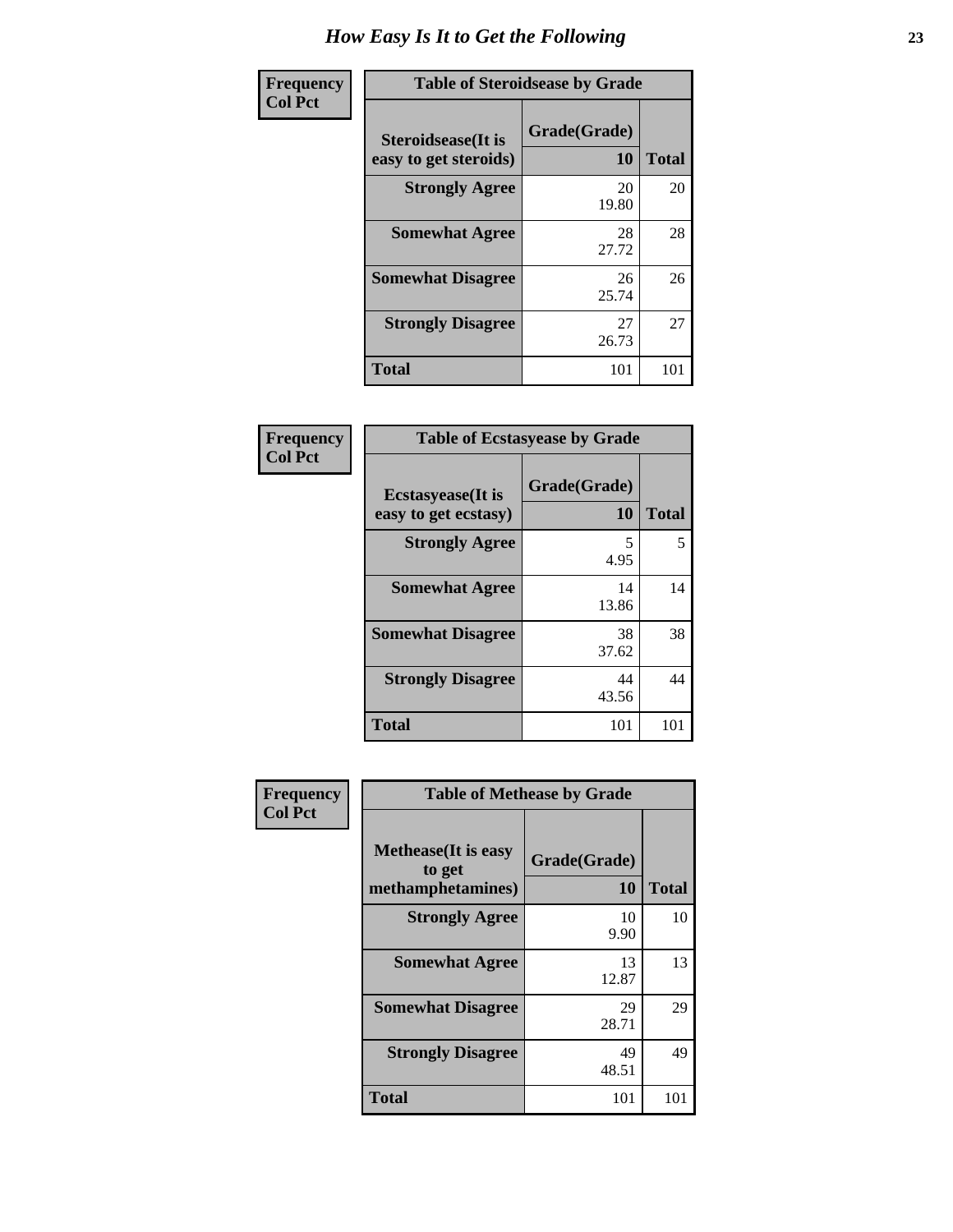| Frequency      | <b>Table of Hallucinogensease by Grade</b>               |                    |              |  |  |
|----------------|----------------------------------------------------------|--------------------|--------------|--|--|
| <b>Col Pct</b> | Hallucinogensease(It<br>is easy to get<br>hallucinogens) | Grade(Grade)<br>10 | <b>Total</b> |  |  |
|                | <b>Strongly Agree</b>                                    | 11<br>10.89        | 11           |  |  |
|                | <b>Somewhat Agree</b>                                    | 11<br>10.89        | 11           |  |  |
|                | <b>Somewhat Disagree</b>                                 | 39<br>38.61        | 39           |  |  |
|                | <b>Strongly Disagree</b>                                 | 40<br>39.60        | 40           |  |  |
|                | <b>Total</b>                                             | 101                | 101          |  |  |

| <b>Table of Prescriptionease by Grade</b>                                                |              |       |  |  |  |
|------------------------------------------------------------------------------------------|--------------|-------|--|--|--|
| <b>Prescriptionease</b> (It<br>is easy to get<br>prescription drugs<br>not prescribed to | Grade(Grade) |       |  |  |  |
| me)                                                                                      | 10           | Total |  |  |  |
| <b>Strongly Agree</b>                                                                    | 33<br>32.67  | 33    |  |  |  |
| <b>Somewhat Agree</b>                                                                    | 25<br>24.75  | 25    |  |  |  |
| <b>Somewhat Disagree</b>                                                                 | 21<br>20.79  | 21    |  |  |  |
| <b>Strongly Disagree</b>                                                                 | 22<br>21.78  | 22    |  |  |  |
| Total                                                                                    | 101          | 101   |  |  |  |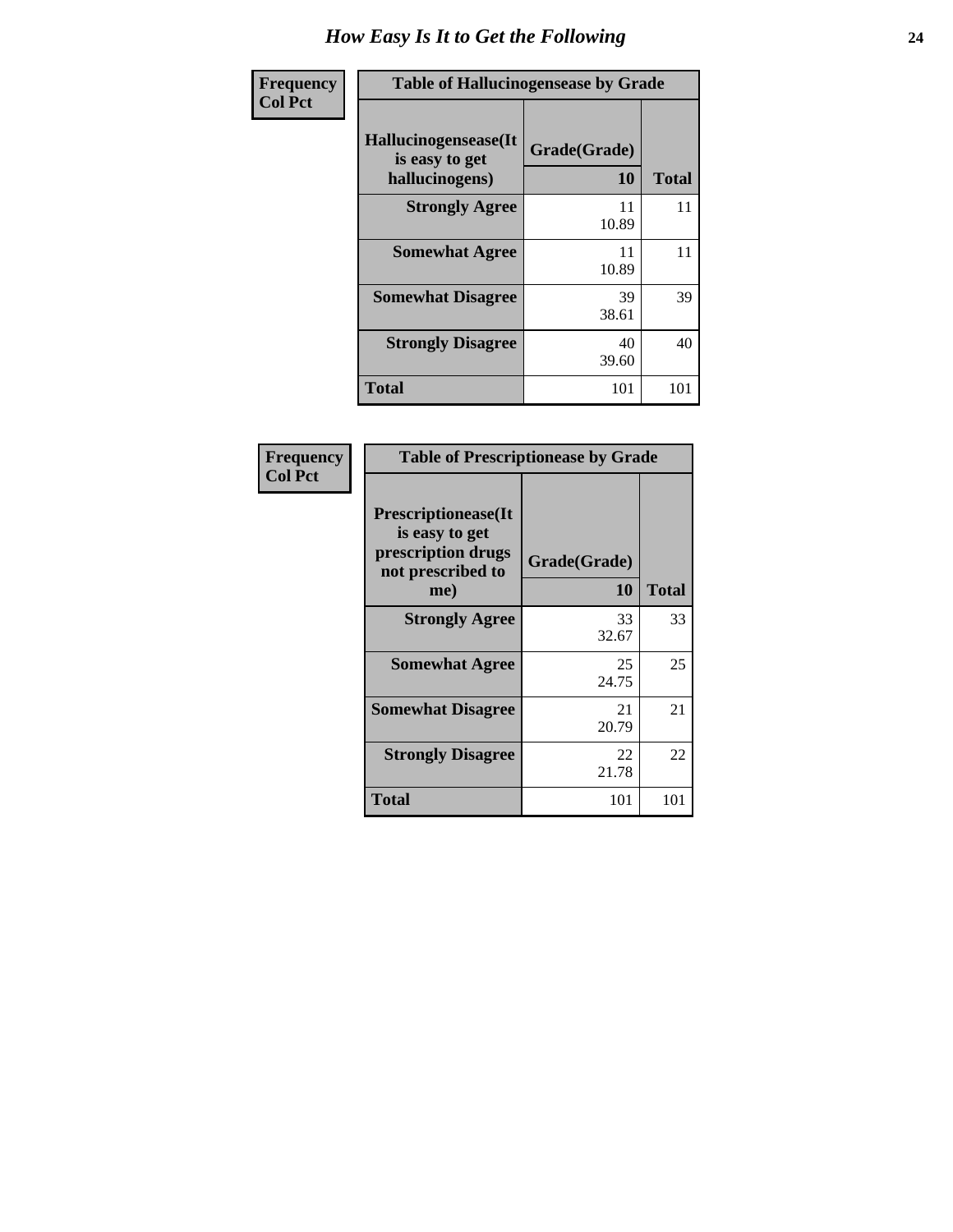#### *Age at Onset of Use* **25** *Results for "Age at Onset of Use" questions exclude students who said they did not use that substance*

| <b>Frequency</b> | <b>Table of Grade by Alcoholinit</b> |                                                     |           |           |                          |            |            |              |
|------------------|--------------------------------------|-----------------------------------------------------|-----------|-----------|--------------------------|------------|------------|--------------|
| <b>Row Pct</b>   |                                      | Alcoholinit (I started using alcohol<br>when I was) |           |           |                          |            |            |              |
|                  | Grade(Grade)                         | 8 or<br>  younger                                   | <b>11</b> | <b>12</b> | 13                       | 14         | 15         | <b>Total</b> |
|                  | 10                                   | 3<br>20.00                                          | 6.67      | 6.67      | $\overline{2}$<br>13.33  | 4<br>26.67 | 4<br>26.67 | 15           |
|                  | <b>Total</b>                         | 3                                                   |           |           | $\overline{2}$           | 4          | 4          | 15           |
|                  |                                      |                                                     |           |           | Frequency Missing $= 86$ |            |            |              |

| <b>Frequency</b> | <b>Table of Grade by Cigarettesinit</b> |                                                         |       |       |       |       |              |
|------------------|-----------------------------------------|---------------------------------------------------------|-------|-------|-------|-------|--------------|
| <b>Row Pct</b>   |                                         | Cigarettesinit(I started smoking<br>tobacco when I was) |       |       |       |       |              |
|                  | Grade(Grade)                            | 8 or<br>younger                                         | 9     | 12    | 13    | 15    | <b>Total</b> |
|                  |                                         |                                                         |       |       |       |       |              |
|                  | 10                                      | 16.67                                                   | 16.67 | 16.67 | 16.67 | 33.33 | 6            |
|                  | <b>Total</b>                            |                                                         |       |       |       | 2     |              |
|                  |                                         | <b>Frequency Missing = 95</b>                           |       |       |       |       |              |

| <b>Frequency</b> | <b>Table of Grade by Smokelessinit</b> |                                                               |       |       |                               |       |       |              |
|------------------|----------------------------------------|---------------------------------------------------------------|-------|-------|-------------------------------|-------|-------|--------------|
| <b>Row Pct</b>   |                                        | <b>Smokelessinit(I started chewing</b><br>tobacco when I was) |       |       |                               |       |       |              |
|                  | Grade(Grade)                           | <b>10</b>                                                     | -11   | 12    | 13                            | 14    | 15    | <b>Total</b> |
|                  | 10                                     | 14.29                                                         | 14.29 | 14.29 | 14.29                         | 28.57 | 14.29 |              |
|                  | <b>Total</b>                           |                                                               |       |       |                               | 2     |       |              |
|                  |                                        |                                                               |       |       | <b>Frequency Missing = 94</b> |       |       |              |

| <b>Frequency</b> | <b>Table of Grade by Marijuanainit</b> |                          |                                                           |       |       |              |  |
|------------------|----------------------------------------|--------------------------|-----------------------------------------------------------|-------|-------|--------------|--|
| <b>Row Pct</b>   |                                        |                          | Marijuanainit(I started<br>using marijuana when I<br>was) |       |       |              |  |
|                  | Grade(Grade)                           | 12                       | 13                                                        | 14    | 15    | <b>Total</b> |  |
|                  | 10                                     | 16.67                    | 16.67                                                     | 16.67 | 50.00 | 6            |  |
|                  | <b>Total</b>                           |                          |                                                           |       | 3     | 6            |  |
|                  |                                        | Frequency Missing $= 95$ |                                                           |       |       |              |  |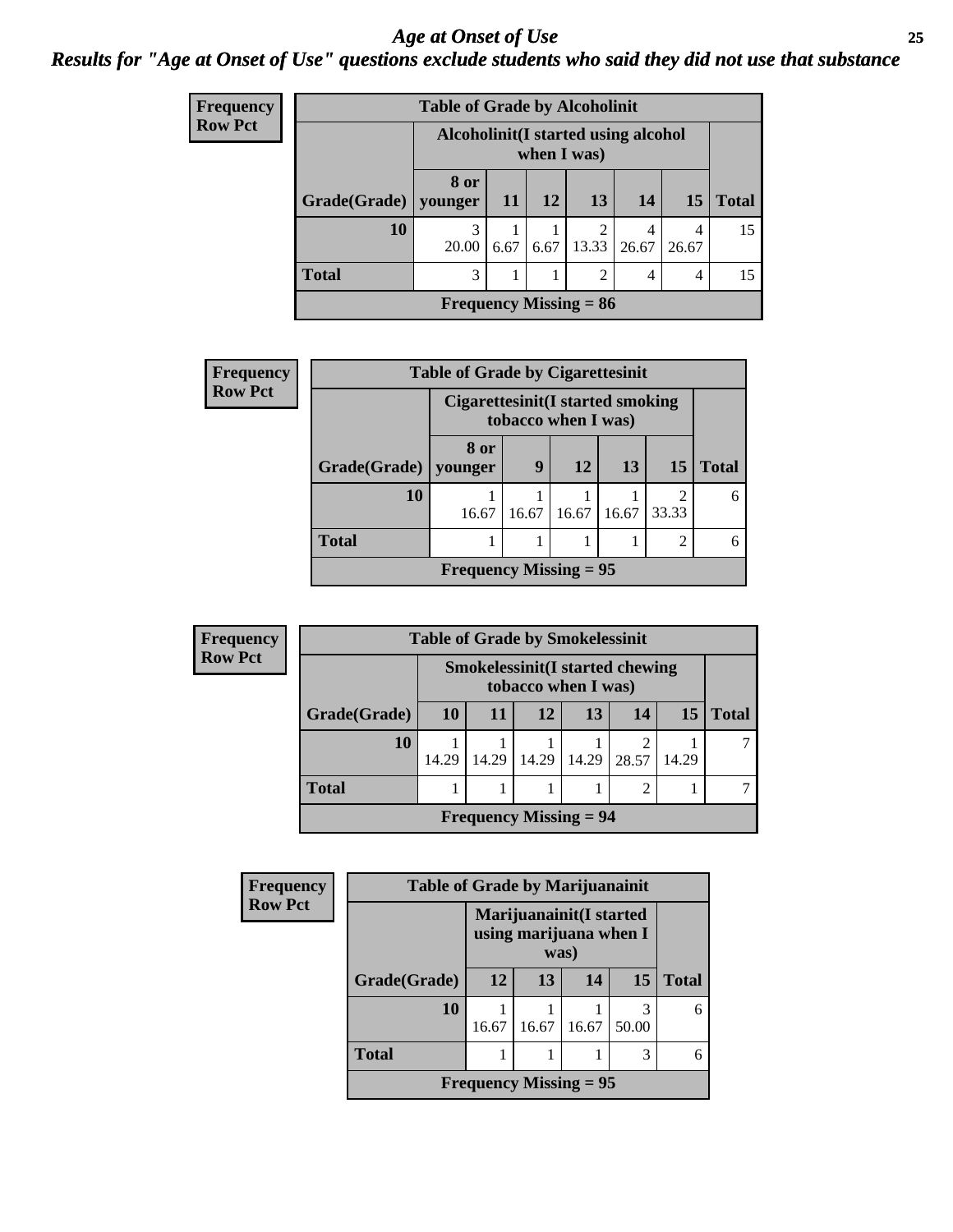#### *Age at Onset of Use* **26**

*Results for "Age at Onset of Use" questions exclude students who said they did not use that substance*

| <b>Frequency</b> | <b>Table of Grade by Cocaineinit</b>        |                                                          |              |  |  |
|------------------|---------------------------------------------|----------------------------------------------------------|--------------|--|--|
| <b>Row Pct</b>   |                                             | Cocaineinit(I<br>started using<br>cocaine<br>when I was) |              |  |  |
|                  | Grade(Grade)                                | 15                                                       | <b>Total</b> |  |  |
|                  | 10                                          | 100.00                                                   |              |  |  |
|                  | <b>Total</b>                                |                                                          |              |  |  |
|                  | <b>Frequency Missing <math>= 100</math></b> |                                                          |              |  |  |

| Frequency      | <b>Table of Grade by Inhalantsinit</b> |                                                              |       |              |
|----------------|----------------------------------------|--------------------------------------------------------------|-------|--------------|
| <b>Row Pct</b> |                                        | Inhalantsinit(I<br>started using<br>inhalants when I<br>was) |       |              |
|                | Grade(Grade)                           | 8 or<br>younger                                              | 14    | <b>Total</b> |
|                | 10                                     | 2<br>66.67                                                   | 33.33 | 3            |
|                | <b>Total</b>                           | 2                                                            |       | 3            |
|                |                                        | <b>Frequency Missing = 98</b>                                |       |              |

| Frequency      | <b>Table of Grade by Steroidsinit</b> |                                                            |              |  |  |
|----------------|---------------------------------------|------------------------------------------------------------|--------------|--|--|
| <b>Row Pct</b> |                                       | Steroidsinit(I<br>started using<br>steroids<br>when I was) |              |  |  |
|                | Grade(Grade)                          | 15                                                         | <b>Total</b> |  |  |
|                | 10                                    | 100.00                                                     |              |  |  |
|                | Total                                 |                                                            |              |  |  |
|                |                                       | Frequency Missing $= 100$                                  |              |  |  |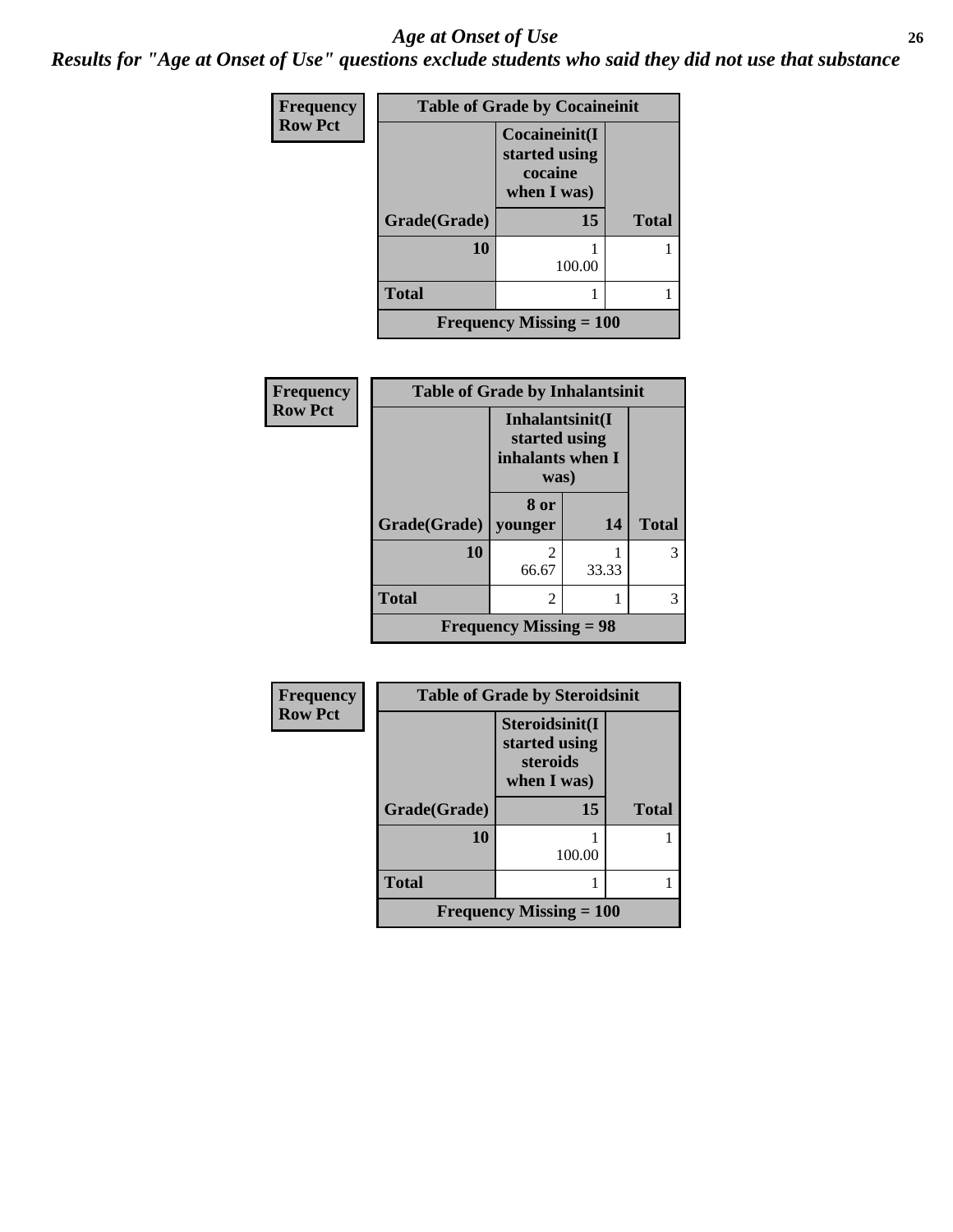#### *Age at Onset of Use* **27**

*Results for "Age at Onset of Use" questions exclude students who said they did not use that substance*

| Frequency      | <b>Table of Grade by Ecstasyinit</b>        |                                                             |              |  |  |
|----------------|---------------------------------------------|-------------------------------------------------------------|--------------|--|--|
| <b>Row Pct</b> |                                             | Ecstasyinit(I<br>started<br>using<br>ecstasy<br>when I was) |              |  |  |
|                | Grade(Grade)                                | 15                                                          | <b>Total</b> |  |  |
|                | 10                                          | 100.00                                                      |              |  |  |
|                | <b>Total</b>                                |                                                             |              |  |  |
|                | <b>Frequency Missing <math>= 100</math></b> |                                                             |              |  |  |

#### *For Grade \* Methinit all data are missing since all the levels of variable Methinit are missing.*

| <b>Frequency</b> | <b>Table of Grade by Hallucinogensinit</b> |                                                                      |       |                |  |
|------------------|--------------------------------------------|----------------------------------------------------------------------|-------|----------------|--|
| <b>Row Pct</b>   |                                            | Hallucinogensinit(I<br>started using<br>hallucinogens when<br>I was) |       |                |  |
|                  | Grade(Grade)                               | 14                                                                   | 15    | <b>Total</b>   |  |
|                  | <b>10</b>                                  | 50.00                                                                | 50.00 | $\mathfrak{D}$ |  |
|                  | <b>Total</b>                               |                                                                      |       | $\mathfrak{D}$ |  |
|                  |                                            | <b>Frequency Missing = 99</b>                                        |       |                |  |

| <b>Frequency</b> | <b>Table of Grade by Prescriptioninit</b> |                                                                                                    |       |       |       |       |              |
|------------------|-------------------------------------------|----------------------------------------------------------------------------------------------------|-------|-------|-------|-------|--------------|
| <b>Row Pct</b>   |                                           | <b>Prescriptioninit (I started using</b><br>prescription drugs not prescribed<br>to me when I was) |       |       |       |       |              |
|                  | Grade(Grade)                              | 8 or<br>vounger                                                                                    | 9     | 13    | 14    | 15    | <b>Total</b> |
|                  | 10                                        | 20.00                                                                                              | 20.00 | 20.00 | 20.00 | 20.00 |              |
|                  | <b>Total</b>                              |                                                                                                    |       |       |       |       | 5            |
|                  |                                           | Frequency Missing $= 96$                                                                           |       |       |       |       |              |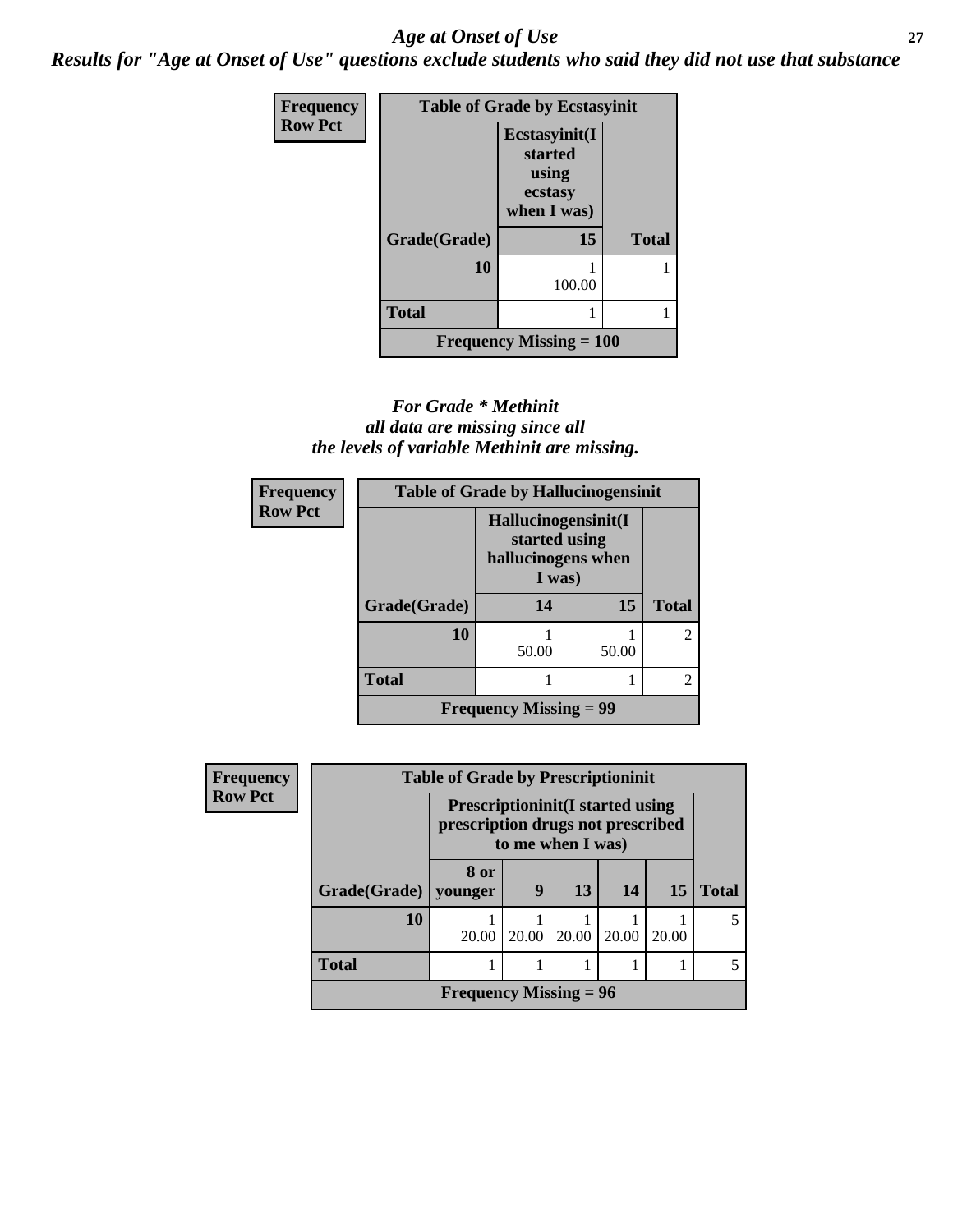| Frequency      | <b>Table of Alcoholharm by Grade</b>          |                    |              |
|----------------|-----------------------------------------------|--------------------|--------------|
| <b>Col Pct</b> | Alcoholharm(I<br>think alcohol is<br>harmful) | Grade(Grade)<br>10 | <b>Total</b> |
|                | <b>Strongly Agree</b>                         | 71<br>70.30        | 71           |
|                | <b>Somewhat Agree</b>                         | 19<br>18.81        | 19           |
|                | <b>Somewhat Disagree</b>                      | 8<br>7.92          | 8            |
|                | <b>Strongly Disagree</b>                      | 3<br>2.97          | 3            |
|                | <b>Total</b>                                  | 101                | 101          |

| <b>Table of Cigarettesharm by Grade</b>                  |                    |              |  |
|----------------------------------------------------------|--------------------|--------------|--|
| Cigarettesharm(I<br>think smoking<br>tobacco is harmful) | Grade(Grade)<br>10 | <b>Total</b> |  |
| <b>Strongly Agree</b>                                    | 88<br>87.13        | 88           |  |
| <b>Somewhat Agree</b>                                    | 11<br>10.89        | 11           |  |
| <b>Somewhat Disagree</b>                                 | 0.99               | 1            |  |
| <b>Strongly Disagree</b>                                 | 0.99               |              |  |
| Total                                                    | 101                | 101          |  |

| Frequency      | <b>Table of Smokelessharm by Grade</b>                  |                    |              |
|----------------|---------------------------------------------------------|--------------------|--------------|
| <b>Col Pct</b> | Smokelessharm(I<br>think chewing<br>tobacco is harmful) | Grade(Grade)<br>10 | <b>Total</b> |
|                | <b>Strongly Agree</b>                                   | 82<br>81.19        | 82           |
|                | <b>Somewhat Agree</b>                                   | 13<br>12.87        | 13           |
|                | <b>Somewhat Disagree</b>                                | 5<br>4.95          | 5            |
|                | <b>Strongly Disagree</b>                                | 0.99               |              |
|                | <b>Total</b>                                            | 101                | 101          |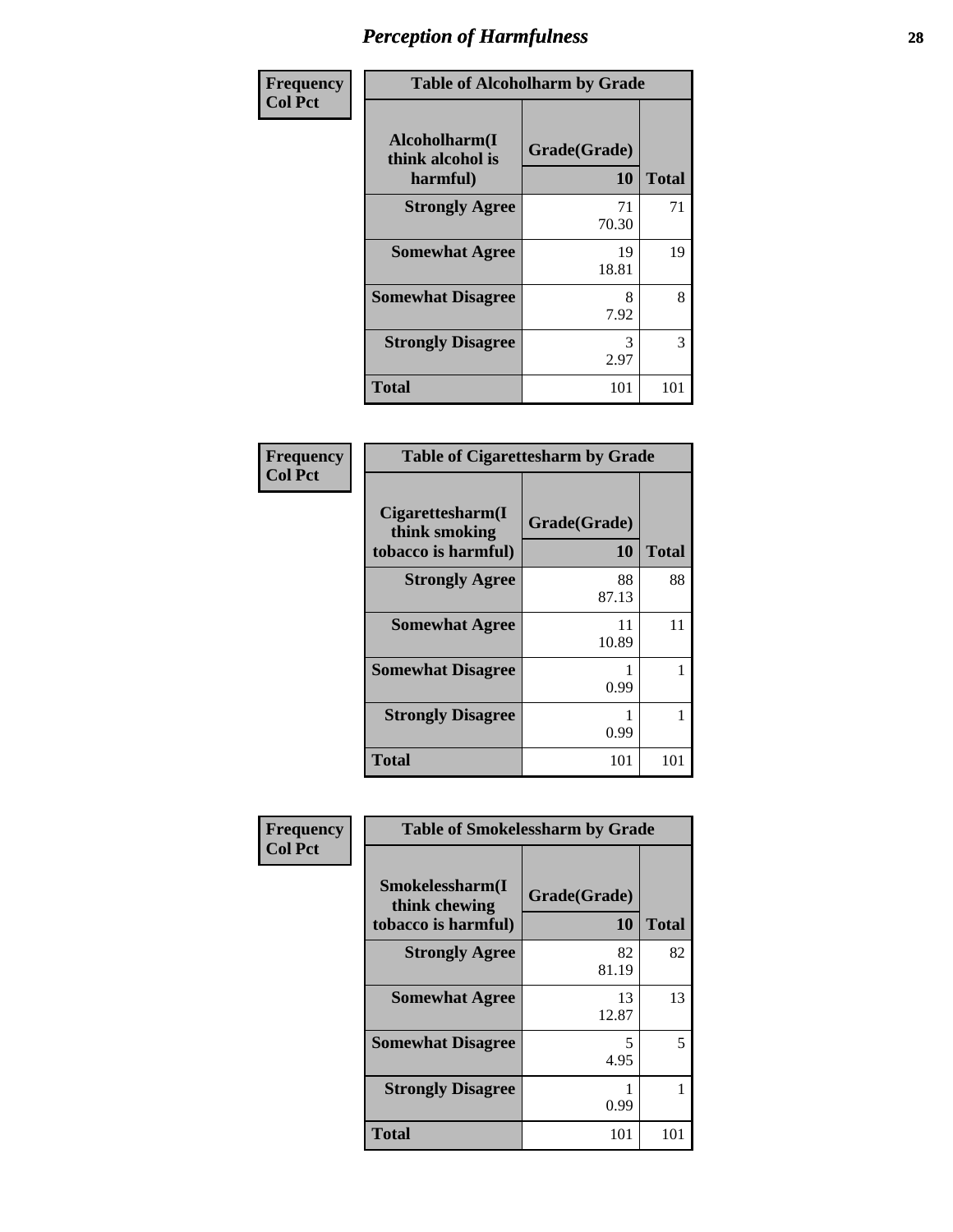| Frequency      | <b>Table of Marijuanaharm by Grade</b>            |                    |              |
|----------------|---------------------------------------------------|--------------------|--------------|
| <b>Col Pct</b> | Marijuanaharm(I<br>think marijuana is<br>harmful) | Grade(Grade)<br>10 | <b>Total</b> |
|                | <b>Strongly Agree</b>                             | 83<br>82.18        | 83           |
|                | <b>Somewhat Agree</b>                             | 10<br>9.90         | 10           |
|                | <b>Somewhat Disagree</b>                          | 5<br>4.95          | 5            |
|                | <b>Strongly Disagree</b>                          | 3<br>2.97          | 3            |
|                | <b>Total</b>                                      | 101                | 101          |

| <b>Table of Cocaineharm by Grade</b>          |                    |              |  |
|-----------------------------------------------|--------------------|--------------|--|
| Cocaineharm(I<br>think cocaine is<br>harmful) | Grade(Grade)<br>10 | <b>Total</b> |  |
| <b>Strongly Agree</b>                         | 95<br>94.06        | 95           |  |
| <b>Somewhat Agree</b>                         | 3<br>2.97          | 3            |  |
| <b>Somewhat Disagree</b>                      | 2<br>1.98          | 2            |  |
| <b>Strongly Disagree</b>                      | 0.99               |              |  |
| <b>Total</b>                                  | 101                | 101          |  |

| Frequency      |                                                    | <b>Table of Inhalantsharm by Grade</b> |              |  |
|----------------|----------------------------------------------------|----------------------------------------|--------------|--|
| <b>Col Pct</b> | Inhalantsharm(I<br>think inhalants are<br>harmful) | Grade(Grade)<br>10                     | <b>Total</b> |  |
|                | <b>Strongly Agree</b>                              | 90<br>89.11                            | 90           |  |
|                | <b>Somewhat Agree</b>                              | 6<br>5.94                              | 6            |  |
|                | <b>Somewhat Disagree</b>                           | 4<br>3.96                              | 4            |  |
|                | <b>Strongly Disagree</b>                           | 0.99                                   |              |  |
|                | <b>Total</b>                                       | 101                                    | 101          |  |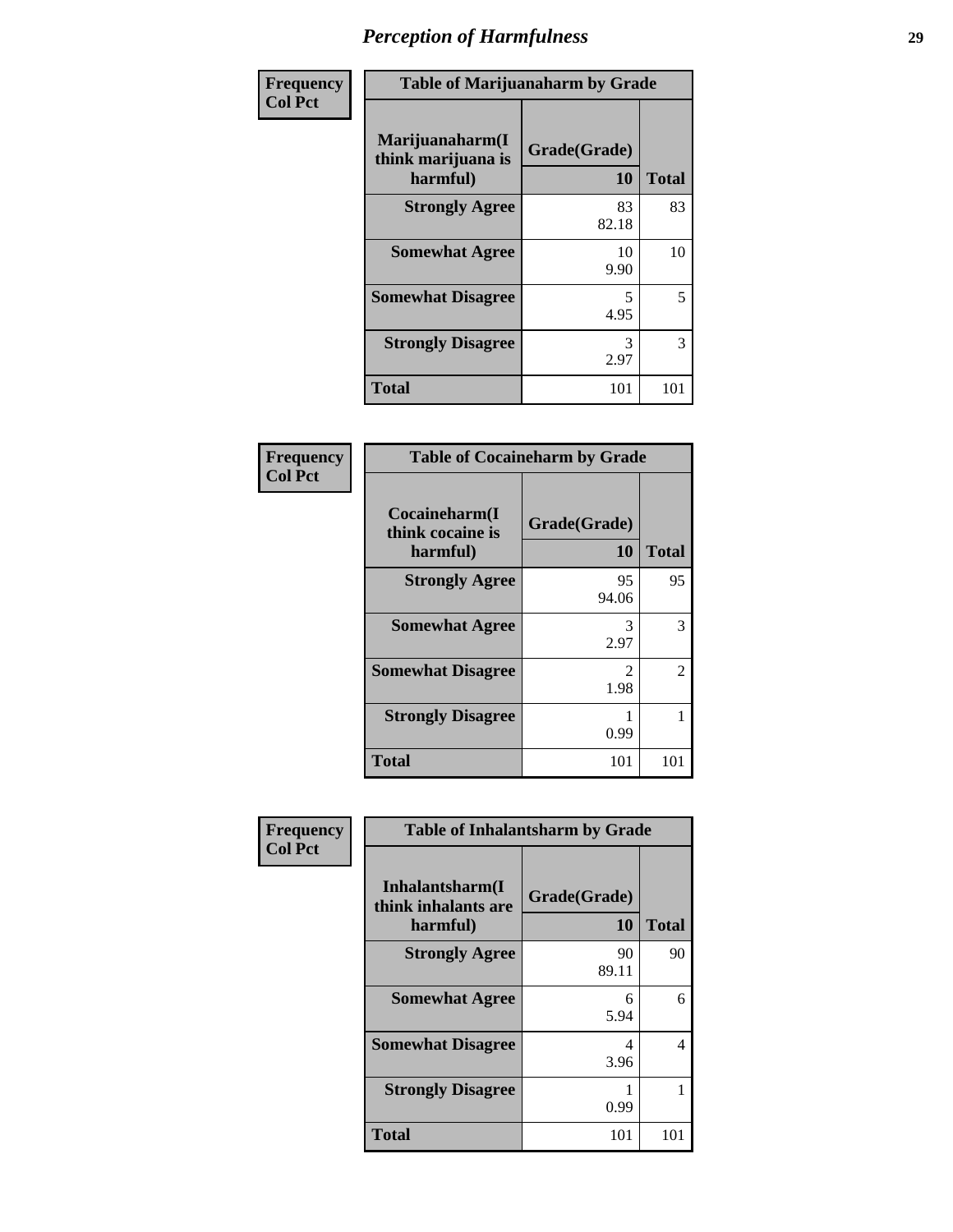| Frequency      |                                                  | <b>Table of Steroidsharm by Grade</b> |              |
|----------------|--------------------------------------------------|---------------------------------------|--------------|
| <b>Col Pct</b> | Steroidsharm(I<br>think steroids are<br>harmful) | Grade(Grade)<br><b>10</b>             | <b>Total</b> |
|                | <b>Strongly Agree</b>                            | 81<br>80.20                           | 81           |
|                | <b>Somewhat Agree</b>                            | 12<br>11.88                           | 12           |
|                | <b>Somewhat Disagree</b>                         | 5<br>4.95                             | 5            |
|                | <b>Strongly Disagree</b>                         | 3<br>2.97                             | 3            |
|                | <b>Total</b>                                     | 101                                   | 101          |

| <b>Table of Ecstasyharm by Grade</b>                |                    |              |  |
|-----------------------------------------------------|--------------------|--------------|--|
| $E$ cstasyharm $(I$<br>think ecstasy is<br>harmful) | Grade(Grade)<br>10 | <b>Total</b> |  |
| <b>Strongly Agree</b>                               | 91<br>90.10        | 91           |  |
| <b>Somewhat Agree</b>                               | 7<br>6.93          |              |  |
| <b>Somewhat Disagree</b>                            | 0.99               |              |  |
| <b>Strongly Disagree</b>                            | 2<br>1.98          | 2            |  |
| <b>Total</b>                                        | 101                | 101          |  |

| Frequency      |                                                              | <b>Table of Methharm by Grade</b> |              |  |
|----------------|--------------------------------------------------------------|-----------------------------------|--------------|--|
| <b>Col Pct</b> | <b>Methharm</b> (I think<br>methamphetamines<br>are harmful) | Grade(Grade)<br>10                | <b>Total</b> |  |
|                | <b>Strongly Agree</b>                                        | 98<br>97.03                       | 98           |  |
|                | <b>Somewhat Agree</b>                                        | 0.99                              |              |  |
|                | <b>Somewhat Disagree</b>                                     | 0.99                              |              |  |
|                | <b>Strongly Disagree</b>                                     | 0.99                              |              |  |
|                | <b>Total</b>                                                 | 101                               | 101          |  |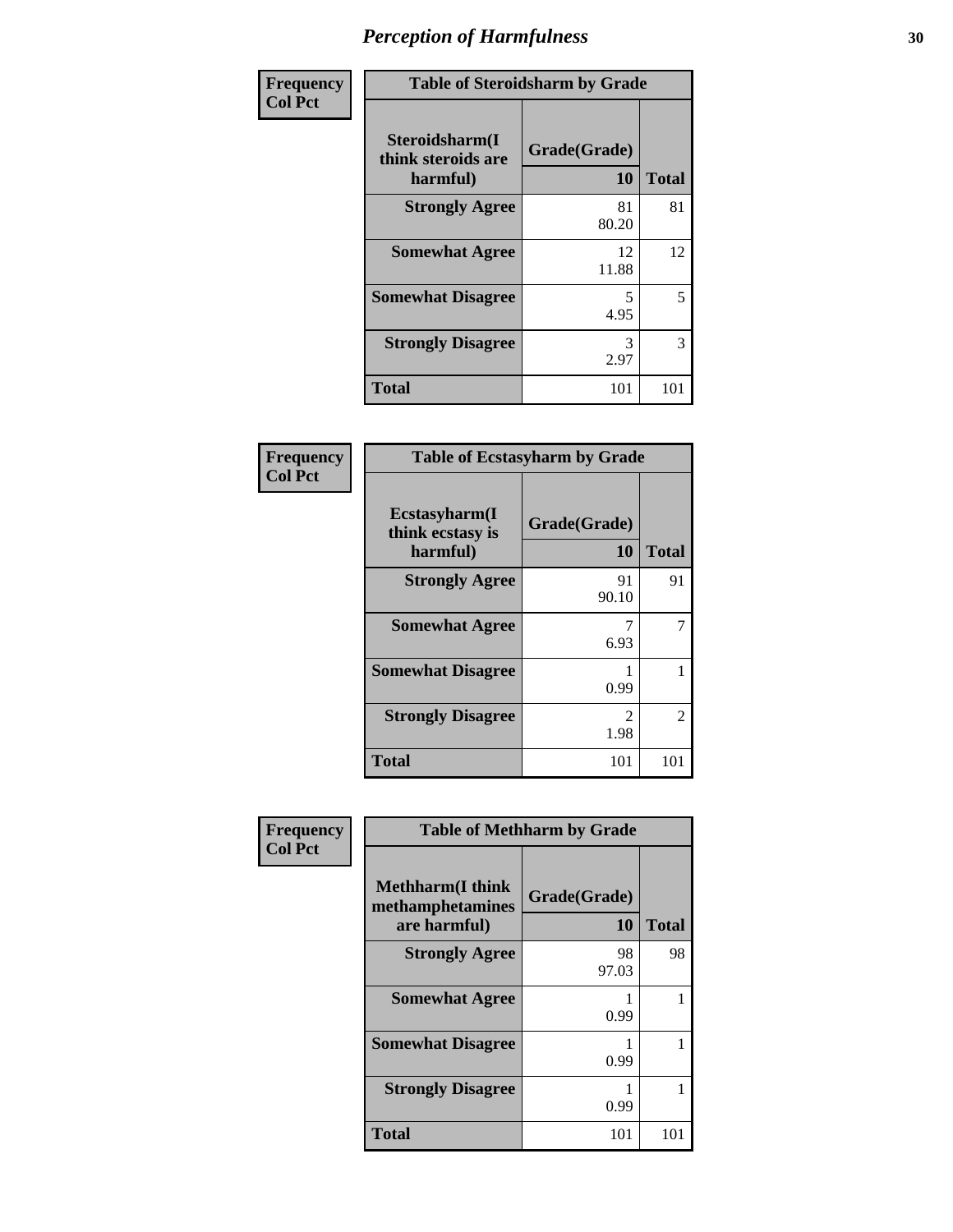| Frequency      | <b>Table of Hallucinogensharm by Grade</b>                 |                    |              |
|----------------|------------------------------------------------------------|--------------------|--------------|
| <b>Col Pct</b> | Hallucinogensharm(I<br>think hallucinogens<br>are harmful) | Grade(Grade)<br>10 | <b>Total</b> |
|                | <b>Strongly Agree</b>                                      | 91<br>90.10        | 91           |
|                | <b>Somewhat Agree</b>                                      | 5<br>4.95          | 5            |
|                | <b>Somewhat Disagree</b>                                   | 4<br>3.96          | 4            |
|                | <b>Strongly Disagree</b>                                   | 0.99               | 1            |
|                | <b>Total</b>                                               | 101                | 101          |

| <b>Table of Prescriptionharm by Grade</b>                                                 |                    |       |  |
|-------------------------------------------------------------------------------------------|--------------------|-------|--|
| Prescriptionharm(I<br>think prescription<br>drugs not<br>prescribed to me<br>are harmful) | Grade(Grade)<br>10 | Total |  |
| <b>Strongly Agree</b>                                                                     | 82<br>81.19        | 82    |  |
| <b>Somewhat Agree</b>                                                                     | 10<br>9.90         | 10    |  |
| <b>Somewhat Disagree</b>                                                                  | 6<br>5.94          | 6     |  |
| <b>Strongly Disagree</b>                                                                  | 3<br>2.97          | 3     |  |
| Total                                                                                     | 101                | 101   |  |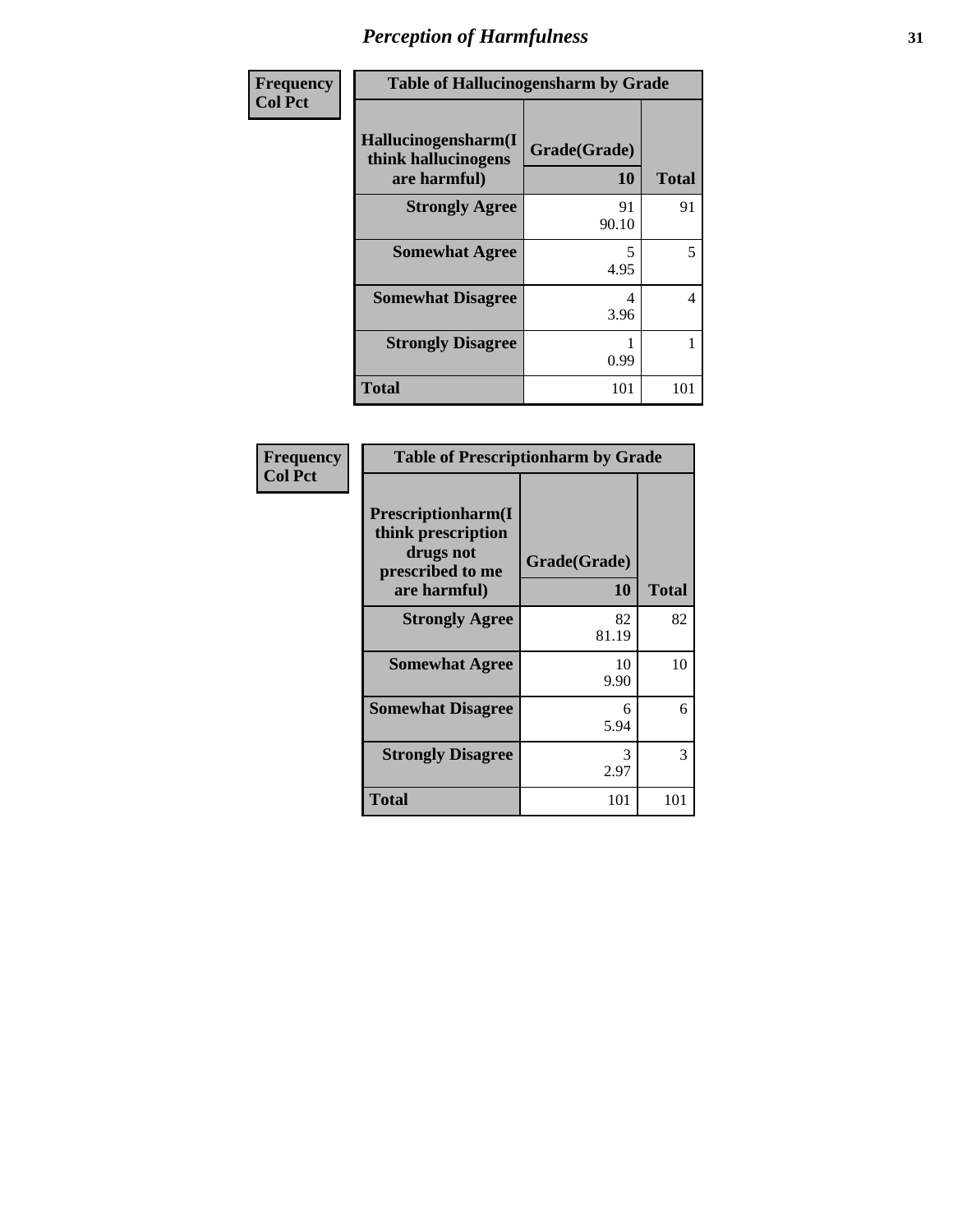### *Disapproval by Adults* **32**

| Frequency      |                                                                       | <b>Table of Alcoholadult by Grade</b> |              |
|----------------|-----------------------------------------------------------------------|---------------------------------------|--------------|
| <b>Col Pct</b> | <b>Alcoholadult</b> (Adults<br>would disapprove if<br>I used alcohol) | Grade(Grade)<br>10                    | <b>Total</b> |
|                | <b>Strongly Agree</b>                                                 | 82<br>81.19                           | 82           |
|                | <b>Somewhat Agree</b>                                                 | 14<br>13.86                           | 14           |
|                | <b>Somewhat Disagree</b>                                              | 3<br>2.97                             | 3            |
|                | <b>Strongly Disagree</b>                                              | 2<br>1.98                             | 2            |
|                | <b>Total</b>                                                          | 101                                   | 101          |

| <b>Frequency</b><br>Col Pct |
|-----------------------------|
|                             |

| <b>Table of Tobaccoadult by Grade</b>                                 |                    |              |
|-----------------------------------------------------------------------|--------------------|--------------|
| <b>Tobaccoadult</b> (Adults<br>would disapprove if<br>I used tobacco) | Grade(Grade)<br>10 | <b>Total</b> |
| <b>Strongly Agree</b>                                                 | 81<br>80.20        | 81           |
| <b>Somewhat Agree</b>                                                 | 12<br>11.88        | 12           |
| <b>Somewhat Disagree</b>                                              | 5<br>4.95          | 5            |
| <b>Strongly Disagree</b>                                              | 3<br>2.97          | 3            |
| Total                                                                 | 101                | 101          |

| Frequency      | <b>Table of Marijuanaadult by Grade</b>                           |                        |                |
|----------------|-------------------------------------------------------------------|------------------------|----------------|
| <b>Col Pct</b> | Marijuanaadult(Adults<br>would disapprove if I<br>used marijuana) | Grade(Grade)<br>10     | <b>Total</b>   |
|                | <b>Strongly Agree</b>                                             | 96<br>95.05            | 96             |
|                | <b>Somewhat Agree</b>                                             | $\mathfrak{D}$<br>1.98 | $\overline{2}$ |
|                | <b>Somewhat Disagree</b>                                          | 0.99                   |                |
|                | <b>Strongly Disagree</b>                                          | 2<br>1.98              | 2              |
|                | <b>Total</b>                                                      | 101                    | 101            |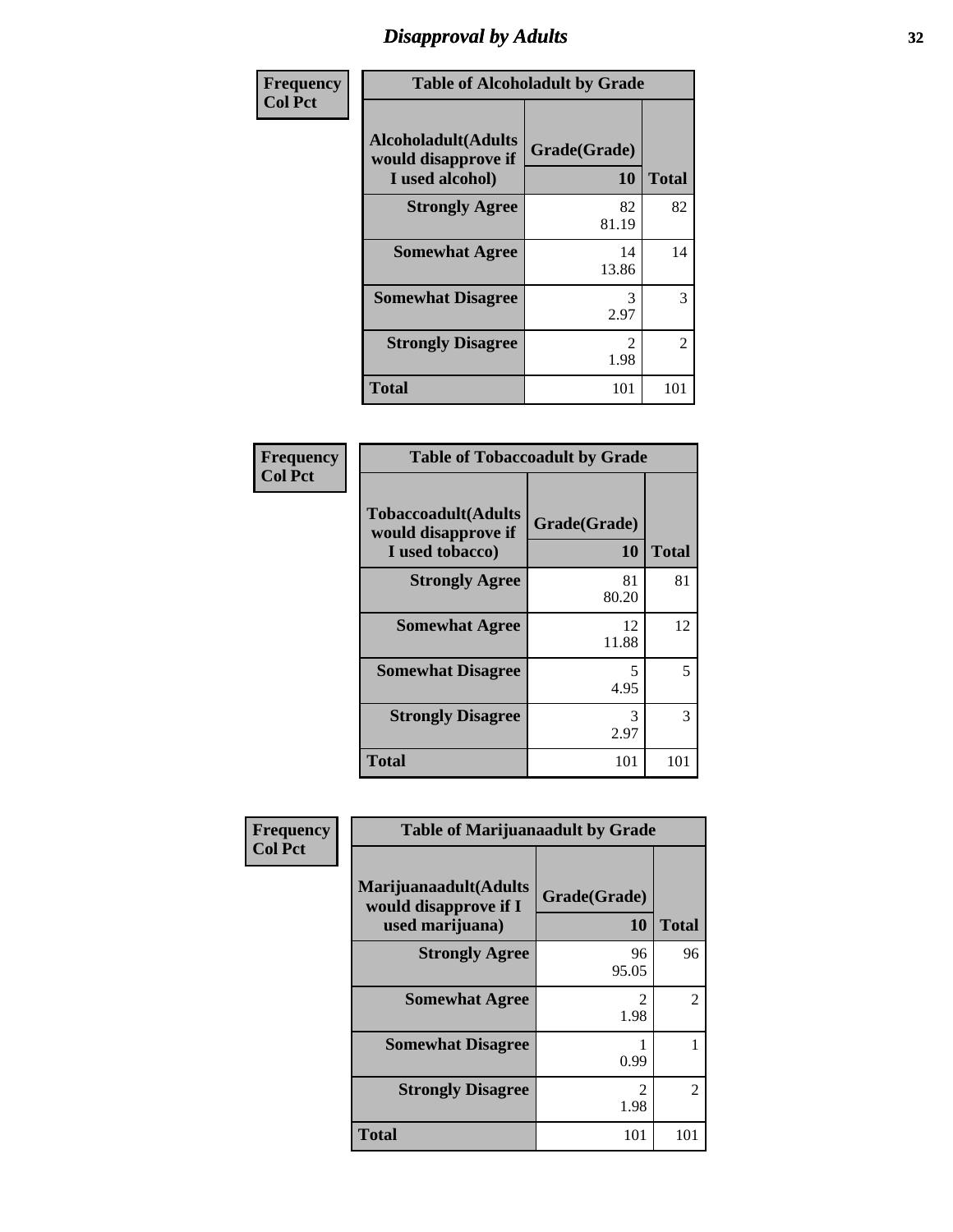### *Disapproval by Adults* **33**

| Frequency      | <b>Table of Otherdrugadult by Grade</b>                                     |                           |              |
|----------------|-----------------------------------------------------------------------------|---------------------------|--------------|
| <b>Col Pct</b> | <b>Otherdrugadult</b> (Adults<br>would disapprove if I<br>used other drugs) | Grade(Grade)<br><b>10</b> | <b>Total</b> |
|                | <b>Strongly Agree</b>                                                       | 96<br>95.05               | 96           |
|                | <b>Somewhat Agree</b>                                                       | 1.98                      | 2            |
|                | <b>Strongly Disagree</b>                                                    | 3<br>2.97                 | 3            |
|                | <b>Total</b>                                                                | 101                       | 101          |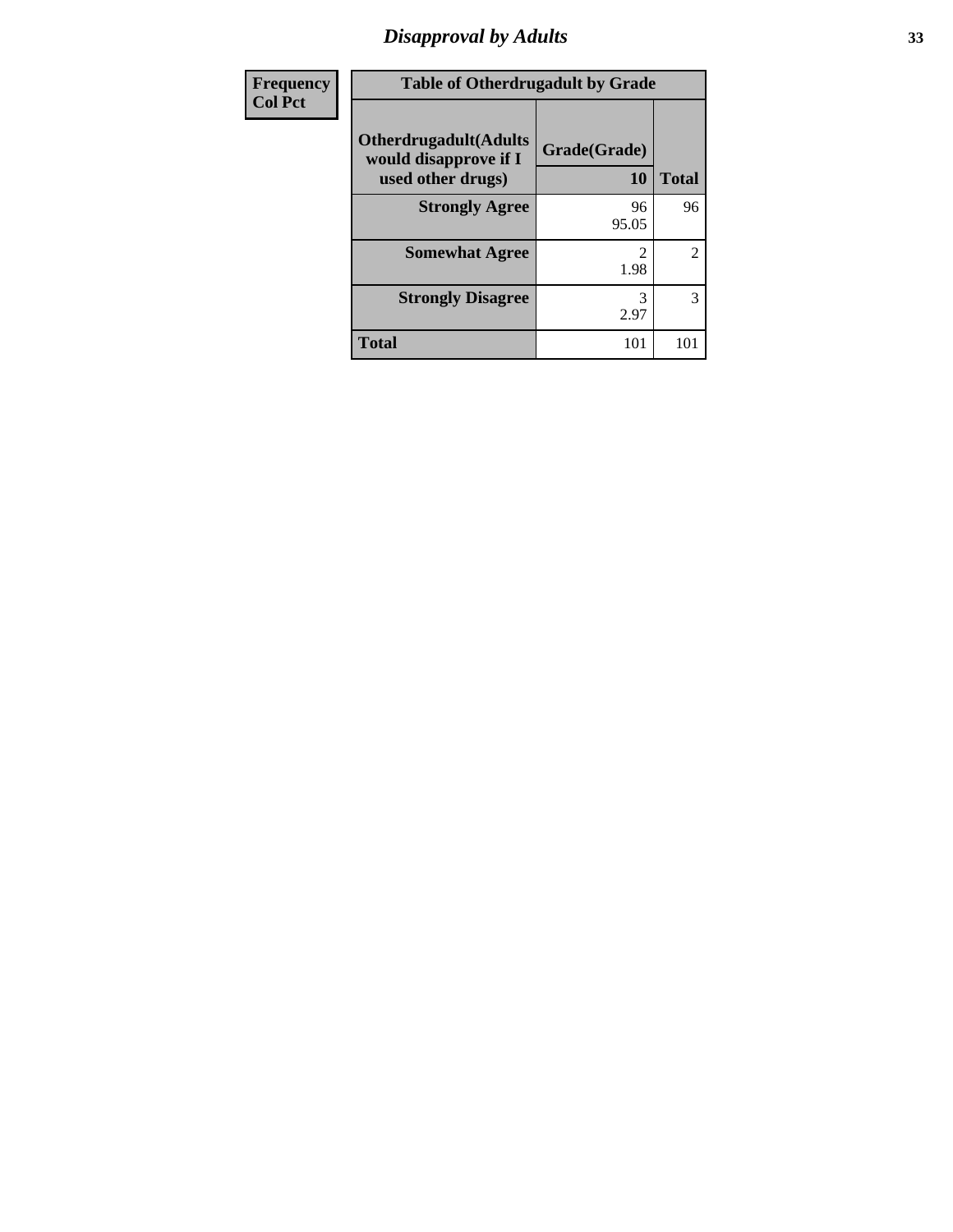### *Disapproval by Peers* **34**

| Frequency      | <b>Table of Alcoholpeer by Grade</b>                                |                    |              |
|----------------|---------------------------------------------------------------------|--------------------|--------------|
| <b>Col Pct</b> | Alcoholpeer(My<br>friends would<br>disapprove if I used<br>alcohol) | Grade(Grade)<br>10 | <b>Total</b> |
|                | <b>Strongly Agree</b>                                               | 48<br>47.52        | 48           |
|                | <b>Somewhat Agree</b>                                               | 21<br>20.79        | 21           |
|                | <b>Somewhat Disagree</b>                                            | 19<br>18.81        | 19           |
|                | <b>Strongly Disagree</b>                                            | 13<br>12.87        | 13           |
|                | <b>Total</b>                                                        | 101                | 101          |

| Frequency      |                                                                     | <b>Table of Tobaccopeer by Grade</b> |              |
|----------------|---------------------------------------------------------------------|--------------------------------------|--------------|
| <b>Col Pct</b> | Tobaccopeer(My<br>friends would<br>disapprove if I used<br>tobacco) | Grade(Grade)<br>10                   | <b>Total</b> |
|                | <b>Strongly Agree</b>                                               | 59<br>58.42                          | 59           |
|                | <b>Somewhat Agree</b>                                               | 15<br>14.85                          | 15           |
|                | <b>Somewhat Disagree</b>                                            | 13<br>12.87                          | 13           |
|                | <b>Strongly Disagree</b>                                            | 14<br>13.86                          | 14           |
|                | <b>Total</b>                                                        | 101                                  | 101          |

| Frequency      | <b>Table of Marijuanapeer by Grade</b>                    |              |              |
|----------------|-----------------------------------------------------------|--------------|--------------|
| <b>Col Pct</b> | Marijuanapeer(My<br>friends would<br>disapprove if I used | Grade(Grade) |              |
|                | marijuana)                                                | 10           | <b>Total</b> |
|                | <b>Strongly Agree</b>                                     | 68<br>67.33  | 68           |
|                | <b>Somewhat Agree</b>                                     | 11<br>10.89  | 11           |
|                | <b>Somewhat Disagree</b>                                  | 13<br>12.87  | 13           |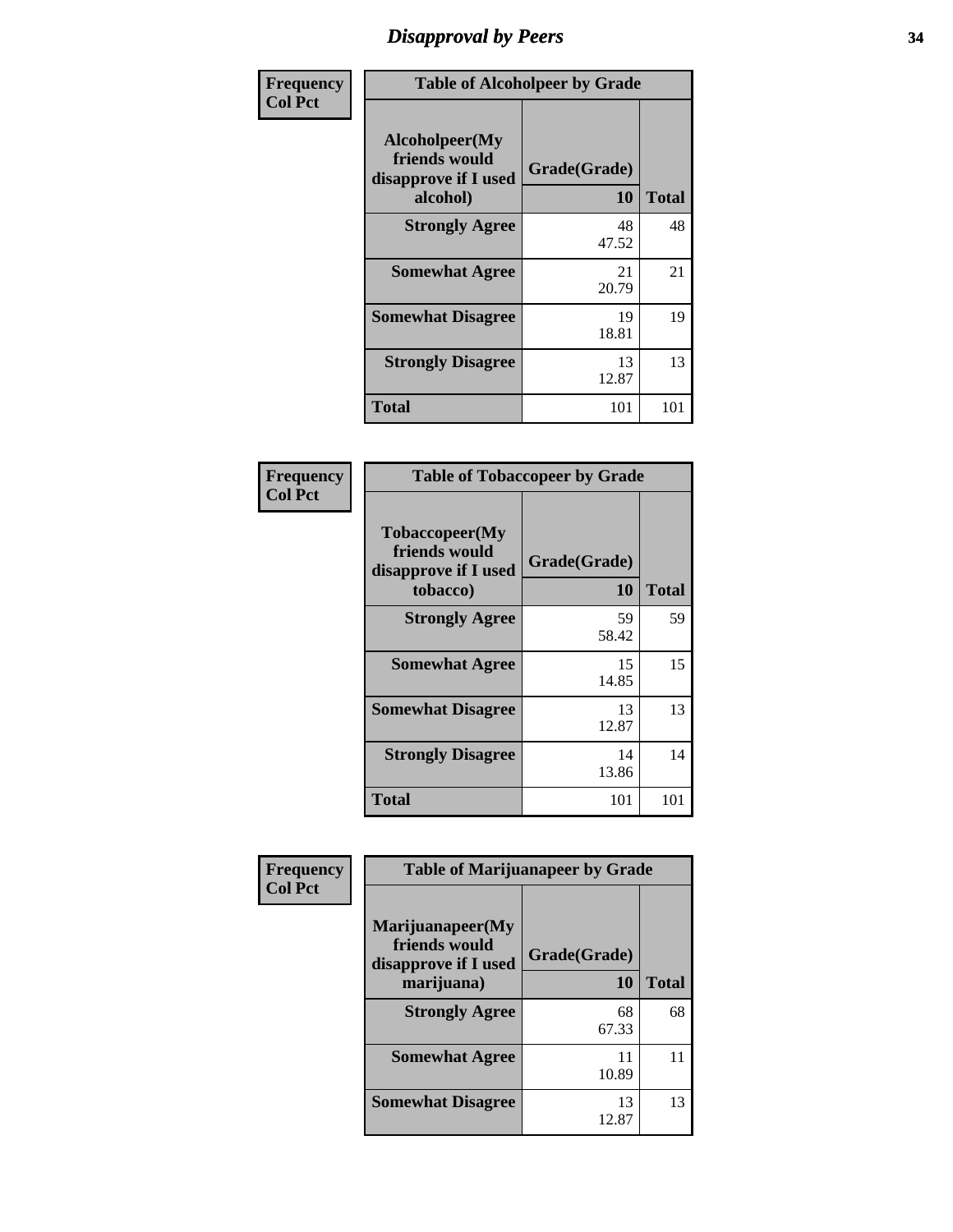### *Disapproval by Peers* **35**

| Frequency<br><b>Col Pct</b> | <b>Table of Marijuanapeer by Grade</b>                                  |                    |              |
|-----------------------------|-------------------------------------------------------------------------|--------------------|--------------|
|                             | Marijuanapeer(My<br>friends would<br>disapprove if I used<br>marijuana) | Grade(Grade)<br>10 | <b>Total</b> |
|                             | <b>Strongly Disagree</b>                                                | 8.91               | q            |
|                             | <b>Total</b>                                                            | 101                | 101          |

| Frequency<br><b>Col Pct</b> | <b>Table of Otherdrugpeer by Grade</b>                                    |                    |              |
|-----------------------------|---------------------------------------------------------------------------|--------------------|--------------|
|                             | Otherdrugpeer(My<br>friends would<br>disapprove if I used<br>other drugs) | Grade(Grade)<br>10 | <b>Total</b> |
|                             | <b>Strongly Agree</b>                                                     | 72<br>71.29        | 72           |
|                             | <b>Somewhat Agree</b>                                                     | 15<br>14.85        | 15           |
|                             | <b>Somewhat Disagree</b>                                                  | 8<br>7.92          | 8            |
|                             | <b>Strongly Disagree</b>                                                  | 6<br>5.94          | 6            |
|                             | <b>Total</b>                                                              | 101                | 101          |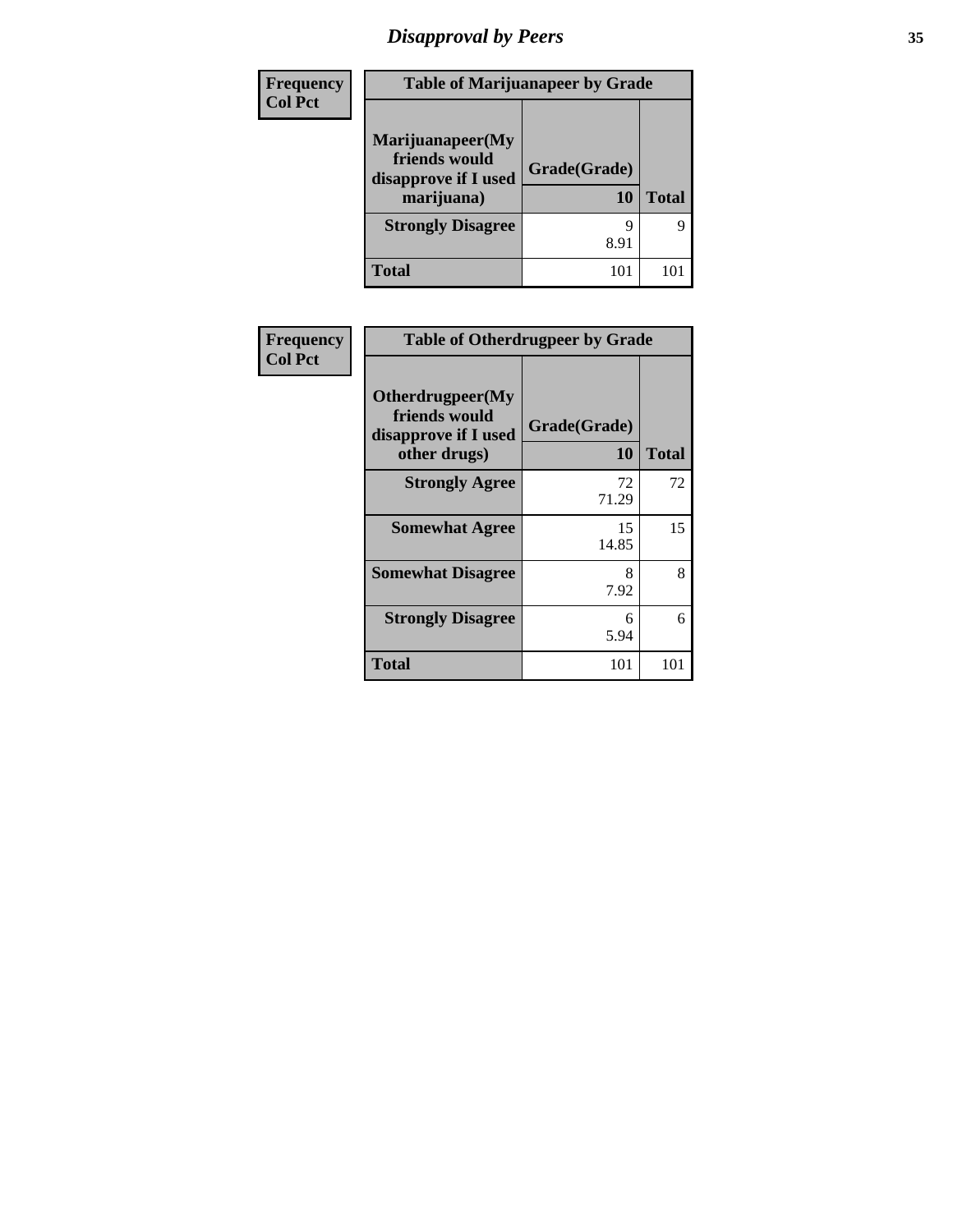#### *Where do My Friends Use - Percentage of Students who selected the following responses.Students could select more than 1 response so the percentage for each substance will not add up to 100%.* **36**

| Frequency<br><b>Col Pct</b> | <b>Table of Alcohollocation1 by Grade</b> |              |              |
|-----------------------------|-------------------------------------------|--------------|--------------|
|                             | <b>Alcohollocation1(Places</b>            | Grade(Grade) |              |
|                             | <b>Friends Use Alcohol)</b>               | <b>10</b>    | <b>Total</b> |
|                             |                                           | 36<br>35.64  | 36           |
|                             | Do Not Use                                | 65<br>64.36  | 65           |
|                             | <b>Total</b>                              | 101          | 101          |

| <b>Frequency</b> | <b>Table of Alcohollocation2 by Grade</b>                     |                    |              |
|------------------|---------------------------------------------------------------|--------------------|--------------|
| <b>Col Pct</b>   | <b>Alcohollocation2(Places</b><br><b>Friends Use Alcohol)</b> | Grade(Grade)<br>10 | <b>Total</b> |
|                  |                                                               | 83<br>82.18        | 83           |
|                  | Home                                                          | 18<br>17.82        | 18           |
|                  | <b>Total</b>                                                  | 101                | 101          |

| Frequency      | <b>Table of Alcohollocation 3 by Grade</b>                    |                    |              |
|----------------|---------------------------------------------------------------|--------------------|--------------|
| <b>Col Pct</b> | <b>Alcohollocation3(Places</b><br><b>Friends Use Alcohol)</b> | Grade(Grade)<br>10 | <b>Total</b> |
|                |                                                               | 97<br>96.04        | 97           |
|                | <b>School</b>                                                 | 4<br>3.96          |              |
|                | <b>Total</b>                                                  | 101                |              |

| <b>Frequency</b> | <b>Table of Alcohollocation4 by Grade</b>                     |                    |              |
|------------------|---------------------------------------------------------------|--------------------|--------------|
| <b>Col Pct</b>   | <b>Alcohollocation4(Places</b><br><b>Friends Use Alcohol)</b> | Grade(Grade)<br>10 | <b>Total</b> |
|                  |                                                               | 97<br>96.04        | 97           |
|                  | Car                                                           | 4<br>3.96          |              |
|                  | <b>Total</b>                                                  | 101                | 101          |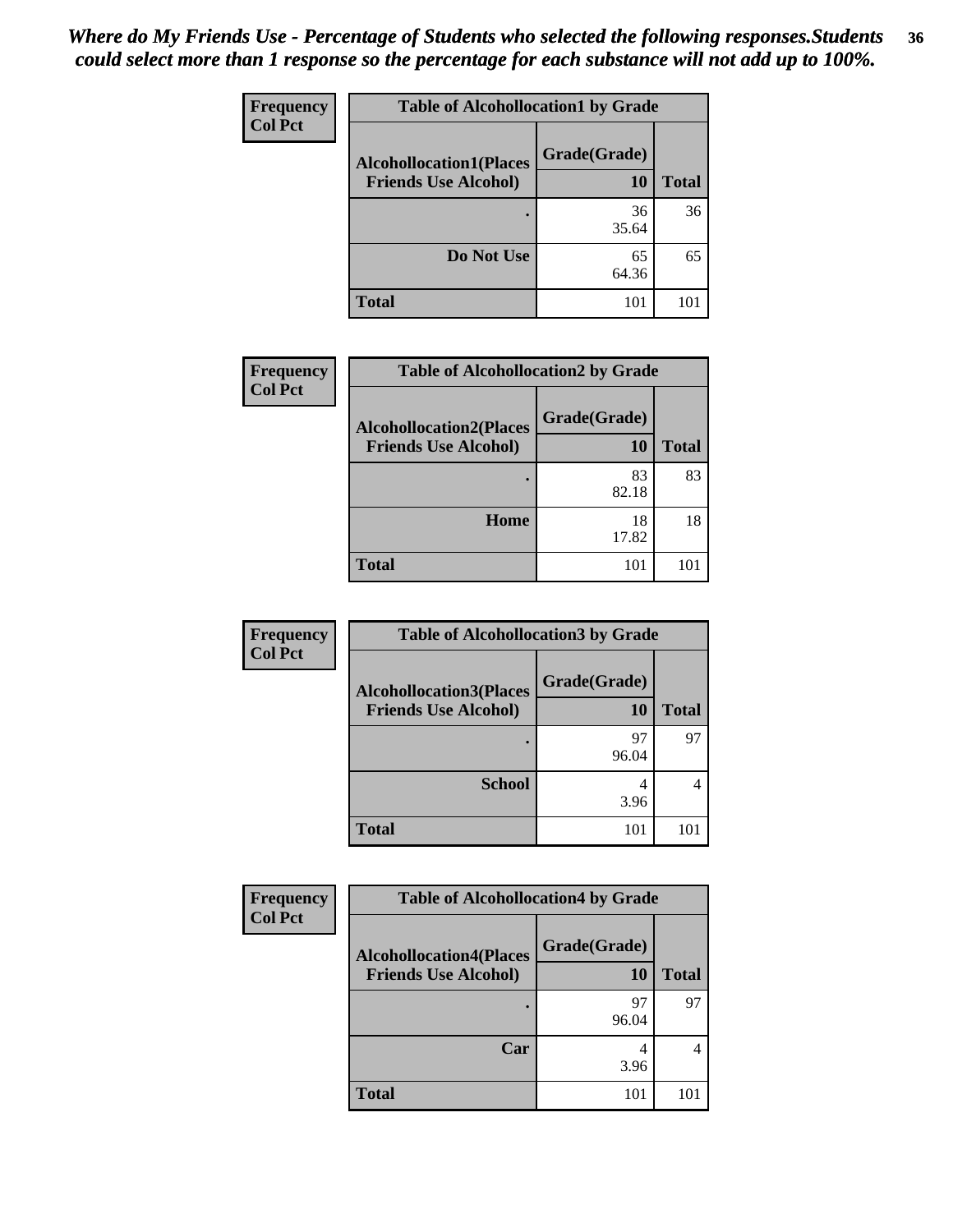| Frequency      |                                | <b>Table of Alcohollocation5 by Grade</b> |              |
|----------------|--------------------------------|-------------------------------------------|--------------|
| <b>Col Pct</b> | <b>Alcohollocation5(Places</b> | Grade(Grade)                              |              |
|                | <b>Friends Use Alcohol)</b>    | 10                                        | <b>Total</b> |
|                |                                | 76.24                                     | 77           |
|                | <b>Friend's House</b>          | 24<br>23.76                               | 24           |
|                | <b>Total</b>                   | 101                                       | 101          |

| <b>Frequency</b> | <b>Table of Alcohollocation6 by Grade</b>                     |                    |              |
|------------------|---------------------------------------------------------------|--------------------|--------------|
| <b>Col Pct</b>   | <b>Alcohollocation6(Places</b><br><b>Friends Use Alcohol)</b> | Grade(Grade)<br>10 | <b>Total</b> |
|                  |                                                               | 87<br>86.14        | 87           |
|                  | <b>Other</b>                                                  | 14<br>13.86        | 14           |
|                  | <b>Total</b>                                                  | 101                |              |

| Frequency      | <b>Table of Tobaccolocation1 by Grade</b>                     |                    |              |
|----------------|---------------------------------------------------------------|--------------------|--------------|
| <b>Col Pct</b> | <b>Tobaccolocation1(Places</b><br><b>Friends Use Tobacco)</b> | Grade(Grade)<br>10 | <b>Total</b> |
|                |                                                               | 39<br>38.61        | 39           |
|                | Do Not Use                                                    | 62<br>61.39        | 62           |
|                | <b>Total</b>                                                  | 101                |              |

| <b>Frequency</b> | <b>Table of Tobaccolocation2 by Grade</b>                     |                    |              |
|------------------|---------------------------------------------------------------|--------------------|--------------|
| <b>Col Pct</b>   | <b>Tobaccolocation2(Places</b><br><b>Friends Use Tobacco)</b> | Grade(Grade)<br>10 | <b>Total</b> |
|                  |                                                               | 78<br>77.23        | 78           |
|                  | Home                                                          | 23<br>22.77        | 23           |
|                  | Total                                                         | 101                | 101          |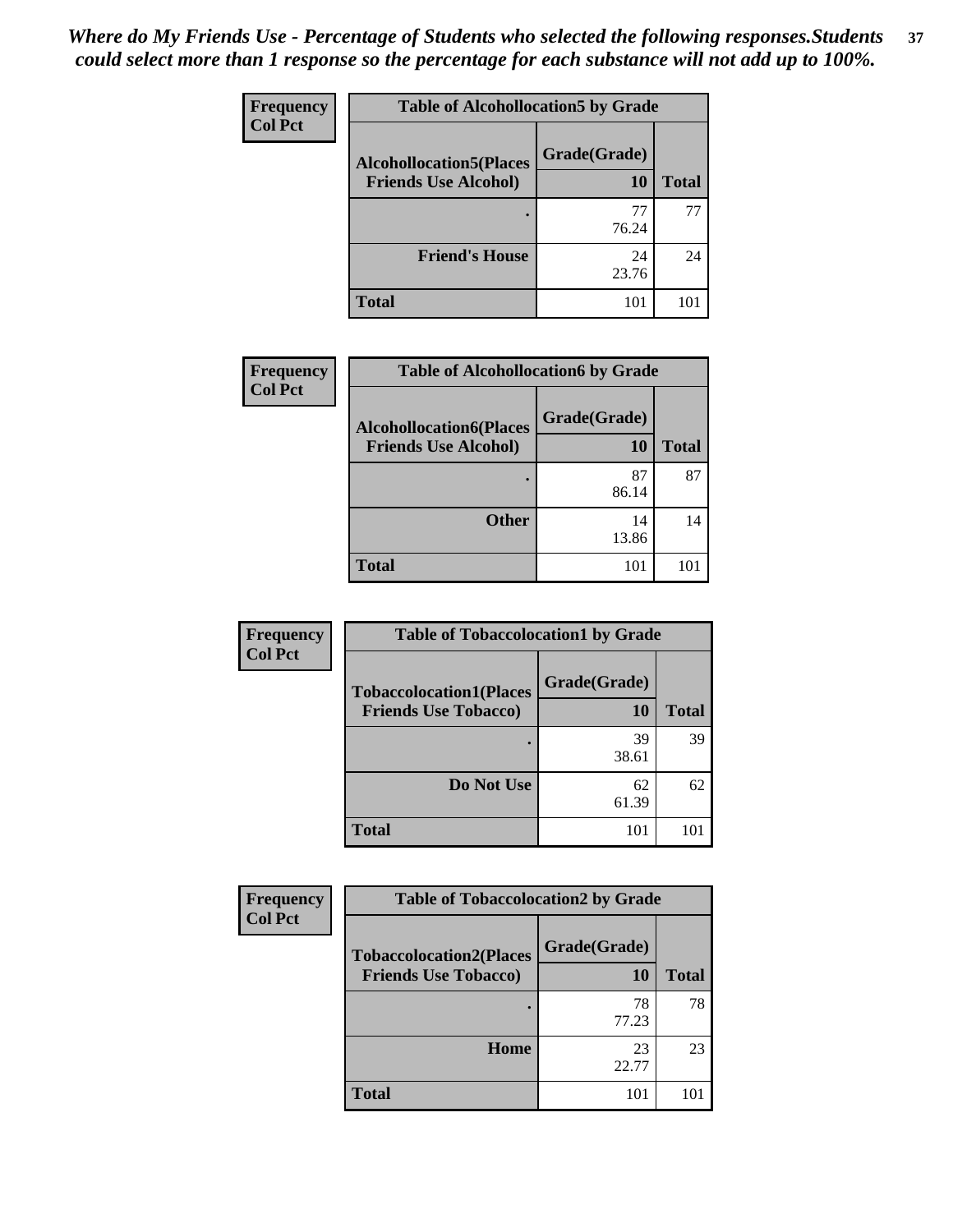| Frequency<br><b>Col Pct</b> | <b>Table of Tobaccolocation 3 by Grade</b> |              |              |
|-----------------------------|--------------------------------------------|--------------|--------------|
|                             | <b>Tobaccolocation3(Places</b>             | Grade(Grade) |              |
|                             | <b>Friends Use Tobacco)</b>                | 10           | <b>Total</b> |
|                             |                                            | 85<br>84.16  | 85           |
|                             | <b>School</b>                              | 16<br>15.84  | 16           |
|                             | <b>Total</b>                               | 101          | 101          |

| Frequency      | <b>Table of Tobaccolocation4 by Grade</b>                     |                    |              |
|----------------|---------------------------------------------------------------|--------------------|--------------|
| <b>Col Pct</b> | <b>Tobaccolocation4(Places</b><br><b>Friends Use Tobacco)</b> | Grade(Grade)<br>10 | <b>Total</b> |
|                |                                                               | 82<br>81.19        | 82           |
|                | Car                                                           | 19<br>18.81        | 19           |
|                | <b>Total</b>                                                  | 101                |              |

| Frequency      | <b>Table of Tobaccolocation5 by Grade</b>                     |                    |              |
|----------------|---------------------------------------------------------------|--------------------|--------------|
| <b>Col Pct</b> | <b>Tobaccolocation5(Places</b><br><b>Friends Use Tobacco)</b> | Grade(Grade)<br>10 | <b>Total</b> |
|                |                                                               | 75<br>74.26        | 75           |
|                | <b>Friend's House</b>                                         | 26<br>25.74        | 26           |
|                | <b>Total</b>                                                  | 101                |              |

| <b>Frequency</b> | <b>Table of Tobaccolocation6 by Grade</b>                     |                    |              |
|------------------|---------------------------------------------------------------|--------------------|--------------|
| <b>Col Pct</b>   | <b>Tobaccolocation6(Places</b><br><b>Friends Use Tobacco)</b> | Grade(Grade)<br>10 | <b>Total</b> |
|                  |                                                               | 81<br>80.20        | 81           |
|                  | <b>Other</b>                                                  | 20<br>19.80        | 20           |
|                  | <b>Total</b>                                                  | 101                | 101          |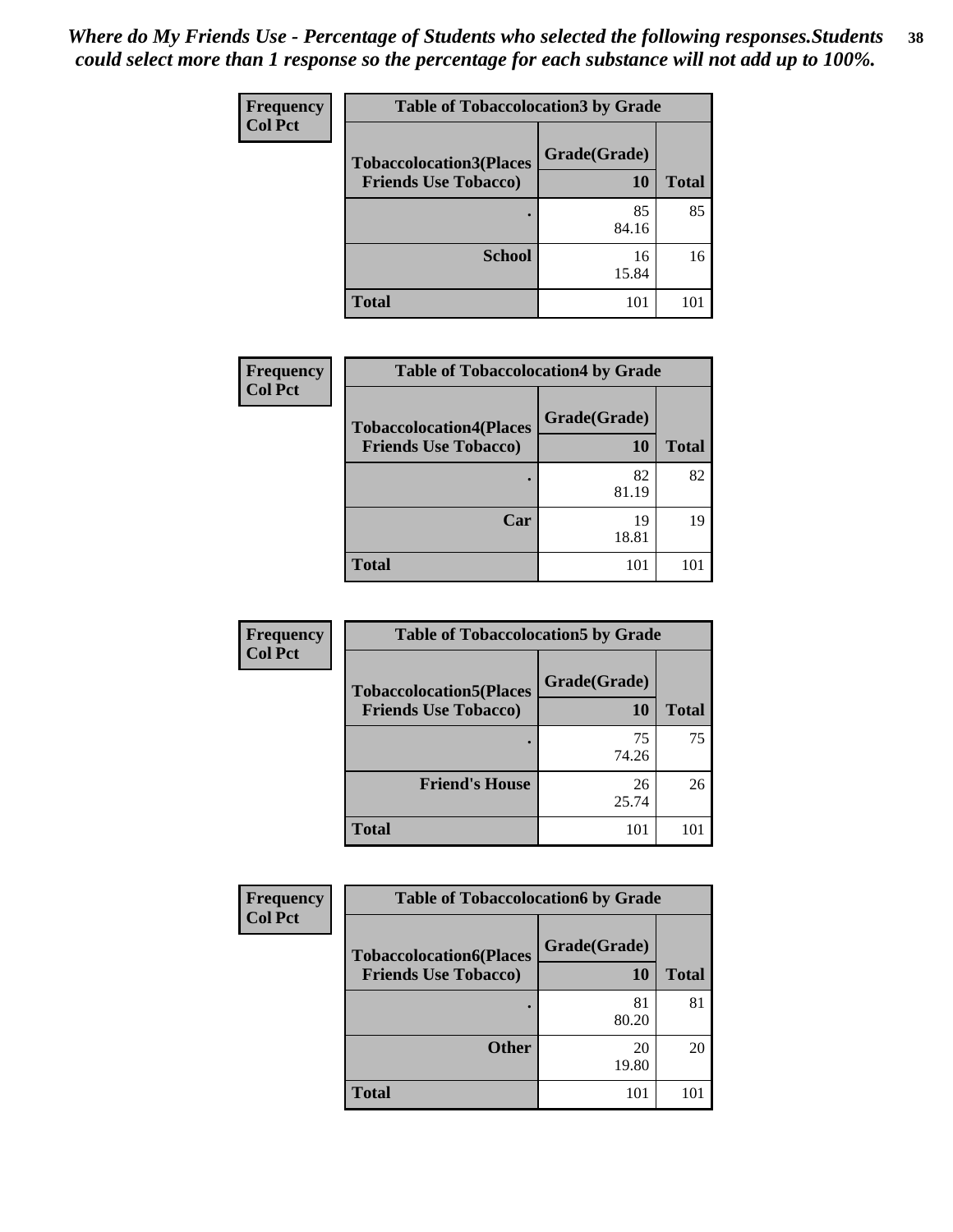| Frequency<br><b>Col Pct</b> | <b>Table of Marijuanalocation1 by Grade</b> |              |              |  |
|-----------------------------|---------------------------------------------|--------------|--------------|--|
|                             | <b>Marijuanalocation1(Places</b>            | Grade(Grade) |              |  |
|                             | <b>Friends Use Marijuana</b> )              | 10           | <b>Total</b> |  |
|                             |                                             | 26<br>25.74  | 26           |  |
|                             | Do Not Use                                  | 75<br>74.26  | 75           |  |
|                             | <b>Total</b>                                | 101          |              |  |

| <b>Frequency</b> | <b>Table of Marijuanalocation2 by Grade</b>                        |                    |              |
|------------------|--------------------------------------------------------------------|--------------------|--------------|
| <b>Col Pct</b>   | <b>Marijuanalocation2(Places</b><br><b>Friends Use Marijuana</b> ) | Grade(Grade)<br>10 | <b>Total</b> |
|                  |                                                                    | 87<br>86.14        | 87           |
|                  | Home                                                               | 14<br>13.86        | 14           |
|                  | <b>Total</b>                                                       | 101                |              |

| Frequency<br><b>Col Pct</b> | <b>Table of Marijuanalocation3 by Grade</b>                        |                    |              |  |
|-----------------------------|--------------------------------------------------------------------|--------------------|--------------|--|
|                             | <b>Marijuanalocation3(Places</b><br><b>Friends Use Marijuana</b> ) | Grade(Grade)<br>10 | <b>Total</b> |  |
|                             |                                                                    | 98<br>97.03        | 98           |  |
|                             | <b>School</b>                                                      | 2.97               | 3            |  |
|                             | <b>Total</b>                                                       | 101                |              |  |

| Frequency      | <b>Table of Marijuanalocation4 by Grade</b>                        |                    |              |
|----------------|--------------------------------------------------------------------|--------------------|--------------|
| <b>Col Pct</b> | <b>Marijuanalocation4(Places</b><br><b>Friends Use Marijuana</b> ) | Grade(Grade)<br>10 | <b>Total</b> |
|                |                                                                    | 96<br>95.05        | 96           |
|                | Car                                                                | 4.95               |              |
|                | <b>Total</b>                                                       | 101                |              |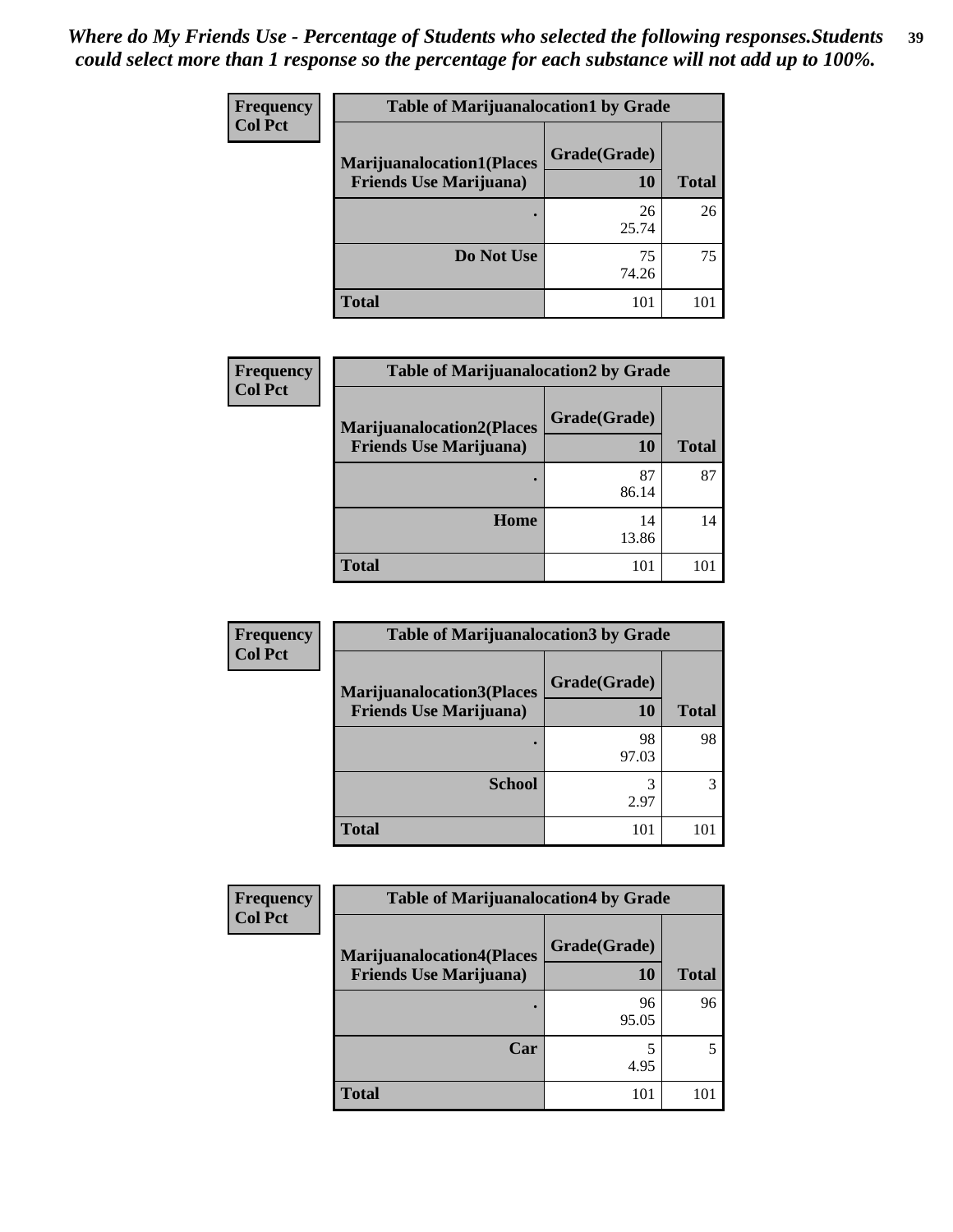| <b>Frequency</b> | <b>Table of Marijuanalocation5 by Grade</b> |              |              |
|------------------|---------------------------------------------|--------------|--------------|
| <b>Col Pct</b>   | <b>Marijuanalocation5(Places</b>            | Grade(Grade) |              |
|                  | <b>Friends Use Marijuana</b> )              | 10           | <b>Total</b> |
|                  |                                             | 87<br>86.14  | 87           |
|                  | <b>Friend's House</b>                       | 14<br>13.86  | 14           |
|                  | <b>Total</b>                                | 101          |              |

| Frequency      | <b>Table of Marijuanalocation6 by Grade</b>                        |                    |              |
|----------------|--------------------------------------------------------------------|--------------------|--------------|
| <b>Col Pct</b> | <b>Marijuanalocation6(Places</b><br><b>Friends Use Marijuana</b> ) | Grade(Grade)<br>10 | <b>Total</b> |
|                |                                                                    | 88<br>87.13        | 88           |
|                | <b>Other</b>                                                       | 13<br>12.87        | 13           |
|                | <b>Total</b>                                                       | 101                | 10           |

| Frequency      | <b>Table of Otherdruglocation1 by Grade</b>                                    |                           |              |
|----------------|--------------------------------------------------------------------------------|---------------------------|--------------|
| <b>Col Pct</b> | <b>Otherdruglocation1(Places</b><br><b>Friends Use Other Illegal</b><br>Drugs) | Grade(Grade)<br><b>10</b> | <b>Total</b> |
|                |                                                                                | 15<br>14.85               | 15           |
|                | Do Not Use                                                                     | 86<br>85.15               | 86           |
|                | <b>Total</b>                                                                   | 101                       | 101          |

| <b>Frequency</b> | <b>Table of Otherdruglocation2 by Grade</b>                                    |                           |              |
|------------------|--------------------------------------------------------------------------------|---------------------------|--------------|
| <b>Col Pct</b>   | <b>Otherdruglocation2(Places</b><br><b>Friends Use Other Illegal</b><br>Drugs) | Grade(Grade)<br><b>10</b> | <b>Total</b> |
|                  |                                                                                | 92<br>91.09               | 92           |
|                  | <b>Home</b>                                                                    | Q<br>8.91                 | 9            |
|                  | <b>Total</b>                                                                   | 101                       | 101          |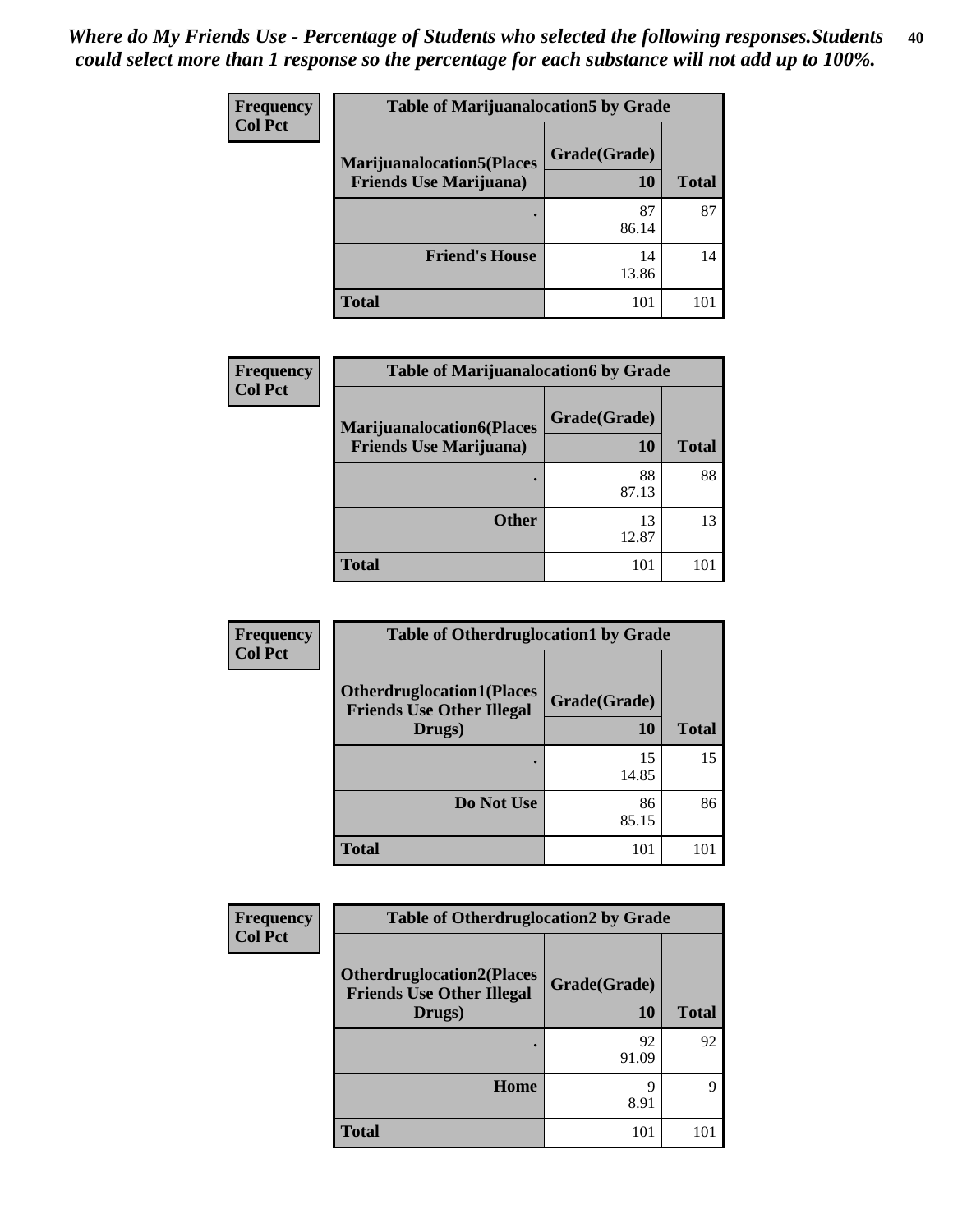| <b>Frequency</b> | <b>Table of Otherdruglocation 3 by Grade</b>                                   |                    |              |
|------------------|--------------------------------------------------------------------------------|--------------------|--------------|
| <b>Col Pct</b>   | <b>Otherdruglocation3(Places</b><br><b>Friends Use Other Illegal</b><br>Drugs) | Grade(Grade)<br>10 | <b>Total</b> |
|                  |                                                                                |                    |              |
|                  |                                                                                | 99<br>98.02        | 99           |
|                  | <b>School</b>                                                                  | 1.98               | 2            |
|                  | <b>Total</b>                                                                   | 101                |              |

| Frequency      | <b>Table of Otherdruglocation4 by Grade</b>                                    |                    |              |
|----------------|--------------------------------------------------------------------------------|--------------------|--------------|
| <b>Col Pct</b> | <b>Otherdruglocation4(Places</b><br><b>Friends Use Other Illegal</b><br>Drugs) | Grade(Grade)<br>10 | <b>Total</b> |
|                |                                                                                | 99<br>98.02        | 99           |
|                | Car                                                                            | 2<br>1.98          |              |
|                | <b>Total</b>                                                                   | 101                | 101          |

| Frequency      | <b>Table of Otherdruglocation5 by Grade</b>                                    |                           |              |
|----------------|--------------------------------------------------------------------------------|---------------------------|--------------|
| <b>Col Pct</b> | <b>Otherdruglocation5(Places</b><br><b>Friends Use Other Illegal</b><br>Drugs) | Grade(Grade)<br><b>10</b> | <b>Total</b> |
|                |                                                                                | 92<br>91.09               | 92           |
|                | <b>Friend's House</b>                                                          | O<br>8.91                 | 9            |
|                | <b>Total</b>                                                                   | 101                       | 101          |

| <b>Frequency</b> | <b>Table of Otherdruglocation6 by Grade</b>                                    |                    |              |
|------------------|--------------------------------------------------------------------------------|--------------------|--------------|
| <b>Col Pct</b>   | <b>Otherdruglocation6(Places</b><br><b>Friends Use Other Illegal</b><br>Drugs) | Grade(Grade)<br>10 | <b>Total</b> |
|                  |                                                                                | 93<br>92.08        | 93           |
|                  | <b>Other</b>                                                                   | 8<br>7.92          | 8            |
|                  | <b>Total</b>                                                                   | 101                | 101          |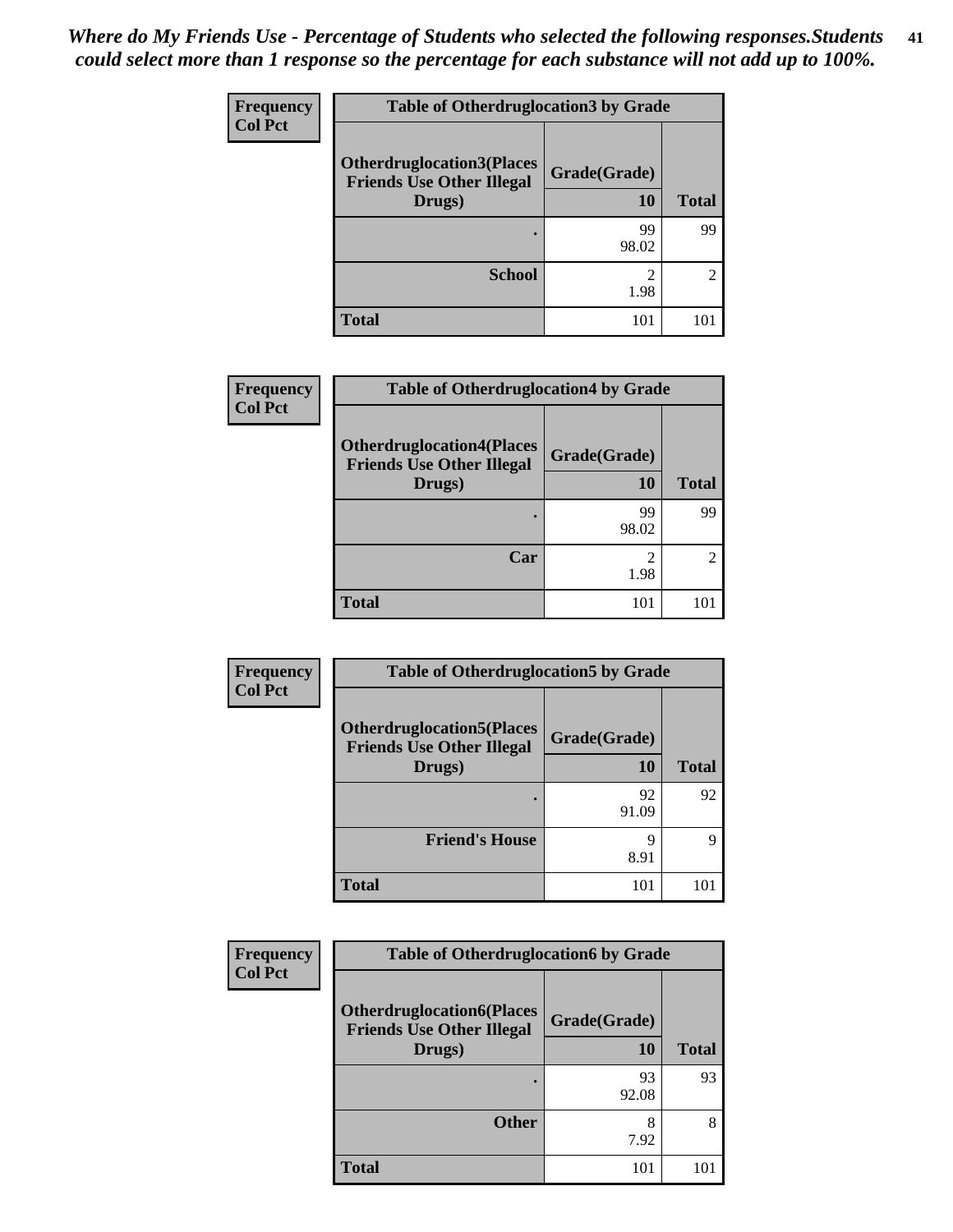| Frequency      | <b>Table of Alcoholtime1 by Grade</b>           |              |              |
|----------------|-------------------------------------------------|--------------|--------------|
| <b>Col Pct</b> | <b>Alcoholtime1(Times</b><br><b>Friends Use</b> | Grade(Grade) |              |
|                | Alcohol)                                        | 10           | <b>Total</b> |
|                |                                                 | 42           | 42           |
|                |                                                 | 41.58        |              |
|                | Do Not Use                                      | 59           | 59           |
|                |                                                 | 58.42        |              |
|                | <b>Total</b>                                    | 101          | 101          |

| Frequency<br><b>Col Pct</b> | <b>Table of Alcoholtime2 by Grade</b>           |              |               |
|-----------------------------|-------------------------------------------------|--------------|---------------|
|                             | <b>Alcoholtime2(Times</b><br><b>Friends Use</b> | Grade(Grade) |               |
|                             | Alcohol)                                        | 10           | <b>Total</b>  |
|                             |                                                 | 99<br>98.02  | 99            |
|                             | <b>On Way to School</b>                         | 2<br>1.98    | $\mathcal{L}$ |
|                             | <b>Total</b>                                    | 101          | 101           |

| Frequency      |                                                 | <b>Table of Alcoholtime3 by Grade</b> |              |  |
|----------------|-------------------------------------------------|---------------------------------------|--------------|--|
| <b>Col Pct</b> | <b>Alcoholtime3(Times</b><br><b>Friends Use</b> | Grade(Grade)                          |              |  |
|                | Alcohol)                                        | 10                                    | <b>Total</b> |  |
|                |                                                 | 97<br>96.04                           | 97           |  |
|                | <b>During School</b>                            | 3.96                                  | 4            |  |
|                | <b>Total</b>                                    | 101                                   | 101          |  |

| Frequency      | <b>Table of Alcoholtime4 by Grade</b>                    |                    |              |
|----------------|----------------------------------------------------------|--------------------|--------------|
| <b>Col Pct</b> | <b>Alcoholtime4(Times</b><br><b>Friends Use Alcohol)</b> | Grade(Grade)<br>10 | <b>Total</b> |
|                |                                                          | 97<br>96.04        | 97           |
|                | <b>On Way Home From School</b>                           | 3.96               |              |
|                | <b>Total</b>                                             | 101                | 101          |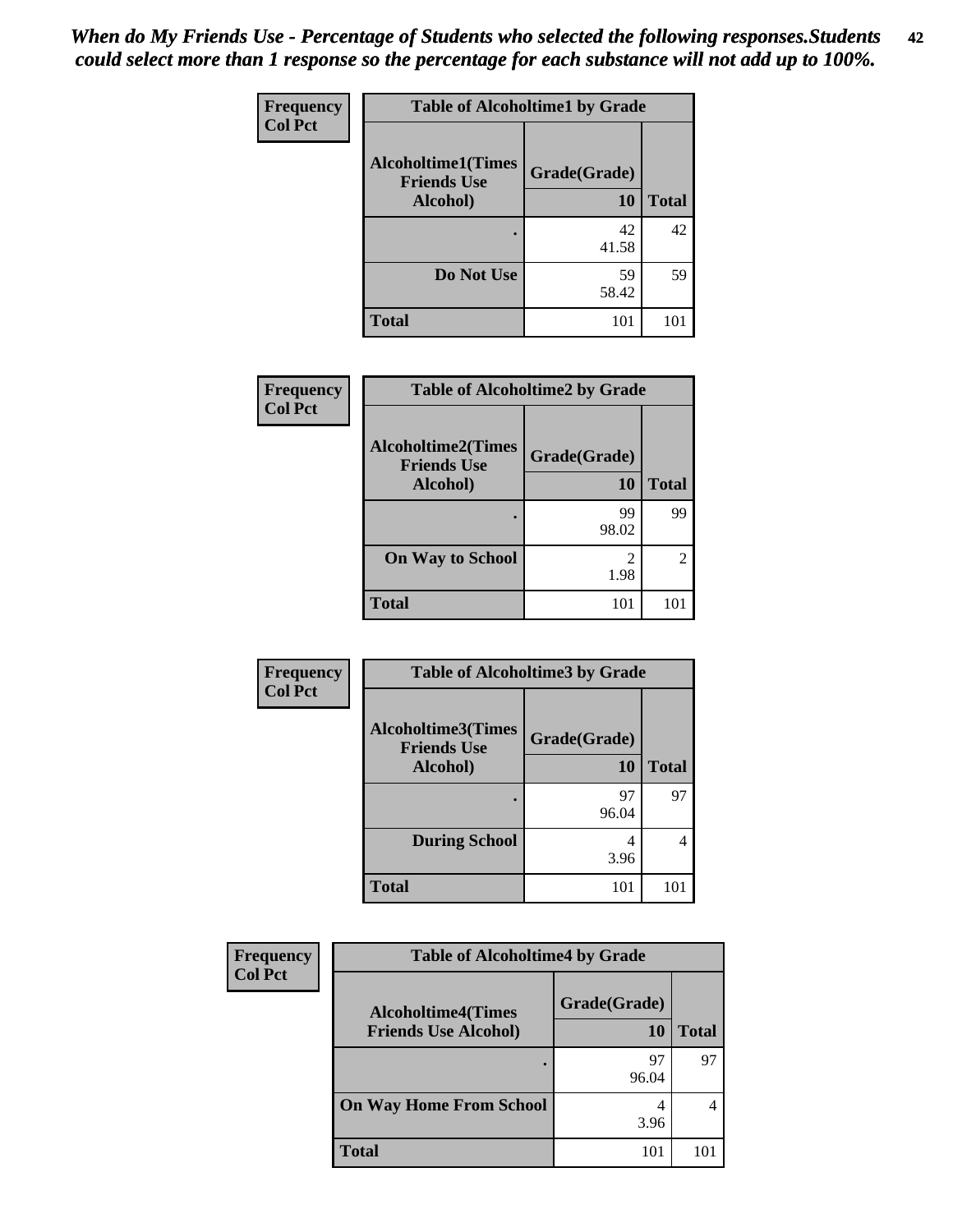| Frequency      | <b>Table of Alcoholtime5 by Grade</b>           |              |              |
|----------------|-------------------------------------------------|--------------|--------------|
| <b>Col Pct</b> | <b>Alcoholtime5(Times</b><br><b>Friends Use</b> | Grade(Grade) |              |
|                | Alcohol)                                        | 10           | <b>Total</b> |
|                |                                                 | 91<br>90.10  | 91           |
|                | Weeknights                                      | 10<br>9.90   | 10           |
|                | <b>Total</b>                                    | 101          | 101          |

| Frequency      | <b>Table of Alcoholtime6 by Grade</b>           |              |              |
|----------------|-------------------------------------------------|--------------|--------------|
| <b>Col Pct</b> | <b>Alcoholtime6(Times</b><br><b>Friends Use</b> | Grade(Grade) |              |
|                | Alcohol)                                        | <b>10</b>    | <b>Total</b> |
|                |                                                 | 58<br>57.43  | 58           |
|                | Weekends                                        | 43<br>42.57  | 43           |
|                | <b>Total</b>                                    | 101          | 101          |

| Frequency      | <b>Table of Tobaccotime1 by Grade</b>           |              |              |
|----------------|-------------------------------------------------|--------------|--------------|
| <b>Col Pct</b> | <b>Tobaccotime1(Times</b><br><b>Friends Use</b> | Grade(Grade) |              |
|                | <b>Tobacco</b> )                                | <b>10</b>    | <b>Total</b> |
|                |                                                 | 37<br>36.63  | 37           |
|                | Do Not Use                                      | 64<br>63.37  | 64           |
|                | <b>Total</b>                                    | 101          | 101          |

| Frequency      | <b>Table of Tobaccotime2 by Grade</b>           |              |              |
|----------------|-------------------------------------------------|--------------|--------------|
| <b>Col Pct</b> | <b>Tobaccotime2(Times</b><br><b>Friends Use</b> | Grade(Grade) |              |
|                | <b>Tobacco</b> )                                | 10           | <b>Total</b> |
|                |                                                 | 84<br>83.17  | 84           |
|                | <b>On Way to School</b>                         | 17<br>16.83  | 17           |
|                | <b>Total</b>                                    | 101          | 101          |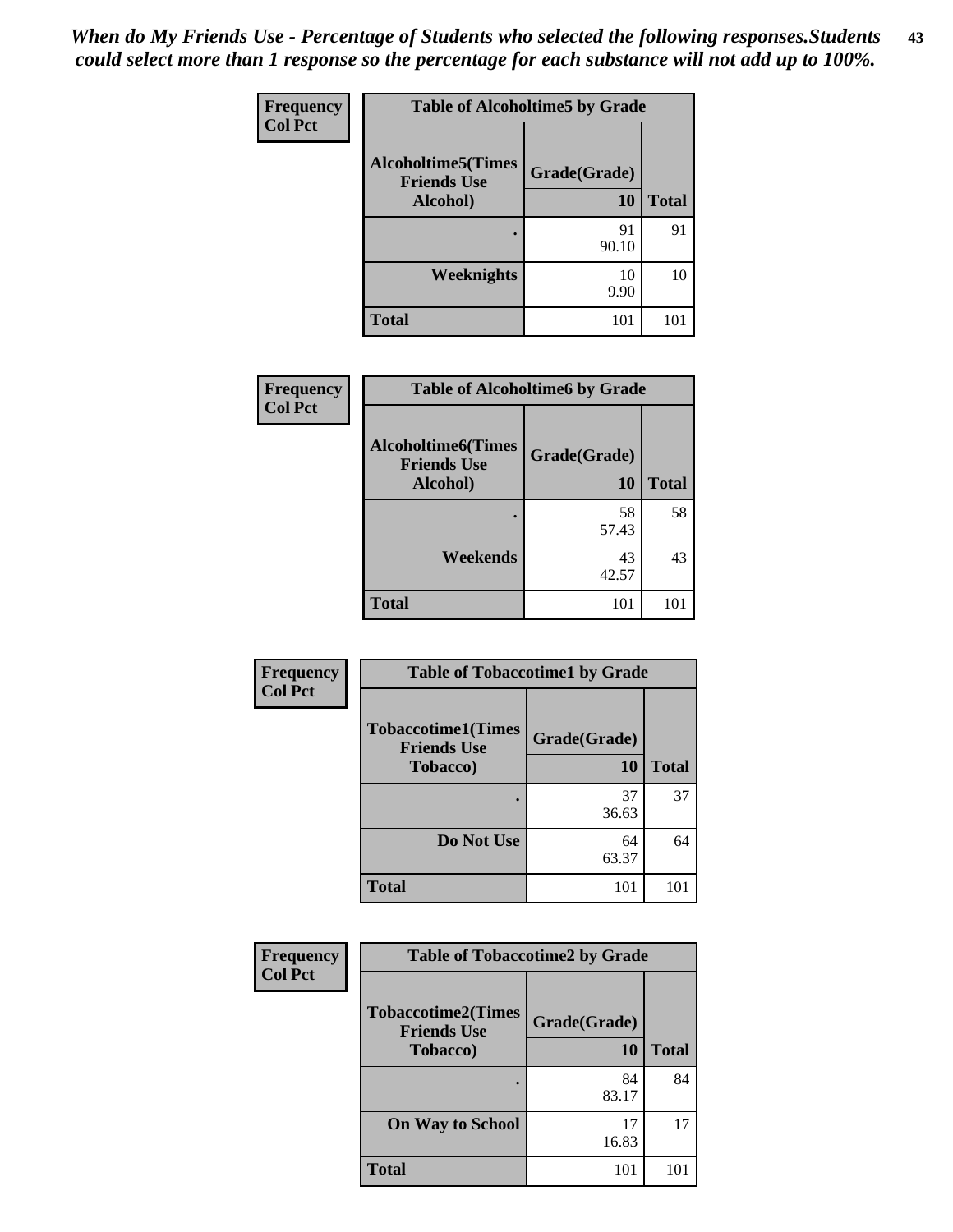| Frequency      | <b>Table of Tobaccotime3 by Grade</b>           |              |              |
|----------------|-------------------------------------------------|--------------|--------------|
| <b>Col Pct</b> | <b>Tobaccotime3(Times</b><br><b>Friends Use</b> | Grade(Grade) |              |
|                | <b>Tobacco</b> )                                | <b>10</b>    | <b>Total</b> |
|                |                                                 | 85<br>84.16  | 85           |
|                | <b>During School</b>                            | 16<br>15.84  | 16           |
|                | <b>Total</b>                                    | 101          | 101          |

| <b>Frequency</b><br><b>Col Pct</b> | <b>Table of Tobaccotime4 by Grade</b>                    |                    |              |
|------------------------------------|----------------------------------------------------------|--------------------|--------------|
|                                    | <b>Tobaccotime4(Times</b><br><b>Friends Use Tobacco)</b> | Grade(Grade)<br>10 | <b>Total</b> |
|                                    |                                                          | 97<br>96.04        | 97           |
|                                    | <b>On Way Home From School</b>                           | 3.96               |              |
|                                    | <b>Total</b>                                             | 101                | 101          |

| Frequency      | <b>Table of Tobaccotime5 by Grade</b>           |              |              |
|----------------|-------------------------------------------------|--------------|--------------|
| <b>Col Pct</b> | <b>Tobaccotime5(Times</b><br><b>Friends Use</b> | Grade(Grade) |              |
|                | <b>Tobacco</b> )                                | 10           | <b>Total</b> |
|                |                                                 | 75<br>74.26  | 75           |
|                | Weeknights                                      | 26<br>25.74  | 26           |
|                | <b>Total</b>                                    | 101          | 101          |

| <b>Frequency</b> | <b>Table of Tobaccotime6 by Grade</b>           |              |              |
|------------------|-------------------------------------------------|--------------|--------------|
| <b>Col Pct</b>   | <b>Tobaccotime6(Times</b><br><b>Friends Use</b> | Grade(Grade) |              |
|                  | <b>Tobacco</b> )                                | <b>10</b>    | <b>Total</b> |
|                  |                                                 | 69<br>68.32  | 69           |
|                  | Weekends                                        | 32<br>31.68  | 32           |
|                  | <b>Total</b>                                    | 101          | 101          |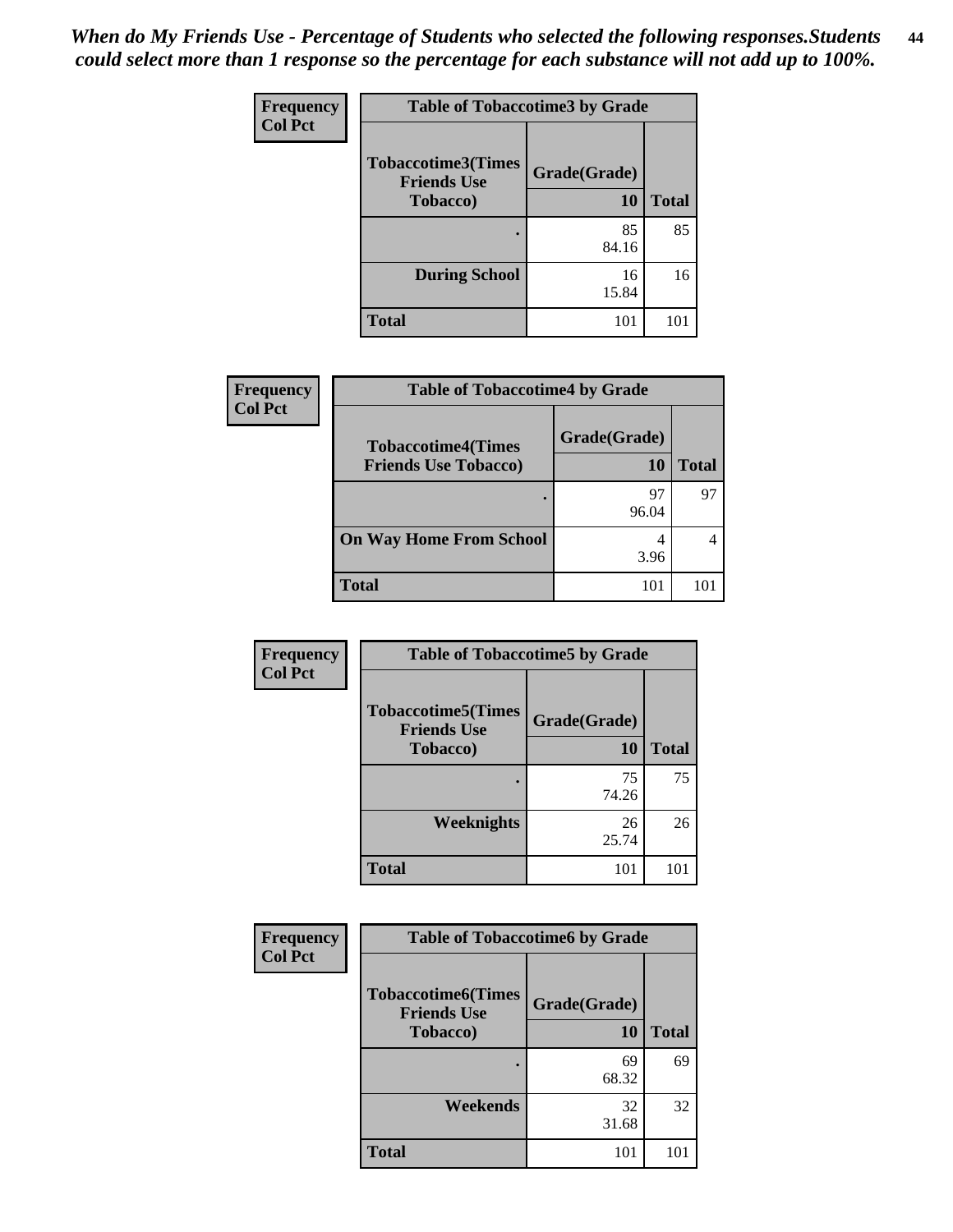| Frequency      | <b>Table of Marijuanatime1 by Grade</b>           |              |              |
|----------------|---------------------------------------------------|--------------|--------------|
| <b>Col Pct</b> | <b>Marijuanatime1(Times</b><br><b>Friends Use</b> | Grade(Grade) |              |
|                | Marijuana)                                        | 10           | <b>Total</b> |
|                |                                                   | 25<br>24.75  | 25           |
|                | Do Not Use                                        | 76<br>75.25  | 76           |
|                | <b>Total</b>                                      | 101          | 101          |

| <b>Frequency</b><br><b>Col Pct</b> | <b>Table of Marijuanatime2 by Grade</b>            |                        |               |
|------------------------------------|----------------------------------------------------|------------------------|---------------|
|                                    | <b>Marijuanatime2</b> (Times<br><b>Friends Use</b> | Grade(Grade)           |               |
|                                    | Marijuana)                                         | 10                     | <b>Total</b>  |
|                                    |                                                    | 99<br>98.02            | 99            |
|                                    | <b>On Way to School</b>                            | $\mathfrak{D}$<br>1.98 | $\mathcal{L}$ |
|                                    | <b>Total</b>                                       | 101                    | 101           |

| Frequency      | <b>Table of Marijuanatime3 by Grade</b>                  |                    |              |
|----------------|----------------------------------------------------------|--------------------|--------------|
| <b>Col Pct</b> | Marijuanatime3(Times<br><b>Friends Use</b><br>Marijuana) | Grade(Grade)<br>10 | <b>Total</b> |
|                |                                                          | 101<br>100.00      | 101          |
|                | <b>Total</b>                                             | 101                | 101          |

| Frequency      | <b>Table of Marijuanatime4 by Grade</b>                       |                           |                |
|----------------|---------------------------------------------------------------|---------------------------|----------------|
| <b>Col Pct</b> | <b>Marijuanatime4(Times</b><br><b>Friends Use Marijuana</b> ) | Grade(Grade)<br><b>10</b> | <b>Total</b>   |
|                |                                                               | 99<br>98.02               | 99             |
|                | <b>On Way Home From School</b>                                | $\mathfrak{D}$<br>1.98    | $\mathfrak{D}$ |
|                | <b>Total</b>                                                  | 101                       | 101            |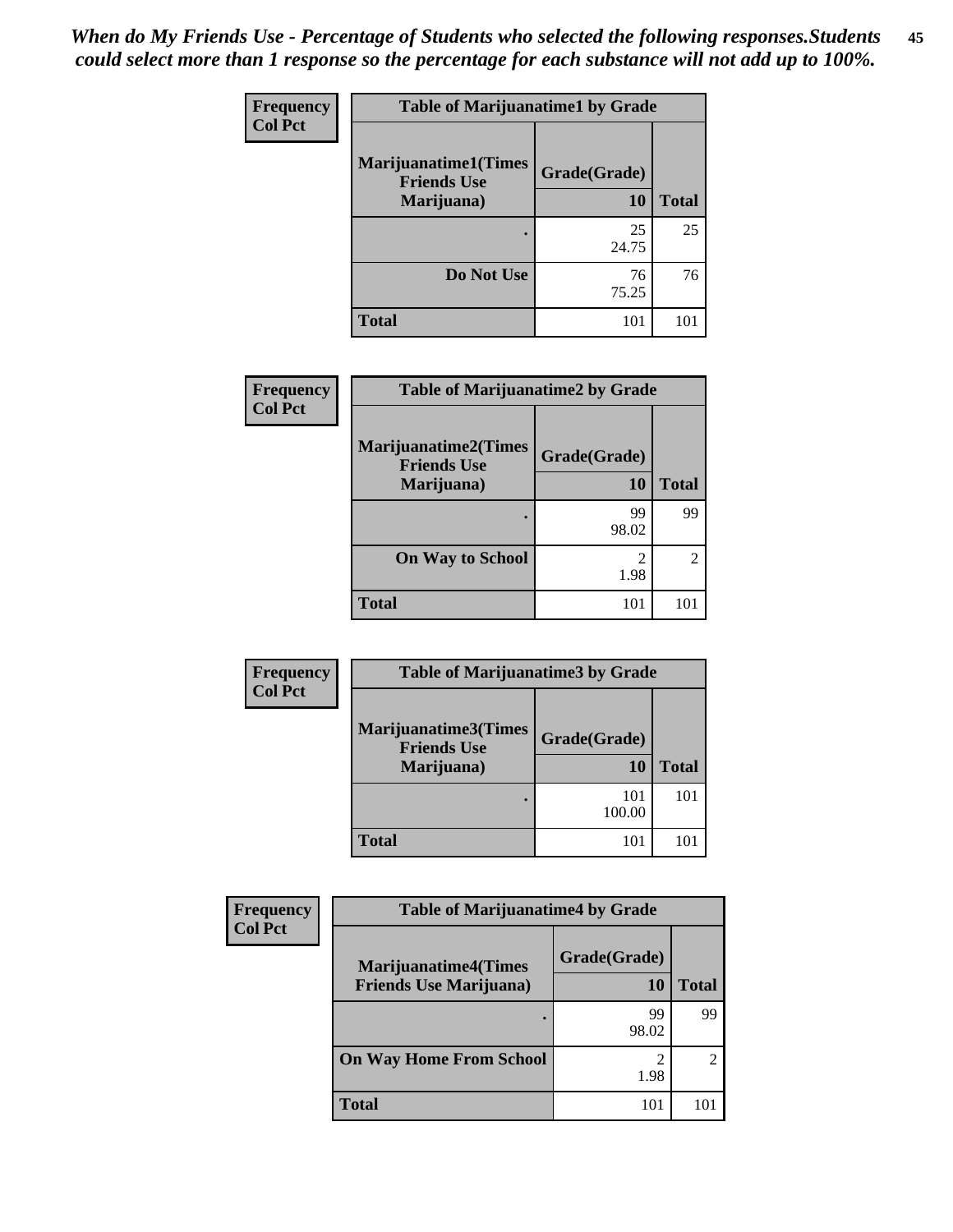| Frequency      | <b>Table of Marijuanatime5 by Grade</b>            |              |              |
|----------------|----------------------------------------------------|--------------|--------------|
| <b>Col Pct</b> | <b>Marijuanatime5</b> (Times<br><b>Friends Use</b> | Grade(Grade) |              |
|                | Marijuana)                                         | 10           | <b>Total</b> |
|                |                                                    | 93<br>92.08  | 93           |
|                | <b>Weeknights</b>                                  | 8<br>7.92    | 8            |
|                | <b>Total</b>                                       | 101          |              |

| Frequency      | <b>Table of Marijuanatime6 by Grade</b>           |              |              |
|----------------|---------------------------------------------------|--------------|--------------|
| <b>Col Pct</b> | <b>Marijuanatime6(Times</b><br><b>Friends Use</b> | Grade(Grade) |              |
|                | Marijuana)                                        | <b>10</b>    | <b>Total</b> |
|                |                                                   | 77<br>76.24  | 77           |
|                | Weekends                                          | 24<br>23.76  | 24           |
|                | <b>Total</b>                                      | 101          | 101          |

| Frequency      | <b>Table of Otherdrugtime1 by Grade</b>                  |              |              |
|----------------|----------------------------------------------------------|--------------|--------------|
| <b>Col Pct</b> | <b>Otherdrugtime1</b> (Times<br><b>Friends Use Other</b> | Grade(Grade) |              |
|                | <b>Illegal Drugs</b> )                                   | 10           | <b>Total</b> |
|                |                                                          | 14<br>13.86  | 14           |
|                | Do Not Use                                               | 87<br>86.14  | 87           |
|                | <b>Total</b>                                             | 101          | 101          |

| <b>Frequency</b> | <b>Table of Otherdrugtime2 by Grade</b>                                           |                    |                |
|------------------|-----------------------------------------------------------------------------------|--------------------|----------------|
| <b>Col Pct</b>   | <b>Otherdrugtime2(Times</b><br><b>Friends Use Other</b><br><b>Illegal Drugs</b> ) | Grade(Grade)<br>10 | <b>Total</b>   |
|                  |                                                                                   | 99<br>98.02        | 99             |
|                  | <b>On Way to School</b>                                                           | 2<br>1.98          | $\mathfrak{D}$ |
|                  | <b>Total</b>                                                                      | 101                | 101            |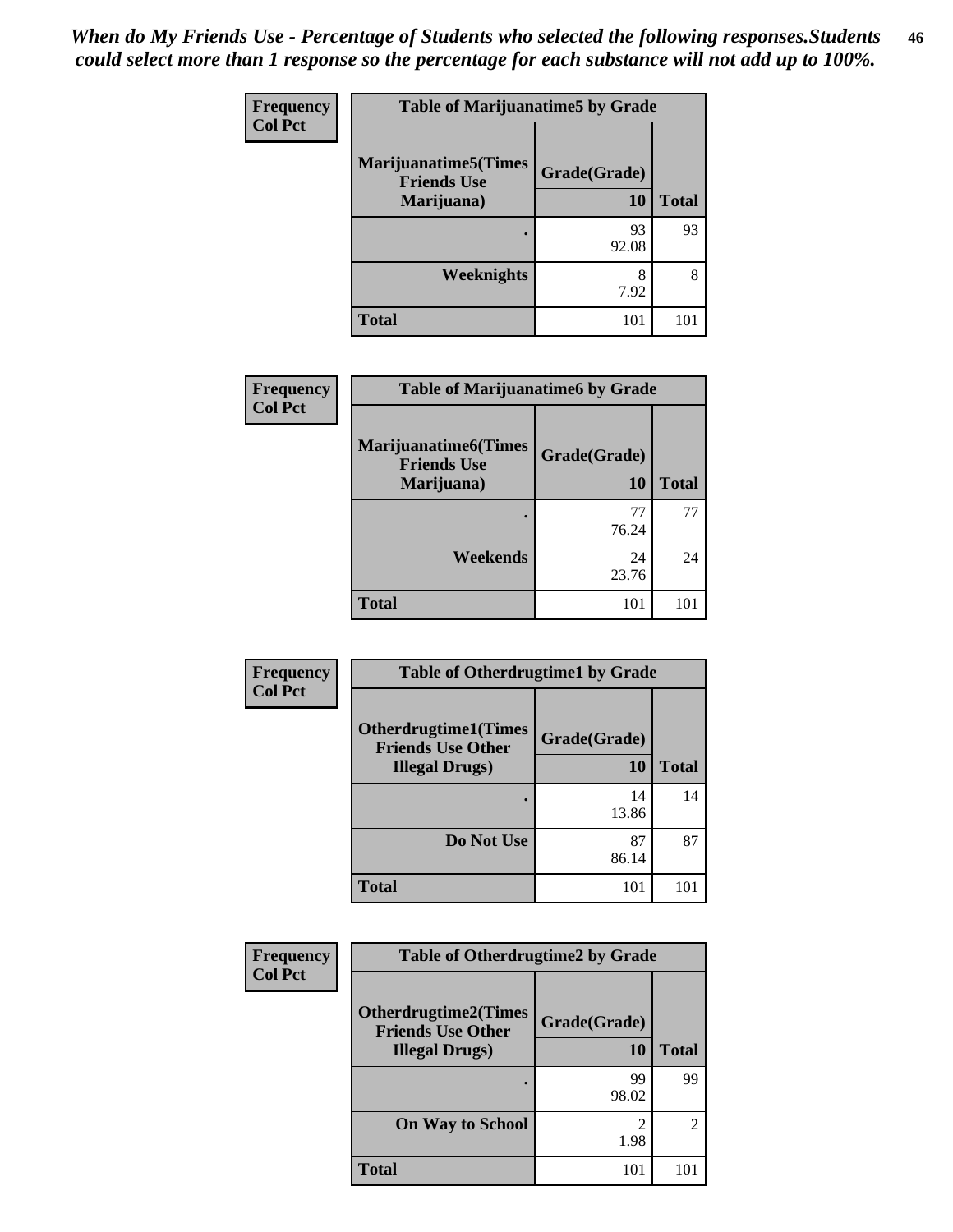| <b>Frequency</b> | <b>Table of Otherdrugtime3 by Grade</b>                  |              |              |
|------------------|----------------------------------------------------------|--------------|--------------|
| <b>Col Pct</b>   | <b>Otherdrugtime3</b> (Times<br><b>Friends Use Other</b> | Grade(Grade) |              |
|                  | <b>Illegal Drugs</b> )                                   | 10           | <b>Total</b> |
|                  |                                                          | 98<br>97.03  | 98           |
|                  | <b>During School</b>                                     | 3<br>2.97    | 3            |
|                  | <b>Total</b>                                             | 101          |              |

| Frequency      | <b>Table of Otherdrugtime4 by Grade</b>                                   |                        |                |  |
|----------------|---------------------------------------------------------------------------|------------------------|----------------|--|
| <b>Col Pct</b> | <b>Otherdrugtime4(Times</b><br><b>Friends Use Other Illegal</b><br>Drugs) | Grade(Grade)<br>10     | <b>Total</b>   |  |
|                |                                                                           | 99<br>98.02            | 99             |  |
|                | <b>On Way Home From School</b>                                            | $\mathfrak{D}$<br>1.98 | $\mathfrak{D}$ |  |
|                | <b>Total</b>                                                              | 101                    | 101            |  |

| Frequency | <b>Table of Otherdrugtime5 by Grade</b>                 |              |              |
|-----------|---------------------------------------------------------|--------------|--------------|
| Col Pct   | <b>Otherdrugtime5(Times</b><br><b>Friends Use Other</b> | Grade(Grade) |              |
|           | <b>Illegal Drugs</b> )                                  | 10           | <b>Total</b> |
|           |                                                         | 95<br>94.06  | 95           |
|           | <b>Weeknights</b>                                       | 6<br>5.94    | 6            |
|           | <b>Total</b>                                            | 101          | 101          |

| <b>Frequency</b> | <b>Table of Otherdrugtime6 by Grade</b>                                           |                    |              |
|------------------|-----------------------------------------------------------------------------------|--------------------|--------------|
| <b>Col Pct</b>   | <b>Otherdrugtime6(Times</b><br><b>Friends Use Other</b><br><b>Illegal Drugs</b> ) | Grade(Grade)<br>10 | <b>Total</b> |
|                  |                                                                                   | 88<br>87.13        | 88           |
|                  | Weekends                                                                          | 13<br>12.87        | 13           |
|                  | Total                                                                             | 101                | 101          |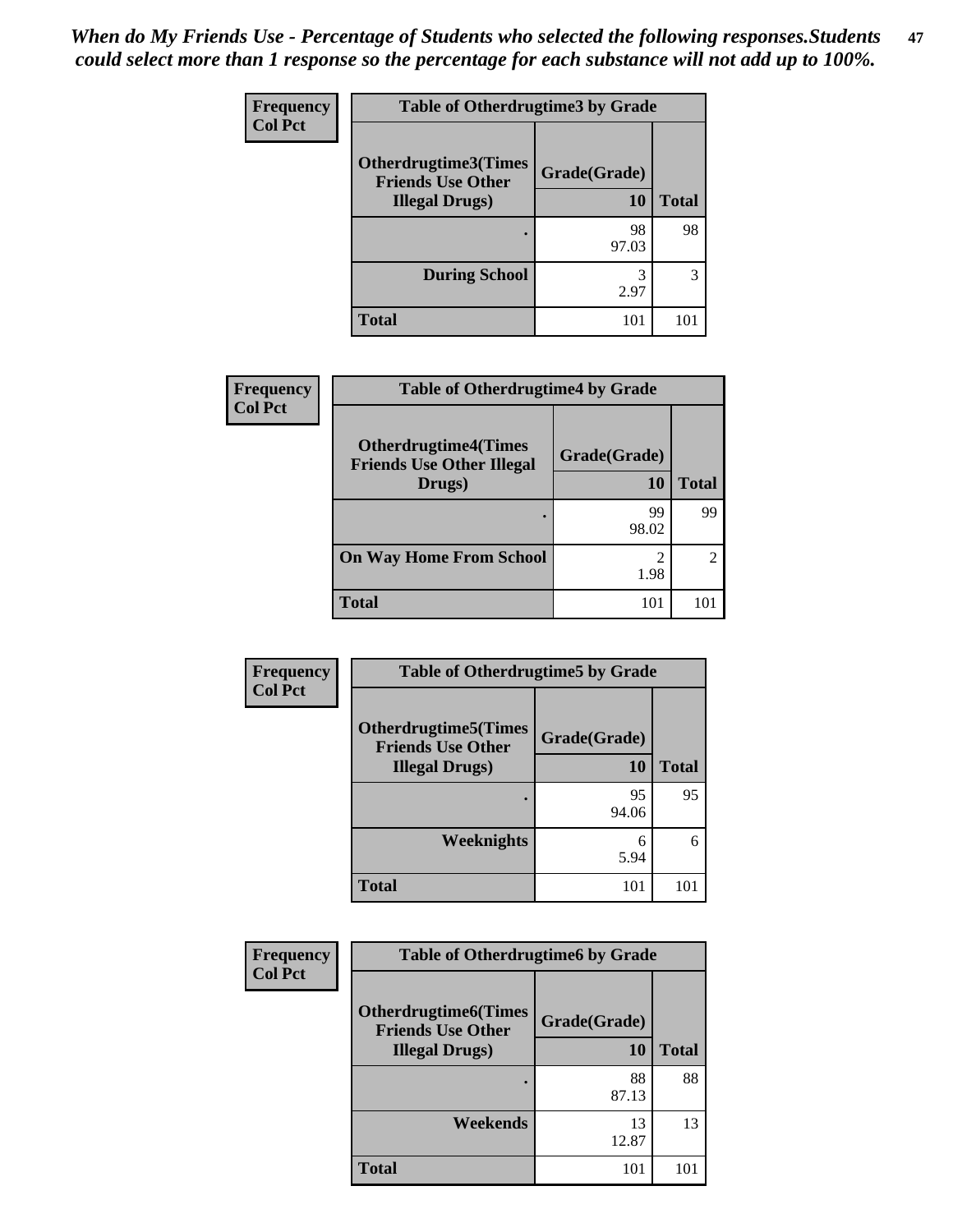| Frequency      | <b>Table of Educationalcohol by Grade</b>                                                                                     |                    |              |
|----------------|-------------------------------------------------------------------------------------------------------------------------------|--------------------|--------------|
| <b>Col Pct</b> | Educationalcohol(I<br>have been taught<br>about alcohol,<br>tobacco,<br>and other drugs<br>within the last<br>year at school) | Grade(Grade)<br>10 | <b>Total</b> |
|                | Yes                                                                                                                           | 94<br>93.07        | 94           |
|                | N <sub>0</sub>                                                                                                                | 7<br>6.93          | 7            |
|                | <b>Total</b>                                                                                                                  | 101                | 101          |

| Frequency      | <b>Table of Eversmoked by Grade</b> |              |              |
|----------------|-------------------------------------|--------------|--------------|
| <b>Col Pct</b> | Eversmoked(I<br>have smoked         | Grade(Grade) |              |
|                | a cigarette)                        | 10           | <b>Total</b> |
|                | Yes                                 | 14<br>13.86  | 14           |
|                | N <sub>0</sub>                      | 87<br>86.14  | 87           |
|                | <b>Total</b>                        | 101          | 101          |

| Frequency      | <b>Table of Drovedrinking by Grade</b>                                                                              |                    |              |
|----------------|---------------------------------------------------------------------------------------------------------------------|--------------------|--------------|
| <b>Col Pct</b> | Drovedrinking(In<br>the past 30 days I<br>have driven a car<br>or other vehicle<br>while I was<br>drinking alcohol) | Grade(Grade)<br>10 | <b>Total</b> |
|                | <b>Yes</b>                                                                                                          | 0.99               |              |
|                | N <sub>0</sub>                                                                                                      | 100<br>99.01       | 100          |
|                | <b>Total</b>                                                                                                        | 101                | 101          |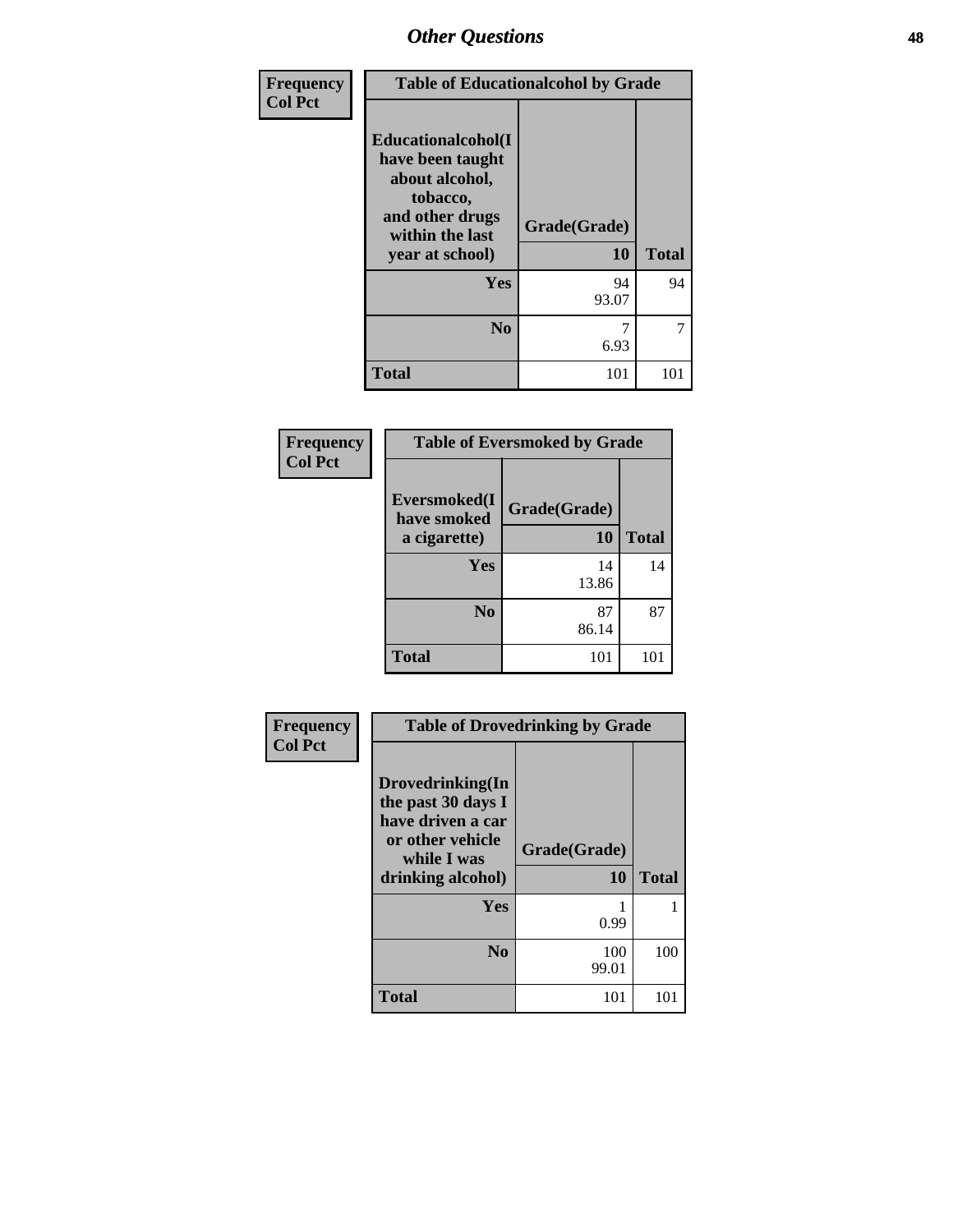| Frequency      | <b>Table of Rodedrinking by Grade</b>                                                                                  |                    |              |
|----------------|------------------------------------------------------------------------------------------------------------------------|--------------------|--------------|
| <b>Col Pct</b> | Rodedrinking(In<br>the past 30 days<br>I have ridden in<br>a car with a<br>driver who had<br>been drinking<br>alcohol) | Grade(Grade)<br>10 | <b>Total</b> |
|                | Yes                                                                                                                    | 9<br>8.91          | 9            |
|                | N <sub>0</sub>                                                                                                         | 92<br>91.09        | 92           |
|                | <b>Total</b>                                                                                                           | 101                | 101          |

### **Frequency Col Pct**

| <b>Table of Drugsschool by Grade</b>                                                                                      |              |              |  |  |  |  |
|---------------------------------------------------------------------------------------------------------------------------|--------------|--------------|--|--|--|--|
| <b>Drugsschool</b> (During<br>the past 12 months,<br>I have been offered,<br>sold,<br>or given illegal<br>drugs on school | Grade(Grade) |              |  |  |  |  |
| property)                                                                                                                 | 10           | <b>Total</b> |  |  |  |  |
| Yes                                                                                                                       | 18<br>17.82  | 18           |  |  |  |  |
| N <sub>0</sub>                                                                                                            |              | 83           |  |  |  |  |
|                                                                                                                           | 83<br>82.18  |              |  |  |  |  |

| Frequency      |                                                                     | <b>Table of Helpbullied by Grade</b> |              |
|----------------|---------------------------------------------------------------------|--------------------------------------|--------------|
| <b>Col Pct</b> | $Helpb$ ullied(I<br>would help<br>someone who was<br>being bullied) | Grade(Grade)<br>10                   | <b>Total</b> |
|                | <b>Strongly Agree</b>                                               | 51<br>50.50                          | 51           |
|                | <b>Somewhat Agree</b>                                               | 37<br>36.63                          | 37           |
|                | <b>Somewhat Disagree</b>                                            | 12<br>11.88                          | 12           |
|                | <b>Strongly Disagree</b>                                            | 0.99                                 |              |
|                | <b>Total</b>                                                        | 101                                  | 101          |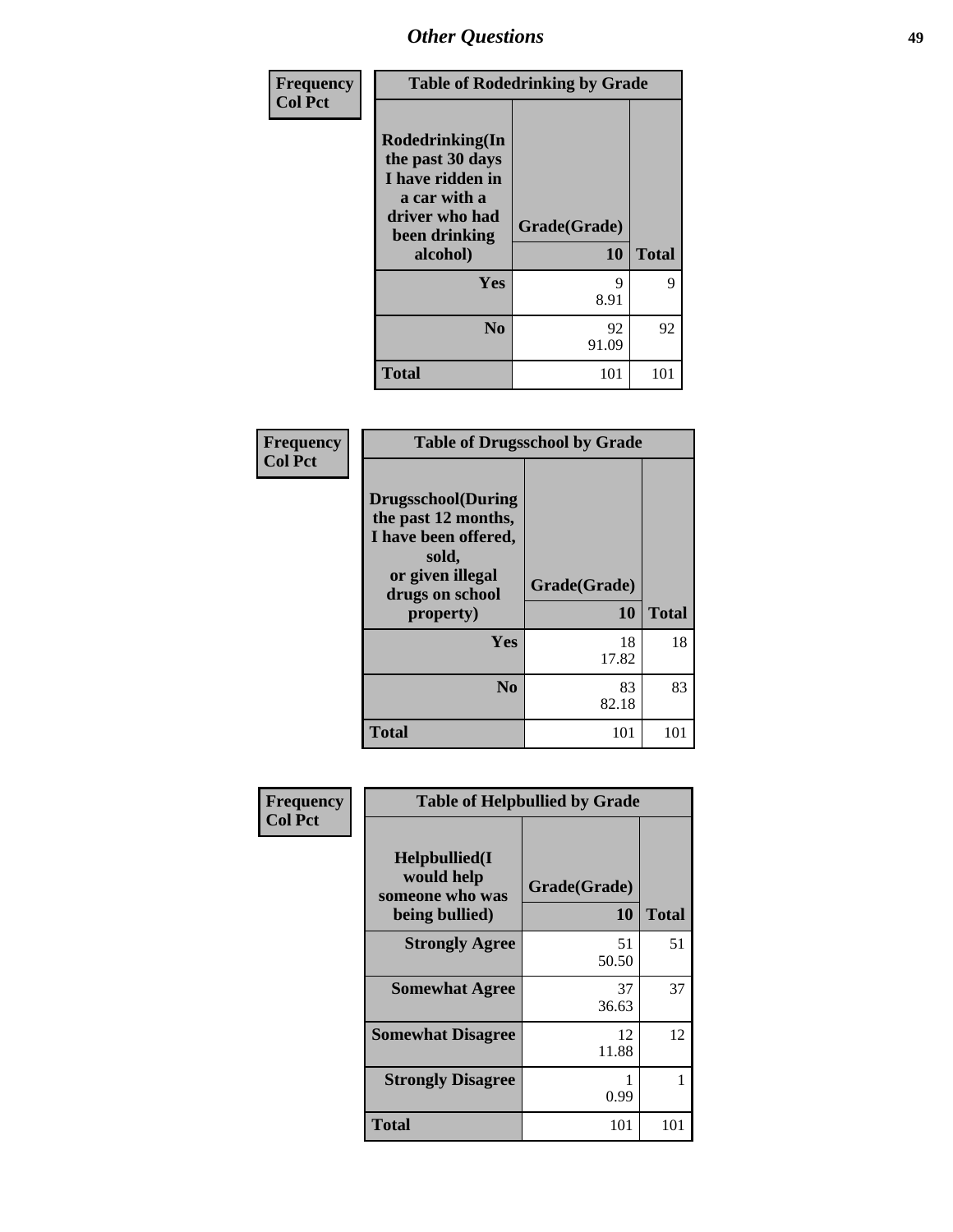*Other Questions* **50**

| Frequency      | <b>Table of Grade by Bingedrinking</b> |                                                                                                                          |                  |              |  |  |
|----------------|----------------------------------------|--------------------------------------------------------------------------------------------------------------------------|------------------|--------------|--|--|
| <b>Row Pct</b> |                                        | <b>Bingedrinking</b> (I<br>have drunk five<br>or more drinks of<br>alcohol at one<br>sitting during the<br>last 30 days) |                  |              |  |  |
|                | Grade(Grade)                           | 0 Days                                                                                                                   | 20 to 29<br>days | <b>Total</b> |  |  |
|                | 10                                     | 100<br>99.01                                                                                                             | 0.99             | 101          |  |  |
|                | <b>Total</b>                           | 100                                                                                                                      |                  | 101          |  |  |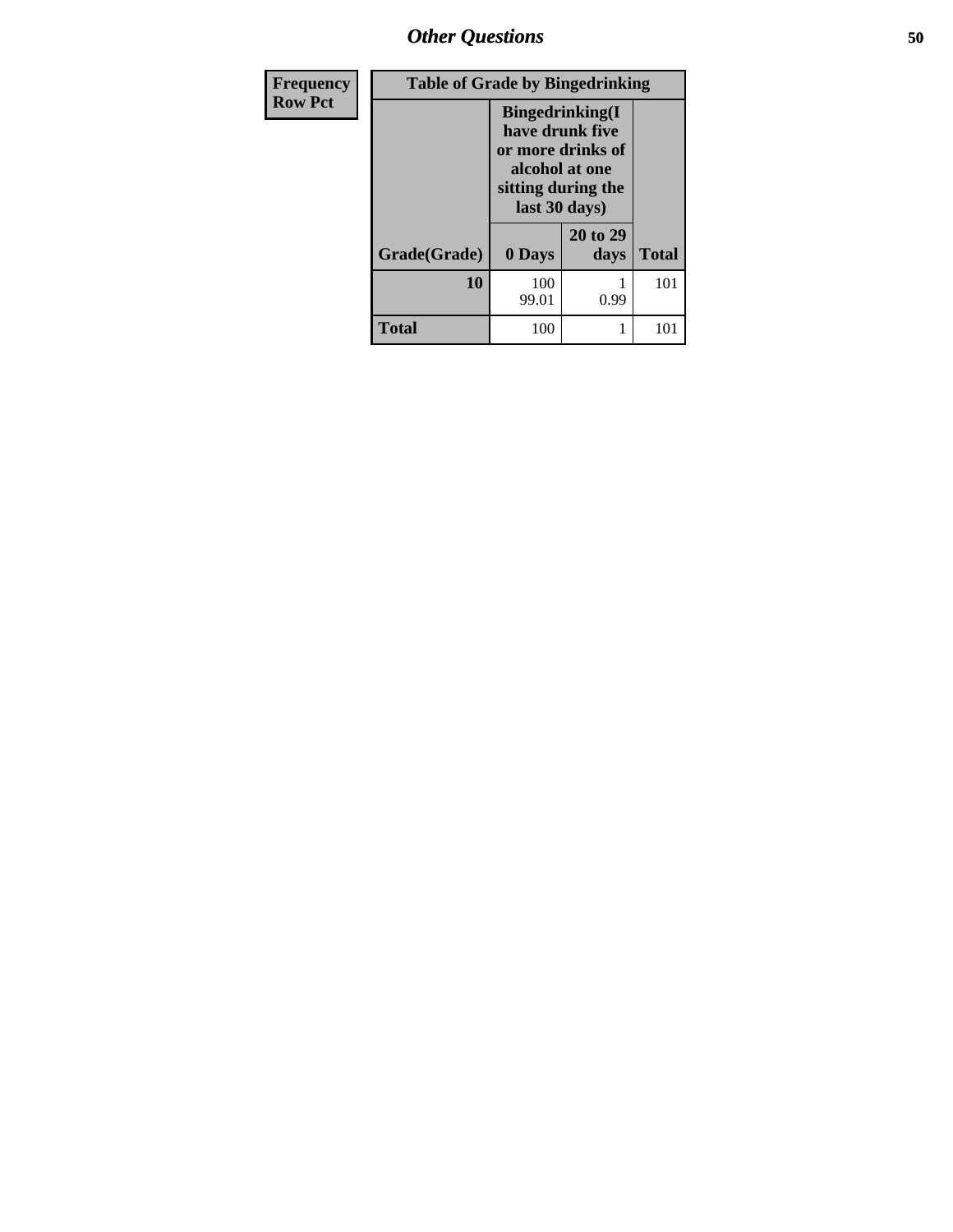## *Nutrition* **51**

## **Frequency Row Pct**

| <b>Table of Grade by Dairy</b> |                          |                                                                 |                                        |                                    |              |  |
|--------------------------------|--------------------------|-----------------------------------------------------------------|----------------------------------------|------------------------------------|--------------|--|
|                                |                          | Dairy (I eat at least 3 servings of dairy<br>products each day) |                                        |                                    |              |  |
| Grade(Grade)                   | <b>Strongly</b><br>Agree | Agree                                                           | <b>Somewhat   Somewhat</b><br>Disagree | <b>Strongly</b><br><b>Disagree</b> | <b>Total</b> |  |
| 10                             | 27<br>26.73              | 46<br>45.54                                                     | 16<br>15.84                            | 12<br>11.88                        | 101          |  |
| <b>Total</b>                   | 27                       | 46                                                              | 16                                     | 12                                 |              |  |

## **Frequency Row Pct**

| y | <b>Table of Grade by Fruitveg</b> |                          |                                                                          |                                            |                 |              |  |  |
|---|-----------------------------------|--------------------------|--------------------------------------------------------------------------|--------------------------------------------|-----------------|--------------|--|--|
|   |                                   |                          | Fruitveg(I eat at least 5 servings of fruits<br>and vegetables each day) |                                            |                 |              |  |  |
|   | Grade(Grade)                      | <b>Strongly</b><br>Agree | Agree                                                                    | Somewhat   Somewhat<br>Disagree   Disagree | <b>Strongly</b> | <b>Total</b> |  |  |
|   | 10                                | 11<br>10.89              | 36<br>35.64                                                              | 38<br>37.62                                | 16<br>15.84     | 101          |  |  |
|   | Total                             | 11                       | 36                                                                       | 38                                         | 16              | 101          |  |  |

### **Frequency Row Pct**

| y | <b>Table of Grade by Cafeteriahealthy</b> |                          |                                                                       |                   |                                               |              |  |
|---|-------------------------------------------|--------------------------|-----------------------------------------------------------------------|-------------------|-----------------------------------------------|--------------|--|
|   |                                           |                          | Cafeteriahealthy (School meals in my<br>school cafeteria are healthy) |                   |                                               |              |  |
|   | Grade(Grade)                              | <b>Strongly</b><br>Agree | Agree                                                                 | Somewhat Somewhat | <b>Strongly</b><br><b>Disagree</b>   Disagree | <b>Total</b> |  |
|   | 10                                        | 9<br>8.91                | 26<br>25.74                                                           | 28<br>27.72       | 38<br>37.62                                   | 101          |  |
|   | <b>Total</b>                              | Q                        | 26                                                                    | 28                | 38                                            | 101          |  |

### **Frequency Row Pct**

٦ **II** 

| <b>Table of Grade by Cafeterianutrition</b> |                                                                                           |             |                     |                                        |              |
|---------------------------------------------|-------------------------------------------------------------------------------------------|-------------|---------------------|----------------------------------------|--------------|
|                                             | <b>Cafeterianutrition</b> (Facts about nutrition<br>are available in my school cafeteria) |             |                     |                                        |              |
| Grade(Grade)                                | <b>Strongly</b><br>Agree                                                                  | Agree       | Somewhat   Somewhat | <b>Strongly</b><br>Disagree   Disagree | <b>Total</b> |
| 10                                          | 8.91                                                                                      | 21<br>20.79 | 37<br>36.63         | 34<br>33.66                            | 101          |
| <b>Total</b>                                | Q                                                                                         | 21          | 37                  | 34                                     | 101          |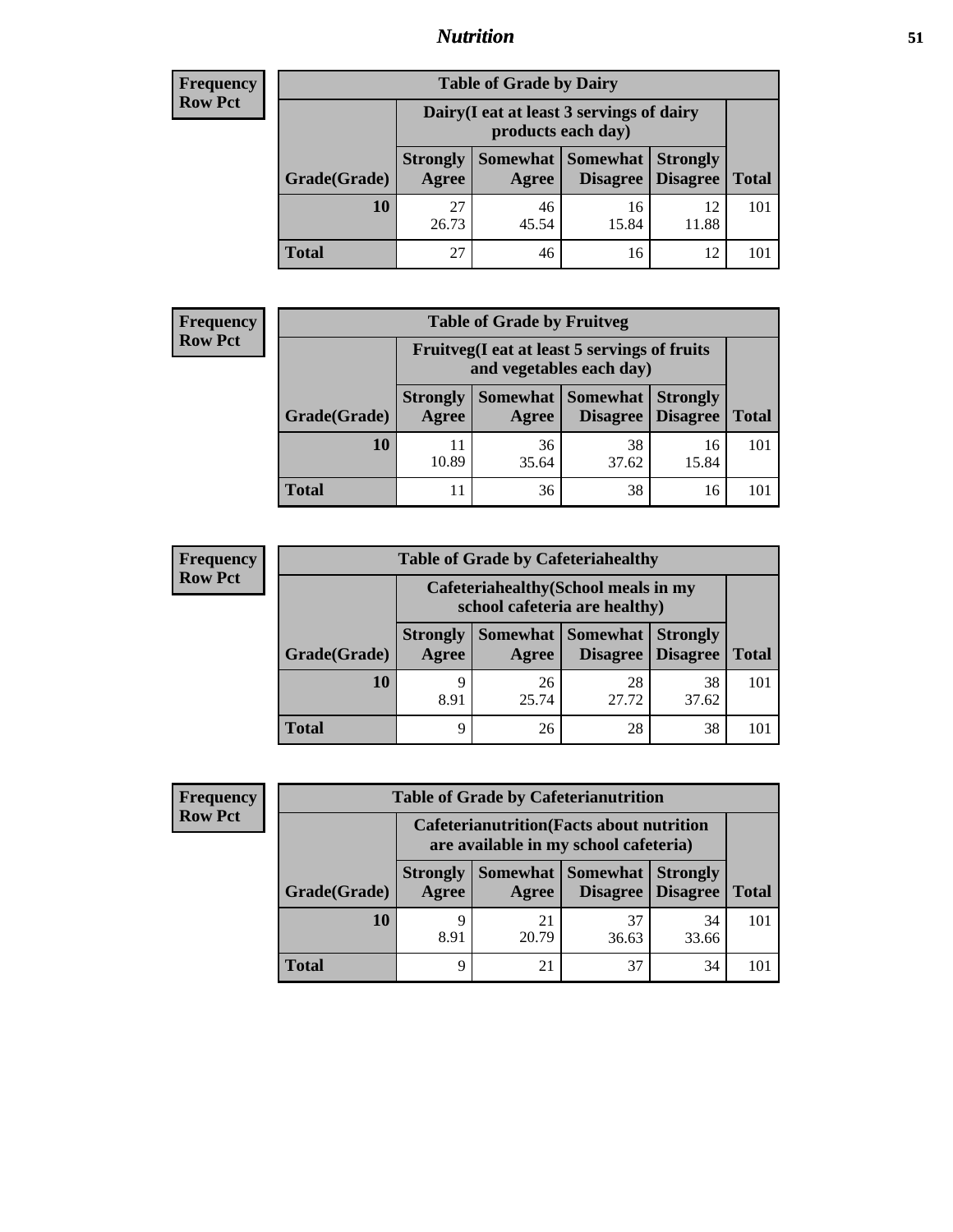## *Nutrition* **52**

## **Frequency Row Pct**

| <b>Table of Grade by Schoollunch</b> |                          |                                                                 |                     |                                        |              |  |
|--------------------------------------|--------------------------|-----------------------------------------------------------------|---------------------|----------------------------------------|--------------|--|
|                                      |                          | Schoollunch(I eat school lunch three or<br>more times per week) |                     |                                        |              |  |
| Grade(Grade)                         | <b>Strongly</b><br>Agree | Agree                                                           | Somewhat   Somewhat | <b>Strongly</b><br>Disagree   Disagree | <b>Total</b> |  |
| 10                                   | 54<br>53.47              | 11<br>10.89                                                     | 6.93                | 29<br>28.71                            | 101          |  |
| <b>Total</b>                         | 54                       | 11                                                              | ⇁                   | 29                                     |              |  |

## **Frequency Row Pct**

| y | <b>Table of Grade by Foodchoices</b> |                                                                     |                     |                 |                                        |              |
|---|--------------------------------------|---------------------------------------------------------------------|---------------------|-----------------|----------------------------------------|--------------|
|   |                                      | Foodchoices (I make healthy food choices in<br>my school cafeteria) |                     |                 |                                        |              |
|   | Grade(Grade)                         | <b>Strongly</b><br>Agree                                            | Somewhat  <br>Agree | <b>Somewhat</b> | <b>Strongly</b><br>Disagree   Disagree | <b>Total</b> |
|   | 10                                   | 15<br>14.85                                                         | 53<br>52.48         | 16<br>15.84     | 17<br>16.83                            | 101          |
|   | <b>Total</b>                         | 15                                                                  | 53                  | 16              | 17                                     | 101          |

### **Frequency Row Pct**

| $\mathbf{c}\mathbf{v}$ | <b>Table of Grade by Wholewheat</b> |                          |                                                                                                             |                                              |                 |              |  |
|------------------------|-------------------------------------|--------------------------|-------------------------------------------------------------------------------------------------------------|----------------------------------------------|-----------------|--------------|--|
|                        |                                     |                          | Wholewheat (There are whole wheat and<br>multigrain breads and cereals available in<br>my school cafeteria) |                                              |                 |              |  |
|                        | Grade(Grade)                        | <b>Strongly</b><br>Agree | Agree                                                                                                       | Somewhat   Somewhat  <br>Disagree   Disagree | <b>Strongly</b> | <b>Total</b> |  |
|                        | 10                                  | 38<br>37.62              | 42<br>41.58                                                                                                 | 11<br>10.89                                  | 10<br>9.90      | 101          |  |
|                        | <b>Total</b>                        | 38                       | 42                                                                                                          | 11                                           | 10              |              |  |

### **Frequency Row Pct**

| y |              |                          | <b>Table of Grade by Healthyvending</b>                                                                                                       |                               |                                    |              |  |
|---|--------------|--------------------------|-----------------------------------------------------------------------------------------------------------------------------------------------|-------------------------------|------------------------------------|--------------|--|
|   |              |                          | Healthyvending (If only healthy snacks and<br>beverages were available in the vending<br>machines during the school day,<br>I would buy them) |                               |                                    |              |  |
|   | Grade(Grade) | <b>Strongly</b><br>Agree | Agree                                                                                                                                         | Somewhat Somewhat<br>Disagree | <b>Strongly</b><br><b>Disagree</b> | <b>Total</b> |  |
|   | 10           | 20<br>19.80              | 31<br>30.69                                                                                                                                   | 24<br>23.76                   | 26<br>25.74                        | 101          |  |
|   | <b>Total</b> | 20                       | 31                                                                                                                                            | 24                            | 26                                 | 101          |  |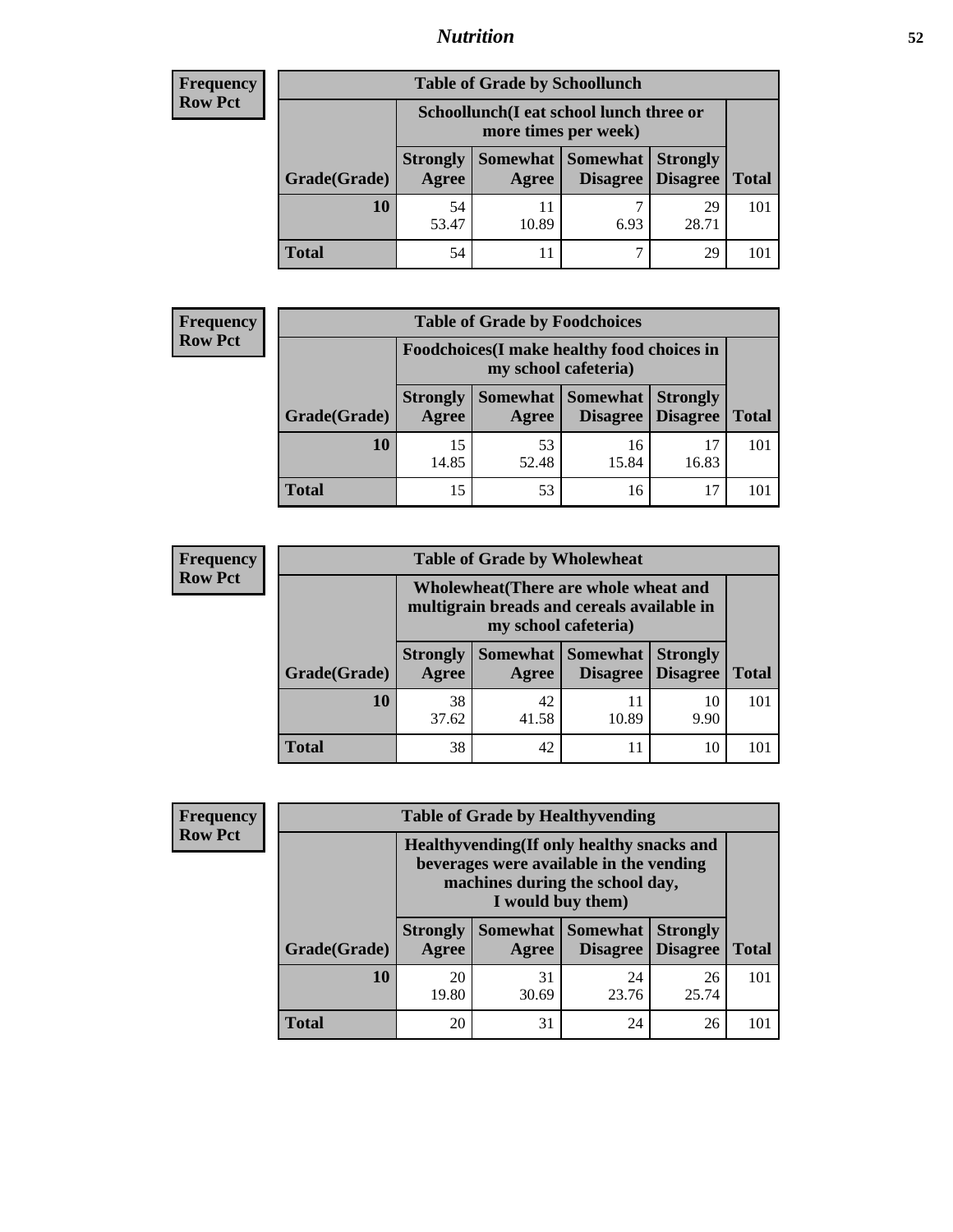# *Nutrition* **53**

| <b>Frequency</b> |
|------------------|
| - Row Pct        |

| <b>Table of Grade by Schoolbreakfast</b> |                                                                                                                                         |             |                               |                                    |              |
|------------------------------------------|-----------------------------------------------------------------------------------------------------------------------------------------|-------------|-------------------------------|------------------------------------|--------------|
|                                          | Schoolbreakfast (If breakfast were<br>available at school,<br>but outside the cafeteria,<br>I would eat breakfast at school more often) |             |                               |                                    |              |
| Grade(Grade)                             | <b>Strongly</b><br>Agree                                                                                                                | Agree       | Somewhat Somewhat<br>Disagree | <b>Strongly</b><br><b>Disagree</b> | <b>Total</b> |
| 10                                       | 32<br>31.68                                                                                                                             | 33<br>32.67 | 18<br>17.82                   | 18<br>17.82                        | 101          |
| <b>Total</b>                             | 32                                                                                                                                      | 33          | 18                            | 18                                 | 101          |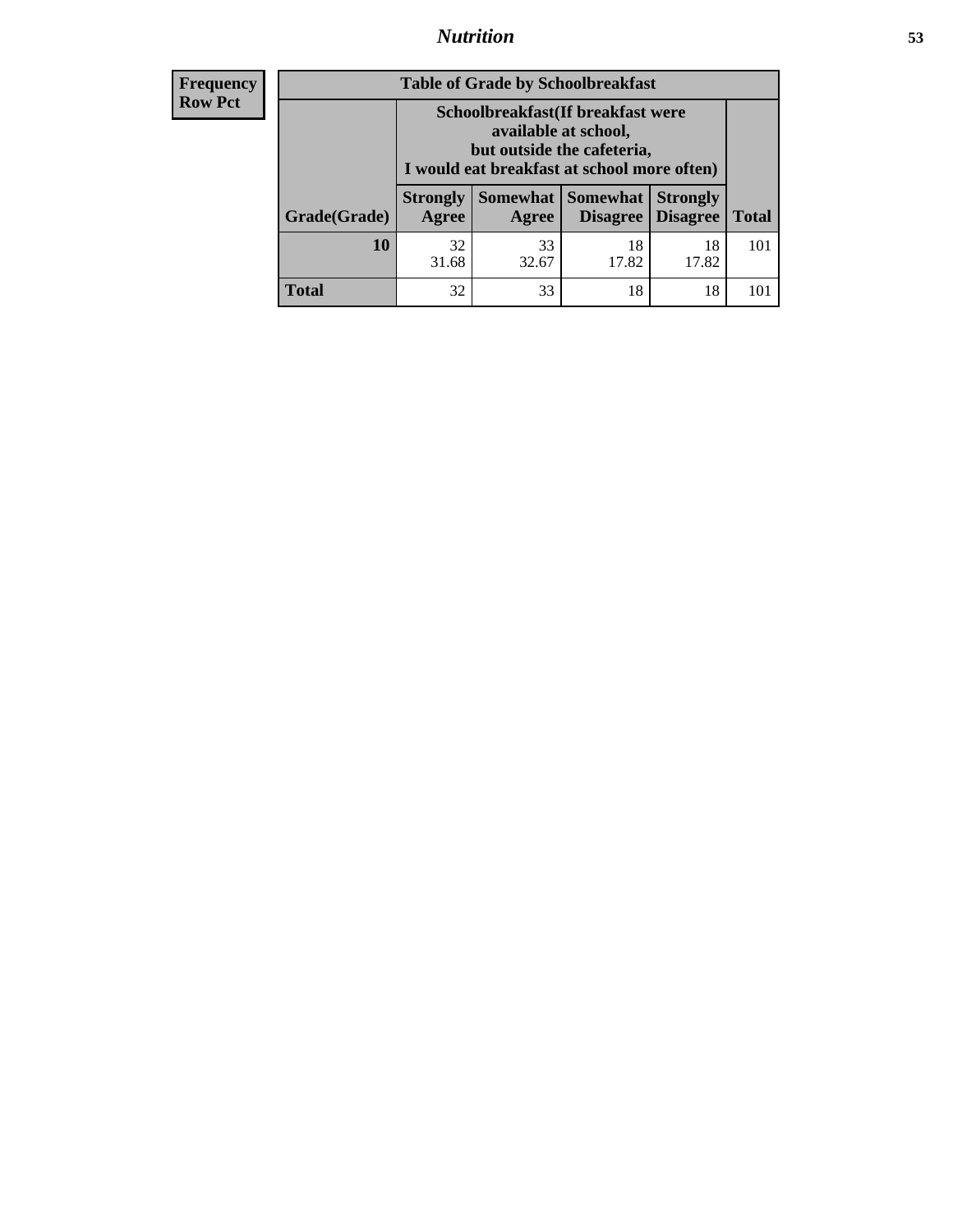| Frequency      |                                                                                                           | <b>Table of Educationaids by Grade</b> |              |
|----------------|-----------------------------------------------------------------------------------------------------------|----------------------------------------|--------------|
| <b>Col Pct</b> | <b>Educationaids</b> (I<br>have been<br>taught about<br><b>HIV/AIDS</b> at<br>school in the<br>past year) | Grade(Grade)<br>10                     | <b>Total</b> |
|                | Yes                                                                                                       | 92<br>91.09                            | 92           |
|                | N <sub>0</sub>                                                                                            | 9<br>8.91                              | 9            |
|                | <b>Total</b>                                                                                              | 101                                    | 101          |

| Frequency<br><b>Col Pct</b> | <b>Table of Educationcharacter by Grade</b>                                                             |                    |              |
|-----------------------------|---------------------------------------------------------------------------------------------------------|--------------------|--------------|
|                             | Educationcharacter(I<br>have been taught<br>about character<br>education in the past<br>year at school) | Grade(Grade)<br>10 | <b>Total</b> |
|                             | <b>Yes</b>                                                                                              | 86<br>85.15        | 86           |
|                             | N <sub>0</sub>                                                                                          | 15<br>14.85        | 15           |
|                             | <b>Total</b>                                                                                            | 101                | 101          |

| Frequency      | <b>Table of Gradcoach1 by Grade</b>                           |                    |              |
|----------------|---------------------------------------------------------------|--------------------|--------------|
| <b>Col Pct</b> | Gradcoach1(I<br>know who my<br><b>Graduation</b><br>Coach is) | Grade(Grade)<br>10 | <b>Total</b> |
|                |                                                               |                    |              |
|                | Yes                                                           | 59<br>58.42        | 59           |
|                | N <sub>0</sub>                                                | 42<br>41.58        | 42           |
|                | <b>Total</b>                                                  | 101                | 101          |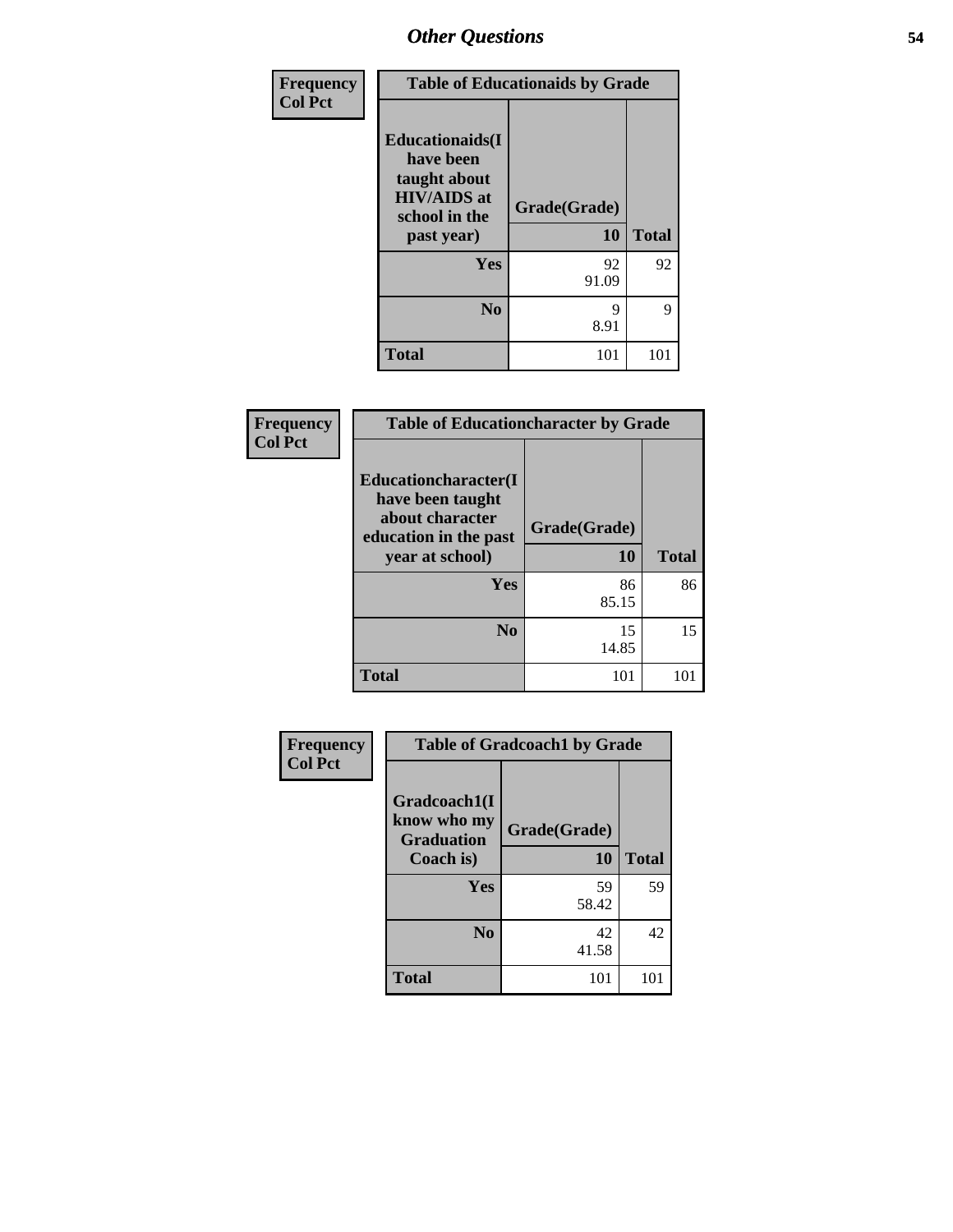| Frequency      |                                                                     | <b>Table of Gradcoach2 by Grade</b> |              |  |
|----------------|---------------------------------------------------------------------|-------------------------------------|--------------|--|
| <b>Col Pct</b> | Gradcoach2(I<br>have<br>contacted my<br><b>Graduation</b><br>Coach) | Grade(Grade)<br>10                  | <b>Total</b> |  |
|                | Yes                                                                 | 16<br>15.84                         | 16           |  |
|                | N <sub>0</sub>                                                      | 85<br>84.16                         | 85           |  |
|                | <b>Total</b>                                                        | 101                                 | $10^{\circ}$ |  |

| Frequency      | <b>Table of Gradcoach3 by Grade</b>                                                   |                           |              |
|----------------|---------------------------------------------------------------------------------------|---------------------------|--------------|
| <b>Col Pct</b> | Gradcoach3(I<br>have received<br>assistance<br>from my<br><b>Graduation</b><br>Coach) | Grade(Grade)<br><b>10</b> | <b>Total</b> |
|                | Yes                                                                                   | 11<br>10.89               | 11           |
|                | N <sub>0</sub>                                                                        | 23<br>22.77               | 23           |
|                | Don't know                                                                            | 67<br>66.34               | 67           |
|                | <b>Total</b>                                                                          | 101                       | 101          |

| Frequency      |                                                                                                                                                                                 | <b>Table of Selfharm by Grade</b> |              |
|----------------|---------------------------------------------------------------------------------------------------------------------------------------------------------------------------------|-----------------------------------|--------------|
| <b>Col Pct</b> | <b>Selfharm</b> (During<br>the past 12<br>months,<br>I harmed myself<br>on purpose<br>Suicideconsider<br>During the past<br>12 months,<br>I seriously<br>considered<br>suicide) | Grade(Grade)<br>10                | <b>Total</b> |
|                | Yes                                                                                                                                                                             | 4<br>3.96                         | 4            |
|                | N <sub>0</sub>                                                                                                                                                                  | 97<br>96.04                       | 97           |
|                | <b>Total</b>                                                                                                                                                                    | 101                               | 101          |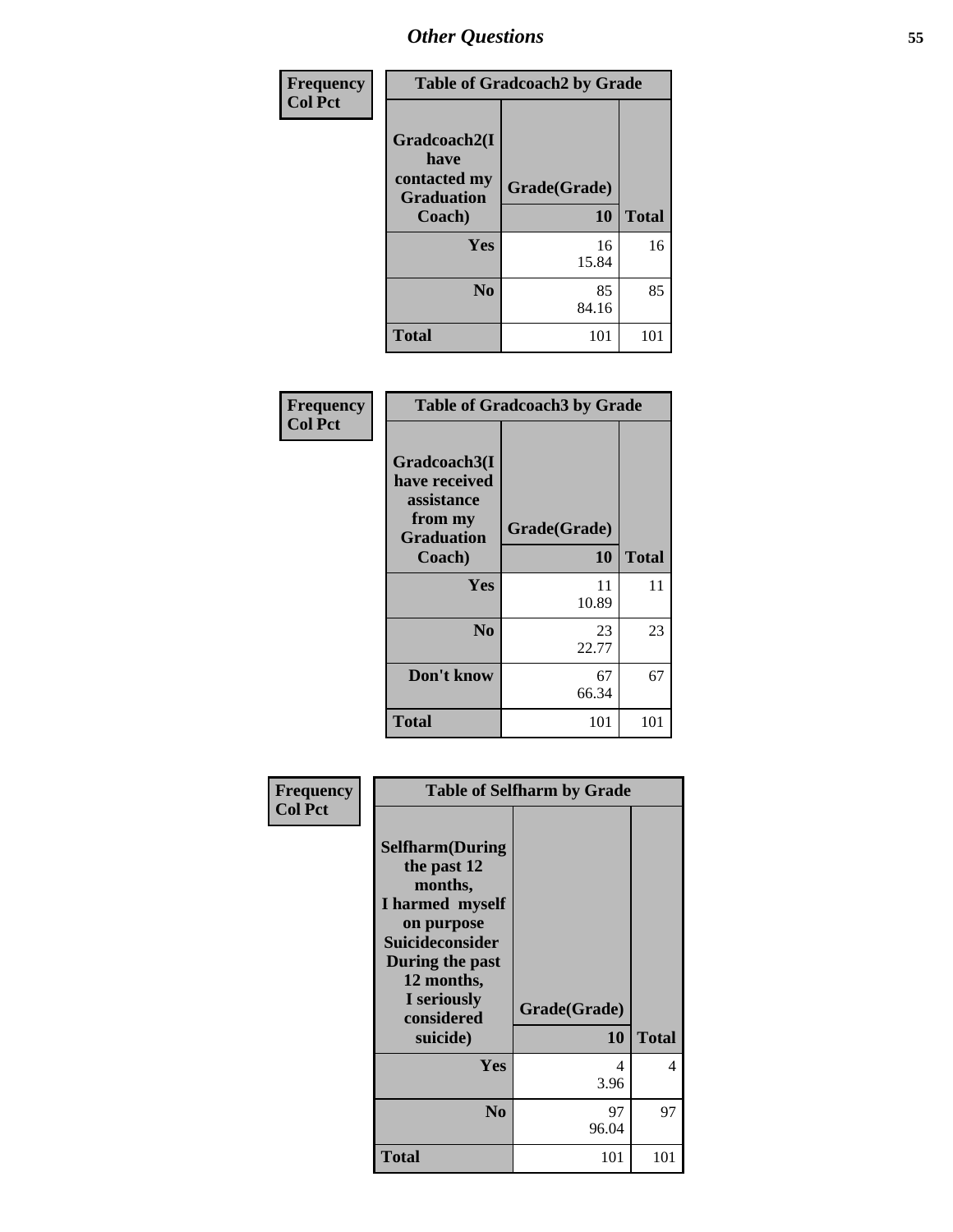| <b>Frequency</b> |                 | <b>Table of Suicideconsider by Grade</b> |              |  |
|------------------|-----------------|------------------------------------------|--------------|--|
| <b>Col Pct</b>   |                 | Grade(Grade)                             |              |  |
|                  | Suicideconsider | 10                                       | <b>Total</b> |  |
|                  | <b>Yes</b>      | 9<br>8.91                                | 9            |  |
|                  | N <sub>0</sub>  | 92<br>91.09                              | 92           |  |
|                  | <b>Total</b>    | 101                                      | 101          |  |

| <b>Frequency</b> | <b>Table of Suicideattempt by Grade</b>              |              |              |
|------------------|------------------------------------------------------|--------------|--------------|
| <b>Col Pct</b>   | Suicideattempt(I<br>have attempted<br>suicide in the | Grade(Grade) |              |
|                  | last year)                                           | 10           | <b>Total</b> |
|                  | <b>Yes</b>                                           | 3<br>2.97    | 3            |
|                  | N <sub>0</sub>                                       | 98<br>97.03  | 98           |
|                  | <b>Total</b>                                         | 101          | 101          |

| <b>Frequency</b> | <b>Table of Instantmessaged by Grade</b>                                    |                    |              |
|------------------|-----------------------------------------------------------------------------|--------------------|--------------|
| <b>Col Pct</b>   | Instantmessaged(I<br>have instant<br>messaged people I<br>do not even know) | Grade(Grade)<br>10 | <b>Total</b> |
|                  | <b>Yes</b>                                                                  | 36<br>35.64        | 36           |
|                  | N <sub>0</sub>                                                              | 65<br>64.36        | 65           |
|                  | <b>Total</b>                                                                | 101                | 101          |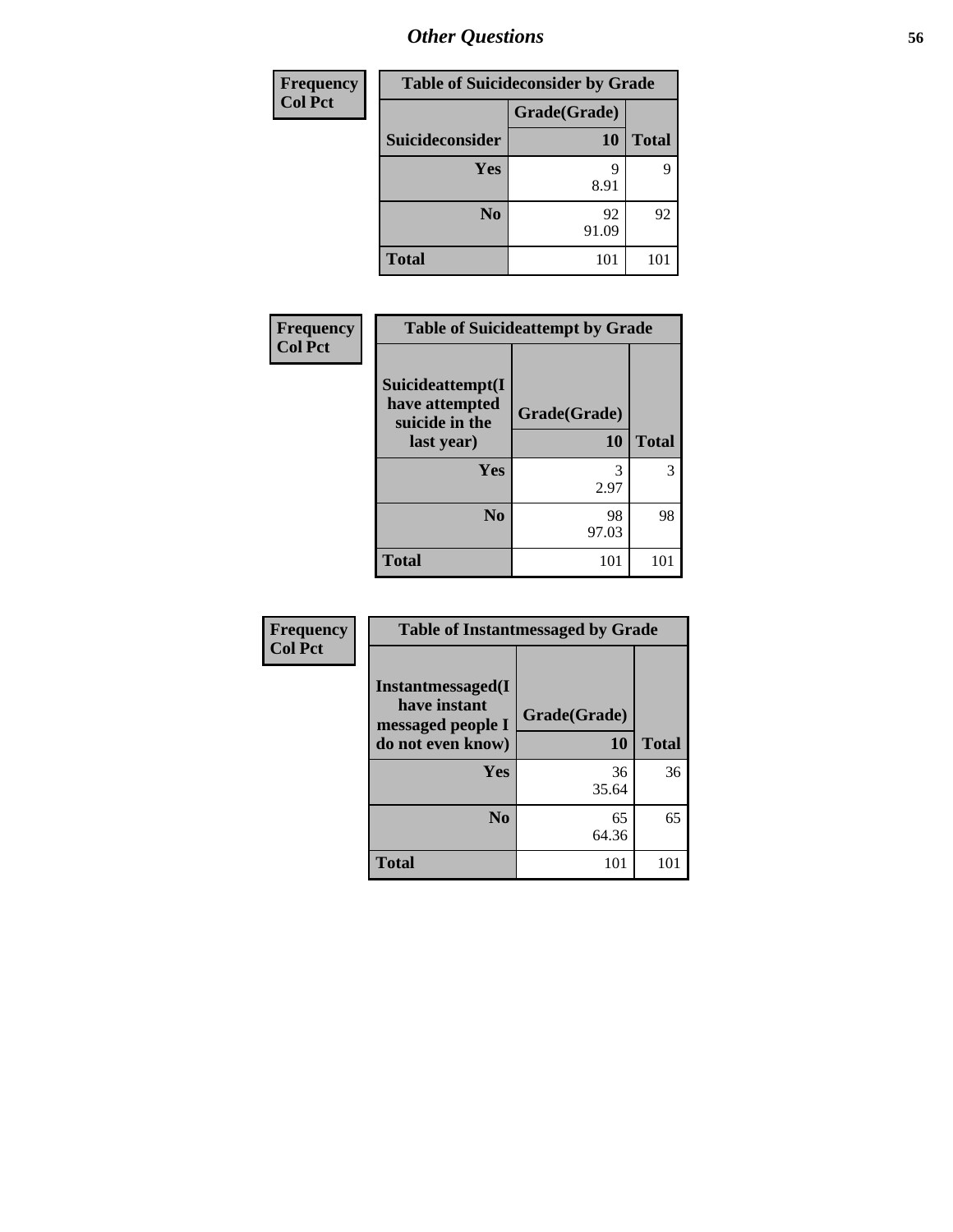| Frequency      | <b>Table of Getsalong by Grade</b>                             |                    |              |
|----------------|----------------------------------------------------------------|--------------------|--------------|
| <b>Col Pct</b> | Getsalong(I get<br>along with other<br>students and<br>adults) | Grade(Grade)<br>10 | <b>Total</b> |
|                | <b>Strongly Agree</b>                                          | 54<br>53.47        | 54           |
|                | <b>Somewhat Agree</b>                                          | 40<br>39.60        | 40           |
|                | <b>Somewhat Disagree</b>                                       | 4<br>3.96          | 4            |
|                | <b>Strongly Disagree</b>                                       | 3<br>2.97          | 3            |
|                | <b>Total</b>                                                   | 101                | 101          |

| <b>Frequency</b> |  |
|------------------|--|
| Col Pct          |  |

f

| <b>Table of Safehome by Grade</b> |                    |              |  |  |  |
|-----------------------------------|--------------------|--------------|--|--|--|
| Safehome(I feel<br>safe at home)  | Grade(Grade)<br>10 | <b>Total</b> |  |  |  |
| <b>Strongly Agree</b>             | 81<br>80.20        | 81           |  |  |  |
| <b>Somewhat Agree</b>             | 18<br>17.82        | 18           |  |  |  |
| <b>Somewhat Disagree</b>          | 0.99               |              |  |  |  |
| <b>Strongly Disagree</b>          | 0.99               |              |  |  |  |
| <b>Total</b>                      | 101                | 101          |  |  |  |

| Frequency      |                                                                                                   | <b>Table of Adulttalk by Grade</b> |              |
|----------------|---------------------------------------------------------------------------------------------------|------------------------------------|--------------|
| <b>Col Pct</b> | <b>Adulttalk(I</b><br>know an<br>adult at<br>school that<br>I can talk<br>with if I<br>need help) | Grade(Grade)<br>10                 | <b>Total</b> |
|                | <b>Yes</b>                                                                                        | 78<br>77.23                        | 78           |
|                | N <sub>0</sub>                                                                                    | 23<br>22.77                        | 23           |
|                | <b>Total</b>                                                                                      | 101                                | 101          |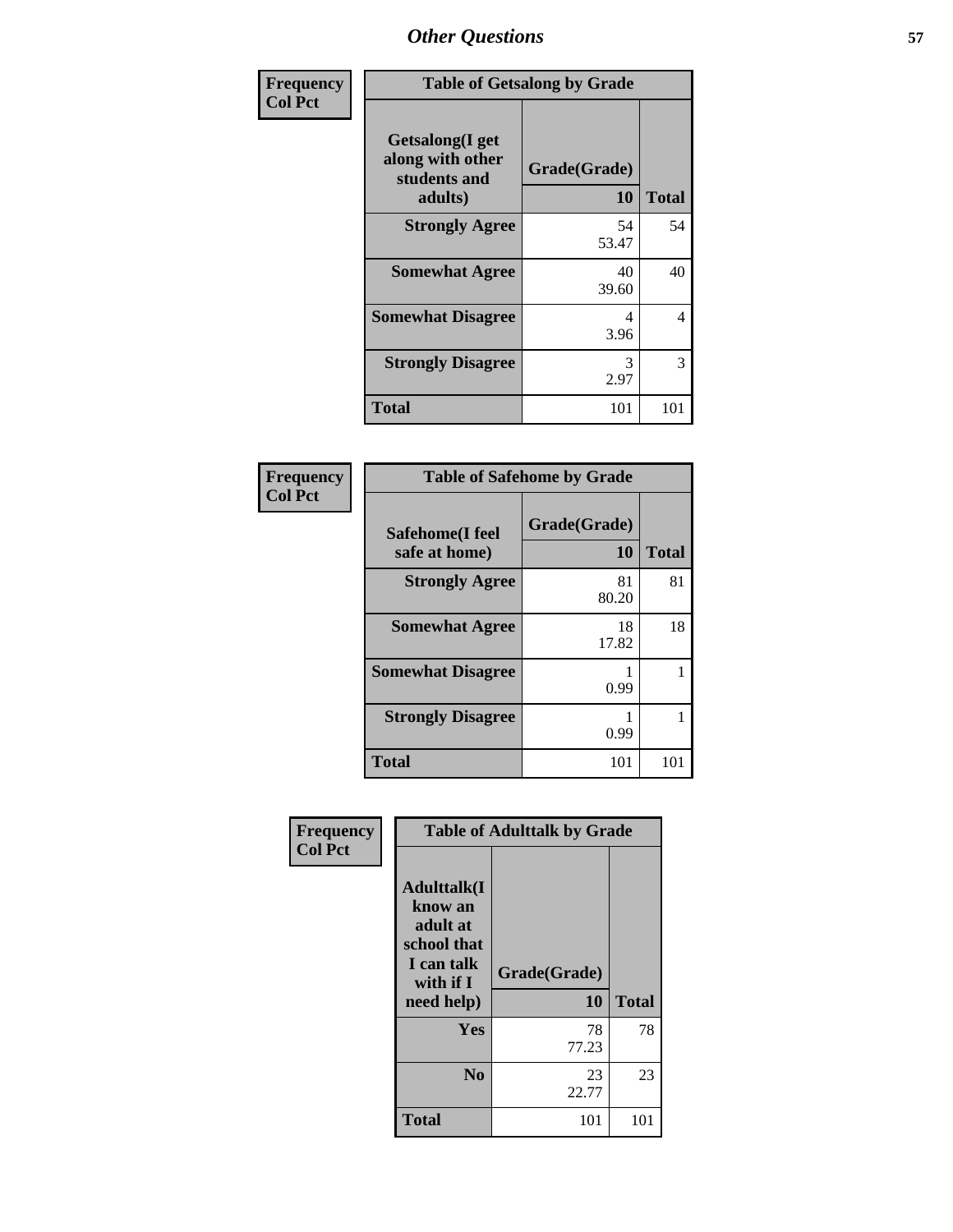## **Frequency Row Pct**

| <b>Table of Grade by Tytime</b>                                                           |             |                                                                                         |             |             |           |           |              |  |
|-------------------------------------------------------------------------------------------|-------------|-----------------------------------------------------------------------------------------|-------------|-------------|-----------|-----------|--------------|--|
|                                                                                           |             | Tvtime (On an average school day,<br>how much unsupervised time do I spend watching TV) |             |             |           |           |              |  |
| $Grade(Grade)$ None   hour/day   hour/day   hours/day   hours/day   hours/day   hours/day |             | <b>Less that</b>                                                                        |             | $2 - 3$     | $4 - 5$   | $6+$      | <b>Total</b> |  |
| 10                                                                                        | 22<br>21.78 | 14<br>13.86                                                                             | 18<br>17.82 | 38<br>37.62 | 6<br>5.94 | ⌒<br>2.97 | 101          |  |
| <b>Total</b>                                                                              | 22          | 14                                                                                      | 18          | 38          | 6         |           |              |  |

### **Frequency Row Pct**

| <b>Table of Grade by Computertime</b> |             |                                                                                                   |             |                      |                      |                   |       |  |
|---------------------------------------|-------------|---------------------------------------------------------------------------------------------------|-------------|----------------------|----------------------|-------------------|-------|--|
|                                       |             | Computertime (On an average school day,<br>how much unsupervised time do I spend on the computer) |             |                      |                      |                   |       |  |
| Grade(Grade)   None                   |             | <b>Less that</b><br>hour/day                                                                      | hour/day    | $2 - 3$<br>hours/day | $4 - 5$<br>hours/day | $6+$<br>hours/day | Total |  |
| 10                                    | 17<br>16.83 | 31<br>30.69                                                                                       | 24<br>23.76 | 21<br>20.79          | 6.93                 | 0.99              | 101   |  |
| <b>Total</b>                          | 17          | 31                                                                                                | 24          | 21                   |                      |                   | 101   |  |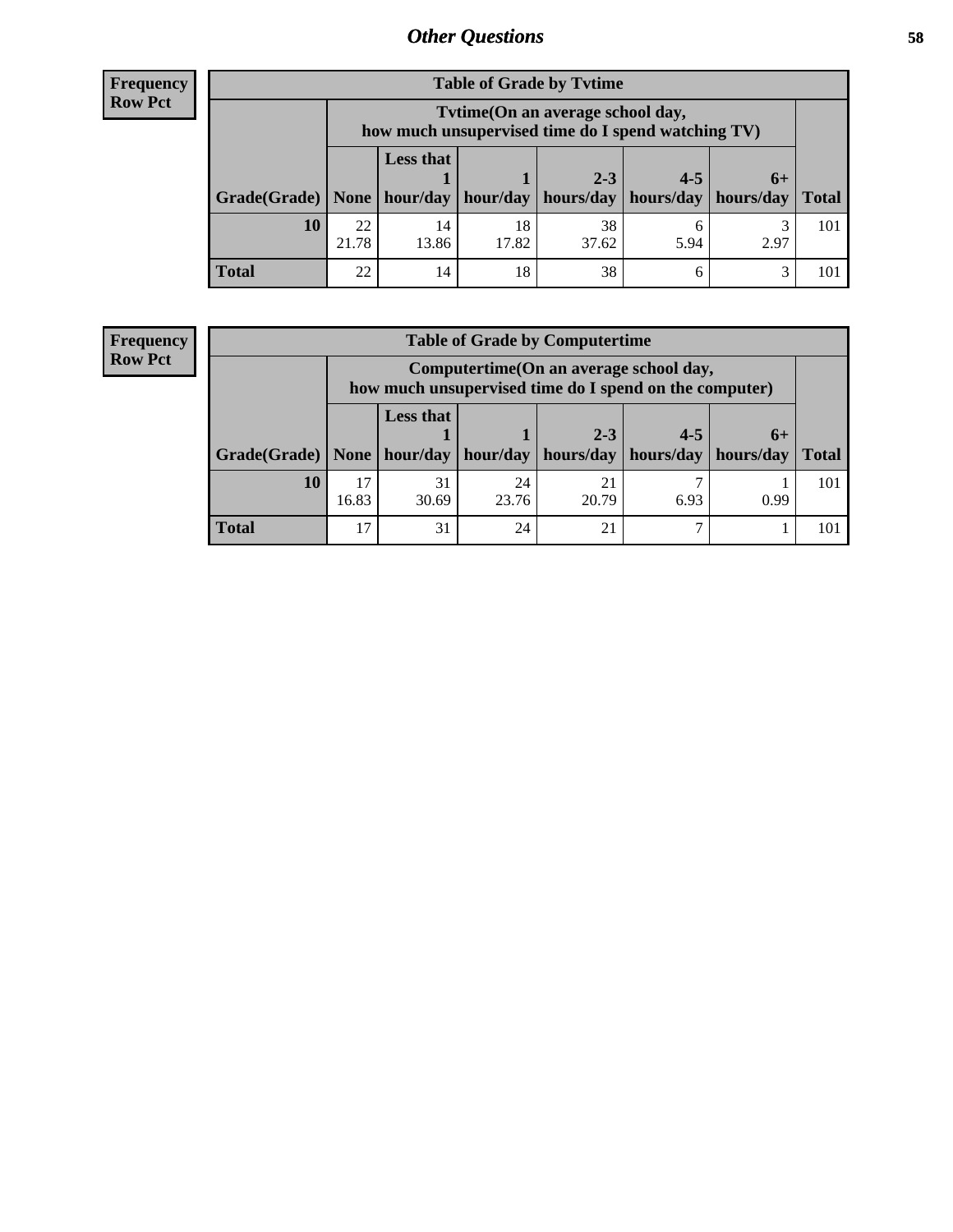## *Questions about Driving Laws* **59** *Driving Questions were asked only of high school students.*

| <b>Frequency</b> |
|------------------|
| <b>Row Pct</b>   |

| <b>Table of Grade by License1</b> |                  |                                                                                                                                           |                |           |                      |              |  |  |
|-----------------------------------|------------------|-------------------------------------------------------------------------------------------------------------------------------------------|----------------|-----------|----------------------|--------------|--|--|
|                                   |                  | License1(During the first 6 months of driving<br>with a provisional license,<br>the only passengers who can ride with the<br>driver are:) |                |           |                      |              |  |  |
| <b>Grade</b> (Grade)              | <b>Parent or</b> | <b>Family</b><br><b>Guardian   Members   Friends  </b>                                                                                    |                | Anyone    | Don't<br><b>Know</b> | <b>Total</b> |  |  |
| 10                                | 16.83            | 72<br>71.29                                                                                                                               | 2<br>1.98      | 3<br>2.97 | 6.93                 | 101          |  |  |
| <b>Total</b>                      |                  | 72                                                                                                                                        | $\mathfrak{D}$ | 3         | 7                    |              |  |  |

| <b>Frequency</b> | <b>Table of Grade by License2</b> |                           |                                                                                                                      |                         |                                                      |               |              |  |  |
|------------------|-----------------------------------|---------------------------|----------------------------------------------------------------------------------------------------------------------|-------------------------|------------------------------------------------------|---------------|--------------|--|--|
| <b>Row Pct</b>   |                                   |                           | License $2(17 \text{ yr})$ old drivers with a<br>provisional driver's license cannot<br>drive between the hours of:) |                         |                                                      |               |              |  |  |
|                  | Grade(Grade)                      | <b>Midnight</b><br>to 6am | 1am<br>to<br>5am                                                                                                     | 1am<br>to<br><b>6am</b> | N <sub>0</sub><br>curfew<br>for $17$<br>year<br>olds | Don't<br>Know | <b>Total</b> |  |  |
|                  | 10                                | 57<br>56.44               | 8<br>7.92                                                                                                            | 0.99                    | 9<br>8.91                                            | 26<br>25.74   | 101          |  |  |
|                  | <b>Total</b>                      | 57                        | 8                                                                                                                    | 1                       | 9                                                    | 26            | 101          |  |  |

| <b>Frequency</b> | <b>Table of Grade by License3</b> |                      |                                                                                                 |           |      |             |               |              |  |
|------------------|-----------------------------------|----------------------|-------------------------------------------------------------------------------------------------|-----------|------|-------------|---------------|--------------|--|
| <b>Row Pct</b>   |                                   |                      | License3(For drivers under the age of<br>21,<br>what level of alcohol is considered<br>$DUI$ ?) |           |      |             |               |              |  |
|                  | Grade(Grade)                      | Any<br><b>Amount</b> | 0.02                                                                                            | 0.04      | 0.06 | 0.08        | Don't<br>know | <b>Total</b> |  |
|                  | 10                                | 37<br>36.63          | 19<br>18.81                                                                                     | 4<br>3.96 | 4.95 | 12<br>11.88 | 24<br>23.76   | 101          |  |
|                  | <b>Total</b>                      | 37                   | 19                                                                                              | 4         | 5    | 12          | 24            | 101          |  |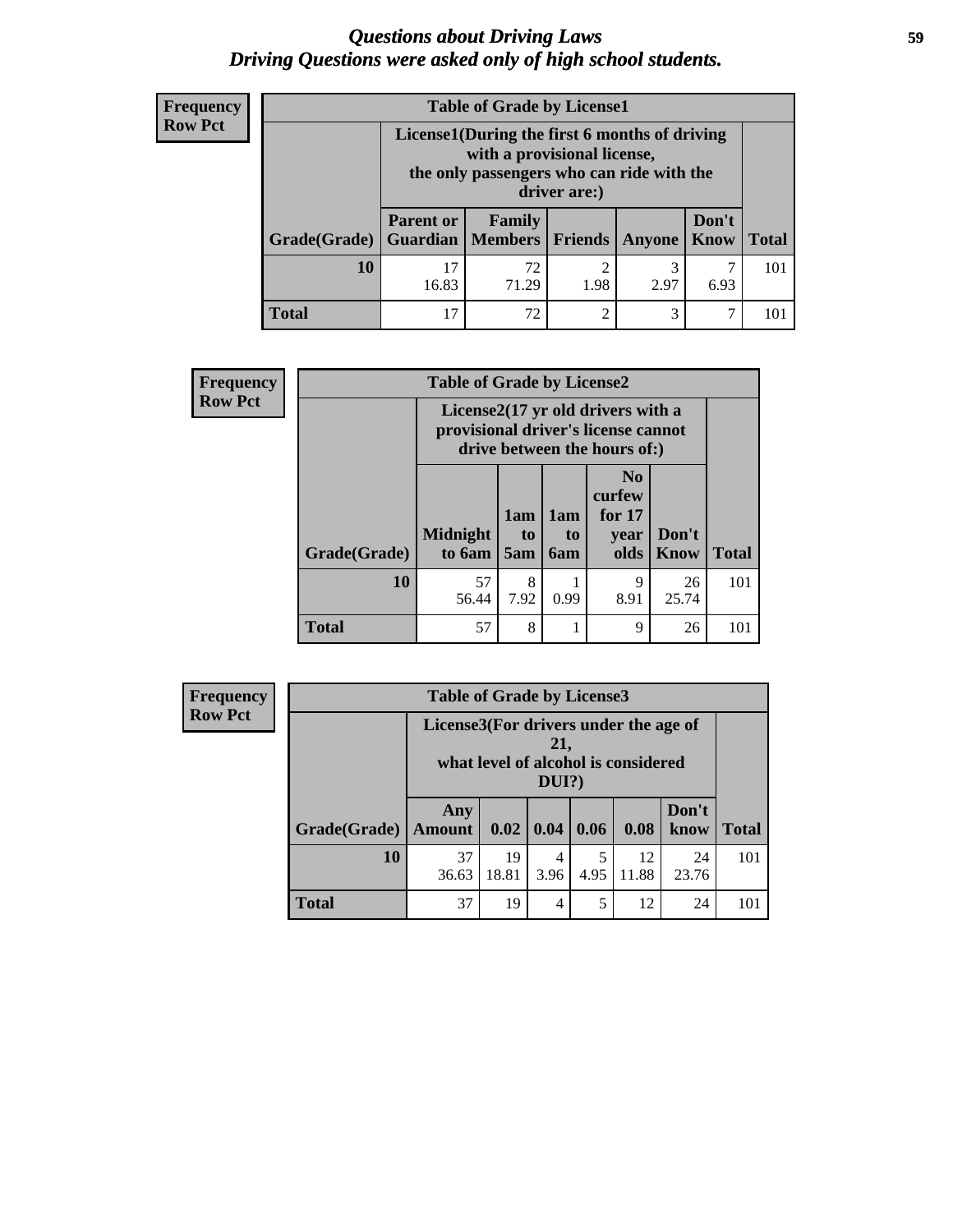## *Questions about Driving Laws* **60** *Driving Questions were asked only of high school students.*

| <b>Frequency</b> |
|------------------|
| <b>Row Pct</b>   |

| <b>Table of Grade by License4</b> |              |                                                                                                                      |              |                               |                                             |                   |              |  |
|-----------------------------------|--------------|----------------------------------------------------------------------------------------------------------------------|--------------|-------------------------------|---------------------------------------------|-------------------|--------------|--|
|                                   |              | License4(A driver under 21 automatically<br>loses his/her license if caught exceeding the<br>posted speet limit by:) |              |                               |                                             |                   |              |  |
| Grade(Grade)                      | $15+$<br>mph | $25+$<br>mph                                                                                                         | $35+$<br>mph | <b>Depends</b><br>on<br>judge | Can't<br>lose<br>license<br>for<br>speeding | $ $ Don't<br>know | <b>Total</b> |  |
| 10                                | 18<br>17.82  | 17<br>16.83                                                                                                          | 12<br>11.88  | 9<br>8.91                     | 6<br>5.94                                   | 39<br>38.61       | 101          |  |
| <b>Total</b>                      | 18           | 17                                                                                                                   | 12           | 9                             | 6                                           | 39                | 101          |  |

| Frequency      | <b>Table of Grade by License5</b> |                                                                                                                                                             |                |               |              |
|----------------|-----------------------------------|-------------------------------------------------------------------------------------------------------------------------------------------------------------|----------------|---------------|--------------|
| <b>Row Pct</b> |                                   | License5(A)<br>Georgia teenager<br>with family<br>connections or a<br>good lawyer can<br>break a teen<br>driving law and<br>keep their driver's<br>license) |                |               |              |
|                | Grade(Grade)                      | Yes                                                                                                                                                         | N <sub>0</sub> | Don't<br>know | <b>Total</b> |
|                | 10                                | 20<br>19.80                                                                                                                                                 | 50<br>49.50    | 31<br>30.69   | 101          |
|                | <b>Total</b>                      | 20                                                                                                                                                          | 50             | 31            | 101          |

| Frequency      | <b>Table of Grade by License6</b> |                                                                                                                                                 |                |               |              |  |
|----------------|-----------------------------------|-------------------------------------------------------------------------------------------------------------------------------------------------|----------------|---------------|--------------|--|
| <b>Row Pct</b> |                                   | License <sub>6</sub> (I know a<br>friend or<br>classmate that<br>broke a teen<br>driving law,<br>but was allowed to<br>keep his/her<br>license) |                |               |              |  |
|                | Grade(Grade)                      | Yes                                                                                                                                             | N <sub>0</sub> | Don't<br>know | <b>Total</b> |  |
|                | 10                                | 30<br>29.70                                                                                                                                     | 47<br>46.53    | 24<br>23.76   | 101          |  |
|                | <b>Total</b>                      | 30                                                                                                                                              | 47             | 24            | 101          |  |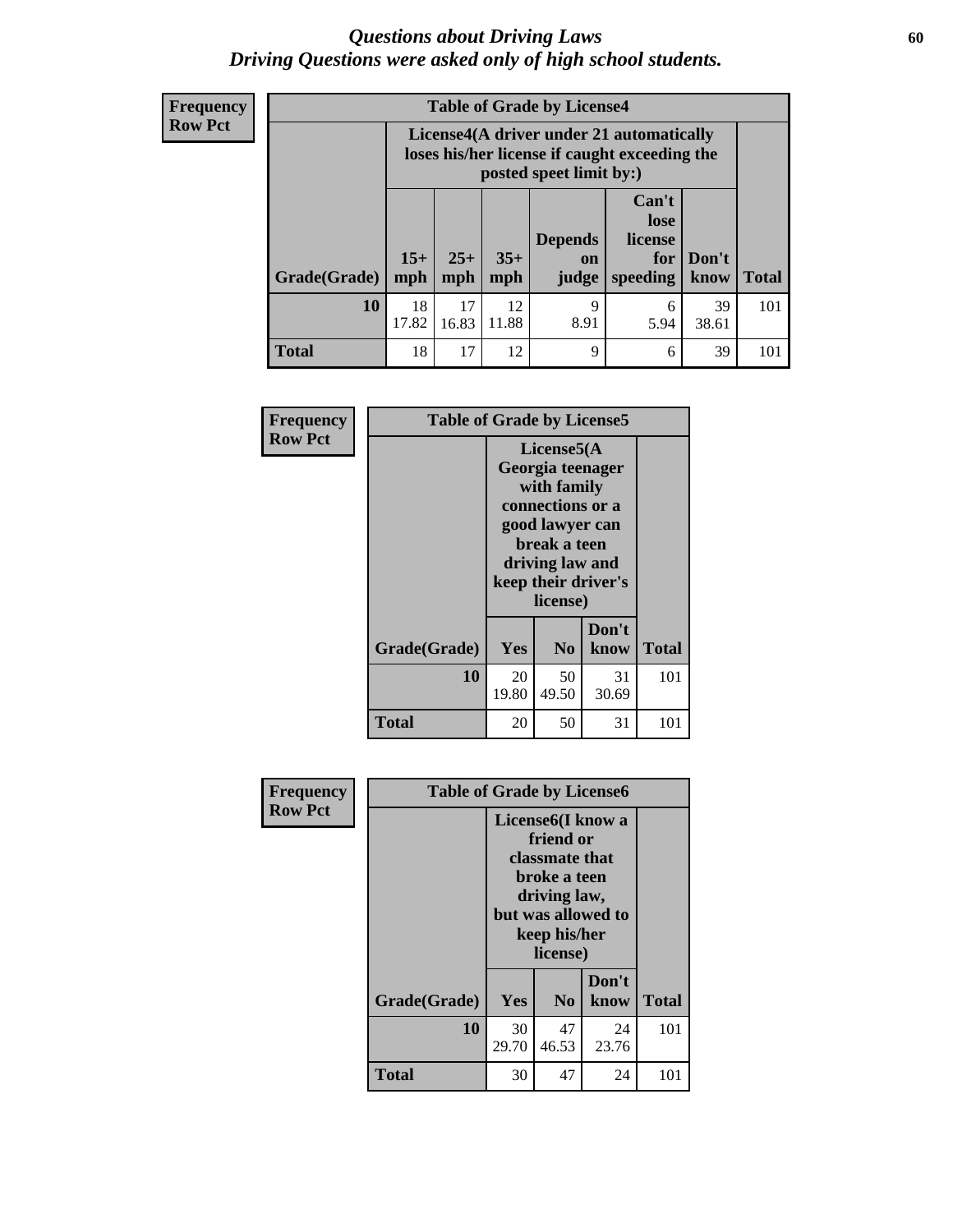## *Questions about Driving Laws* **61** *Driving Questions were asked only of high school students.*

**Frequency Row Pct**

| <b>Table of Grade by License7</b> |                                                                             |                                                                                               |                                                   |                        |              |
|-----------------------------------|-----------------------------------------------------------------------------|-----------------------------------------------------------------------------------------------|---------------------------------------------------|------------------------|--------------|
|                                   |                                                                             | License7(A student under the age of 18 cam loser<br>his/her driving privileges if he or she:) |                                                   |                        |              |
| Grade(Grade)                      | <b>Have</b><br>more than<br>10<br>unexcused<br>absences<br>per school<br>yr | Drop out<br>without<br>graduating                                                             | <b>Bring</b><br>alcohol/drugs/weapon<br>to school | All of<br>the<br>above | <b>Total</b> |
| 10                                | 4<br>3.96                                                                   | 8<br>7.92                                                                                     | 5<br>4.95                                         | 84<br>83.17            | 101          |
| <b>Total</b>                      | 4                                                                           | 8                                                                                             | 5                                                 | 84                     | 101          |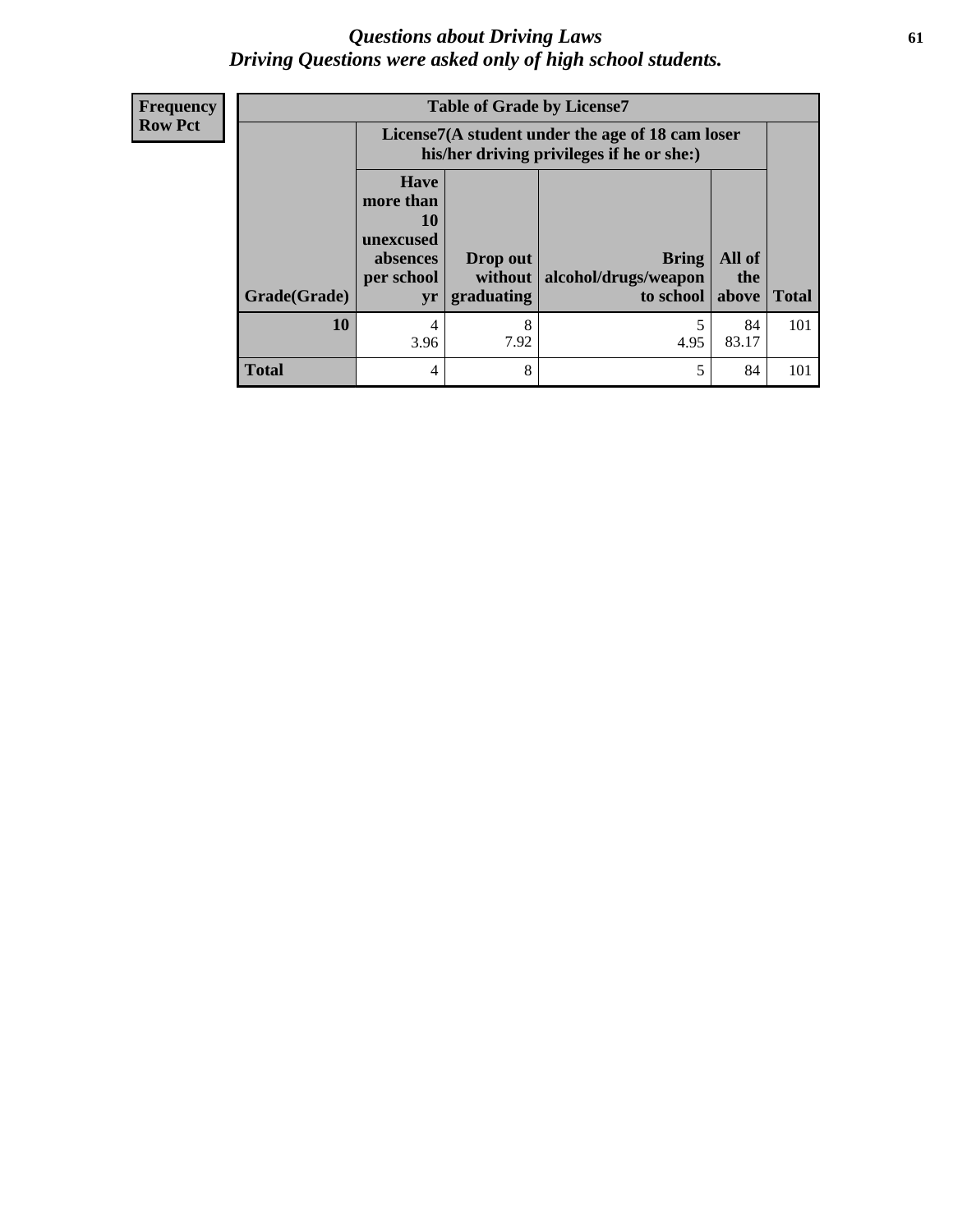# *Select Results by Gender* **62**

| Frequency      | <b>Table of SchoolClimate2 by Gender</b> |                                     |             |              |
|----------------|------------------------------------------|-------------------------------------|-------------|--------------|
| <b>Col Pct</b> | SchoolClimate2(I<br>feel successful at   | Gender(Gender)                      |             |              |
|                | school)                                  | <b>Female</b>                       | <b>Male</b> | <b>Total</b> |
|                | <b>Strongly Agree</b>                    | 29<br>50.88                         | 9<br>20.45  | 38           |
|                | <b>Somewhat Agree</b>                    | 26<br>45.61                         | 31<br>70.45 | 57           |
|                | <b>Somewhat Disagree</b>                 | $\mathcal{D}_{\mathcal{L}}$<br>3.51 | 4<br>9.09   | 6            |
|                | <b>Total</b>                             | 57                                  | 44          | 101          |

| <b>Frequency</b> | <b>Table of SchoolClimate6 by Gender</b>                 |                                                |             |              |  |
|------------------|----------------------------------------------------------|------------------------------------------------|-------------|--------------|--|
| <b>Col Pct</b>   | <b>SchoolClimate6(Teachers</b><br>treat me with respect) | Gender(Gender)<br><b>Male</b><br><b>Female</b> |             | <b>Total</b> |  |
|                  | <b>Strongly Agree</b>                                    | 25<br>43.86                                    | 18<br>40.91 | 43           |  |
|                  | <b>Somewhat Agree</b>                                    | 25<br>43.86                                    | 19<br>43.18 | 44           |  |
|                  | <b>Somewhat Disagree</b>                                 | 7<br>12.28                                     | 6<br>13.64  | 13           |  |
|                  | <b>Strongly Disagree</b>                                 | 0<br>0.00                                      | 2.27        |              |  |
|                  | <b>Total</b>                                             | 57                                             | 44          | 101          |  |

| <b>Frequency</b> | <b>Table of SchoolClimate8 by Gender</b>                                |                |                                     |              |  |
|------------------|-------------------------------------------------------------------------|----------------|-------------------------------------|--------------|--|
| <b>Col Pct</b>   | <b>SchoolClimate8(Students</b><br>are frequently<br>recognized for good | Gender(Gender) |                                     |              |  |
|                  | behavior)                                                               | <b>Female</b>  | <b>Male</b>                         | <b>Total</b> |  |
|                  | <b>Strongly Agree</b>                                                   | 12<br>21.05    | $\mathcal{D}_{\mathcal{L}}$<br>4.55 | 14           |  |
|                  | <b>Somewhat Agree</b>                                                   | 24<br>42.11    | 27<br>61.36                         | 51           |  |
|                  | <b>Somewhat Disagree</b>                                                | 15<br>26.32    | 13<br>29.55                         | 28           |  |
|                  | <b>Strongly Disagree</b>                                                | 6<br>10.53     | $\mathfrak{D}$<br>4.55              | 8            |  |
|                  | Total                                                                   | 57             | 44                                  | 101          |  |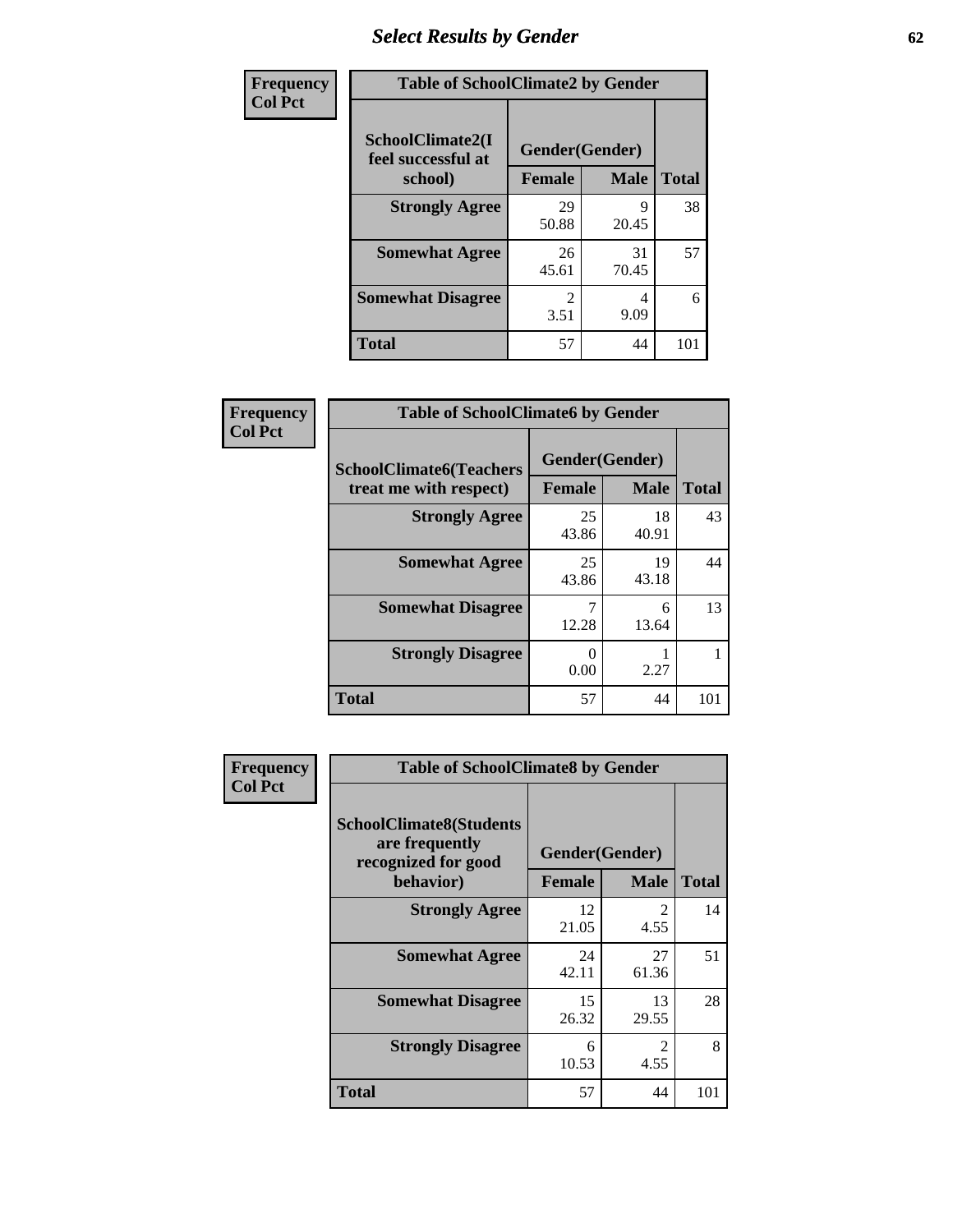# *Select Results by Gender* **63**

| Frequency      | <b>Table of Gender by Dropout</b> |                                                                        |                |              |
|----------------|-----------------------------------|------------------------------------------------------------------------|----------------|--------------|
| <b>Row Pct</b> |                                   | Dropout(I<br>have<br>thought<br>about<br>dropping<br>out of<br>school) |                |              |
|                | Gender(Gender)                    | Yes                                                                    | N <sub>0</sub> | <b>Total</b> |
|                | <b>Female</b>                     | 10<br>17.54                                                            | 47<br>82.46    | 57           |
|                | <b>Male</b>                       | 5<br>11.36                                                             | 39<br>88.64    | 44           |
|                | <b>Total</b>                      | 15                                                                     | 86             | 101          |

| <b>Frequency</b> | <b>Table of Gender by Dropoutreason</b> |                                                                     |              |                                 |                                |              |              |
|------------------|-----------------------------------------|---------------------------------------------------------------------|--------------|---------------------------------|--------------------------------|--------------|--------------|
| <b>Row Pct</b>   |                                         | Dropoutreason (If I dropped out the<br>reason would most likely be) |              |                                 |                                |              |              |
|                  | <b>Gender</b> (Gender)                  | Won't<br><b>Drop</b><br>out                                         | <b>Bored</b> | <b>Family</b><br><b>Reasons</b> | <b>Being</b><br><b>Bullied</b> | <b>Other</b> | <b>Total</b> |
|                  | <b>Female</b>                           | 44<br>77.19                                                         | 5<br>8.77    | 1.75                            | 1.75                           | 6<br>10.53   | 57           |
|                  | <b>Male</b>                             | 26<br>59.09                                                         | 8<br>18.18   | っ<br>4.55                       | 4.55                           | 6<br>13.64   | 44           |
|                  | <b>Total</b>                            | 70                                                                  | 13           | 3                               | 3                              | 12           | 101          |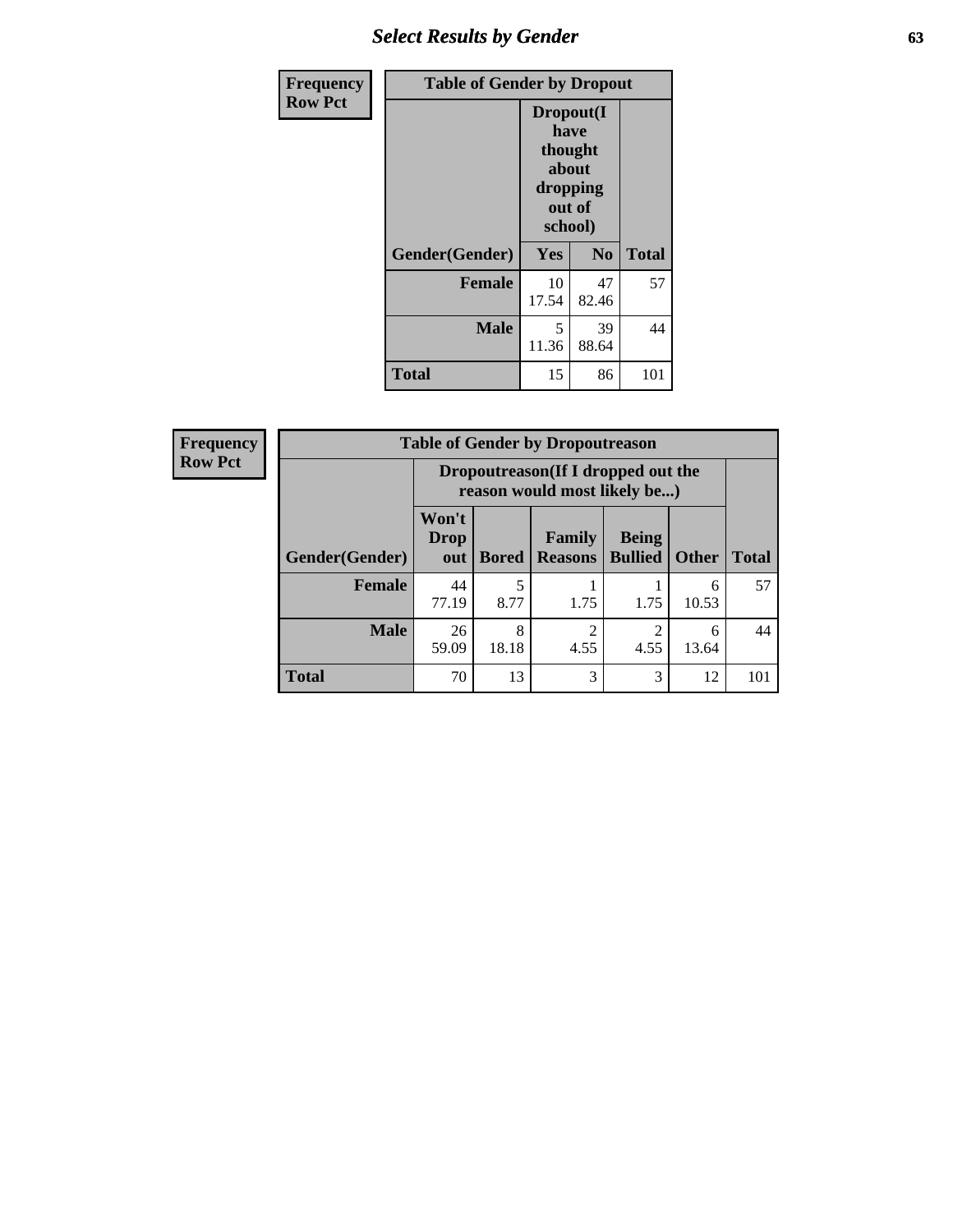*School Safety* **64**

| Frequency      | <b>Table of Gender by Bullied2</b> |                 |                |              |
|----------------|------------------------------------|-----------------|----------------|--------------|
| <b>Row Pct</b> |                                    | <b>Bullied2</b> |                |              |
|                | Gender(Gender)                     | Yes             | N <sub>0</sub> | <b>Total</b> |
|                | <b>Female</b>                      | 7.02            | 53<br>92.98    | 57           |
|                | <b>Male</b>                        | 15<br>34.09     | 29<br>65.91    | 44           |
|                | <b>Total</b>                       | 19              | 82             | 101          |

| <b>Frequency</b> | <b>Table of Gender by Bulliedothers2</b> |                       |             |              |
|------------------|------------------------------------------|-----------------------|-------------|--------------|
| <b>Row Pct</b>   |                                          | <b>Bulliedothers2</b> |             |              |
|                  | Gender(Gender)                           | <b>Yes</b>            | $\bf N_0$   | <b>Total</b> |
|                  | <b>Female</b>                            | 4<br>7.02             | 53<br>92.98 | 57           |
|                  | <b>Male</b>                              | Q<br>20.45            | 35<br>79.55 | 44           |
|                  | <b>Total</b>                             | 13                    | 88          | 101          |

| Frequency      | <b>Table of Gender by Weaponschool2</b> |                      |                |              |
|----------------|-----------------------------------------|----------------------|----------------|--------------|
| <b>Row Pct</b> |                                         | <b>Weaponschool2</b> |                |              |
|                | Gender(Gender)                          | Yes                  | N <sub>0</sub> | <b>Total</b> |
|                | <b>Female</b>                           | 1.75                 | 56<br>98.25    | 57           |
|                | <b>Male</b>                             | 2.27                 | 43<br>97.73    | 44           |
|                | <b>Total</b>                            | 2                    | 99             |              |

| Frequency      | <b>Table of Gender by Absentunsafe2</b> |               |                |              |
|----------------|-----------------------------------------|---------------|----------------|--------------|
| <b>Row Pct</b> |                                         | Absentunsafe2 |                |              |
|                | Gender(Gender)                          | Yes           | N <sub>0</sub> | <b>Total</b> |
|                | <b>Female</b>                           | 1.75          | 56<br>98.25    | 57           |
|                | <b>Male</b>                             | 0.00          | 44<br>100.00   | 44           |
|                | <b>Total</b>                            |               | 100            | 101          |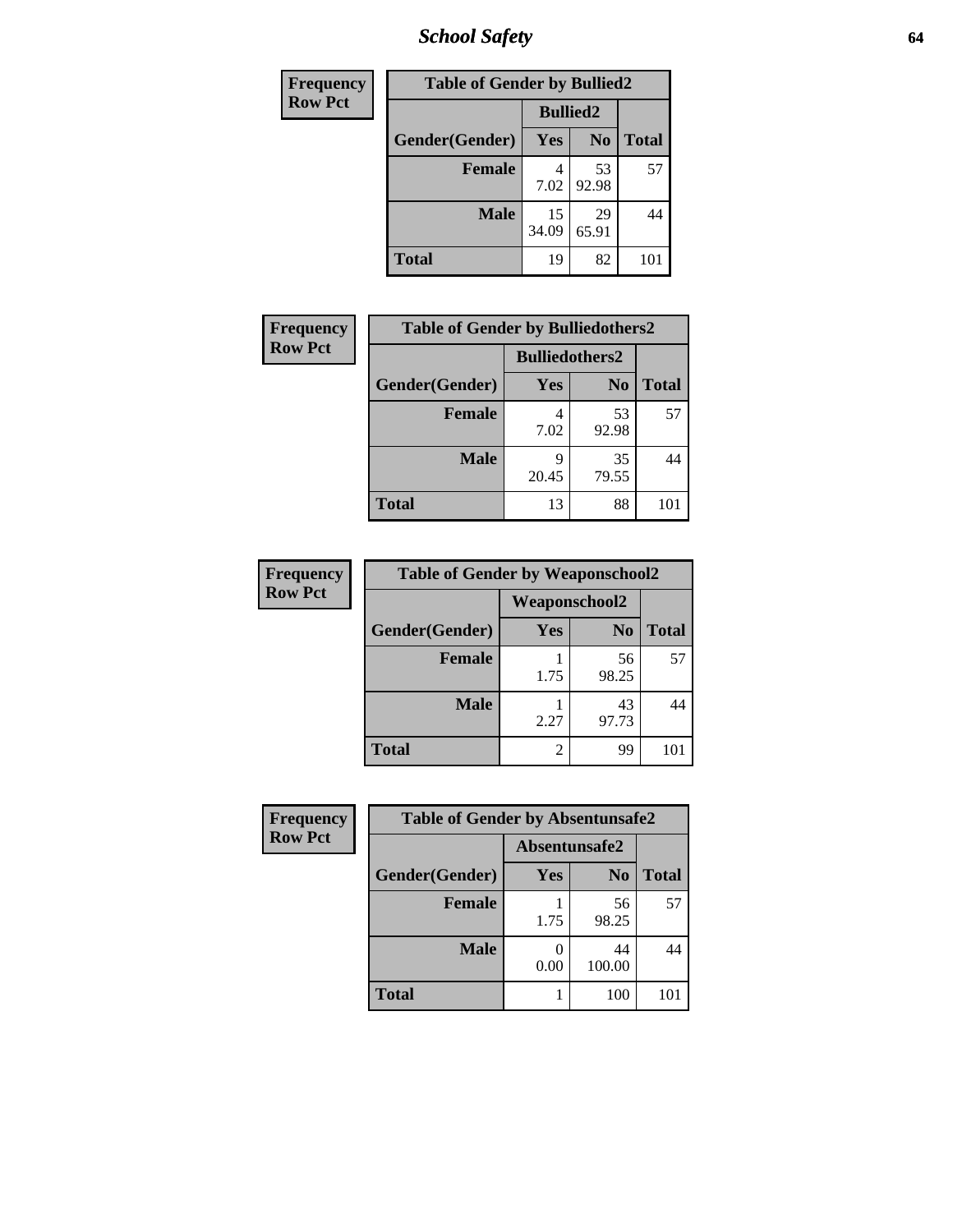*School Safety* **65**

| Frequency      |                | <b>Table of Gender by Gangself</b>                                                                |              |
|----------------|----------------|---------------------------------------------------------------------------------------------------|--------------|
| <b>Row Pct</b> |                | Gangself(I<br>have<br>participated<br>in illegal<br>gang<br>activities in<br>the past 30<br>days) |              |
|                | Gender(Gender) | N <sub>0</sub>                                                                                    | <b>Total</b> |
|                | <b>Female</b>  | 57<br>100.00                                                                                      | 57           |
|                | <b>Male</b>    | 44<br>100.00                                                                                      | 44           |
|                | <b>Total</b>   | 101                                                                                               | 101          |

| Frequency      | <b>Table of Gender by Gangpeers</b> |                                                                                                                             |                |              |
|----------------|-------------------------------------|-----------------------------------------------------------------------------------------------------------------------------|----------------|--------------|
| <b>Row Pct</b> |                                     | <b>Gangpeers</b> (I<br>have friends<br>who have<br>participated<br>in illegal gang<br>activities in<br>the past 30<br>days) |                |              |
|                | Gender(Gender)                      | <b>Yes</b>                                                                                                                  | N <sub>0</sub> | <b>Total</b> |
|                | <b>Female</b>                       | 2<br>3.51                                                                                                                   | 55<br>96.49    | 57           |
|                | <b>Male</b>                         | 9<br>20.45                                                                                                                  | 35<br>79.55    | 44           |
|                | Total                               | 11                                                                                                                          | 90             | 101          |

| Frequency      | <b>Table of Gender by Pickedon2</b> |             |                |              |
|----------------|-------------------------------------|-------------|----------------|--------------|
| <b>Row Pct</b> |                                     | Pickedon2   |                |              |
|                | Gender(Gender)                      | Yes         | N <sub>0</sub> | <b>Total</b> |
|                | <b>Female</b>                       | 21<br>36.84 | 36<br>63.16    | 57           |
|                | <b>Male</b>                         | 20<br>45.45 | 24<br>54.55    | 44           |
|                | <b>Total</b>                        | 41          | 60             | 101          |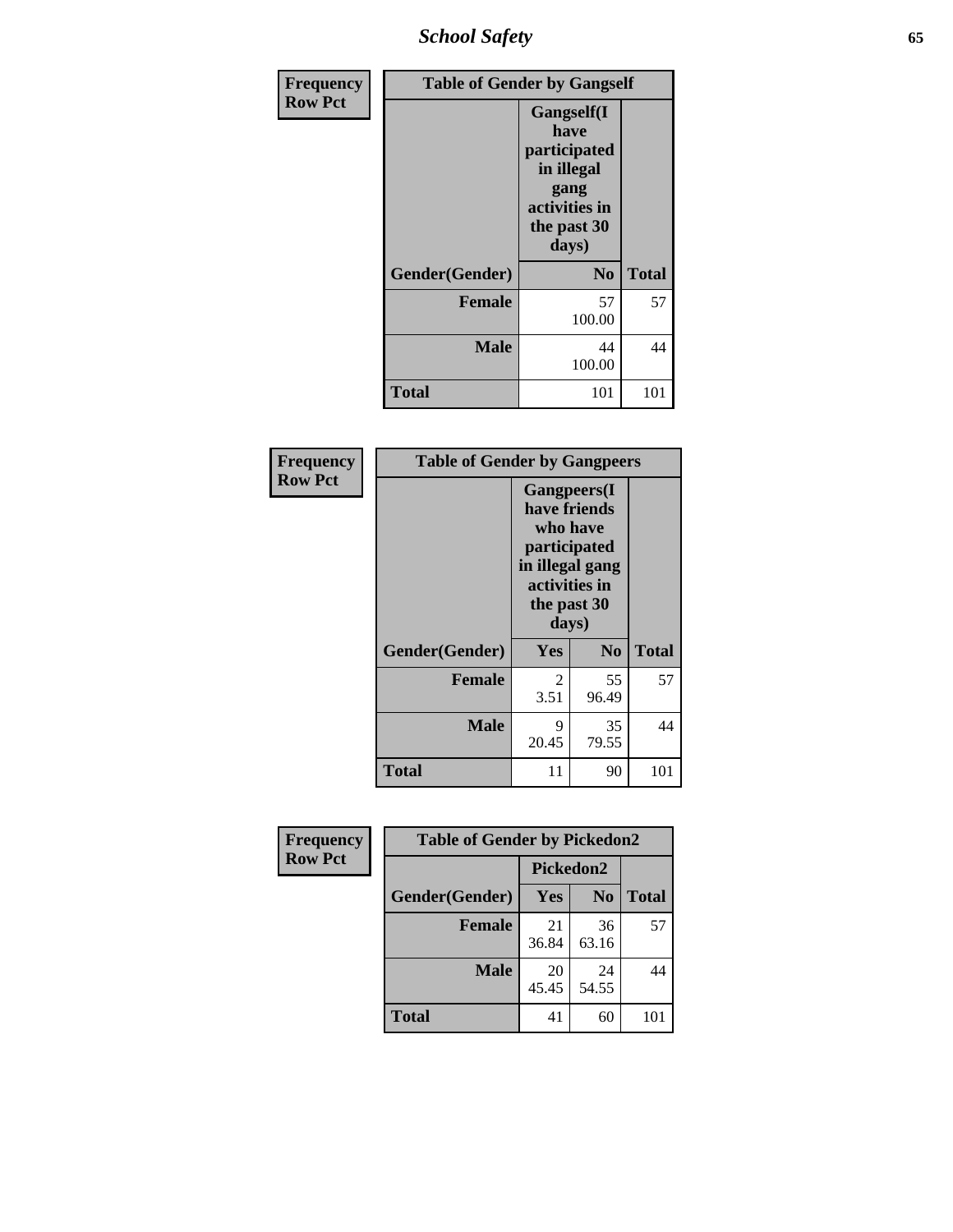*School Safety* **66**

| Frequency      | <b>Table of Gender by Safeschool2</b> |             |                |              |
|----------------|---------------------------------------|-------------|----------------|--------------|
| <b>Row Pct</b> |                                       | Safeschool2 |                |              |
|                | Gender(Gender)                        | Yes         | N <sub>0</sub> | <b>Total</b> |
|                | <b>Female</b>                         | 53<br>92.98 | 7.02           | 57           |
|                | <b>Male</b>                           | 39<br>88.64 | 5<br>11.36     | 44           |
|                | <b>Total</b>                          | 92          | 9              | 101          |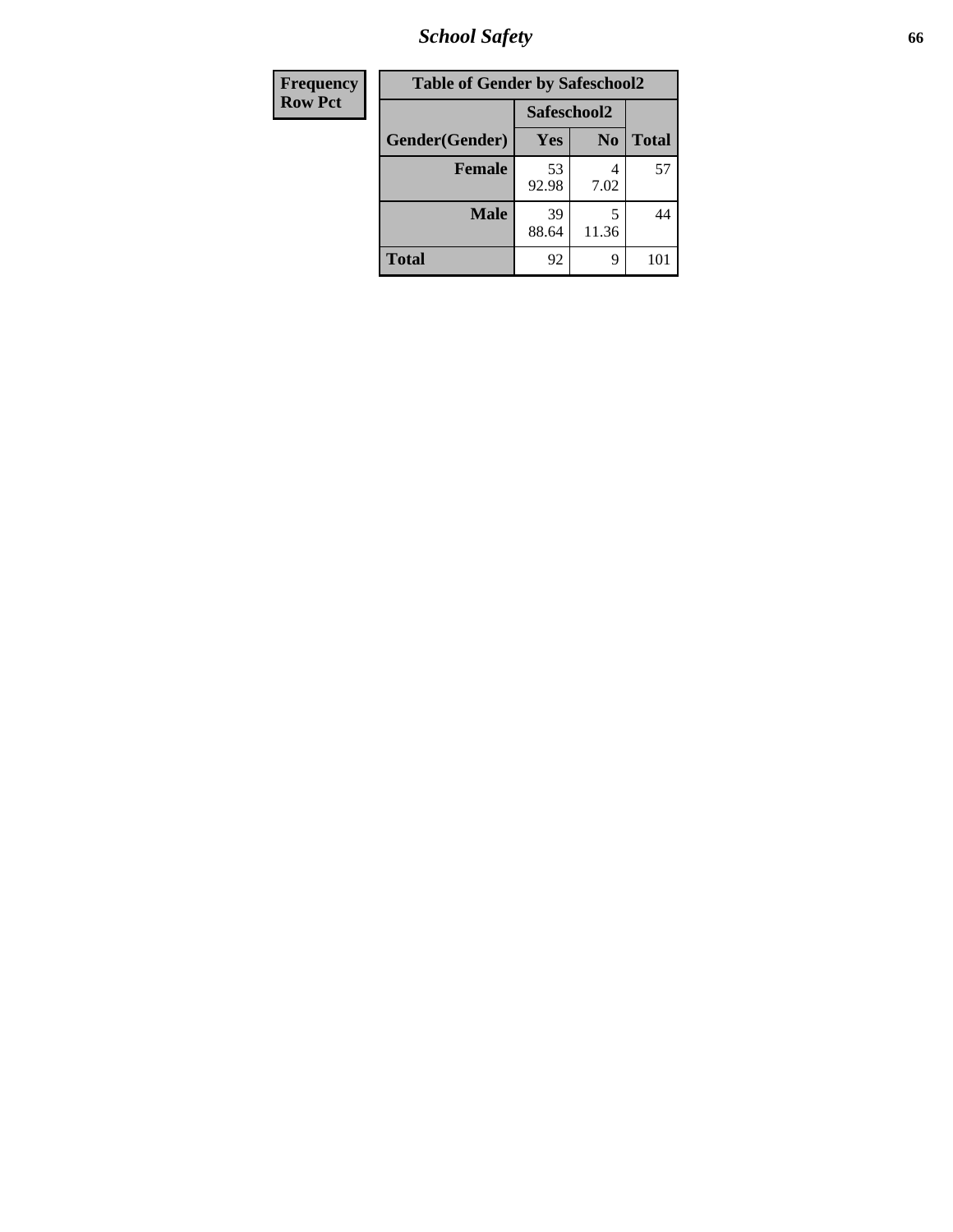# *Incidence of Drug Use* 67

| <b>Frequency</b> | <b>Table of Gender by AlcoholAlt</b> |                        |                                          |              |  |
|------------------|--------------------------------------|------------------------|------------------------------------------|--------------|--|
| <b>Row Pct</b>   |                                      |                        | AlcoholAlt(Alcohol<br>use, past 30 days) |              |  |
|                  | Gender(Gender)                       | Yes                    | N <sub>0</sub>                           | <b>Total</b> |  |
|                  | <b>Female</b>                        | $\mathfrak{D}$<br>3.51 | 55<br>96.49                              | 57           |  |
|                  | <b>Male</b>                          | 6<br>13.64             | 38<br>86.36                              | 44           |  |
|                  | <b>Total</b>                         | 8                      | 93                                       | 101          |  |

| <b>Frequency</b> | <b>Table of Gender by TobaccoAny</b> |                    |                    |              |
|------------------|--------------------------------------|--------------------|--------------------|--------------|
| <b>Row Pct</b>   |                                      | use, past 30 days) | TobaccoAny(Tobacco |              |
|                  | Gender(Gender)                       | Yes                | N <sub>0</sub>     | <b>Total</b> |
|                  | <b>Female</b>                        | 5.26               | 54<br>94.74        | 57           |
|                  | <b>Male</b>                          | 6<br>13.64         | 38<br>86.36        |              |
|                  | <b>Total</b>                         | q                  | 92                 |              |

| <b>Frequency</b> | <b>Table of Gender by MarijuanaAlt</b> |                        |                                              |              |
|------------------|----------------------------------------|------------------------|----------------------------------------------|--------------|
| <b>Row Pct</b>   |                                        |                        | MarijuanaAlt(Marijuana<br>use, past 30 days) |              |
|                  | Gender(Gender)                         | <b>Yes</b>             | N <sub>0</sub>                               | <b>Total</b> |
|                  | Female                                 | $\mathfrak{D}$<br>3.51 | 55<br>96.49                                  | 57           |
|                  | <b>Male</b>                            | 4.55                   | 42<br>95.45                                  | 44           |
|                  | <b>Total</b>                           | 4                      | 97                                           | 101          |

| <b>Frequency</b> | <b>Table of Gender by OtherDrugAny</b> |                         |                           |              |
|------------------|----------------------------------------|-------------------------|---------------------------|--------------|
| <b>Row Pct</b>   |                                        | drug use, past 30 days) | <b>OtherDrugAny(Other</b> |              |
|                  | Gender(Gender)                         | <b>Yes</b>              | N <sub>0</sub>            | <b>Total</b> |
|                  | <b>Female</b>                          | 5.26                    | 54<br>94.74               | 57           |
|                  | <b>Male</b>                            | 3<br>6.82               | 41<br>93.18               | 44           |
|                  | <b>Total</b>                           | 6                       | 95                        | 101          |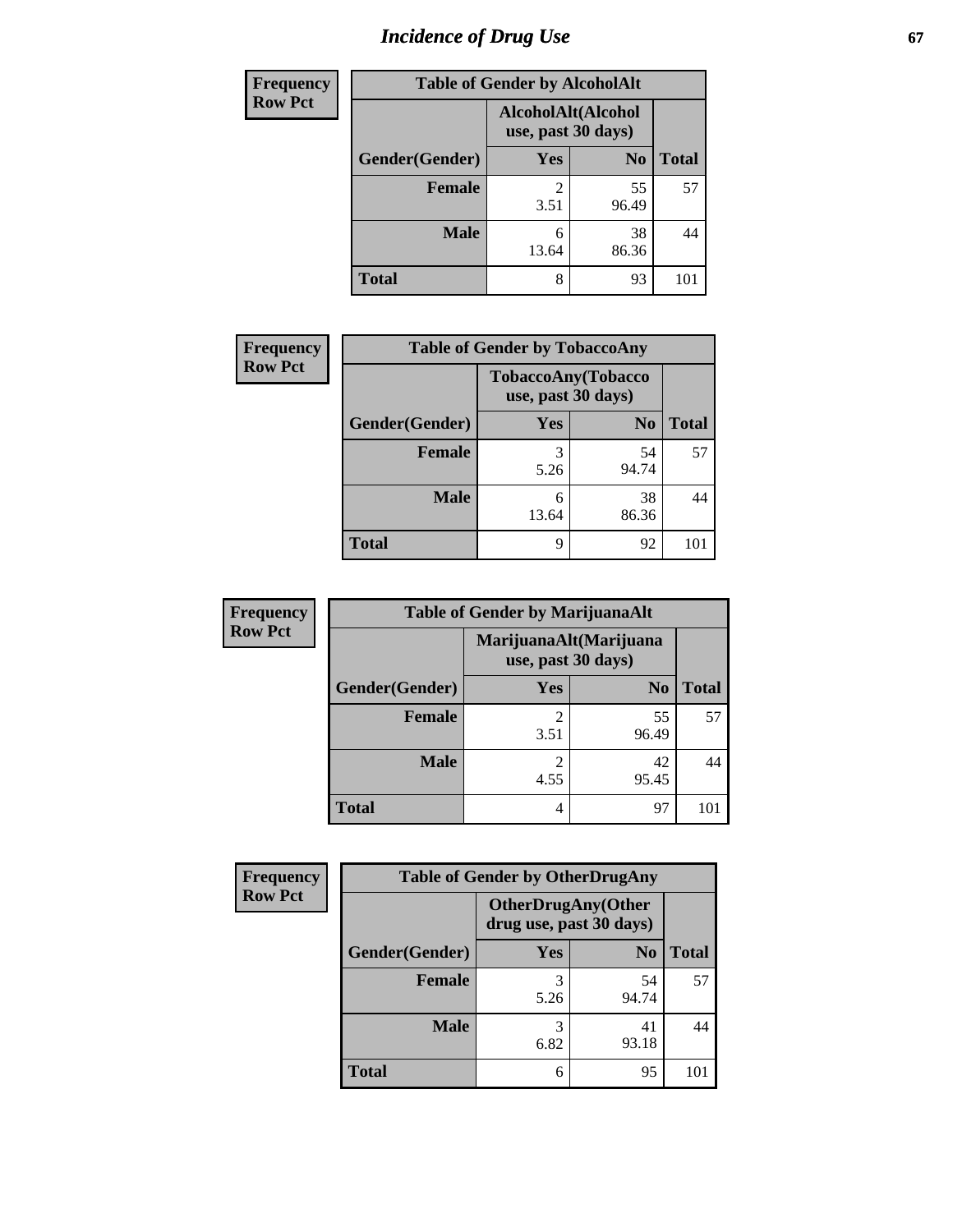## *Average Age at Onset of Use* **68** *Results for "Average Age at Onset of Use" questions exclude students who said they did not use that substance*

### **Gender=Female**

| <b>Variable</b>    | <b>Label</b>                                                       | <b>Mean</b> |
|--------------------|--------------------------------------------------------------------|-------------|
| Alcoholinit2       | I started using alcohol when I was                                 | 12.17       |
| Cigarettesinit2    | I started smoking tobacco when I was                               | 13.00       |
| Smokelessinit2     | I started chewing tobacco when I was                               | 12.50       |
| Marijuanainit2     | I started using marijuana when I was                               | 14.50       |
| Cocaineinit2       | I started using cocaine when I was                                 | 15.00       |
| Inhalantsinit2     | I started using inhalants when I was                               | 14.00       |
| Steroidsinit2      | I started using steroids when I was                                |             |
| Ecstasyinit2       | I started using ecstasy when I was                                 | 15.00       |
| Methinit2          | I started using methamphetamines when I was                        |             |
| Hallucinogensinit2 | I started using hallucinogens when I was                           | 14.00       |
| Prescription in t2 | I started using prescription drugs not prescribed to me when I was | 14.00       |

#### **Gender=Male**

| <b>Variable</b>    | Label                                                              | <b>Mean</b> |
|--------------------|--------------------------------------------------------------------|-------------|
| Alcoholinit2       | I started using alcohol when I was                                 | 12.89       |
| Cigarettesinit2    | I started smoking tobacco when I was                               | 11.80       |
| Smokelessinit2     | I started chewing tobacco when I was                               | 12.80       |
| Marijuanainit2     | I started using marijuana when I was                               | 13.75       |
| Cocaineinit2       | I started using cocaine when I was                                 |             |
| Inhalantsinit2     | I started using inhalants when I was                               | 8.00        |
| Steroidsinit2      | I started using steroids when I was                                | 15.00       |
| Ecstasyinit2       | I started using ecstasy when I was                                 |             |
| Methinit2          | I started using methamphetamines when I was                        |             |
| Hallucinogensinit2 | I started using hallucinogens when I was                           | 15.00       |
| Prescriptioninit2  | I started using prescription drugs not prescribed to me when I was | 8.50        |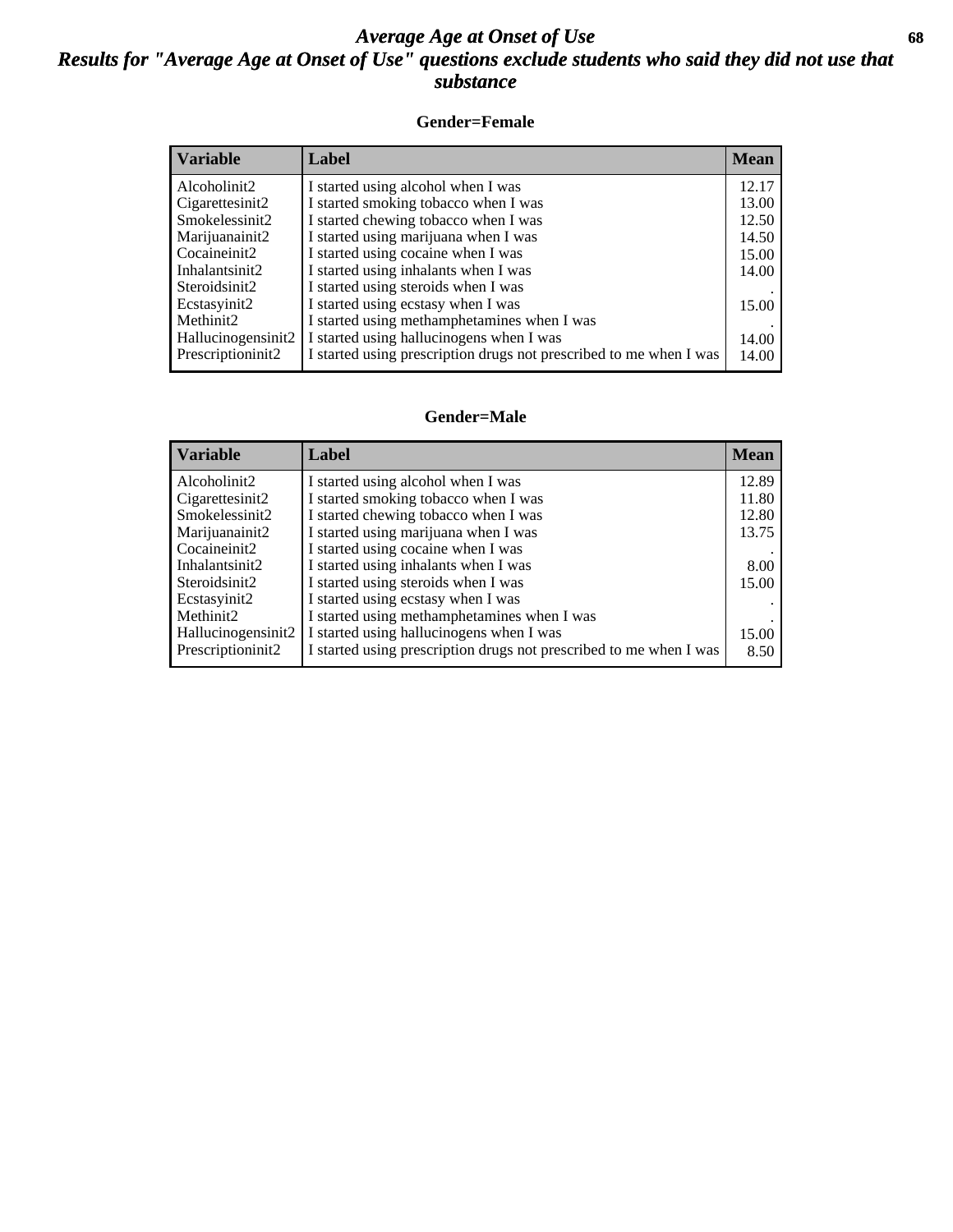# *I Think These Drugs are Harmful* **69**

| <b>Frequency</b> | <b>Table of Gender by Alcoholharmdich</b> |                                                   |                |              |
|------------------|-------------------------------------------|---------------------------------------------------|----------------|--------------|
| <b>Row Pct</b>   |                                           | Alcoholharmdich(I<br>think alcohol is<br>harmful) |                |              |
|                  | Gender(Gender)                            | <b>Yes</b>                                        | N <sub>0</sub> | <b>Total</b> |
|                  | <b>Female</b>                             | 52<br>91.23                                       | 5<br>8.77      | 57           |
|                  | <b>Male</b>                               | 38<br>86.36                                       | 6<br>13.64     | 44           |
|                  | <b>Total</b>                              | 90                                                | 11             |              |

| Frequency      | <b>Table of Gender by Tobaccoharmdich</b> |                  |                               |              |
|----------------|-------------------------------------------|------------------|-------------------------------|--------------|
| <b>Row Pct</b> |                                           | think tobacco is | Tobaccoharmdich(I<br>harmful) |              |
|                | Gender(Gender)                            | <b>Yes</b>       | N <sub>0</sub>                | <b>Total</b> |
|                | <b>Female</b>                             | 57<br>100.00     | $\theta$<br>0.00              | 57           |
|                | <b>Male</b>                               | 42<br>95.45      | $\mathfrak{D}$<br>4.55        | 44           |
|                | <b>Total</b>                              | 99               | $\mathfrak{D}$                | 101          |

| Frequency      | <b>Table of Gender by Marijuanaharmdich</b> |                                                       |                |              |  |
|----------------|---------------------------------------------|-------------------------------------------------------|----------------|--------------|--|
| <b>Row Pct</b> |                                             | Marijuanaharmdich(I<br>think marijuana is<br>harmful) |                |              |  |
|                | Gender(Gender)                              | <b>Yes</b>                                            | N <sub>0</sub> | <b>Total</b> |  |
|                | <b>Female</b>                               | 54<br>94.74                                           | 3<br>5.26      | 57           |  |
|                | <b>Male</b>                                 | 39<br>88.64                                           | 5<br>11.36     | 44           |  |
|                | <b>Total</b>                                | 93                                                    | 8              | 101          |  |

| Frequency      | <b>Table of Gender by Otherdrugharmdich</b> |                                   |                     |              |
|----------------|---------------------------------------------|-----------------------------------|---------------------|--------------|
| <b>Row Pct</b> |                                             | think other drugs are<br>harmful) | Otherdrugharmdich(I |              |
|                | Gender(Gender)                              | <b>Yes</b>                        | N <sub>0</sub>      | <b>Total</b> |
|                | <b>Female</b>                               | 56<br>98.25                       | 1.75                | 57           |
|                | <b>Male</b>                                 | 43<br>97.73                       | 2.27                | 44           |
|                | <b>Total</b>                                | 99                                | $\overline{c}$      | 101          |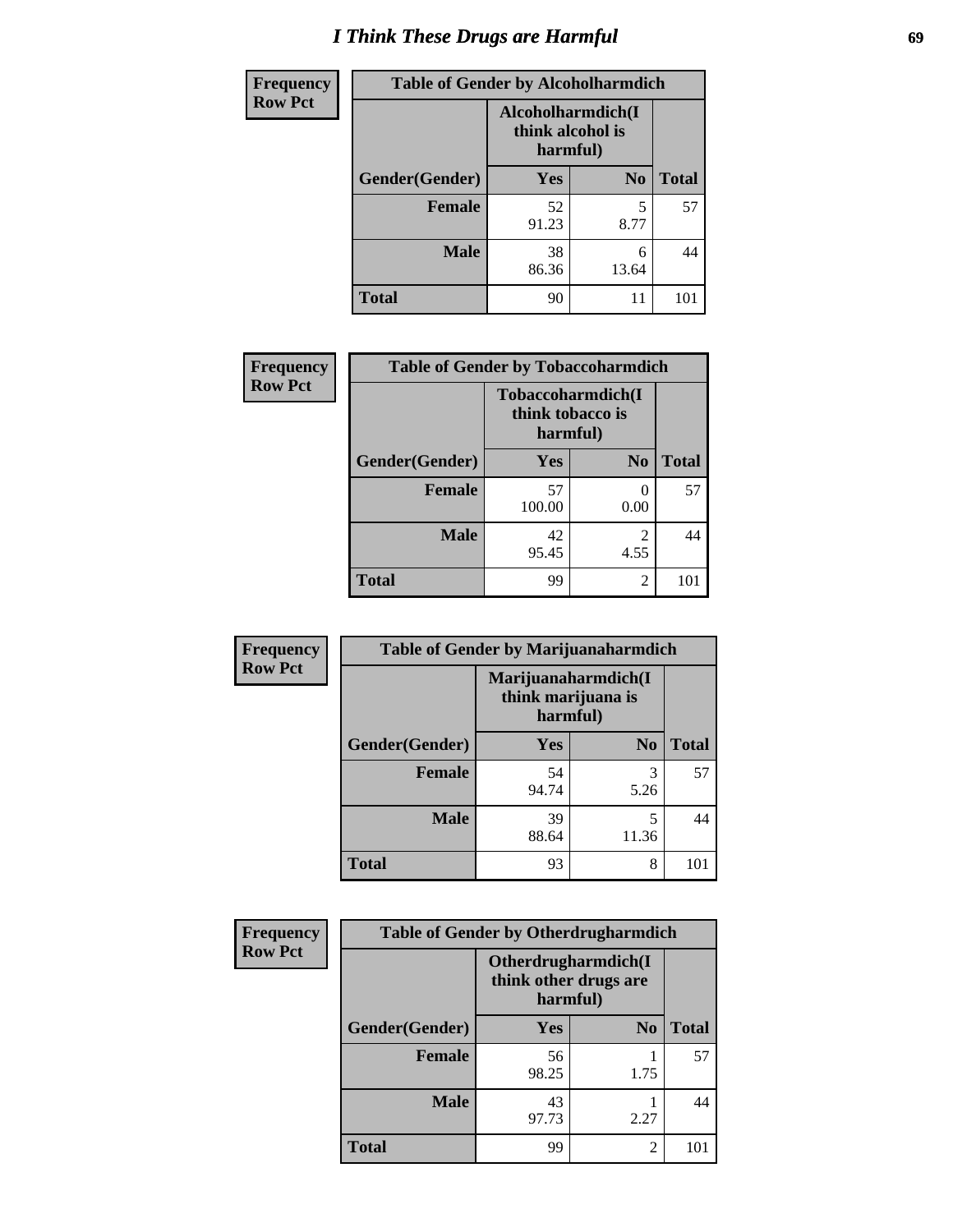| <b>Frequency</b> | <b>Table of Gender by Alcohollocation1</b> |                                                               |             |              |
|------------------|--------------------------------------------|---------------------------------------------------------------|-------------|--------------|
| <b>Row Pct</b>   |                                            | <b>Alcohollocation1(Places</b><br><b>Friends Use Alcohol)</b> |             |              |
|                  | Gender(Gender)                             |                                                               | Do Not Use  | <b>Total</b> |
|                  | <b>Female</b>                              | 16<br>28.07                                                   | 41<br>71.93 | 57           |
|                  | <b>Male</b>                                | 20<br>45.45                                                   | 24<br>54.55 | 44           |
|                  | <b>Total</b>                               | 36                                                            | 65          | 101          |

| <b>Frequency</b> | <b>Table of Gender by Alcohollocation2</b> |             |                                                               |              |
|------------------|--------------------------------------------|-------------|---------------------------------------------------------------|--------------|
| <b>Row Pct</b>   |                                            |             | <b>Alcohollocation2(Places</b><br><b>Friends Use Alcohol)</b> |              |
|                  | Gender(Gender)                             |             | Home                                                          | <b>Total</b> |
|                  | Female                                     | 46<br>80.70 | 11<br>19.30                                                   | 57           |
|                  | <b>Male</b>                                | 37<br>84.09 | 15.91                                                         | 44           |
|                  | <b>Total</b>                               | 83          | 18                                                            | 101          |

| <b>Frequency</b> | <b>Table of Gender by Alcohollocation3</b> |             |                                                               |              |
|------------------|--------------------------------------------|-------------|---------------------------------------------------------------|--------------|
| <b>Row Pct</b>   |                                            |             | <b>Alcohollocation3(Places</b><br><b>Friends Use Alcohol)</b> |              |
|                  | Gender(Gender)                             |             | <b>School</b>                                                 | <b>Total</b> |
|                  | <b>Female</b>                              | 54<br>94.74 | 3<br>5.26                                                     | 57           |
|                  | <b>Male</b>                                | 43<br>97.73 | 2.27                                                          | 44           |
|                  | <b>Total</b>                               | 97          | 4                                                             | 101          |

| <b>Frequency</b> | <b>Table of Gender by Alcohollocation4</b> |              |                                                               |              |
|------------------|--------------------------------------------|--------------|---------------------------------------------------------------|--------------|
| <b>Row Pct</b>   |                                            |              | <b>Alcohollocation4(Places</b><br><b>Friends Use Alcohol)</b> |              |
|                  | Gender(Gender)                             |              | Car                                                           | <b>Total</b> |
|                  | <b>Female</b>                              | 53<br>92.98  | 7.02                                                          | 57           |
|                  | <b>Male</b>                                | 44<br>100.00 | 0.00                                                          | 44           |
|                  | <b>Total</b>                               | 97           |                                                               |              |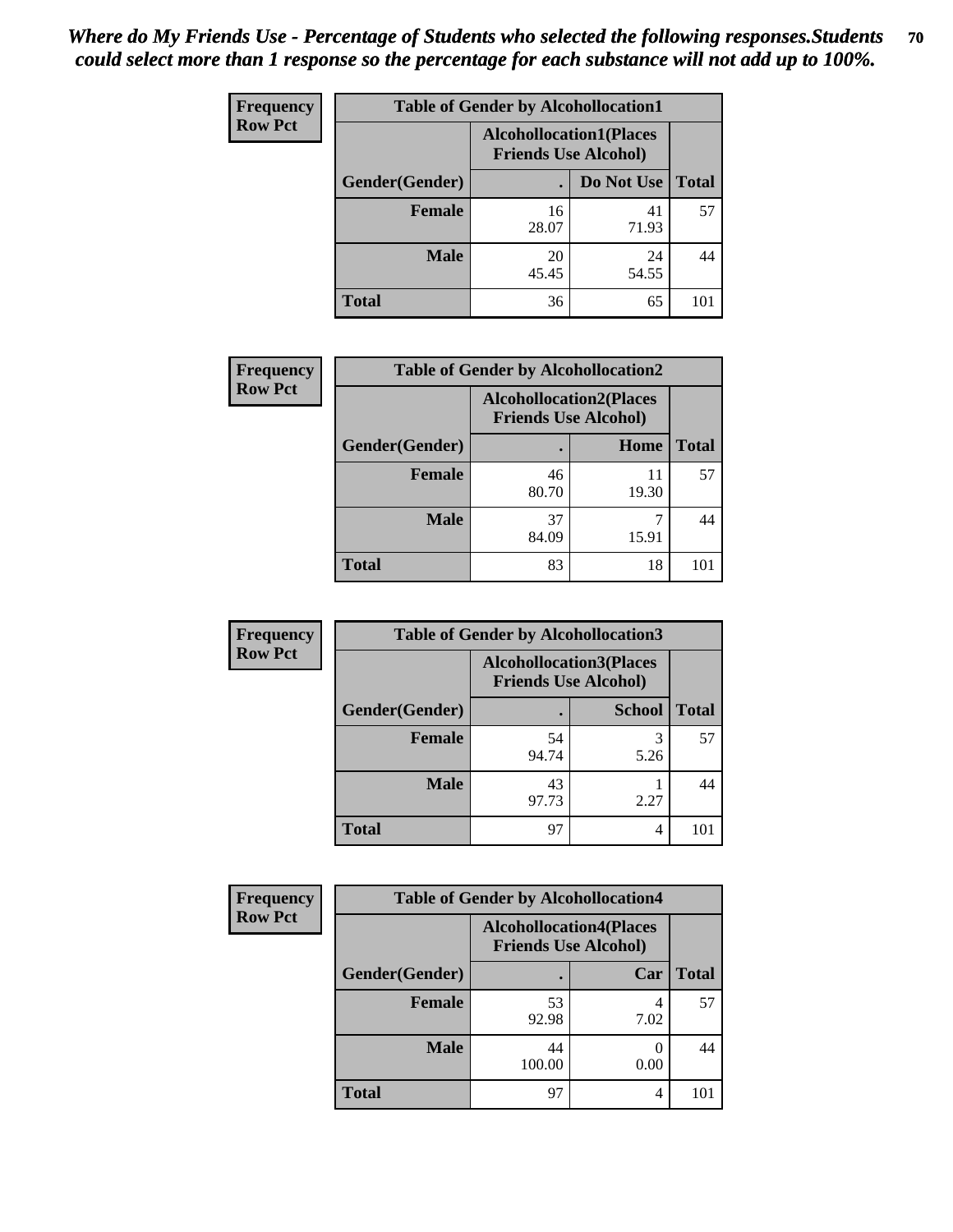| <b>Frequency</b> |                | <b>Table of Gender by Alcohollocation5</b> |                                 |              |
|------------------|----------------|--------------------------------------------|---------------------------------|--------------|
| <b>Row Pct</b>   |                | <b>Alcohollocation5</b> (Places            | <b>Friends Use Alcohol)</b>     |              |
|                  | Gender(Gender) |                                            | <b>Friend's</b><br><b>House</b> | <b>Total</b> |
|                  | <b>Female</b>  | 43<br>75.44                                | 14<br>24.56                     | 57           |
|                  | <b>Male</b>    | 34<br>77.27                                | 10<br>22.73                     | 44           |
|                  | <b>Total</b>   | 77                                         | 24                              | 101          |

| Frequency      | <b>Table of Gender by Alcohollocation6</b> |                                                               |              |              |  |
|----------------|--------------------------------------------|---------------------------------------------------------------|--------------|--------------|--|
| <b>Row Pct</b> |                                            | <b>Alcohollocation6(Places</b><br><b>Friends Use Alcohol)</b> |              |              |  |
|                | Gender(Gender)                             |                                                               | <b>Other</b> | <b>Total</b> |  |
|                | <b>Female</b>                              | 49<br>85.96                                                   | 8<br>14.04   | 57           |  |
|                | <b>Male</b>                                | 38<br>86.36                                                   | 6<br>13.64   | 44           |  |
|                | <b>Total</b>                               | 87                                                            | 14           | 101          |  |

| Frequency      | <b>Table of Gender by Tobaccolocation1</b> |                                                               |             |              |  |
|----------------|--------------------------------------------|---------------------------------------------------------------|-------------|--------------|--|
| <b>Row Pct</b> |                                            | <b>Tobaccolocation1(Places</b><br><b>Friends Use Tobacco)</b> |             |              |  |
|                | Gender(Gender)                             |                                                               | Do Not Use  | <b>Total</b> |  |
|                | Female                                     | 13<br>22.81                                                   | 44<br>77.19 | 57           |  |
|                | <b>Male</b>                                | 26<br>59.09                                                   | 18<br>40.91 | 44           |  |
|                | <b>Total</b>                               | 39                                                            | 62          | 101          |  |

| <b>Frequency</b> | <b>Table of Gender by Tobaccolocation2</b> |                                                               |             |              |
|------------------|--------------------------------------------|---------------------------------------------------------------|-------------|--------------|
| <b>Row Pct</b>   |                                            | <b>Tobaccolocation2(Places</b><br><b>Friends Use Tobacco)</b> |             |              |
|                  | Gender(Gender)                             |                                                               | Home        | <b>Total</b> |
|                  | Female                                     | 45<br>78.95                                                   | 12<br>21.05 | 57           |
|                  | <b>Male</b>                                | 33<br>75.00                                                   | 11<br>25.00 | 44           |
|                  | <b>Total</b>                               | 78                                                            | 23          | 101          |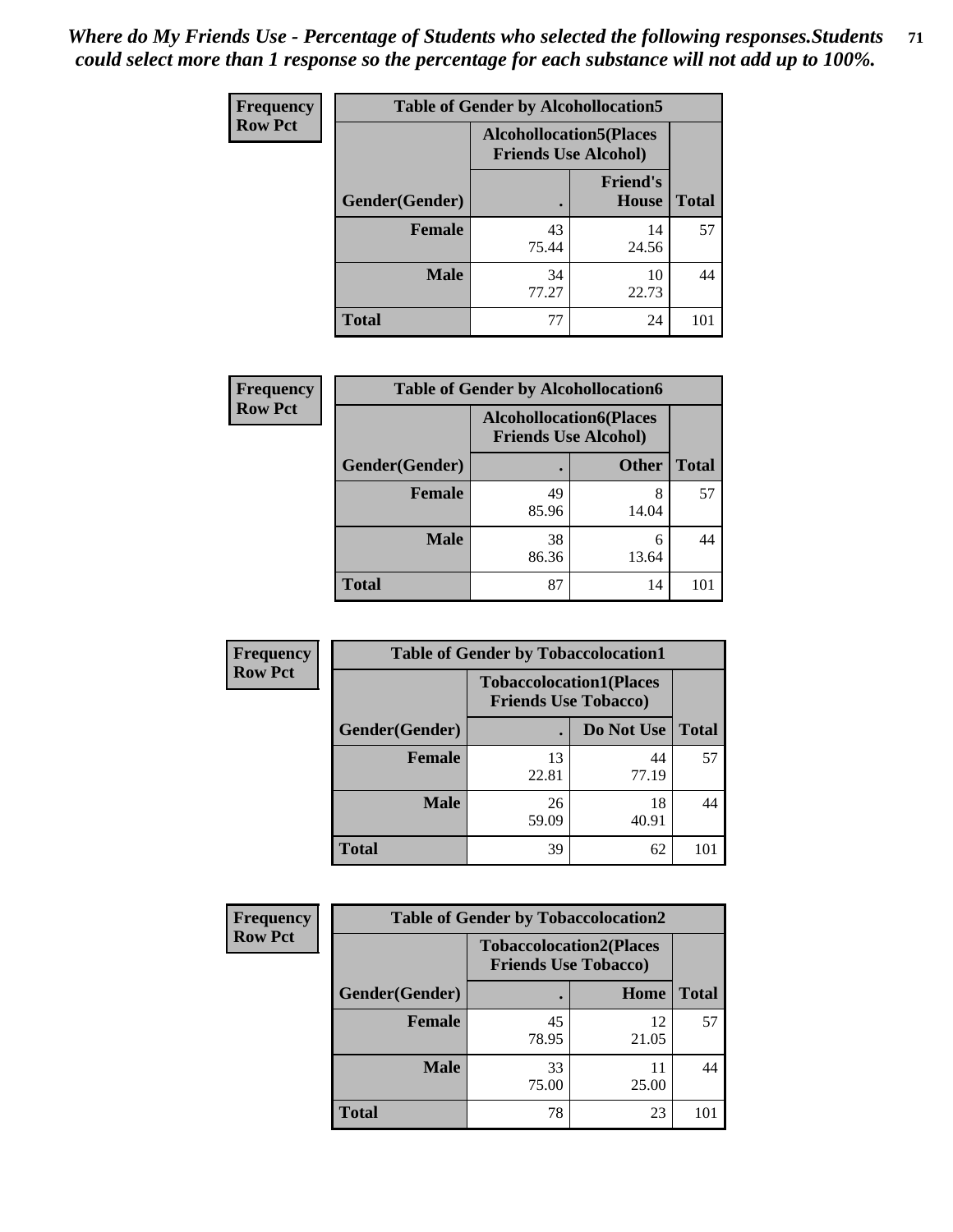| <b>Frequency</b> | <b>Table of Gender by Tobaccolocation3</b> |                                                               |               |              |  |
|------------------|--------------------------------------------|---------------------------------------------------------------|---------------|--------------|--|
| <b>Row Pct</b>   |                                            | <b>Tobaccolocation3(Places</b><br><b>Friends Use Tobacco)</b> |               |              |  |
|                  | Gender(Gender)                             |                                                               | <b>School</b> | <b>Total</b> |  |
|                  | Female                                     | 53<br>92.98                                                   | 7.02          | 57           |  |
|                  | <b>Male</b>                                | 32<br>72.73                                                   | 12<br>27.27   | 44           |  |
|                  | <b>Total</b>                               | 85                                                            | 16            | 101          |  |

| <b>Frequency</b> | <b>Table of Gender by Tobaccolocation4</b> |                             |                                |              |
|------------------|--------------------------------------------|-----------------------------|--------------------------------|--------------|
| <b>Row Pct</b>   |                                            | <b>Friends Use Tobacco)</b> | <b>Tobaccolocation4(Places</b> |              |
|                  | Gender(Gender)                             |                             | Car                            | <b>Total</b> |
|                  | <b>Female</b>                              | 48<br>84.21                 | q<br>15.79                     | 57           |
|                  | <b>Male</b>                                | 34<br>77.27                 | 10<br>22.73                    |              |
|                  | <b>Total</b>                               | 82                          | 19                             |              |

| <b>Frequency</b> | <b>Table of Gender by Tobaccolocation5</b> |                                                               |                          |              |  |
|------------------|--------------------------------------------|---------------------------------------------------------------|--------------------------|--------------|--|
| <b>Row Pct</b>   |                                            | <b>Tobaccolocation5(Places</b><br><b>Friends Use Tobacco)</b> |                          |              |  |
|                  | Gender(Gender)                             |                                                               | <b>Friend's</b><br>House | <b>Total</b> |  |
|                  | Female                                     | 45<br>78.95                                                   | 12<br>21.05              | 57           |  |
|                  | <b>Male</b>                                | 30<br>68.18                                                   | 14<br>31.82              | 44           |  |
|                  | <b>Total</b>                               | 75                                                            | 26                       | 101          |  |

| <b>Frequency</b> | <b>Table of Gender by Tobaccolocation6</b> |                                                               |              |              |
|------------------|--------------------------------------------|---------------------------------------------------------------|--------------|--------------|
| <b>Row Pct</b>   |                                            | <b>Tobaccolocation6(Places</b><br><b>Friends Use Tobacco)</b> |              |              |
|                  | Gender(Gender)                             |                                                               | <b>Other</b> | <b>Total</b> |
|                  | Female                                     | 48<br>84.21                                                   | Q<br>15.79   | 57           |
|                  | <b>Male</b>                                | 33<br>75.00                                                   | 11<br>25.00  | 44           |
|                  | <b>Total</b>                               | 81                                                            | 20           | 101          |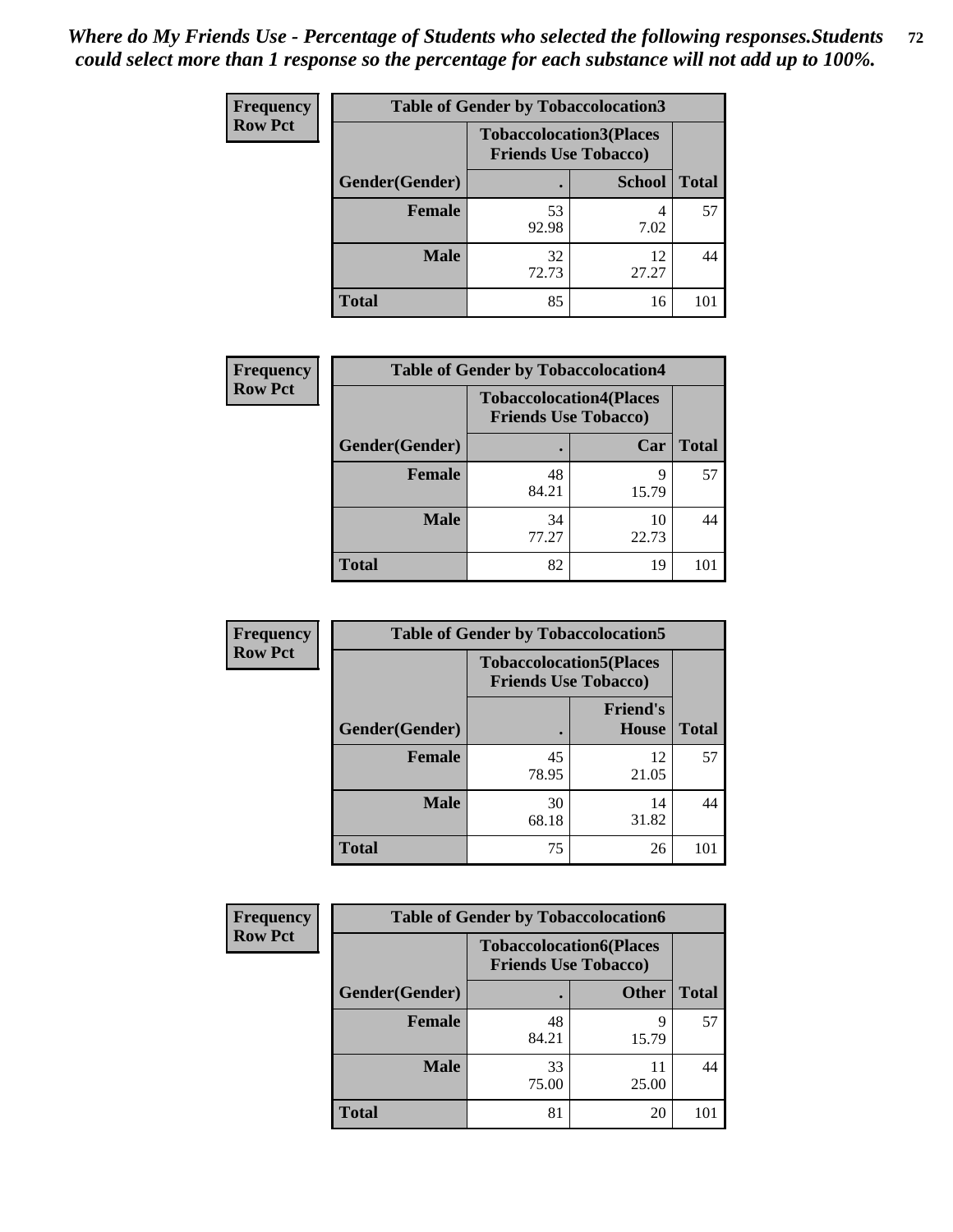| <b>Frequency</b> | <b>Table of Gender by Marijuanalocation1</b> |                                                                    |             |              |
|------------------|----------------------------------------------|--------------------------------------------------------------------|-------------|--------------|
| <b>Row Pct</b>   |                                              | <b>Marijuanalocation1(Places</b><br><b>Friends Use Marijuana</b> ) |             |              |
|                  | <b>Gender</b> (Gender)                       |                                                                    | Do Not Use  | <b>Total</b> |
|                  | <b>Female</b>                                | 11<br>19.30                                                        | 46<br>80.70 | 57           |
|                  | <b>Male</b>                                  | 15<br>34.09                                                        | 29<br>65.91 | 44           |
|                  | <b>Total</b>                                 | 26                                                                 | 75          | 101          |

| <b>Frequency</b> | <b>Table of Gender by Marijuanalocation2</b> |                                                                    |            |       |
|------------------|----------------------------------------------|--------------------------------------------------------------------|------------|-------|
| <b>Row Pct</b>   |                                              | <b>Marijuanalocation2(Places</b><br><b>Friends Use Marijuana</b> ) |            |       |
|                  | Gender(Gender)                               |                                                                    | Home       | Total |
|                  | <b>Female</b>                                | 49<br>85.96                                                        | 8<br>14.04 | 57    |
|                  | <b>Male</b>                                  | 38<br>86.36                                                        | 6<br>13.64 | 44    |
|                  | <b>Total</b>                                 | 87                                                                 | 14         | 101   |

| Frequency      | <b>Table of Gender by Marijuanalocation3</b> |                                                                    |               |              |  |
|----------------|----------------------------------------------|--------------------------------------------------------------------|---------------|--------------|--|
| <b>Row Pct</b> |                                              | <b>Marijuanalocation3(Places</b><br><b>Friends Use Marijuana</b> ) |               |              |  |
|                | Gender(Gender)                               |                                                                    | <b>School</b> | <b>Total</b> |  |
|                | Female                                       | 55<br>96.49                                                        | ◠<br>3.51     | 57           |  |
|                | <b>Male</b>                                  | 43<br>97.73                                                        | 2.27          | 44           |  |
|                | <b>Total</b>                                 | 98                                                                 | 3             | 101          |  |

| <b>Frequency</b> | <b>Table of Gender by Marijuanalocation4</b> |                                                                    |      |              |
|------------------|----------------------------------------------|--------------------------------------------------------------------|------|--------------|
| <b>Row Pct</b>   |                                              | <b>Marijuanalocation4(Places</b><br><b>Friends Use Marijuana</b> ) |      |              |
|                  | Gender(Gender)                               |                                                                    | Car  | <b>Total</b> |
|                  | <b>Female</b>                                | 54<br>94.74                                                        | 5.26 | 57           |
|                  | <b>Male</b>                                  | 42<br>95.45                                                        | 4.55 | 44           |
|                  | <b>Total</b>                                 | 96                                                                 | 5    | 10           |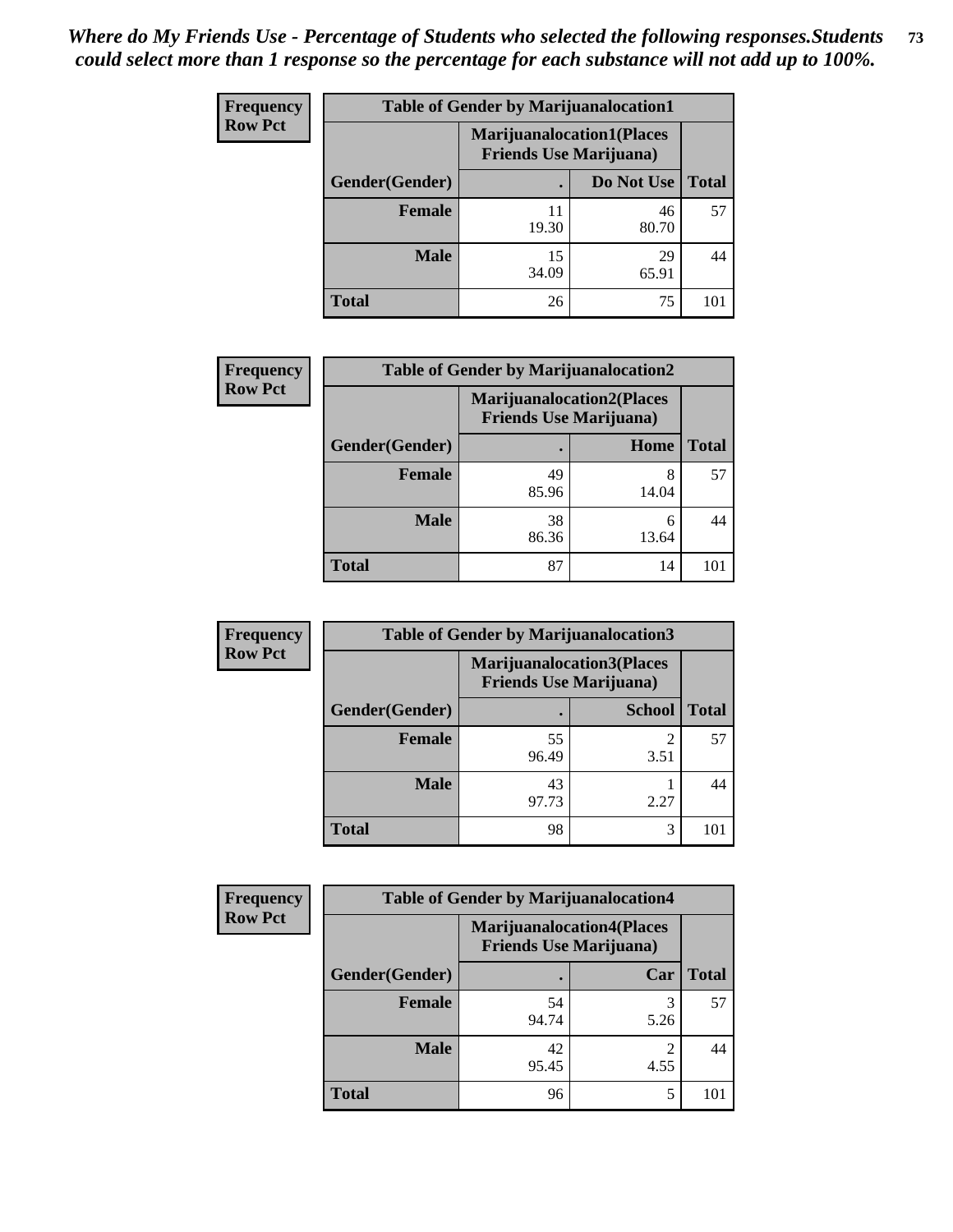| Frequency      | <b>Table of Gender by Marijuanalocation5</b> |                                                                     |                          |              |
|----------------|----------------------------------------------|---------------------------------------------------------------------|--------------------------|--------------|
| <b>Row Pct</b> |                                              | <b>Marijuanalocation5</b> (Places<br><b>Friends Use Marijuana</b> ) |                          |              |
|                | Gender(Gender)                               |                                                                     | <b>Friend's</b><br>House | <b>Total</b> |
|                | <b>Female</b>                                | 48<br>84.21                                                         | q<br>15.79               | 57           |
|                | <b>Male</b>                                  | 39<br>88.64                                                         | 5<br>11.36               | 44           |
|                | <b>Total</b>                                 | 87                                                                  | 14                       | 101          |

| <b>Frequency</b> | <b>Table of Gender by Marijuanalocation6</b> |                                                                    |              |              |
|------------------|----------------------------------------------|--------------------------------------------------------------------|--------------|--------------|
| <b>Row Pct</b>   |                                              | <b>Marijuanalocation6(Places</b><br><b>Friends Use Marijuana</b> ) |              |              |
|                  | <b>Gender</b> (Gender)                       |                                                                    | <b>Other</b> | <b>Total</b> |
|                  | <b>Female</b>                                | 50<br>87.72                                                        | 12.28        | 57           |
|                  | <b>Male</b>                                  | 38<br>86.36                                                        | 6<br>13.64   | 44           |
|                  | Total                                        | 88                                                                 | 13           | 101          |

| Frequency      | <b>Table of Gender by Otherdruglocation1</b> |                                            |                                  |              |
|----------------|----------------------------------------------|--------------------------------------------|----------------------------------|--------------|
| <b>Row Pct</b> |                                              | <b>Friends Use Other Illegal</b><br>Drugs) | <b>Otherdruglocation1(Places</b> |              |
|                | Gender(Gender)                               |                                            | Do Not Use                       | <b>Total</b> |
|                | <b>Female</b>                                | 8<br>14.04                                 | 49<br>85.96                      | 57           |
|                | <b>Male</b>                                  | 15.91                                      | 37<br>84.09                      | 44           |
|                | <b>Total</b>                                 | 15                                         | 86                               | 101          |

| Frequency      | <b>Table of Gender by Otherdruglocation2</b>                                   |             |       |              |
|----------------|--------------------------------------------------------------------------------|-------------|-------|--------------|
| <b>Row Pct</b> | <b>Otherdruglocation2(Places</b><br><b>Friends Use Other Illegal</b><br>Drugs) |             |       |              |
|                | Gender(Gender)                                                                 |             | Home  | <b>Total</b> |
|                | Female                                                                         | 50<br>87.72 | 12.28 | 57           |
|                | <b>Male</b>                                                                    | 42<br>95.45 | 4.55  | 44           |
|                | <b>Total</b>                                                                   | 92          | 9     | 101          |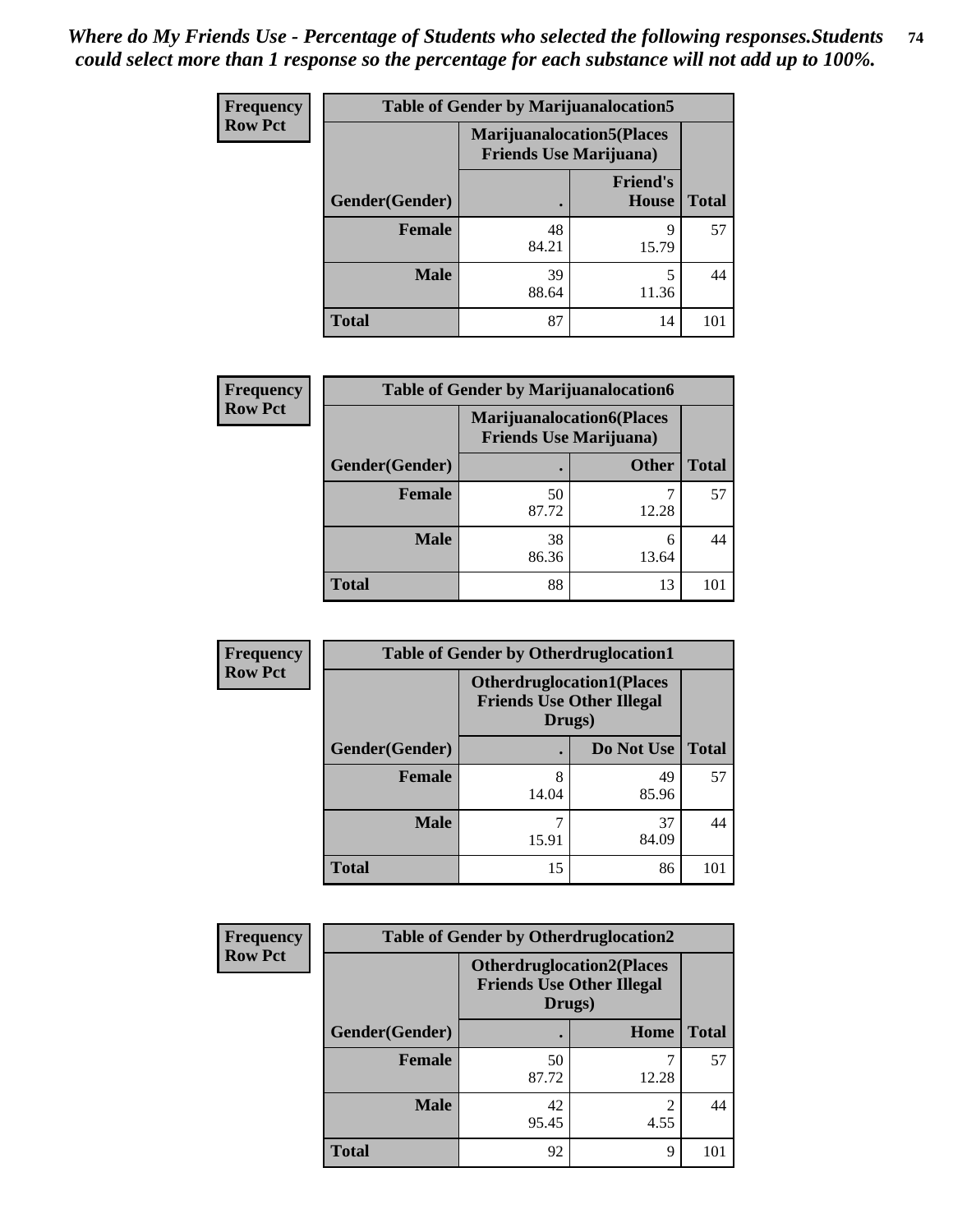| Frequency      | <b>Table of Gender by Otherdruglocation3</b>                                   |             |                |              |
|----------------|--------------------------------------------------------------------------------|-------------|----------------|--------------|
| <b>Row Pct</b> | <b>Otherdruglocation3(Places</b><br><b>Friends Use Other Illegal</b><br>Drugs) |             |                |              |
|                | Gender(Gender)                                                                 |             | <b>School</b>  | <b>Total</b> |
|                | Female                                                                         | 56<br>98.25 | 1.75           | 57           |
|                | <b>Male</b>                                                                    | 43<br>97.73 | 2.27           | 44           |
|                | <b>Total</b>                                                                   | 99          | $\mathfrak{D}$ | 101          |

| <b>Frequency</b> | <b>Table of Gender by Otherdruglocation4</b> |                                                                                |                        |              |
|------------------|----------------------------------------------|--------------------------------------------------------------------------------|------------------------|--------------|
| <b>Row Pct</b>   |                                              | <b>Otherdruglocation4(Places</b><br><b>Friends Use Other Illegal</b><br>Drugs) |                        |              |
|                  | Gender(Gender)                               |                                                                                | Car                    | <b>Total</b> |
|                  | <b>Female</b>                                | 55<br>96.49                                                                    | $\mathfrak{D}$<br>3.51 | 57           |
|                  | <b>Male</b>                                  | 44<br>100.00                                                                   | 0.00                   | 44           |
|                  | <b>Total</b>                                 | 99                                                                             | 2                      | 101          |

| Frequency      | <b>Table of Gender by Otherdruglocation5</b> |                                                                                |                                 |              |
|----------------|----------------------------------------------|--------------------------------------------------------------------------------|---------------------------------|--------------|
| <b>Row Pct</b> |                                              | <b>Otherdruglocation5(Places</b><br><b>Friends Use Other Illegal</b><br>Drugs) |                                 |              |
|                | Gender(Gender)                               |                                                                                | <b>Friend's</b><br><b>House</b> | <b>Total</b> |
|                | <b>Female</b>                                | 50<br>87.72                                                                    | 12.28                           | 57           |
|                | <b>Male</b>                                  | 42<br>95.45                                                                    | 2<br>4.55                       | 44           |
|                | <b>Total</b>                                 | 92                                                                             | 9                               | 101          |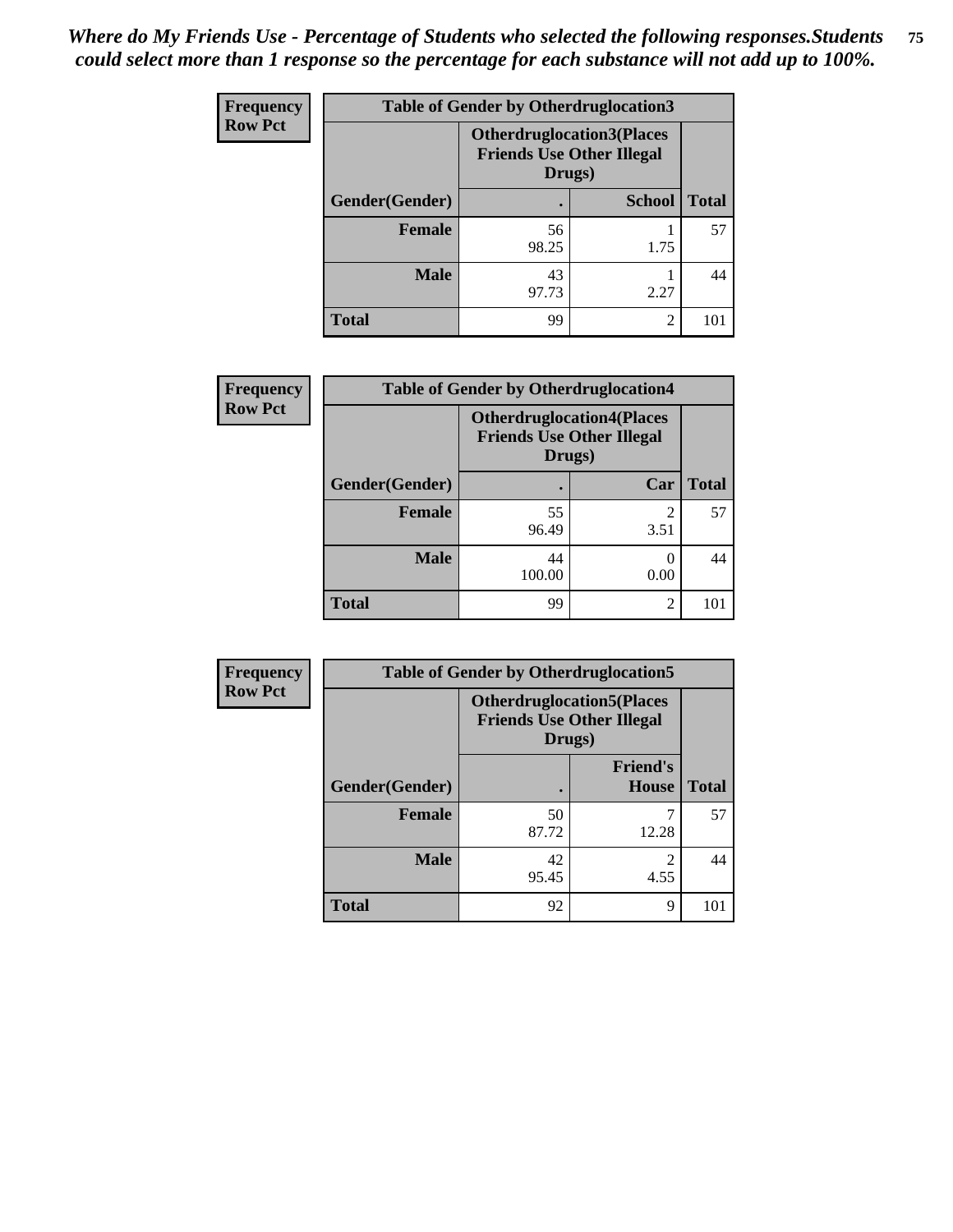| <b>Frequency</b> | <b>Table of Gender by Otherdruglocation6</b> |             |                                                                      |              |
|------------------|----------------------------------------------|-------------|----------------------------------------------------------------------|--------------|
| <b>Row Pct</b>   |                                              | Drugs)      | <b>Otherdruglocation6(Places</b><br><b>Friends Use Other Illegal</b> |              |
|                  | Gender(Gender)                               |             | <b>Other</b>                                                         | <b>Total</b> |
|                  | Female                                       | 52<br>91.23 | 8.77                                                                 | 57           |
|                  | <b>Male</b>                                  | 41<br>93.18 | 3<br>6.82                                                            | 44           |
|                  | <b>Total</b>                                 | 93          | 8                                                                    | 101          |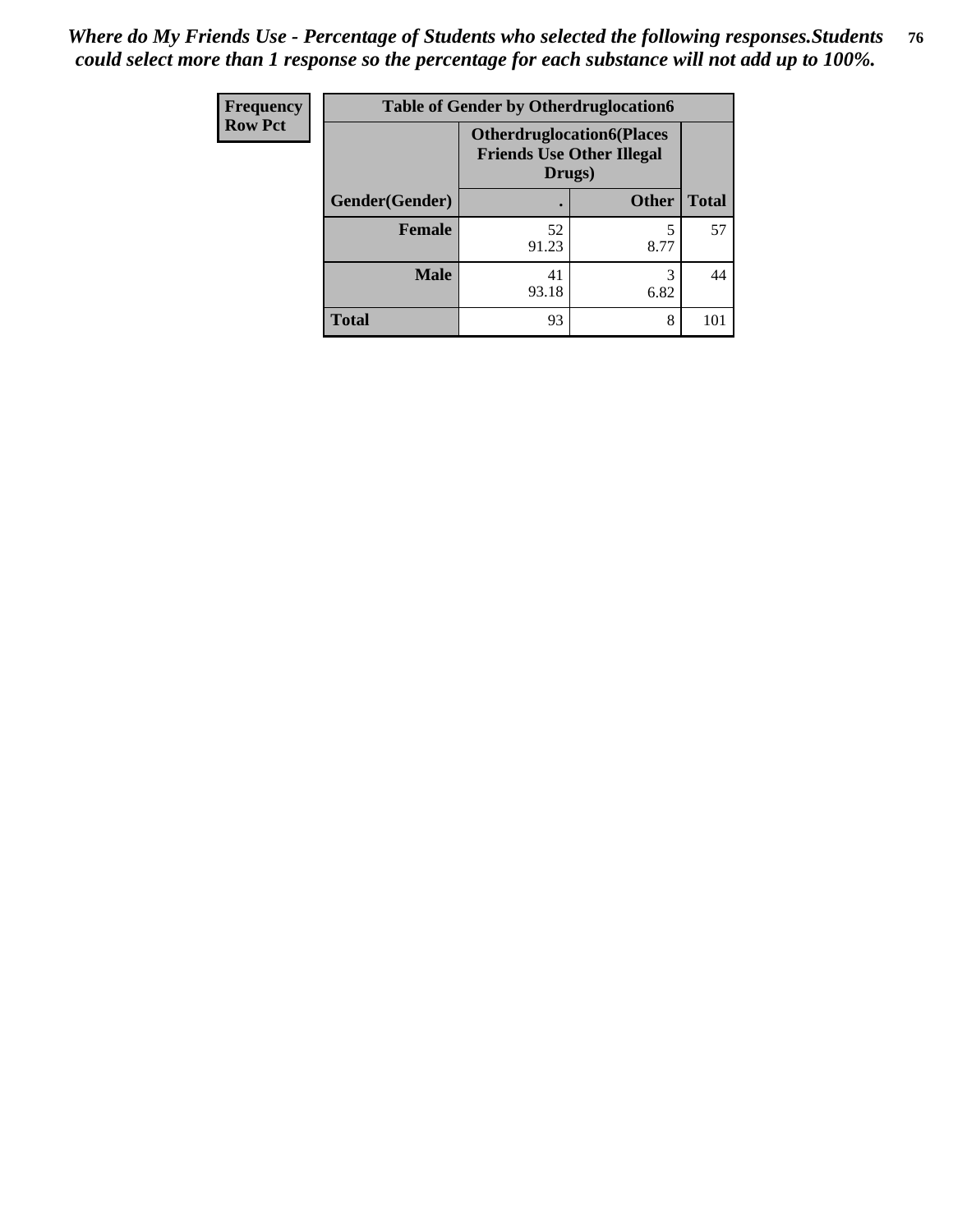| <b>Frequency</b> | <b>Table of Gender by Alcoholtime1</b> |                                                          |                      |              |
|------------------|----------------------------------------|----------------------------------------------------------|----------------------|--------------|
| <b>Row Pct</b>   |                                        | <b>Alcoholtime1(Times</b><br><b>Friends Use Alcohol)</b> |                      |              |
|                  | Gender(Gender)                         | $\bullet$                                                | Do Not<br><b>Use</b> | <b>Total</b> |
|                  | <b>Female</b>                          | 19<br>33.33                                              | 38<br>66.67          | 57           |
|                  | <b>Male</b>                            | 23<br>52.27                                              | 21<br>47.73          | 44           |
|                  | <b>Total</b>                           | 42                                                       | 59                   | 101          |

| Frequency      | <b>Table of Gender by Alcoholtime2</b> |                                                          |                            |              |
|----------------|----------------------------------------|----------------------------------------------------------|----------------------------|--------------|
| <b>Row Pct</b> |                                        | <b>Alcoholtime2(Times</b><br><b>Friends Use Alcohol)</b> |                            |              |
|                | Gender(Gender)                         |                                                          | <b>On Way</b><br>to School | <b>Total</b> |
|                | <b>Female</b>                          | 55<br>96.49                                              | 2<br>3.51                  | 57           |
|                | <b>Male</b>                            | 44<br>100.00                                             | 0<br>0.00                  | 44           |
|                | <b>Total</b>                           | 99                                                       | 2                          | 101          |

| Frequency      | <b>Table of Gender by Alcoholtime3</b> |                                                          |                         |              |
|----------------|----------------------------------------|----------------------------------------------------------|-------------------------|--------------|
| <b>Row Pct</b> |                                        | <b>Alcoholtime3(Times</b><br><b>Friends Use Alcohol)</b> |                         |              |
|                | Gender(Gender)                         |                                                          | <b>During</b><br>School | <b>Total</b> |
|                | <b>Female</b>                          | 54<br>94.74                                              | 3<br>5.26               | 57           |
|                | <b>Male</b>                            | 43<br>97.73                                              | 2.27                    | 44           |
|                | <b>Total</b>                           | 97                                                       | 4                       | 101          |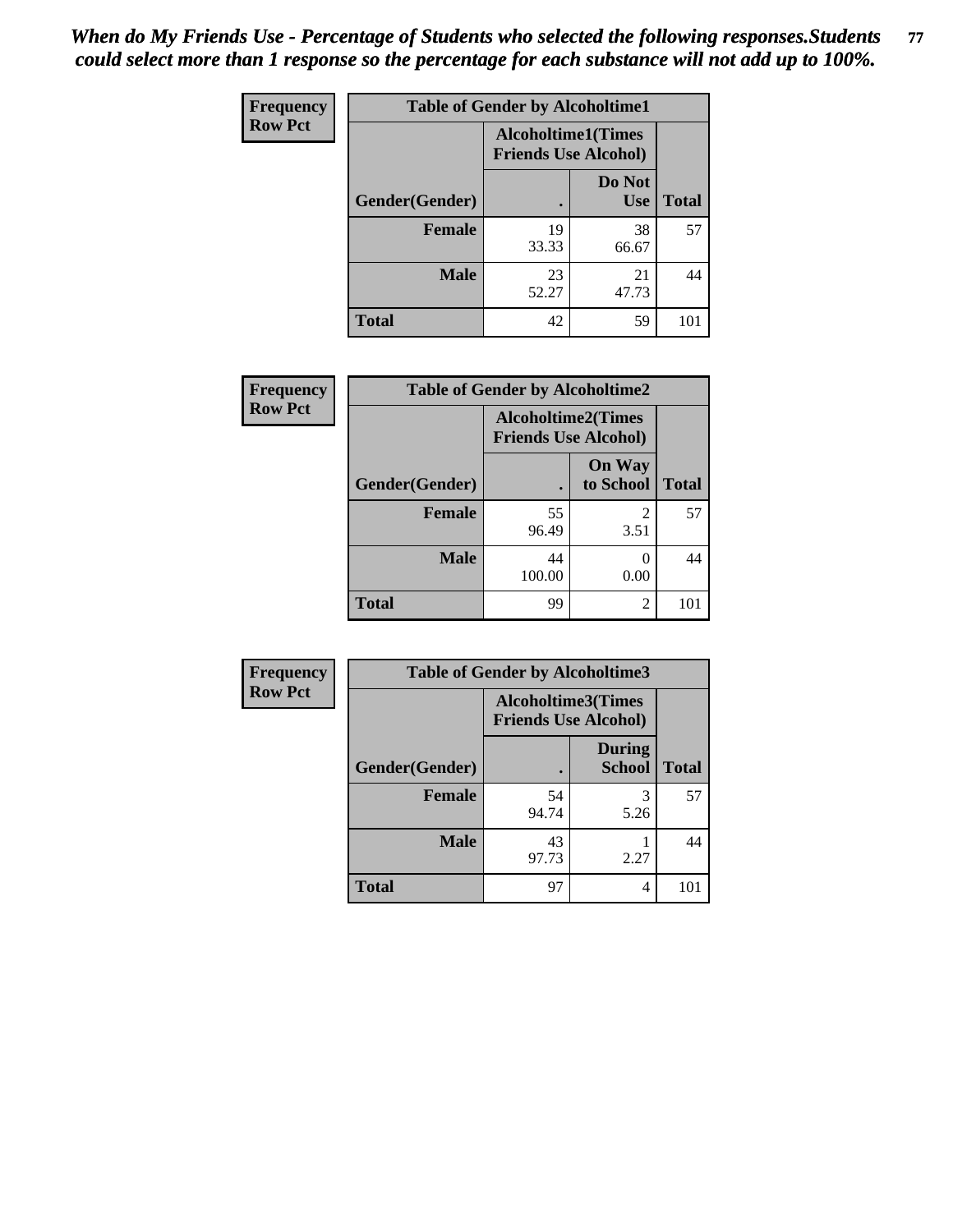*When do My Friends Use - Percentage of Students who selected the following responses.Students could select more than 1 response so the percentage for each substance will not add up to 100%.* **78**

| Frequency      | <b>Table of Gender by Alcoholtime4</b> |                                                          |                                                |              |
|----------------|----------------------------------------|----------------------------------------------------------|------------------------------------------------|--------------|
| <b>Row Pct</b> |                                        | <b>Alcoholtime4(Times</b><br><b>Friends Use Alcohol)</b> |                                                |              |
|                | Gender(Gender)                         | $\bullet$                                                | <b>On Way</b><br>Home<br>From<br><b>School</b> | <b>Total</b> |
|                | <b>Female</b>                          | 53<br>92.98                                              | 4<br>7.02                                      | 57           |
|                | <b>Male</b>                            | 44<br>100.00                                             | 0<br>0.00                                      | 44           |
|                | <b>Total</b>                           | 97                                                       | 4                                              | 101          |

| <b>Frequency</b> |                |                                                           | <b>Table of Gender by Alcoholtime5</b> |              |
|------------------|----------------|-----------------------------------------------------------|----------------------------------------|--------------|
| <b>Row Pct</b>   |                | <b>Alcoholtime5</b> (Times<br><b>Friends Use Alcohol)</b> |                                        |              |
|                  | Gender(Gender) |                                                           | <b>Weeknights</b>                      | <b>Total</b> |
|                  | <b>Female</b>  | 51<br>89.47                                               | 6<br>10.53                             | 57           |
|                  | <b>Male</b>    | 40<br>90.91                                               | 4<br>9.09                              | 44           |
|                  | <b>Total</b>   | 91                                                        | 10                                     | 101          |

| Frequency      | <b>Table of Gender by Alcoholtime6</b> |             |                                                          |              |
|----------------|----------------------------------------|-------------|----------------------------------------------------------|--------------|
| <b>Row Pct</b> |                                        |             | <b>Alcoholtime6(Times</b><br><b>Friends Use Alcohol)</b> |              |
|                | Gender(Gender)                         |             | Weekends                                                 | <b>Total</b> |
|                | Female                                 | 36<br>63.16 | 21<br>36.84                                              | 57           |
|                | <b>Male</b>                            | 22<br>50.00 | 22<br>50.00                                              | 44           |
|                | <b>Total</b>                           | 58          | 43                                                       | 101          |

| Frequency      | <b>Table of Gender by Tobaccotime1</b> |                                                          |                      |              |  |
|----------------|----------------------------------------|----------------------------------------------------------|----------------------|--------------|--|
| <b>Row Pct</b> |                                        | <b>Tobaccotime1(Times</b><br><b>Friends Use Tobacco)</b> |                      |              |  |
|                | Gender(Gender)                         |                                                          | Do Not<br><b>Use</b> | <b>Total</b> |  |
|                | <b>Female</b>                          | 13<br>22.81                                              | 44<br>77.19          | 57           |  |
|                | <b>Male</b>                            | 24<br>54.55                                              | 20<br>45.45          | 44           |  |
|                | <b>Total</b>                           | 37                                                       | 64                   | 101          |  |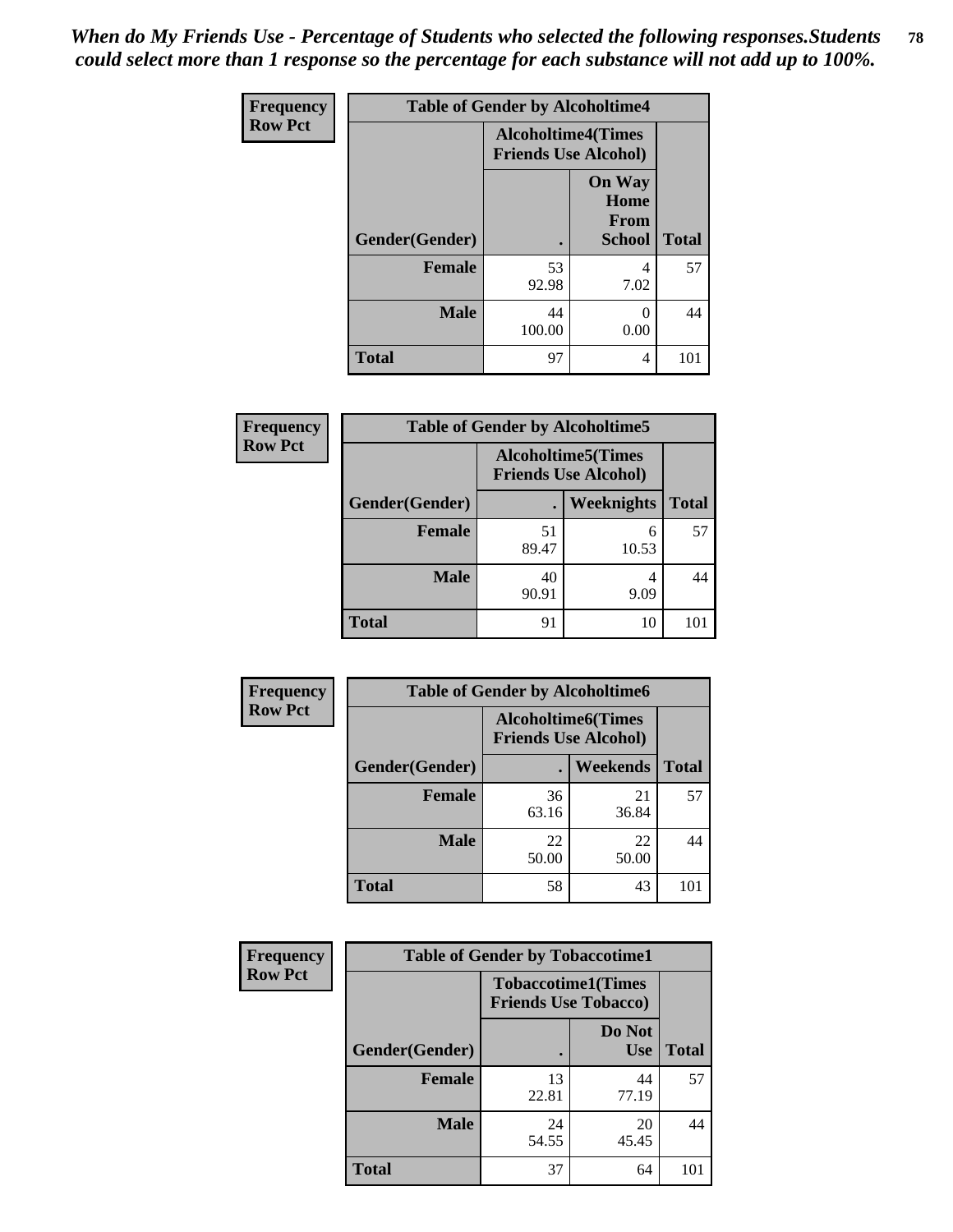*When do My Friends Use - Percentage of Students who selected the following responses.Students could select more than 1 response so the percentage for each substance will not add up to 100%.* **79**

| Frequency      | <b>Table of Gender by Tobaccotime2</b> |                                                          |                            |              |
|----------------|----------------------------------------|----------------------------------------------------------|----------------------------|--------------|
| <b>Row Pct</b> |                                        | <b>Tobaccotime2(Times</b><br><b>Friends Use Tobacco)</b> |                            |              |
|                | Gender(Gender)                         | $\bullet$                                                | <b>On Way</b><br>to School | <b>Total</b> |
|                | Female                                 | 50<br>87.72                                              | 12.28                      | 57           |
|                | <b>Male</b>                            | 34<br>77.27                                              | 10<br>22.73                | 44           |
|                | <b>Total</b>                           | 84                                                       | 17                         | 101          |

| Frequency      | <b>Table of Gender by Tobaccotime3</b> |                                                          |                                |              |
|----------------|----------------------------------------|----------------------------------------------------------|--------------------------------|--------------|
| <b>Row Pct</b> |                                        | <b>Tobaccotime3(Times</b><br><b>Friends Use Tobacco)</b> |                                |              |
|                | Gender(Gender)                         |                                                          | <b>During</b><br><b>School</b> | <b>Total</b> |
|                | <b>Female</b>                          | 51<br>89.47                                              | 6<br>10.53                     | 57           |
|                | <b>Male</b>                            | 34<br>77.27                                              | 10<br>22.73                    | 44           |
|                | <b>Total</b>                           | 85                                                       | 16                             | 101          |

| <b>Frequency</b> | <b>Table of Gender by Tobaccotime4</b> |                                                          |                                                |              |
|------------------|----------------------------------------|----------------------------------------------------------|------------------------------------------------|--------------|
| <b>Row Pct</b>   |                                        | <b>Tobaccotime4(Times</b><br><b>Friends Use Tobacco)</b> |                                                |              |
|                  | Gender(Gender)                         |                                                          | <b>On Way</b><br>Home<br>From<br><b>School</b> | <b>Total</b> |
|                  | <b>Female</b>                          | 53<br>92.98                                              | 4<br>7.02                                      | 57           |
|                  | <b>Male</b>                            | 44<br>100.00                                             | ∩<br>0.00                                      | 44           |
|                  | <b>Total</b>                           | 97                                                       | 4                                              | 101          |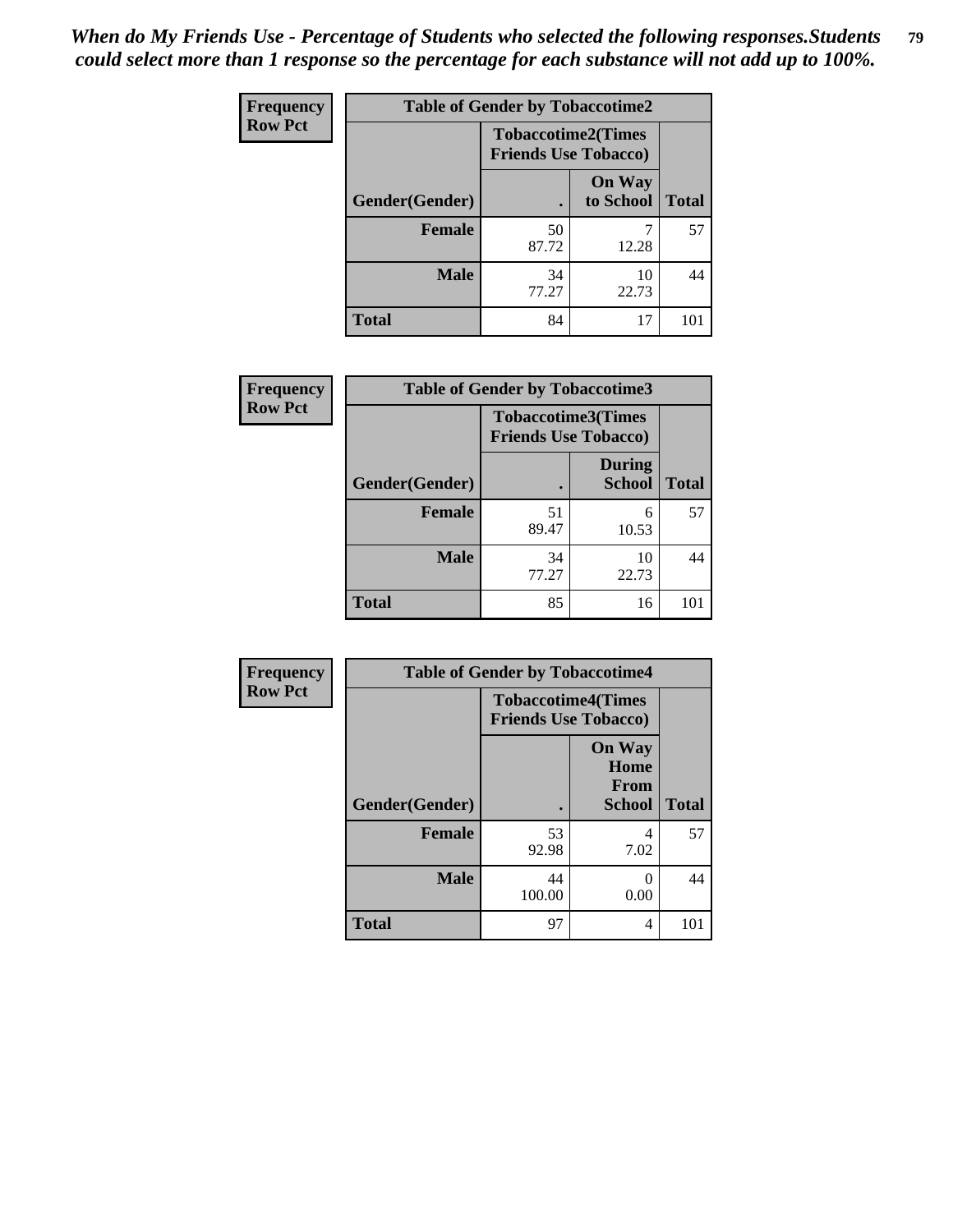| <b>Frequency</b> | <b>Table of Gender by Tobaccotime5</b> |             |                                                           |              |  |
|------------------|----------------------------------------|-------------|-----------------------------------------------------------|--------------|--|
| <b>Row Pct</b>   |                                        |             | <b>Tobaccotime5</b> (Times<br><b>Friends Use Tobacco)</b> |              |  |
|                  | <b>Gender</b> (Gender)                 |             | <b>Weeknights</b>                                         | <b>Total</b> |  |
|                  | <b>Female</b>                          | 46<br>80.70 | 11<br>19.30                                               | 57           |  |
|                  | <b>Male</b>                            | 29<br>65.91 | 15<br>34.09                                               | 44           |  |
|                  | Total                                  | 75          | 26                                                        | 101          |  |

| <b>Frequency</b> | <b>Table of Gender by Tobaccotime6</b> |                                                          |             |              |
|------------------|----------------------------------------|----------------------------------------------------------|-------------|--------------|
| <b>Row Pct</b>   |                                        | <b>Tobaccotime6(Times</b><br><b>Friends Use Tobacco)</b> |             |              |
|                  | Gender(Gender)                         |                                                          | Weekends    | <b>Total</b> |
|                  | Female                                 | 44<br>77.19                                              | 13<br>22.81 | 57           |
|                  | <b>Male</b>                            | 25<br>56.82                                              | 19<br>43.18 | 44           |
|                  | <b>Total</b>                           | 69                                                       | 32          | 101          |

| Frequency      | <b>Table of Gender by Marijuanatime1</b> |                                                               |             |              |
|----------------|------------------------------------------|---------------------------------------------------------------|-------------|--------------|
| <b>Row Pct</b> |                                          | <b>Marijuanatime1(Times</b><br><b>Friends Use Marijuana</b> ) |             |              |
|                | Gender(Gender)                           |                                                               | Do Not Use  | <b>Total</b> |
|                | <b>Female</b>                            | 12<br>21.05                                                   | 45<br>78.95 | 57           |
|                | <b>Male</b>                              | 13<br>29.55                                                   | 31<br>70.45 | 44           |
|                | <b>Total</b>                             | 25                                                            | 76          | 101          |

| Frequency      | <b>Table of Gender by Marijuanatime2</b> |                                                               |                            |              |
|----------------|------------------------------------------|---------------------------------------------------------------|----------------------------|--------------|
| <b>Row Pct</b> |                                          | <b>Marijuanatime2(Times</b><br><b>Friends Use Marijuana</b> ) |                            |              |
|                | Gender(Gender)                           |                                                               | On Way to<br><b>School</b> | <b>Total</b> |
|                | <b>Female</b>                            | 55<br>96.49                                                   | $\mathfrak{D}$<br>3.51     | 57           |
|                | <b>Male</b>                              | 44<br>100.00                                                  | 0<br>0.00                  | 44           |
|                | <b>Total</b>                             | 99                                                            | $\overline{2}$             | 101          |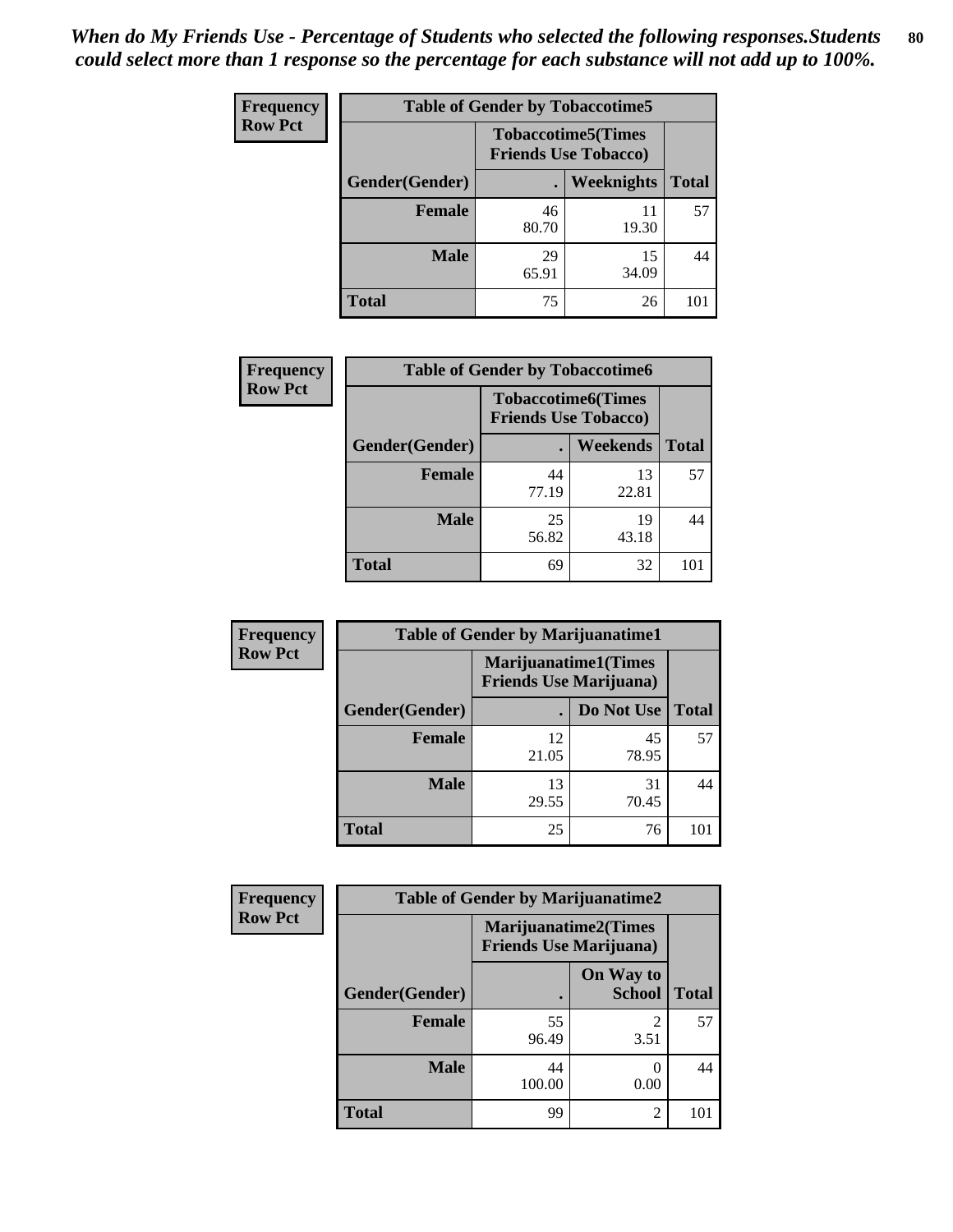| Frequency      | <b>Table of Gender by Marijuanatime3</b> |                                                          |              |  |  |
|----------------|------------------------------------------|----------------------------------------------------------|--------------|--|--|
| <b>Row Pct</b> |                                          | Marijuanatime3(Times<br><b>Friends Use</b><br>Marijuana) |              |  |  |
|                | Gender(Gender)                           | $\bullet$                                                | <b>Total</b> |  |  |
|                | <b>Female</b>                            | 57<br>100.00                                             | 57           |  |  |
|                | <b>Male</b>                              | 44<br>100.00                                             | 44           |  |  |
|                | <b>Total</b>                             | 101                                                      | 101          |  |  |

| Frequency      | <b>Table of Gender by Marijuanatime4</b> |                                                               |                                                       |              |
|----------------|------------------------------------------|---------------------------------------------------------------|-------------------------------------------------------|--------------|
| <b>Row Pct</b> |                                          | <b>Marijuanatime4(Times</b><br><b>Friends Use Marijuana</b> ) |                                                       |              |
|                | Gender(Gender)                           |                                                               | <b>On Way</b><br>Home<br><b>From</b><br><b>School</b> | <b>Total</b> |
|                | <b>Female</b>                            | 55<br>96.49                                                   | $\mathcal{D}_{\mathcal{A}}$<br>3.51                   | 57           |
|                | <b>Male</b>                              | 44<br>100.00                                                  | 0.00                                                  | 44           |
|                | <b>Total</b>                             | 99                                                            | 2                                                     | 101          |

| Frequency      | <b>Table of Gender by Marijuanatime5</b> |             |                                                                |              |
|----------------|------------------------------------------|-------------|----------------------------------------------------------------|--------------|
| <b>Row Pct</b> |                                          |             | <b>Marijuanatime5</b> (Times<br><b>Friends Use Marijuana</b> ) |              |
|                | Gender(Gender)                           |             | Weeknights                                                     | <b>Total</b> |
|                | <b>Female</b>                            | 52<br>91.23 | 5<br>8.77                                                      | 57           |
|                | <b>Male</b>                              | 41<br>93.18 | 3<br>6.82                                                      | 44           |
|                | <b>Total</b>                             | 93          | 8                                                              | 101          |

| Frequency      | <b>Table of Gender by Marijuanatime6</b> |                                |                             |              |  |
|----------------|------------------------------------------|--------------------------------|-----------------------------|--------------|--|
| <b>Row Pct</b> |                                          | <b>Friends Use Marijuana</b> ) | <b>Marijuanatime6(Times</b> |              |  |
|                | Gender(Gender)                           |                                | <b>Weekends</b>             | <b>Total</b> |  |
|                | <b>Female</b>                            | 46<br>80.70                    | 11<br>19.30                 | 57           |  |
|                | <b>Male</b>                              | 31<br>70.45                    | 13<br>29.55                 | 44           |  |
|                | <b>Total</b>                             | 77                             | 24                          | 101          |  |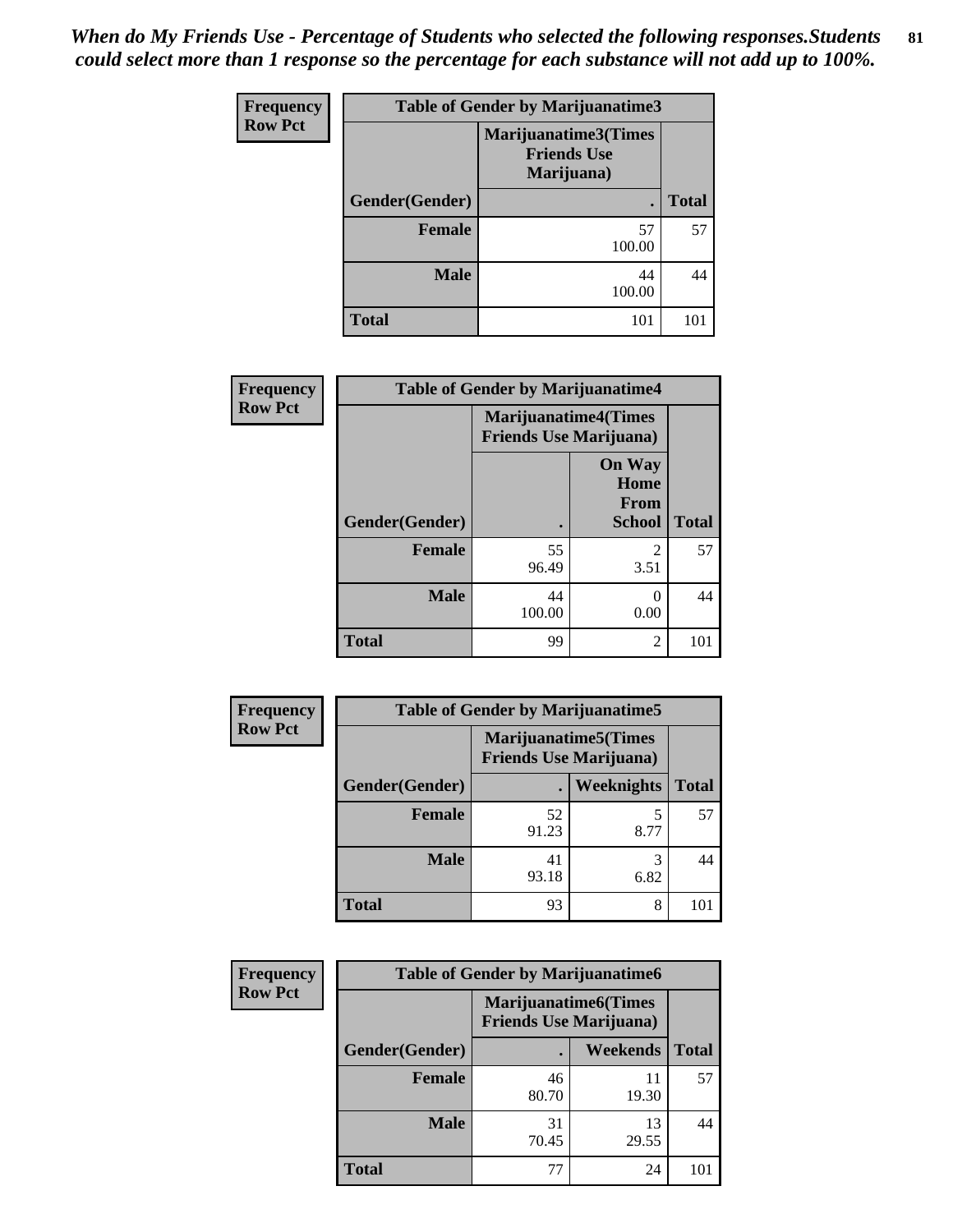| <b>Frequency</b> | <b>Table of Gender by Otherdrugtime1</b> |                                                                                    |             |              |
|------------------|------------------------------------------|------------------------------------------------------------------------------------|-------------|--------------|
| <b>Row Pct</b>   |                                          | <b>Otherdrugtime1</b> (Times<br><b>Friends Use Other</b><br><b>Illegal Drugs</b> ) |             |              |
|                  | Gender(Gender)                           |                                                                                    | Do Not Use  | <b>Total</b> |
|                  | <b>Female</b>                            | 8<br>14.04                                                                         | 49<br>85.96 | 57           |
|                  | <b>Male</b>                              | 6<br>13.64                                                                         | 38<br>86.36 | 44           |
|                  | <b>Total</b>                             | 14                                                                                 | 87          | 101          |

| Frequency      | <b>Table of Gender by Otherdrugtime2</b> |                                                                                   |                            |              |
|----------------|------------------------------------------|-----------------------------------------------------------------------------------|----------------------------|--------------|
| <b>Row Pct</b> |                                          | <b>Otherdrugtime2(Times</b><br><b>Friends Use Other</b><br><b>Illegal Drugs</b> ) |                            |              |
|                | Gender(Gender)                           |                                                                                   | On Way to<br><b>School</b> | <b>Total</b> |
|                | <b>Female</b>                            | 55<br>96.49                                                                       | $\mathfrak{D}$<br>3.51     | 57           |
|                | <b>Male</b>                              | 44<br>100.00                                                                      | 0.00                       | 44           |
|                | <b>Total</b>                             | 99                                                                                | $\mathfrak{D}$             | 101          |

| <b>Frequency</b> | Table of Gender by Otherdrugtime3 |                                                                            |                                |              |
|------------------|-----------------------------------|----------------------------------------------------------------------------|--------------------------------|--------------|
| <b>Row Pct</b>   |                                   | Otherdrugtime3(Times<br><b>Friends Use Other</b><br><b>Illegal Drugs</b> ) |                                |              |
|                  | Gender(Gender)                    | $\bullet$                                                                  | <b>During</b><br><b>School</b> | <b>Total</b> |
|                  | <b>Female</b>                     | 55<br>96.49                                                                | $\mathfrak{D}$<br>3.51         | 57           |
|                  | <b>Male</b>                       | 43<br>97.73                                                                | 2.27                           | 44           |
|                  | <b>Total</b>                      | 98                                                                         | 3                              | 101          |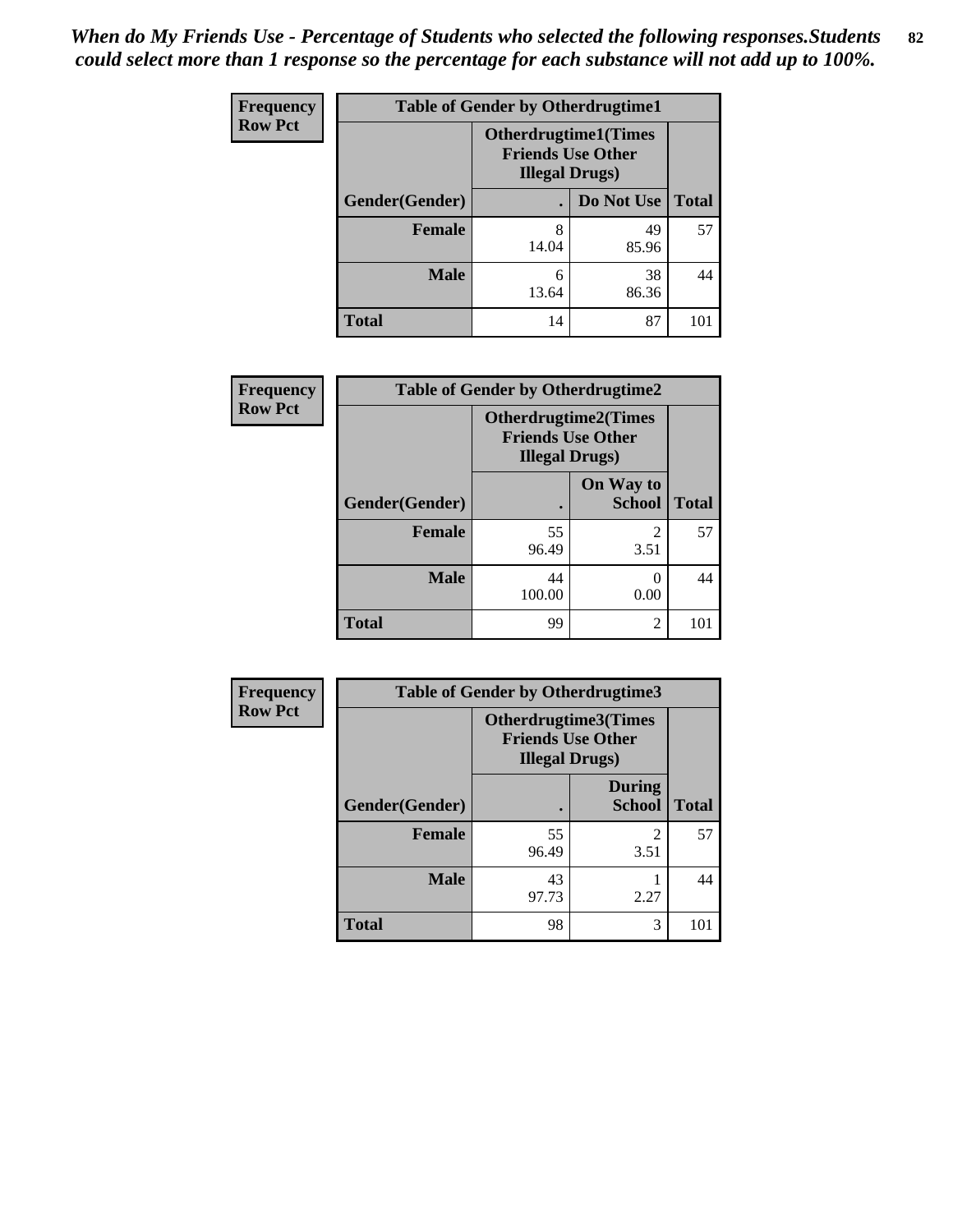*When do My Friends Use - Percentage of Students who selected the following responses.Students could select more than 1 response so the percentage for each substance will not add up to 100%.* **83**

| <b>Frequency</b> |                | <b>Table of Gender by Otherdrugtime4</b>                                          |                                                |              |
|------------------|----------------|-----------------------------------------------------------------------------------|------------------------------------------------|--------------|
| <b>Row Pct</b>   |                | <b>Otherdrugtime4(Times</b><br><b>Friends Use Other</b><br><b>Illegal Drugs</b> ) |                                                |              |
|                  | Gender(Gender) |                                                                                   | <b>On Way</b><br>Home<br>From<br><b>School</b> | <b>Total</b> |
|                  | Female         | 55<br>96.49                                                                       | $\mathfrak{D}$<br>3.51                         | 57           |
|                  | <b>Male</b>    | 44<br>100.00                                                                      | 0.00                                           | 44           |
|                  | <b>Total</b>   | 99                                                                                | 2                                              | 101          |

| Frequency      | <b>Table of Gender by Otherdrugtime5</b> |              |                                                                                    |              |
|----------------|------------------------------------------|--------------|------------------------------------------------------------------------------------|--------------|
| <b>Row Pct</b> |                                          |              | <b>Otherdrugtime5</b> (Times<br><b>Friends Use Other</b><br><b>Illegal Drugs</b> ) |              |
|                | Gender(Gender)                           |              | Weeknights                                                                         | <b>Total</b> |
|                | Female                                   | 51<br>89.47  | 6<br>10.53                                                                         | 57           |
|                | <b>Male</b>                              | 44<br>100.00 | 0.00                                                                               | 44           |
|                | <b>Total</b>                             | 95           | 6                                                                                  | 101          |

| <b>Frequency</b> | <b>Table of Gender by Otherdrugtime6</b> |                                                                                   |            |              |
|------------------|------------------------------------------|-----------------------------------------------------------------------------------|------------|--------------|
| <b>Row Pct</b>   |                                          | <b>Otherdrugtime6(Times</b><br><b>Friends Use Other</b><br><b>Illegal Drugs</b> ) |            |              |
|                  | Gender(Gender)                           |                                                                                   | Weekends   | <b>Total</b> |
|                  | <b>Female</b>                            | 50<br>87.72                                                                       | 12.28      | 57           |
|                  | <b>Male</b>                              | 38<br>86.36                                                                       | 6<br>13.64 | 44           |
|                  | <b>Total</b>                             | 88                                                                                | 13         | 101          |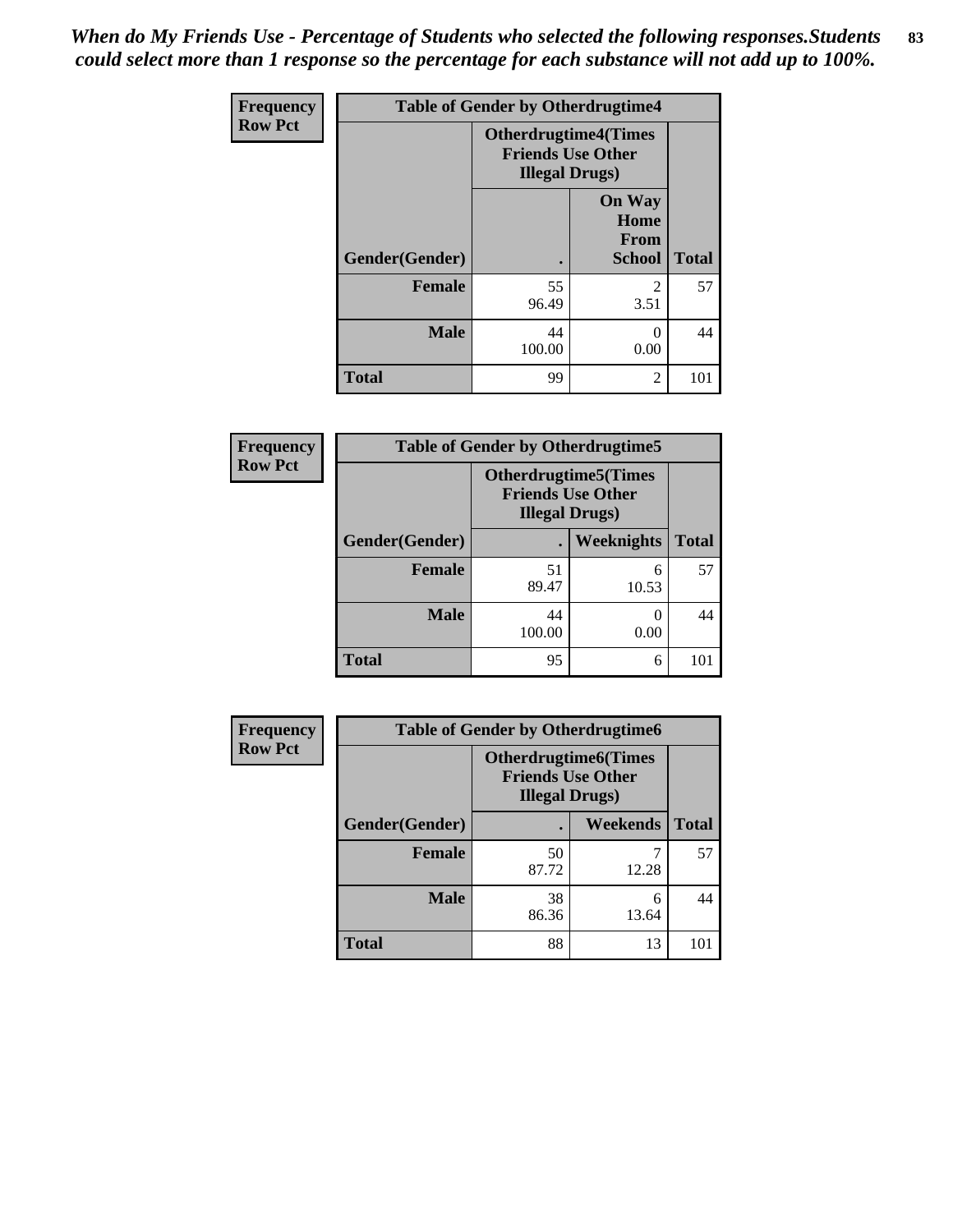# *Other Questions* **84**

| Frequency      | <b>Table of Gender by Educationalcohol</b> |                                                                                                                               |                |              |
|----------------|--------------------------------------------|-------------------------------------------------------------------------------------------------------------------------------|----------------|--------------|
| <b>Row Pct</b> |                                            | Educationalcohol(I<br>have been taught<br>about alcohol,<br>tobacco,<br>and other drugs<br>within the last year<br>at school) |                |              |
|                | Gender(Gender)                             | Yes                                                                                                                           | N <sub>0</sub> | <b>Total</b> |
|                | <b>Female</b>                              | 53<br>92.98                                                                                                                   | 4<br>7.02      | 57           |
|                | <b>Male</b>                                | 41<br>93.18                                                                                                                   | 3<br>6.82      | 44           |
|                | <b>Total</b>                               | 94                                                                                                                            | 7              | 101          |

| Frequency      | <b>Table of Gender by Rodedrinking</b> |                                                                                                                     |                |              |
|----------------|----------------------------------------|---------------------------------------------------------------------------------------------------------------------|----------------|--------------|
| <b>Row Pct</b> |                                        | Rodedrinking(In<br>the past 30 days I<br>have ridden in a<br>car with a driver<br>who had been<br>drinking alcohol) |                |              |
|                | Gender(Gender)                         | Yes                                                                                                                 | N <sub>0</sub> | <b>Total</b> |
|                | <b>Female</b>                          | 6<br>10.53                                                                                                          | 51<br>89.47    | 57           |
|                | <b>Male</b>                            | 3<br>6.82                                                                                                           | 41<br>93.18    | 44           |
|                | <b>Total</b>                           | 9                                                                                                                   | 92             | 101          |

| Frequency      | <b>Table of Gender by Drugsschool</b> |                                                                                                                                     |                |              |
|----------------|---------------------------------------|-------------------------------------------------------------------------------------------------------------------------------------|----------------|--------------|
| <b>Row Pct</b> |                                       | <b>Drugsschool</b> (During<br>the past 12 months,<br>I have been offered,<br>sold,<br>or given illegal drugs<br>on school property) |                |              |
|                | Gender(Gender)                        | <b>Yes</b>                                                                                                                          | N <sub>0</sub> | <b>Total</b> |
|                | <b>Female</b>                         | 6<br>10.53                                                                                                                          | 51<br>89.47    | 57           |
|                | <b>Male</b>                           | 12<br>27.27                                                                                                                         | 32<br>72.73    | 44           |
|                | <b>Total</b>                          | 18                                                                                                                                  | 83             | 101          |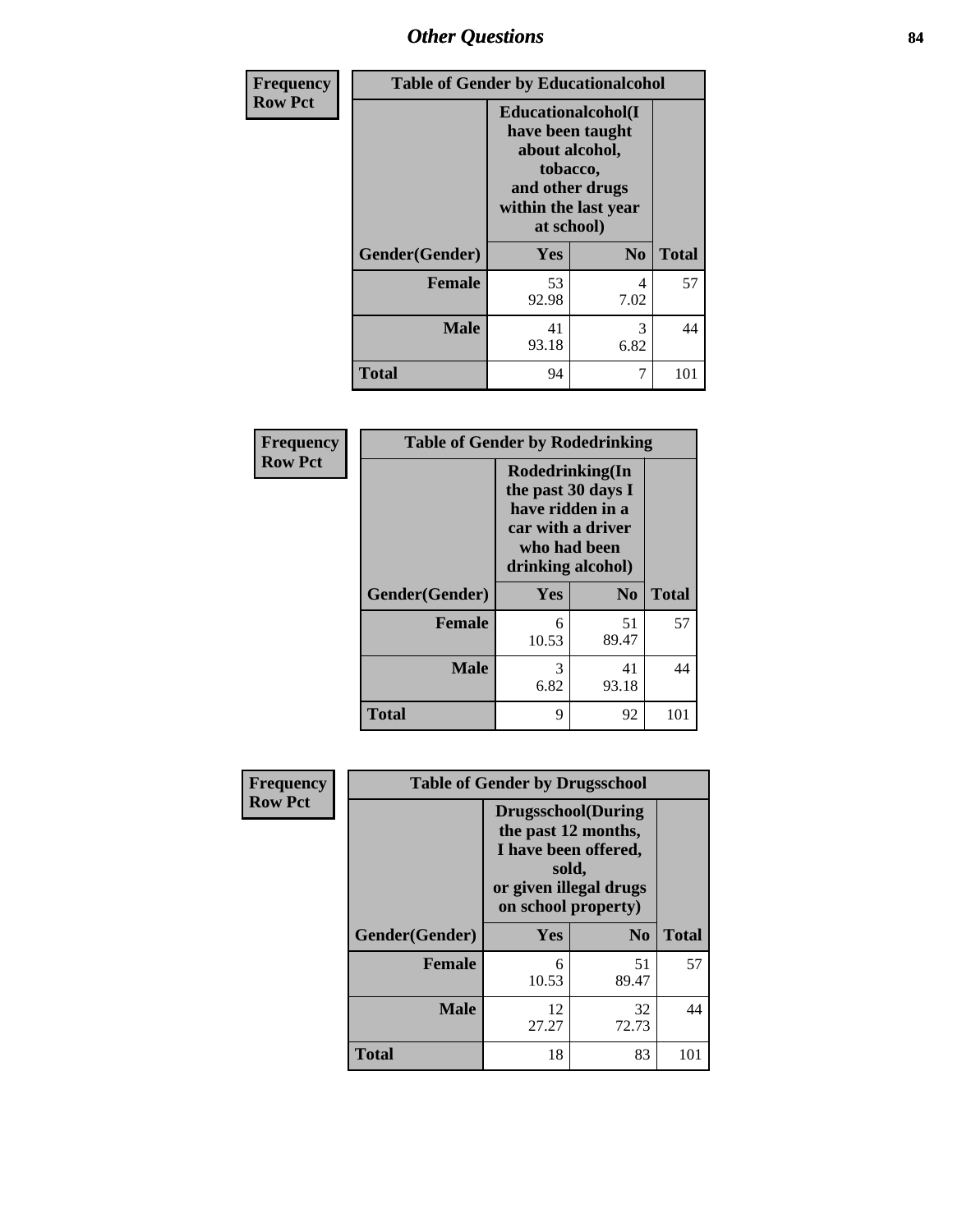*Other Questions* **85**

| <b>Frequency</b> | <b>Table of Gender by Bingedrinking</b> |                                                                                                                          |                  |              |
|------------------|-----------------------------------------|--------------------------------------------------------------------------------------------------------------------------|------------------|--------------|
| <b>Row Pct</b>   |                                         | <b>Bingedrinking</b> (I<br>have drunk five<br>or more drinks of<br>alcohol at one<br>sitting during the<br>last 30 days) |                  |              |
|                  | Gender(Gender)                          | 0 Days                                                                                                                   | 20 to 29<br>days | <b>Total</b> |
|                  | <b>Female</b>                           | 57<br>100.00                                                                                                             | 0<br>0.00        | 57           |
|                  | <b>Male</b>                             | 43<br>97.73                                                                                                              | 2.27             | 44           |
|                  | <b>Total</b>                            | 100                                                                                                                      | 1                | 101          |

| Frequency      | <b>Table of Gender by Educationaids</b> |                                                                                                 |                |              |
|----------------|-----------------------------------------|-------------------------------------------------------------------------------------------------|----------------|--------------|
| <b>Row Pct</b> |                                         | <b>Educationaids</b> (I<br>have been taught<br>about HIV/AIDS<br>at school in the<br>past year) |                |              |
|                | Gender(Gender)                          | Yes                                                                                             | N <sub>0</sub> | <b>Total</b> |
|                | <b>Female</b>                           | 53<br>92.98                                                                                     | 4<br>7.02      | 57           |
|                | <b>Male</b>                             | 39<br>88.64                                                                                     | 5<br>11.36     | 44           |
|                | <b>Total</b>                            | 92                                                                                              | 9              | 101          |

| Frequency      | <b>Table of Gender by Suicideconsider</b> |                 |                |              |
|----------------|-------------------------------------------|-----------------|----------------|--------------|
| <b>Row Pct</b> |                                           | Suicideconsider |                |              |
|                | Gender(Gender)                            | Yes             | N <sub>0</sub> | <b>Total</b> |
|                | <b>Female</b>                             | 10.53           | 51<br>89.47    | 57           |
|                | <b>Male</b>                               | 6.82            | 41<br>93.18    | 44           |
|                | <b>Total</b>                              | Q               | 92             | 101          |